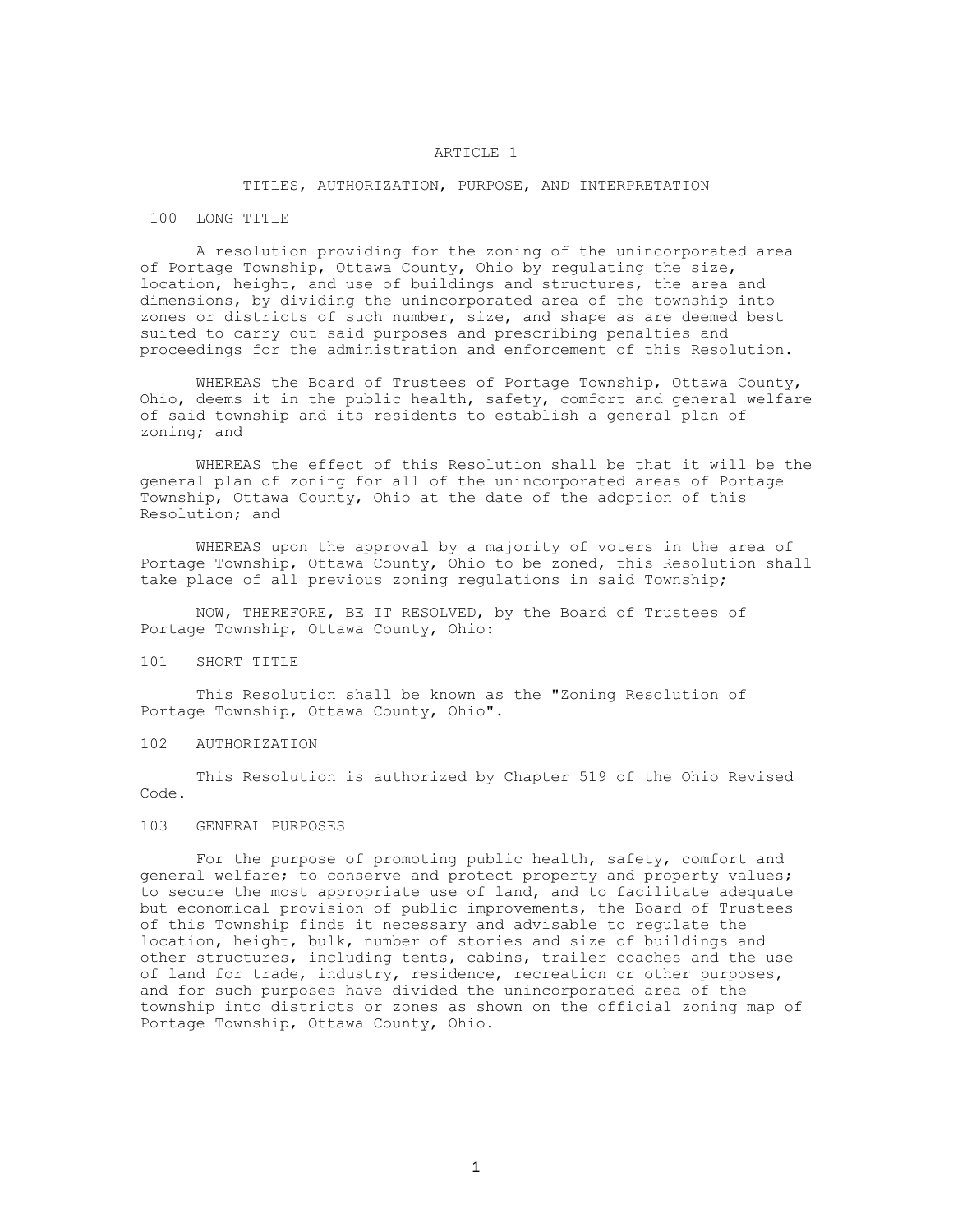#### 104 EFFECTIVE DATE

The Zoning Resolution shall be effective from and after its passage on November 7, 1989 and certification by the County Board of Elections thereafter.

### 105 INTERPRETATION AND APPLICATION

For interpretation and application, the provisions of this Resolution shall be held to be minimum requirements adopted for the promotion of public health, safety, comfort, and general welfare.

In all districts minimum lot areas and lot width have been established for dwelling lots. It should be noted that in some case, the Board of Health or other agencies such as the Ottawa Regional Planning Commission, may require greater lot areas and lot widths than the minimum herein provided depending upon whether the lots are served by community water and/or community sewage treatment facilities.

Nothing herein shall repeal, abrogate, annul, or in any way impair or interfere with any provision of law or any rules or regulations, other than zoning regulations, adopted or issued pursuant to law relating to the construction and use of building or premises.

Where this Resolution imposes a greater restriction upon the use of buildings or requires larger yards than are imposed or required by other provisions of law, rules, regulations, covenants, or agreements, the provisions of this Resolution shall control, but nothing herein shall interfere with, abrogate, or annul any easements, covenants, deed restrictions or agreements between parties which impose restrictions greater than those imposed by this Resolution.

## 106 VALIDITY AND SEPARABILITY

It is hereby declared to be the legislative intent that, if any provision or provisions of this Resolution, or the application thereof to any zoning lot, building or other structure, or tract of land, are declared by a court of competent jurisdiction to be invalid or ineffective in whole or in part, or to be inapplicable to any person or situation, the effect of such decision shall be limited to the provisions which are expressly stated in the decision to be invalid or ineffective, or to the zoning lot, building or other structure, or tract of land immediately involved in the controversy. All other provisions of this Resolution shall continue to be separate and fully effective, and the application of any such provision to other persons or situations shall not be affected.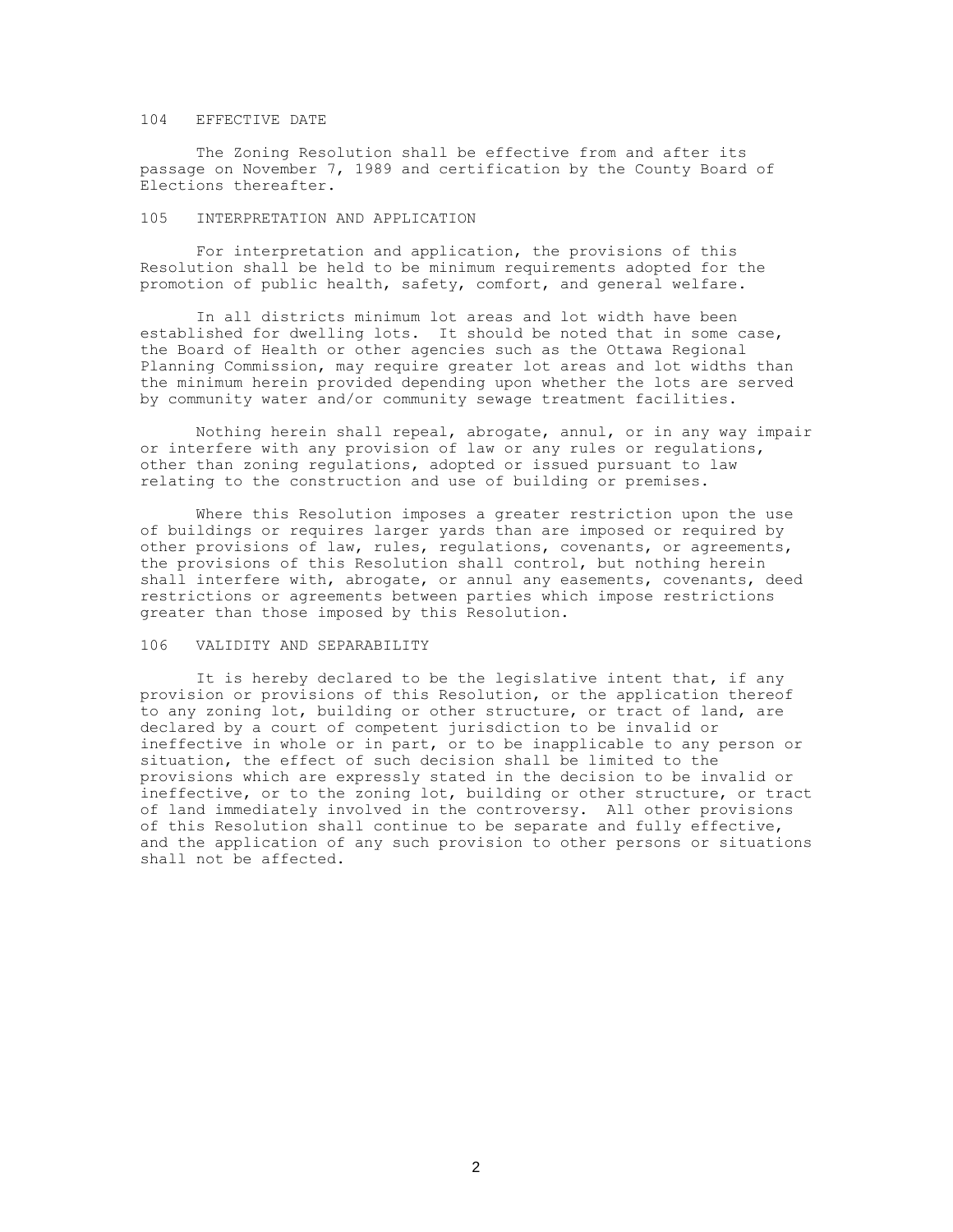### ARTICLE 2

## GENERAL REGULATIONS

### 200 GENERAL REGULATIONS APPLICABLE TO ALL DISTRICTS

200.1 No building or structure shall be erected, converted, enlarged, reconstructed, moved or structurally altered, nor shall any building or land be used, except for a purpose permitted in the district in which the building or land is located.

200.02 No building or structure shall be erected, converted, enlarged, reconstructed or structurally altered to exceed the height and bulk limit herein established for the district in which the building is located, except that parapet walls, chimneys, cooling towers, elevator bulkheads, fire towers, stacks, stage towers or scenery lofts, and necessary mechanical appurtenances shall be permitted to exceed the maximum height provision when erected in accordance with all other laws of the township and county.

200.03 No building or structure shall be erected, converted, enlarged, reconstructed or structurally altered except in conformity with the yard and lot area regulations of the district in which the building is located unless otherwise specified herein.

200.04 No building shall be erected or structurally altered to the extent specifically provided hereinafter except in conformity with the off-street parking and loading regulations of the district in which such building is located.

200.05 The minimum yard, parking space, and other open spaces, including lot area per family, required by this Resolution for any building hereafter erected or structurally altered, shall not be encroached upon or considered as parking area or open space or lot area requirement for any other building, nor shall any lot area or lot width be reduced beyond the district requirements of this Resolution.

200.06 Every building hereafter erected or structurally altered shall be located on a lot as herein defined and in no case shall there be more than one residential family dwelling on one lot (excluding multifamily residential development) except as specifically provided hereafter.

200.07 Two or more parcels, lots of record or platted lots, when contiguous and when held in common ownership, may be treated together as a single lot for the purposes of this Resolution provided such lots are located in the same District.

200.08 Uses exempted from provision of this Resolution:

This zoning resolution is effective to the full extent allowed by law. Certain laws limit the effect of zoning resolutions. These laws are contained in Sections 519.21 and 519.211 of the Ohio Revised Code.

However, these code sections have exceptions wherein zoning resolutions are effective. These exceptions are noted at Sections 519.211 (B), 519.211 (C), and 519.21 (B) of the Ohio Revised Code. This zoning resolution is effective in all of the noted exception areas and they are incorporated herein by reference.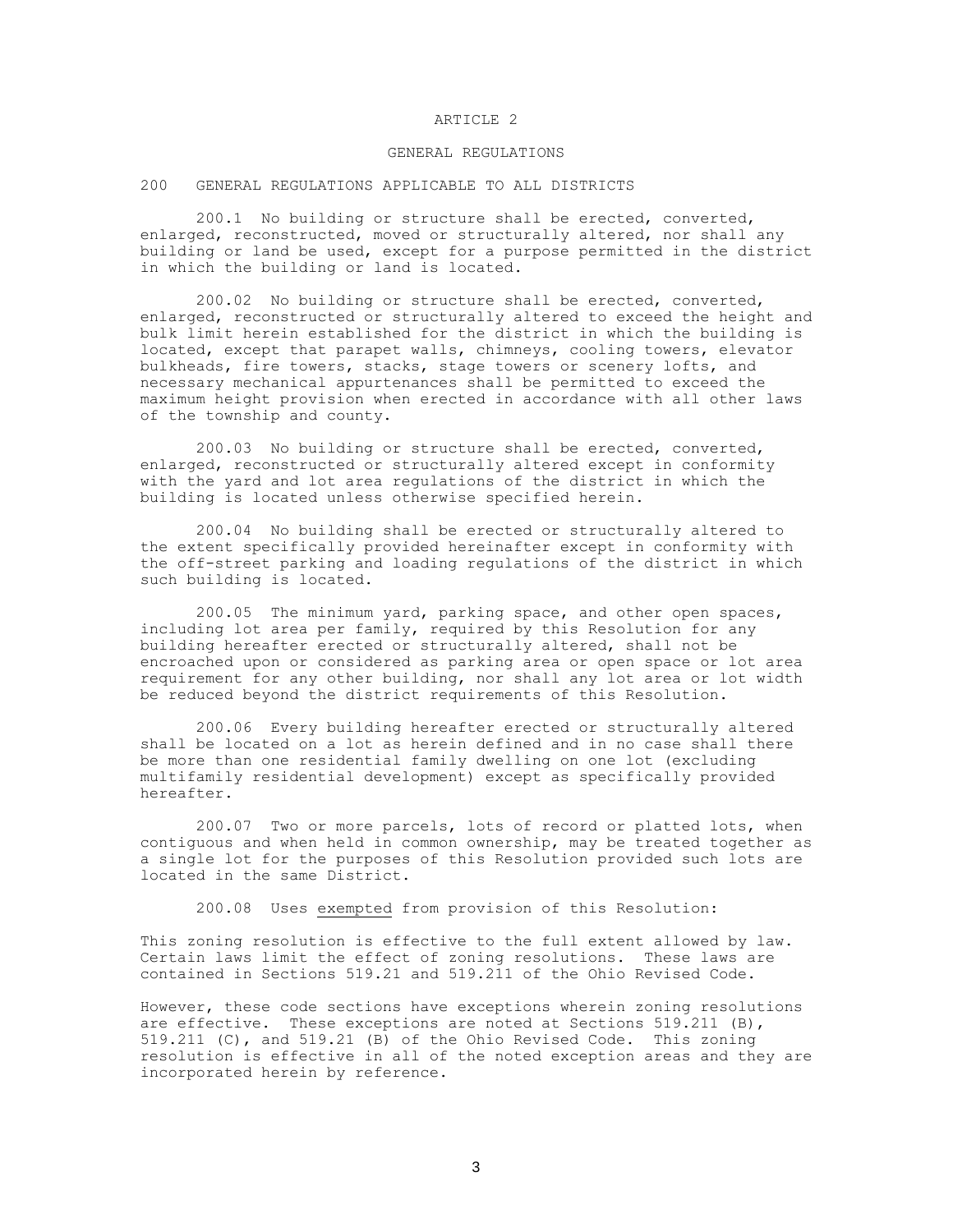Exceptions, authorized by future amendments to these sections by the Ohio legislature, shall also be effective for purposes of this zoning resolution.

In general, Sections 519.21 and 519.211 prohibit regulations of certain agricultural uses, public utilities, railroads, liquor sales, oil and gas production, and telecommunication towers. (5/5/03)

### 201 ZONING MAP

201.01 The location and boundaries of the Districts shall be as shown on the map entitled, "Portage Township Zoning Plan, 1989." A copy of this map is on file in the office of the Board of Portage Township Trustees, and said map and all notations, dimensions and designations shown thereon are hereby declared to be a part of this Resolution.

201.02 Where there is uncertainty as to the boundaries of any of the Districts shown on the aforesaid map, the following shall apply:

a. The District boundary lines are intended to follow alley, lot, or property lines as they exist at the time of the passage of this Resolution unless otherwise indicated by dimensions on the Zoning Map. In case of the vacation of a street, alley, water course or other right-of-way, the abutting zoning classification on each side thereof shall automatically be extended to the center line of said vacated street, alley, water course, or right-of-way.

b. All submerged lands below 574 feet USGS elevation are a part of that District to which their abutting natural above water lands are assigned and shall be bounded by extension of the boundary lines of each abutting natural above water property. Two adjacent districts which extend onto submerged lands shall be separated by extension of their above water common boundary line. In the case of leased submerged lands from the State of Ohio, the same requirement shall apply.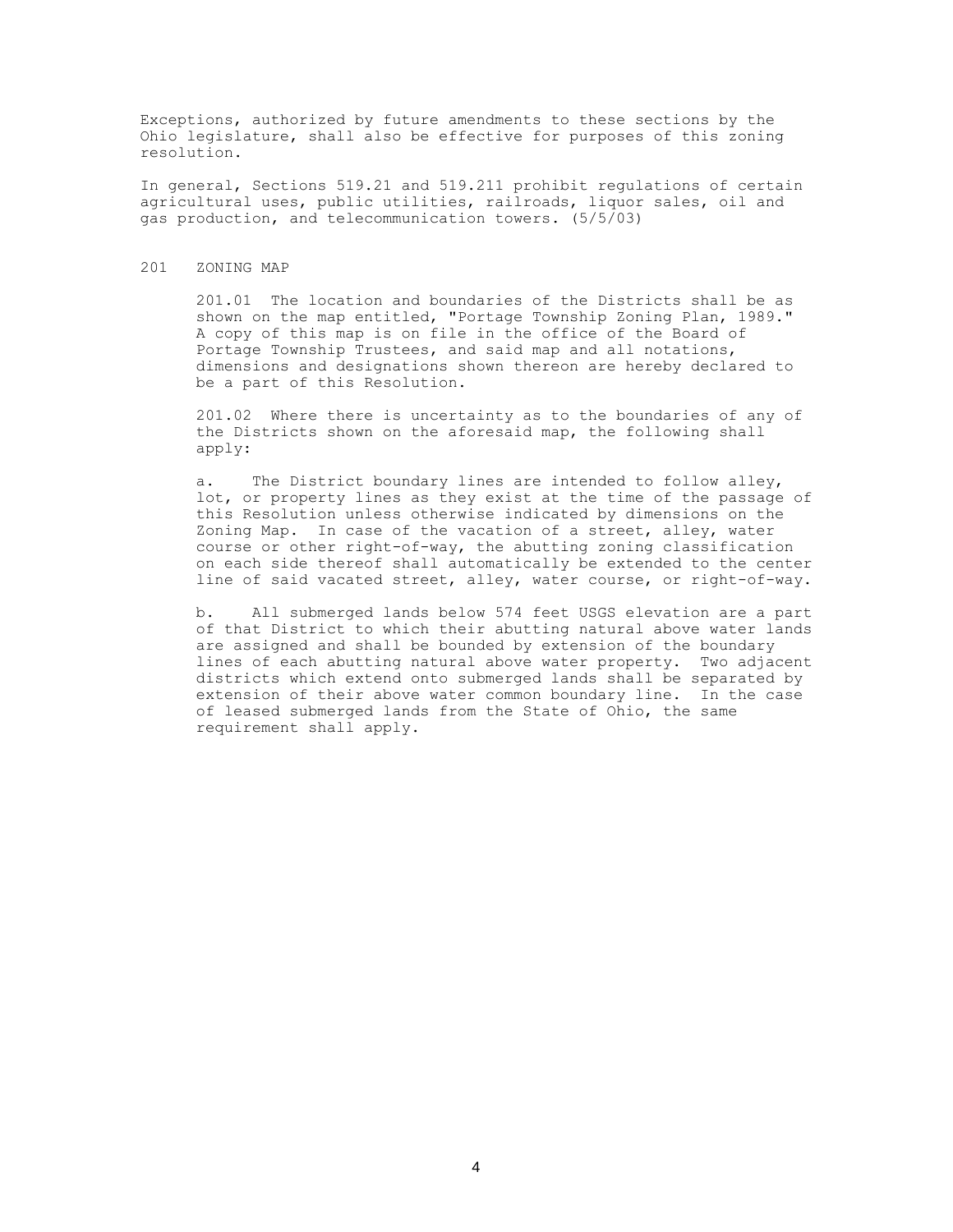### ARTICLE 3

# ESTABLISHMENT AND PURPOSE OF DISTRICTS

#### 300 ESTABLISHMENT OF DISTRICTS

The following zoning districts are hereby established for Portage Township, Ottawa County, Ohio:

| $\mathbf{u} \times \mathbf{u}$ |       | - Agricultural District                             |
|--------------------------------|-------|-----------------------------------------------------|
| $"R-1"$                        |       | - Low Density Single Family Residential District    |
| $"R-2" -$                      |       | Medium Density Single Family Residential District   |
| $"R-3"$                        |       | - High Density Single Family Residential District   |
| $"R-4"$                        | $ \,$ | Multi-Family Residential District                   |
| $"R-5"$                        |       | - Manufactured Home Park Residential District       |
|                                |       | "C-1" - Neighborhood Commercial District            |
|                                |       | "C-2" - General Commercial District                 |
|                                |       | "C-3" - Recreational-Commercial District            |
|                                |       | "A-D" - Airport Development District                |
| $"M-1"$                        |       | - Light Manufacturing District                      |
| $M - 2$ $-$                    |       | Heavy Manufacturing District                        |
|                                |       | "R-C" - Restricted Commercial District (6/20/96)    |
|                                |       | "PUD" - Planned Unit Development District (6/18/98) |
| $"F-C"$                        |       | - Entertainment Commercial District (11/5/98)       |

### 301 PURPOSE OF DISTRICTS

The purpose of the zoning districts established in Section 300 are as follows:

## Agricultural District (A)

The purpose of the agricultural district is to preserve the agricultural or rural nature of those areas of the Township so designated in a comprehensive plan, and to permit very low density residential uses.

### Low Density Single Family Residential District (R-1)

It is the purpose of this district to accommodate low density single family residential uses in areas not served by municipal water and community sanitary sewage treatment facilities, and where underground water supply or soil conditions will not safely permit more dense residential uses.

# Medium Density Single Family Residential District (R-2)

The purpose of this district is to accommodate medium density single family residential uses in areas served either by a public water supply or a community sanitary sewage treatment facility, or both.

# High Density Single Family Residential District (R-3)

The purpose of this district is to accommodate high density single family residential uses in areas served by both public water and sewage treatment facilities as determined by Ohio EPA.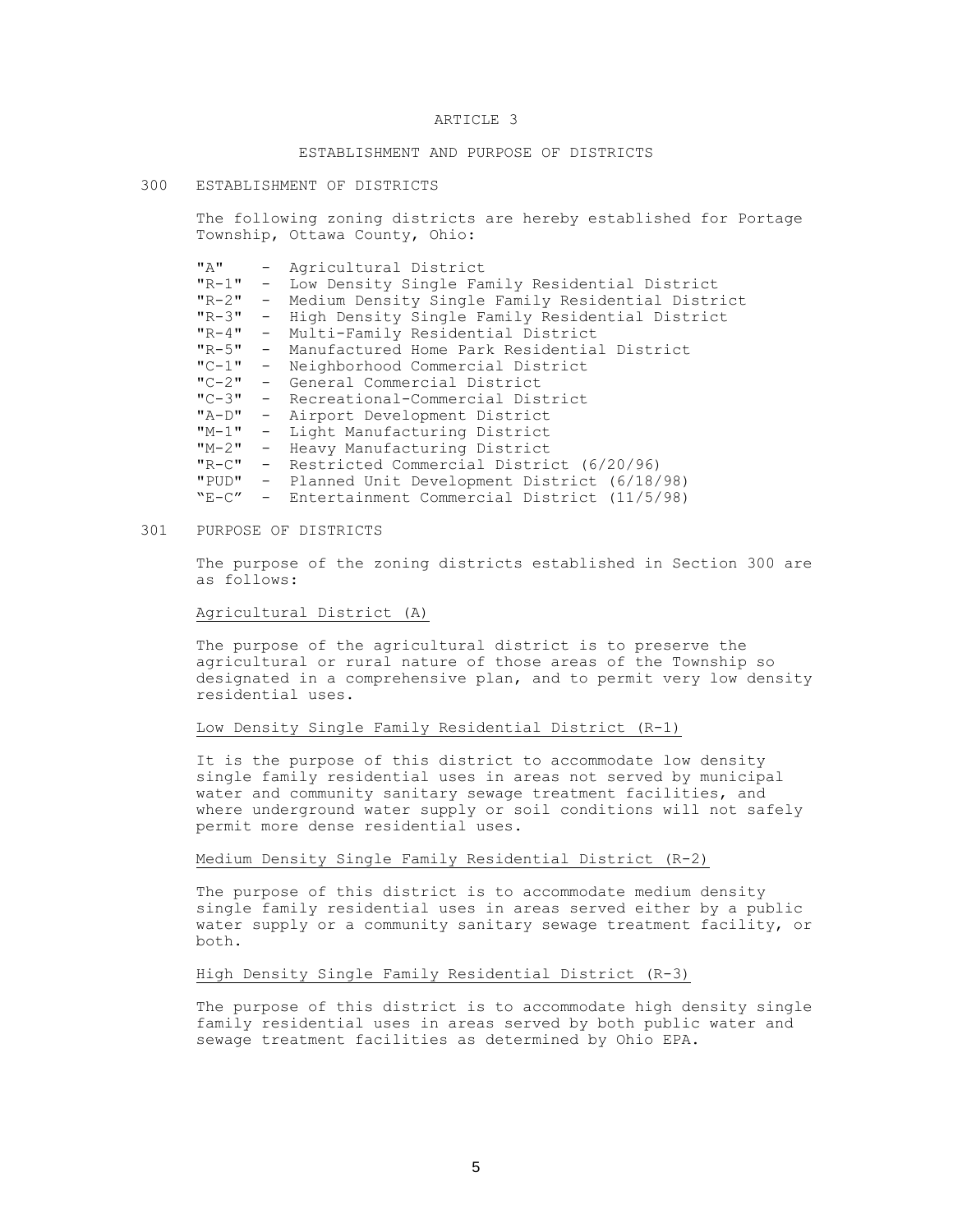# Multi-Family Residential District (R-4)

The purpose of this district is to permit two family and multifamily residential uses in areas where public sewer and water services are available or where public water and adequate sewage treatment plants are provided.

### Manufactured Home Park Residential District (R-5)

The purpose of this district is to accommodate manufactured home parks or subdivisions in areas served by both public water and sewage treatment facilities as determined by Ohio EPA.

## Neighborhood Commercial District (C-1)

The purpose of this district is to provide commercial uses that are of local or neighborhood-oriented nature in close proximity to residential areas and are appropriate in meeting day-to-day shopping and service needs.

# General Commercial District (C-2)

The purpose of this district is to provide commercial uses which generally require locations on or near major thoroughfares and/or their principal intersections.

# Recreational-Commercial District (C-3) (6/20/96)

The purpose of this district is to provide for the development of commercial activities related to the recreational nature of the township.

## Airport Development District (A-D)

The airport development district is designated to permit selected commercial uses adjacent to an existing airport facility.

## Light Manufacturing District (M-1)

The purpose of this district is to provide areas for the development of light industrial uses.

### Heavy Manufacturing District (M-2)

The purpose of this district is to provide areas for the development of general and heavy industrial uses.

# Planned Unit Development (PUD)

The planned unit development district is designed to promote progressive development of land by allowing and encouraging planned unit developments in the township.

### Restricted Commercial District (R-C)

The "R-C" restricted commercial district is designed to serve the needs of a limited number of high density commercial uses by allowing buildings to be constructed to a greater height than would normally be permitted in a commercial district. (6/20/96)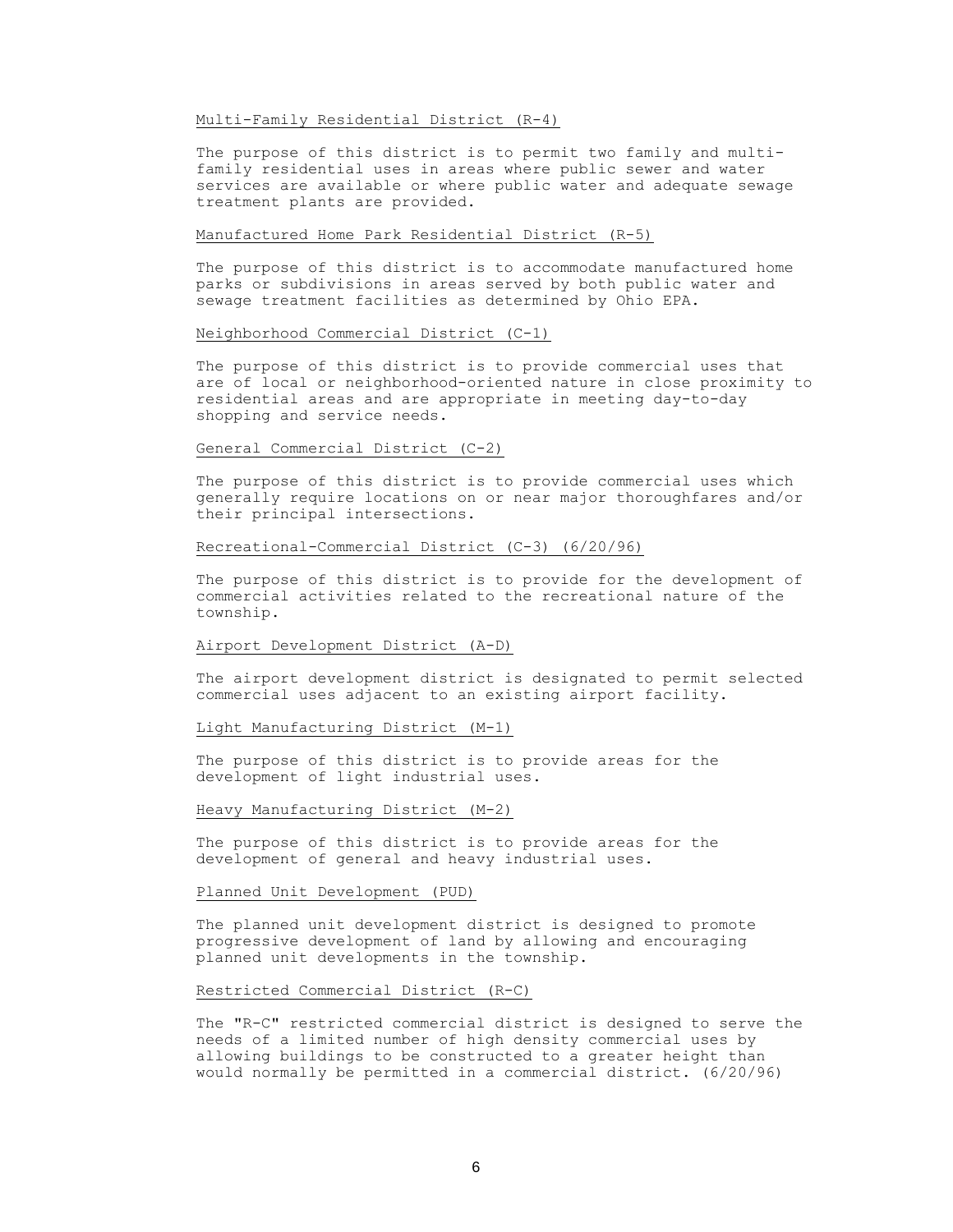Entertainment-Commercial District (E-C)

The purpose of the entertainment commercial district is to accommodate entertainment uses in specific areas of the township. (11/5/98)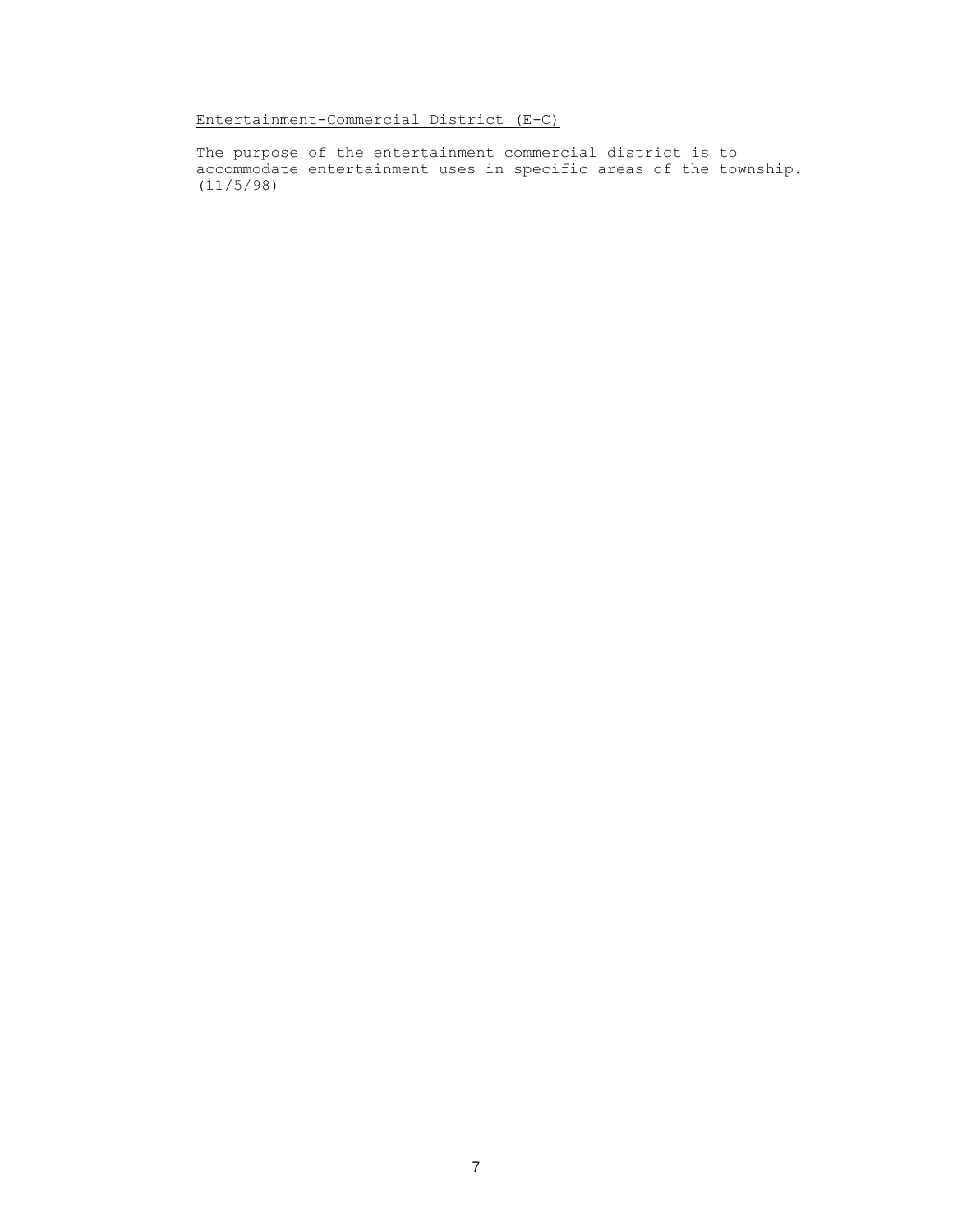#### ARTICLE 4

### DEFINITIONS

## 400 DEFINITIONS

For the purposes of this Resolution certain terms and words are described as follows:

The words "used for" include "designated for" and vice versa; words used in the present tense include the future; words in the singular number include the plural number and vice versa; the word "building" includes the word "structure"; the word "dwelling" includes the word "residence", the word  $\overline{``lot"}$  includes the word "plot"; and the word "shall" is a mandatory requirement and the word "may" is a permissive requirement.

Accessory Use or Building: A use or structure on the same lot, and of a nature customarily incidental and subordinate to, the principal use or structure. Any structure designed or intended to be used for permanent or temporary residential use or for transporting materials on the highway shall not be used as an accessory building. (6/20/96)

Adult Arcade: Any place to which the public is permitted and/or charged an admittance fee wherein coin-operated or slug-operated or electronically, electrically, or mechanically controlled still or motion picture machines, projectors, or other image-producing devices are maintained to show images to five (5) or fewer persons per machine at any one (1) time, and where the images so displayed are distinguished or characterized by the depicting or describing of nudity or sexual or genital areas.(11/5/98)

Adult Bookstore: Any establishment which utilizes ten (10) percent or more of its retail selling area for the purpose of retail sale or rental or for the purpose of display by coin-operated or slug-operated, or electronically, electrically, or mechanically controlled still or motion picture machines, projectors, or other image-producing devices, books, magazines, periodicals, films, tapes, and cassettes which are distinguished by their emphasis on adult materials or characterized by the depicting or describing of nudity or genital areas. (11/5/98)

Adult Cabaret: A nightclub, bar, restaurant, or similar establishment in which persons appear in a state of nudity in the performance of their duties. (11/5/98)

Adult Health Club: Any establishment that provides equipment and facilities for exercising and improving physical fitness where employees and/or patrons appear in a state of nudity. (11/5/98)

Adult Material: Any book, magazine, newspaper, pamphlet, poster, print, picture, slide, transparency, figure image, description, motion picture film, phonographic record or tape, other tangible thing, or any service, capable of arousing interest through sight, sound, or touch, and which material is distinguished or characterized by an emphasis on matter displaying, describing, or representing sexual activity, masturbation, sexual excitement, nudity, bestiality, or human bodily functions of elimination; or which service is distinguished or characterized by an emphasis on sexual activity, masturbation, sexual excitement, nudity, bestiality or human bodily functions of elimination. (11/5/98)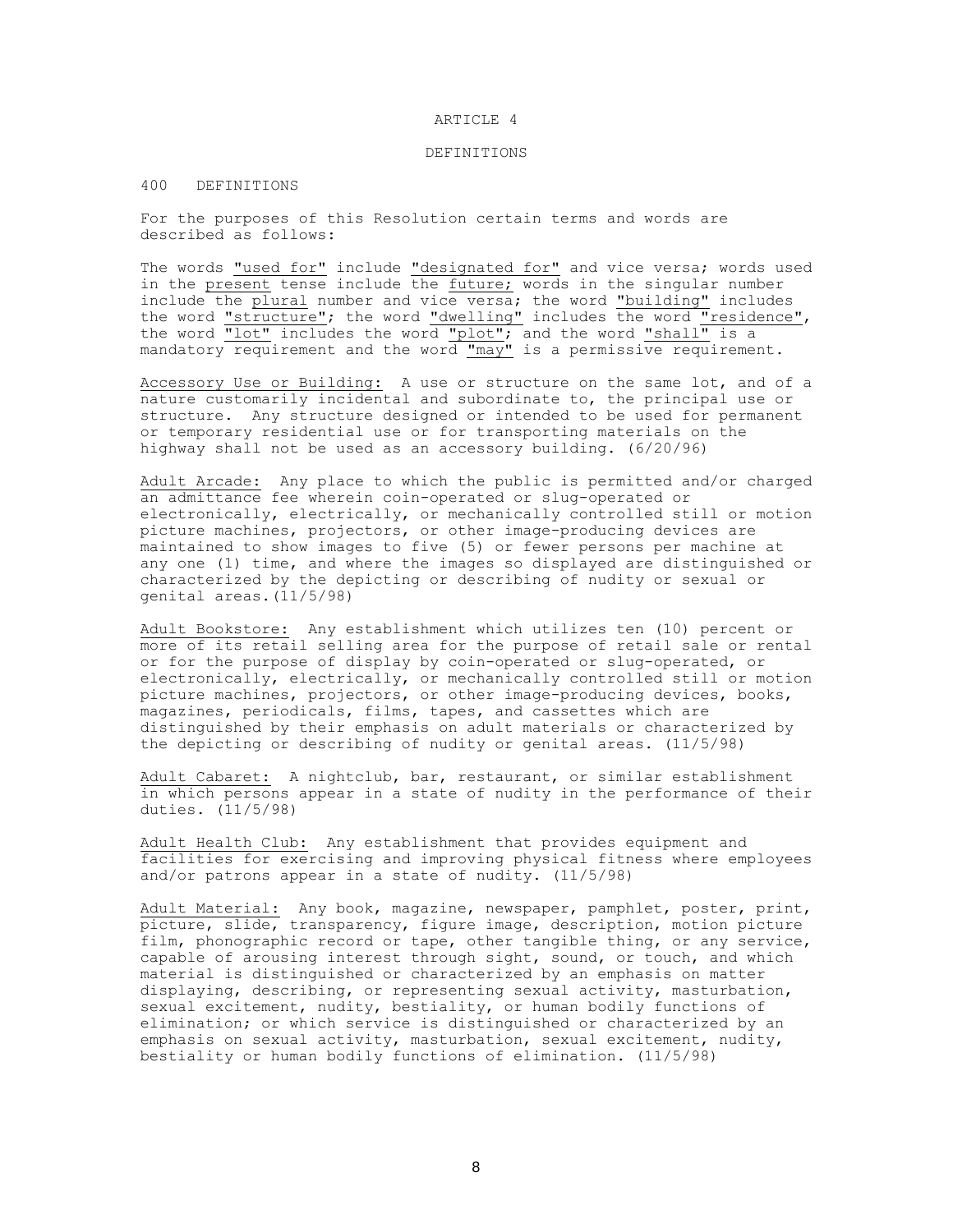Adult Motion Picture Theater: A commercial establishment, where for any form of consideration, films, motion pictures, video cassettes, slides, or similar photographic reproductions are regularly shown which are characterized by the depiction or description of specified anatomical areas or specified sexual activities, nudity, or sexual or genital areas. (11/5/98)

Agriculture: The use of land for farming; ranching; aquaculture; apiculture; horticulture; viticulture; animal husbandry, including but not limited to, the care and raising of livestock, equine, and fur bearing animals; poultry husbandry and the production of poultry and poultry products; dairy production; the production of field crops, tobacco, fruits, vegetables, nursery stock, ornamental shrubs, ornamental trees, flowers, sod, or mushrooms; timber; pasturage; any combination of the foregoing; and the processing, drying, storage, and marketing of agricultural products when those activities are conducted in conjunction with, but are secondary to, such husbandry or production. (6/20/96)

Airport: Any landing area, runway or other facility designed, used or intended to be used either publicly or by any person or persons for the landing and taking off of aircraft, including all necessary taxiways, aircraft, storage and tie-down areas, hangars and other necessary buildings and open spaces.

Alley: A public or private thoroughfare designed to provide access to the rear or side of property or lots and generally less than thirty (30) feet.

Alteration, Structural: Any change which would tend to prolong the life of the supporting members of a building or structure, such as bearing walls, columns, beams, or girders.

Apartment: Same as "Dwelling Unit".

Apartment Hotel: A building or portion thereof designed for or containing both individual guest rooms or suites of rooms and dwelling units.

Apartment House: Same as "Dwelling Multiple".

Assembly: The joining of completely fabricated parts to create a product. (5/20/98)

Attorney: The Prosecuting Attorney of Ottawa County or township's legal advisor.

Automobile Service Station: Any premises used for supplying gasoline and oil, at retail direct to the customer, including minor accessories and services for automobiles.

Automobile, Recreational Vehicle and Farm Implement Sales: The sale or rental of new and used motor vehicles, recreational vehicles, or farm implements in an open area, other than a street, but not including repair work except incidental warranty repair of same to be displayed and sold on the premises.

Automobile, Recreational Vehicle and Farm Implement Repair Shop: Any place where two (2) or more vehicles are repaired or stored awaiting repair. This includes all major repair, replacement, or alteration of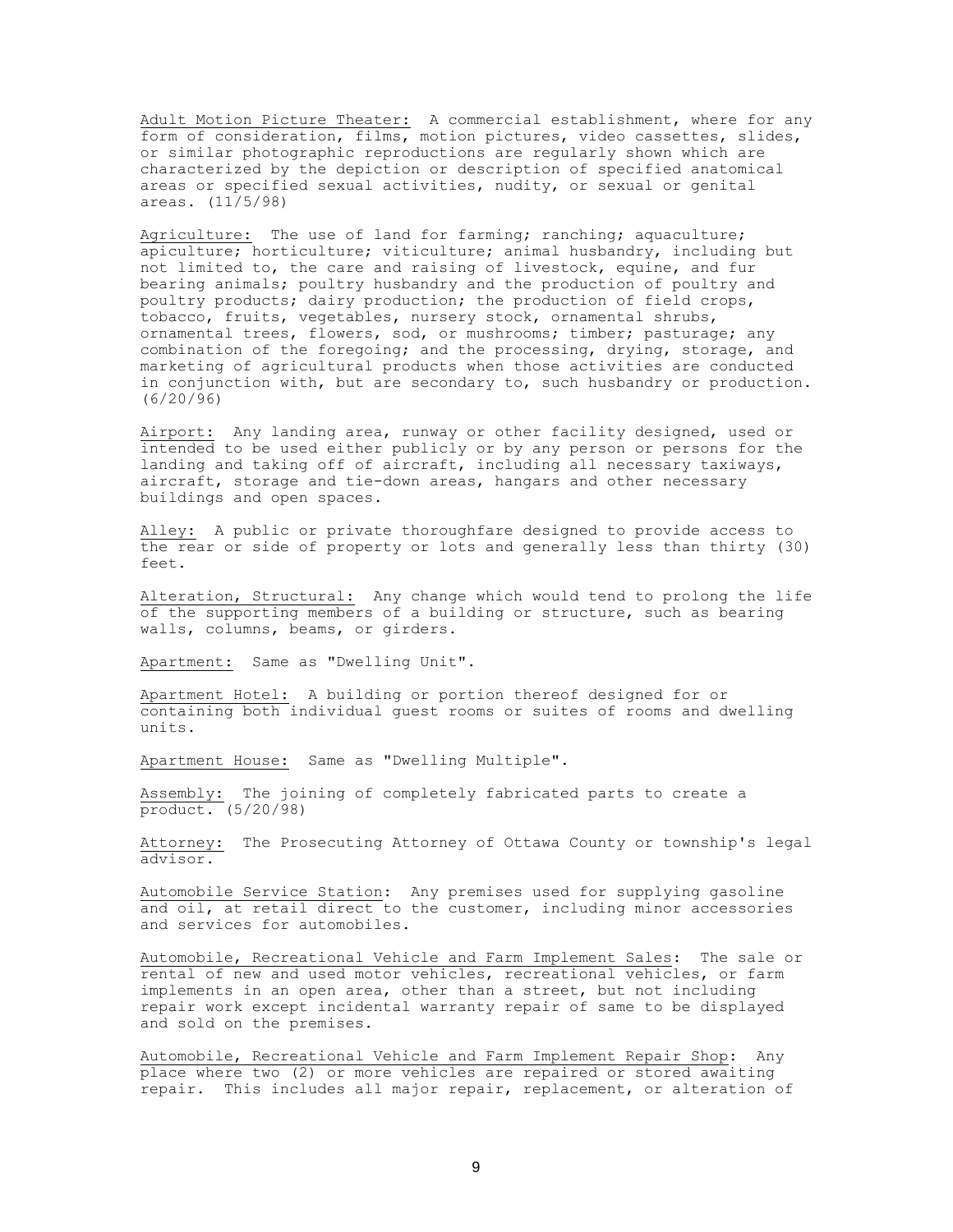mechanical, structural, paint, glass or other parts. All activities must be conducted in an enclosed building.

Automobile Wrecking: The dismantling or wrecking of used motor vehicles or trailers, or the storage, sale or dumping of dismantled, partially dismantled, obsolete, or wrecked vehicles or their parts.

Automobile Wrecking Yard: Any place where two (2) or more motor vehicles not in running condition, or parts thereof, are stored in the open, in a fenced area or in a partially enclosed building, and are not being restored to operation or any land used for wrecking or storing of such motor vehicles or farm machinery or parts thereof stored in the open and not being restored to operating condition.

Bait Store: A retail establishment whose primary products are bait and fishing supplies. (6/20/96)

Balcony: A railing enclosed platform projecting from the outer wall of a building.

Basement: A story partly or wholly underground. For purposes of height measurement, a basement shall be counted as a story where more than onehalf of its height is above the average level of the adjoining ground.

Bed and Breakfast Inn: An owner-occupied, single-family residential dwelling in which rooms are rented to paying guests on an over-night basis and breakfast only is provided; the entire service to be included in one (1) stated price.

Billboard: Any sign used as an outdoor display for the purpose of making anything known, the origin or point of sale of which is remote from said display.

Board: Shall mean the Board of Zoning Appeals.

Board of Township Trustees: Shall mean the duly elected and/or duly appointed Portage Township Trustees.

Boarding House: A building or portion thereof, other than a hotel, where meals, or lodging and meals for five (5) or more persons are provided for compensation.

Breweries & Wineries: Establishments where beverages containing allowed limits of alcohol are produced and may be offered to the public for consumption on and/or off the site.(7/17/13)

Buffer Strip: Open spaces, landscaped areas, fences, walls, berms, or any combination thereof used to physically separate or screen one use or property from another so as to virtually shield or block noise, lights, or other nuisances. (08/19/93)

Building: A structure having a roof supported by columns or walls for the shelter, support or enclosure or persons, animals or chattels. When separated by division walls from the ground up without openings, each portion of such buildings shall be deemed a separate building.

Building, Community: A building for social, educational, and recreational activities of a neighborhood or community, provided any such use is not operated for commercial gain.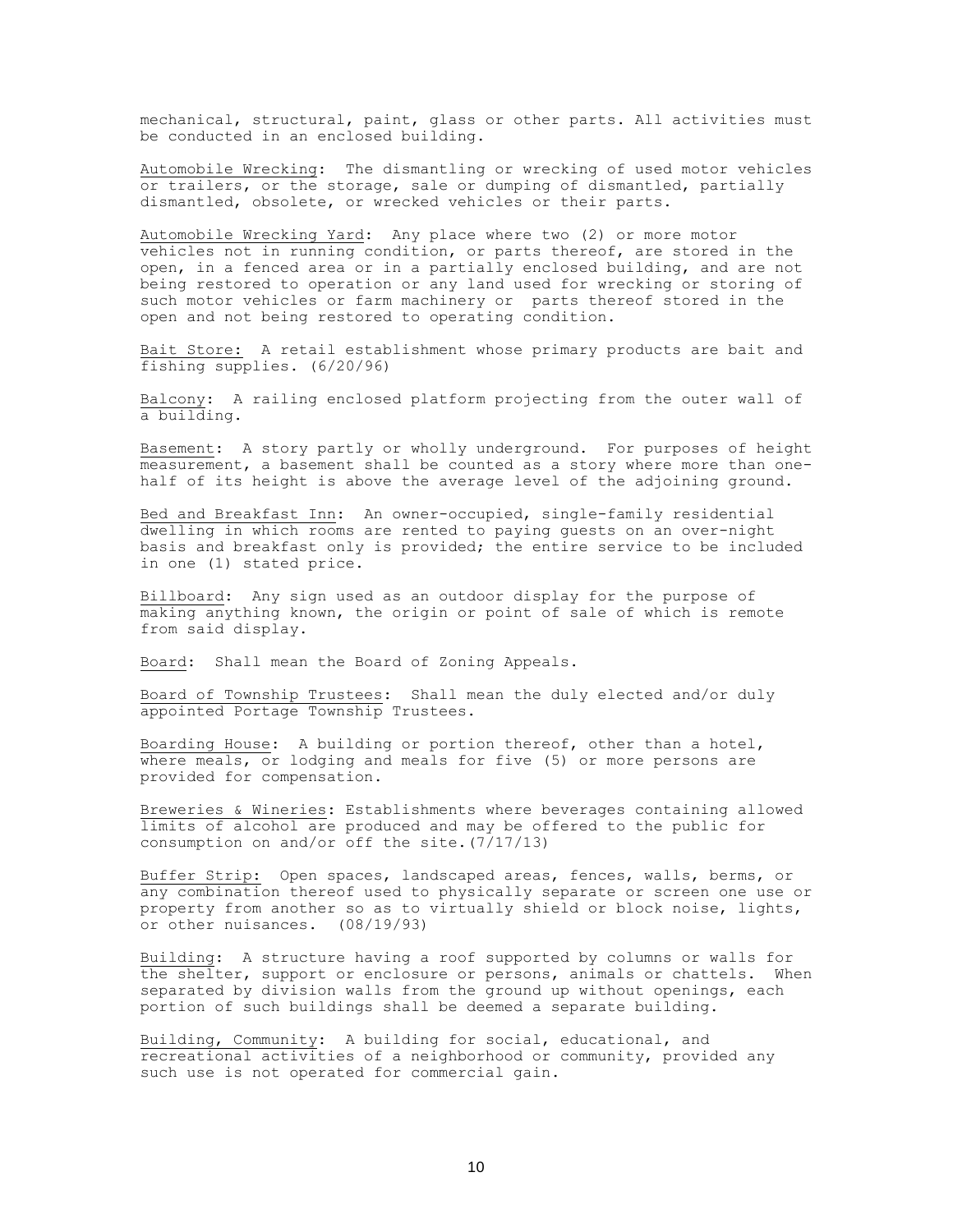Building Height: The maximum building height shall be thirty-five (35) feet measured to the peak and thirty (30) feet measured to the eaves from the finished grade of the front of the structure. (7/17/13)

buildings are set back from the street line, the height of the building may be measured from the average elevation of the finished grade along the front of the building.

Building, Main: A building in which is conducted the principal use of the lot on which it is situated.

Building Width: The shorter or shortest dimension of a dwelling unit including enclosed living spaces, enclosed porches and breezeways, permanent expandable living quarters, attached garages, and the like. The width must continue a minimum of twenty (20) feet in depth.

Business, General: Retail and service establishments, which in addition to catering to the community residents and workers daily needs for convenience goods and services, also include establishments offering comparative type shopping facilities. General business includes but is not limited to supermarkets, stores for the sale of drugs, hardware, appliances, furniture, apparel, footware, business and personal services, professional services, offices, and other similar or related activities which can be grouped by design into a unified shopping center.

Business, Highway: Includes commercial uses requiring locations on major thoroughfares and at their principal intersections. Highway uses include motels, gas stations, restaurants, drive-in establishments, auto and farm implement sales and repair, building trades and services, commercial recreation and similar commercial activities.

Business, Neighborhood: Retail and service establishments which cater to and can be located in close proximity to or within residential districts without creating noise or other objectionable influence. To prevent congestion, local retail and service uses include only those enterprises which normally employ less than ten (10) persons. Permitted uses include drugstores, beauty salons, barber shops, carry-outs, dry cleaning and laundry pick-up facilities, hardware, and grocery stores if less than 10,000 square feet of floor area. Other small businesses of and equally restricted in local nature may be permitted, based on the discretion of the Board of Zoning Appeals.

Business Services: Any activity conducted for gain which renders services primarily to other commercial or industrial enterprises, or which services and repairs appliances and machines used in homes or businesses.

Campsite or Trailer Camp: An area of land on which three (3) or more travel trailers, campers, motor homes, tents, or other similar recreational vehicles are accommodated with or without charge. Such camp shall include any buildings, structure, or fixture of equipment that is used or intended to be used in connection with providing such accommodations.

Child Daycare: Administering to the needs of infants, toddlers, preschool children, and school children outside of school hours by persons other than their parents or guardians, custodians, or relatives by blood, marriage, or adoption for any part of the twenty-four hour day in a place or residence other than the child's own home. The following are child day-care facilities: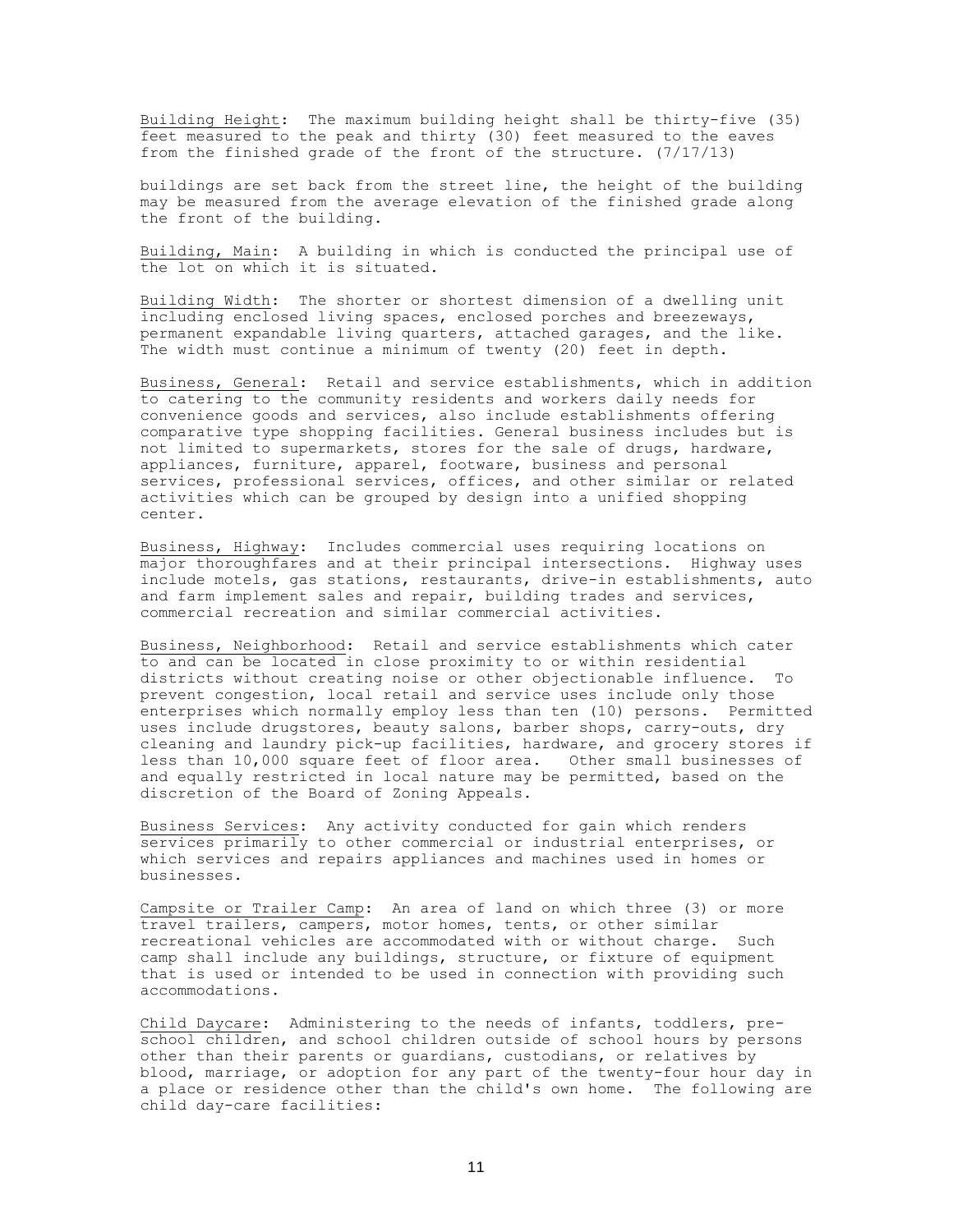Child Daycare Center: Any place in which child day-care is provided, with or without compensation, for 13 or more children at any one time, or any place that is not the permanent residence of the licensee or administrator in which child day-care is provided, with or without compensation, for 7 to 12 children at any other time. In counting children for the purposes of this definition, any children under 6 years of age who are related to a licensee, administrator, or employee and who are on the premises shall be counted.

Type A Family Daycare Home: A permanent residence of the administrator in which child day-care is provided for 4 to 12 children at any one time, if 4 or more children are under 2 years of age. In counting children for the purposes of this definition, any children under 6 years of age who are related to a licensee, administrator, or employee and who are on the premises of the Type A home shall be counted. The Term "Type A family day-care home" does not include a residence in which the needs of children are administered to, if all such children are siblings of the same immediate family and the residence is their home.

Type B Family Daycare Home: See Ohio Revised code Section 5104.054 (Type B family day-care homes are permitted in any district where residential uses are permitted) (7/17/13)

Clinic: An establishment where human patients who are not lodged overnight are admitted for examination and treatment by a group of physicians practicing medicine together or professionals licensed to practice the healing art.

Club: A building or portion thereof or premises owned or operated by a corporation, association, person, or persons for a social, literary, political, or educational purpose, but not primarily for profit or to render a service which is customarily carried on as a business. Collocation: The use of a telecommunication tower by more than one (1) telecommunication provider. (11/5/98)

Commission: The Zoning Commission of Portage Township.

Conditional Use: A use which is subject to conditional approval by the Board of Zoning Appeals. A conditional use may be granted by the Board of Zoning Appeals only where there is a specific provision for such special exception made in this resolution. A conditional use is not considered to be a nonconforming use and a conditional use permit shall not become invalid upon the transfer of ownership of the land.

Condominium: A dwelling unit which is part of the condominium property consisting of one or more rooms on one or more floors of a building and designated as a dwelling unit in the condominium declaration and delineated on the drawings provided in Section 5311.07 of the Ohio Revised Code.

Condominium Development: A condominium property in which two or more individual dwelling units, together with undivided interests in the common areas and facilities of the property are offered for sale.

Condominium Property: All lands, buildings, improvements, and structures; all easements, rights, and appurtenances belonging to the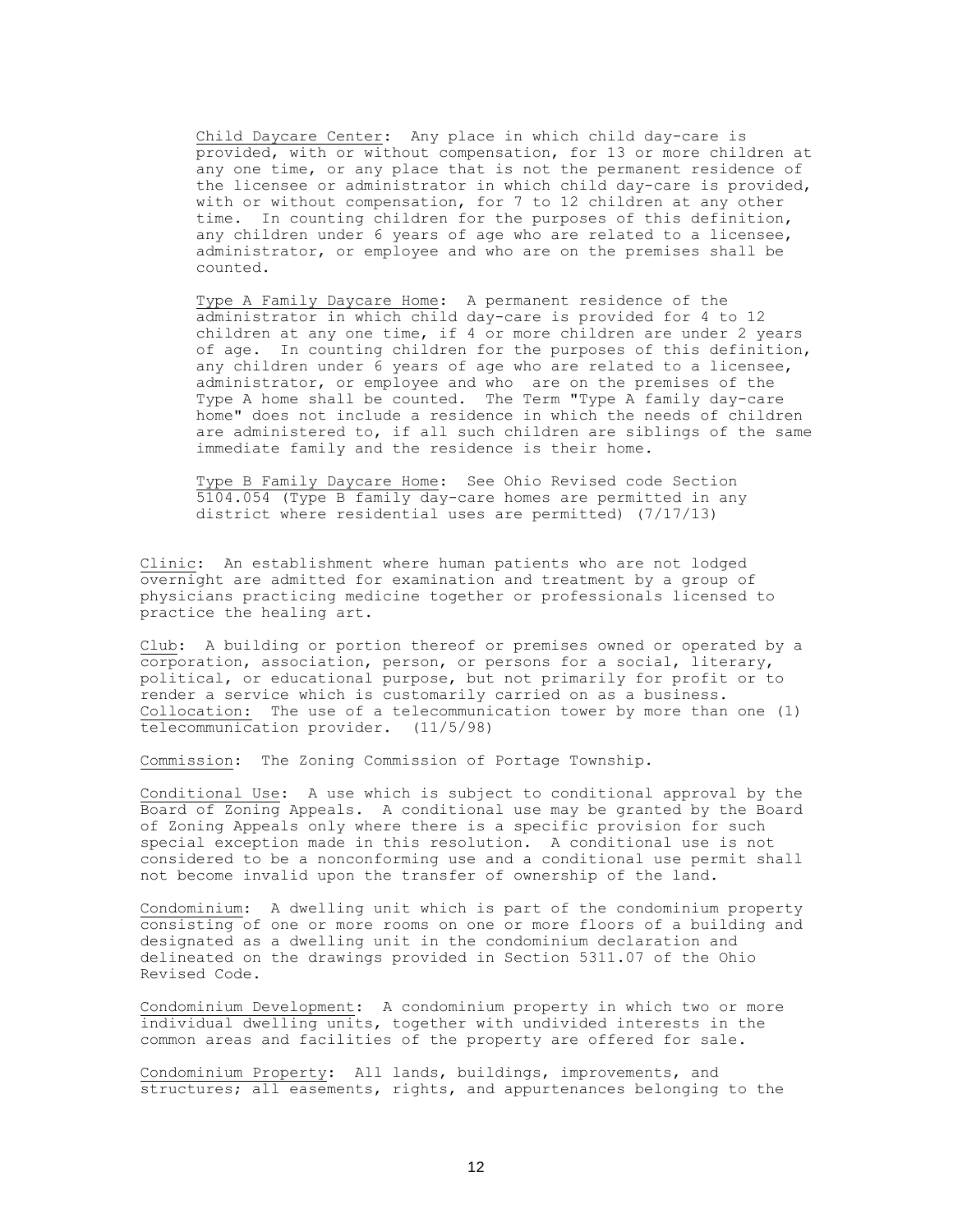land; and all articles of personal property submitted as required by Section 5311 of the Ohio Revised Code, as amended.

Condominium Unit: A part of the condominium property consisting of one or more rooms on one or more floors of a building and designated as a unit in the declaration and delineated on the required drawings.

Condotel: A hybrid of a condominium and hotel. These developments are structured as a condominium project typically operated as a commercial hotel with units that are sold and individually owned. Unit owners can arrange short-term rentals of their units to paying guests, which can be further accommodated by full-service staff and amenities such as a check-in desk, housekeeping, and concierge services. (10/20/21)

Continuing Care Retirement Community: Any age-restricted development, with a minimum of twelve dwelling units, which may be in any housing form, including detached and attached dwelling units, apartments, continuing care/congregate care facilities, assisted living facilities, nursing homes, rest homes and service support areas required for the development such as recreation, health, dining, housekeeping, social and transportation facilities. (12/01/93)

Age-restricted development shall mean a development restricting residential use to persons sixty-two years of age or older or families where one spouse is sixty-two years of age or older, or any person under sixty-two years of age who is handicapped such that his/her physical impairment is of a long term duration and impedes his/her ability to live independently.

Converse Condominium Development: A condominium development that was originally created as a rental property occupied by tenants prior to the time that the condominium property is submitted to the provisions of Section 5311 of the Ohio Revised Code and the units are offered for sale.

Conversion: The changing of the original purpose of a building to a different use.

Curb Grade: The elevation of the established curb in front of a building measured at the center of such front. Where no curb grade has been established, the County Engineer shall establish such curb grade for the purpose of this Resolution.

Density: The number of dwelling units per acre of land.

Disabled Vehicle or Disabled Recreational Vehicle: An inoperable vehicle or extensively damaged vehicle, such damage including but not limited to missing wheels, tires, motors, transmission or structural damage by rot or physical force. (6/20/96)

District, Zoning District: Administrative tracts designating the uses to which land can legally be utilized. Boundaries of districts are shown on the Zoning Map.

Dwelling: A building or portion thereof, designed exclusively for permanent residential occupancy, including one-family, multiple-family dwellings, and manufactured homes as defined herein, but not including hotels, motels, boarding and rooming houses, or tents, tent trailers, trailer coaches, automobile trailers, mobile coaches and all other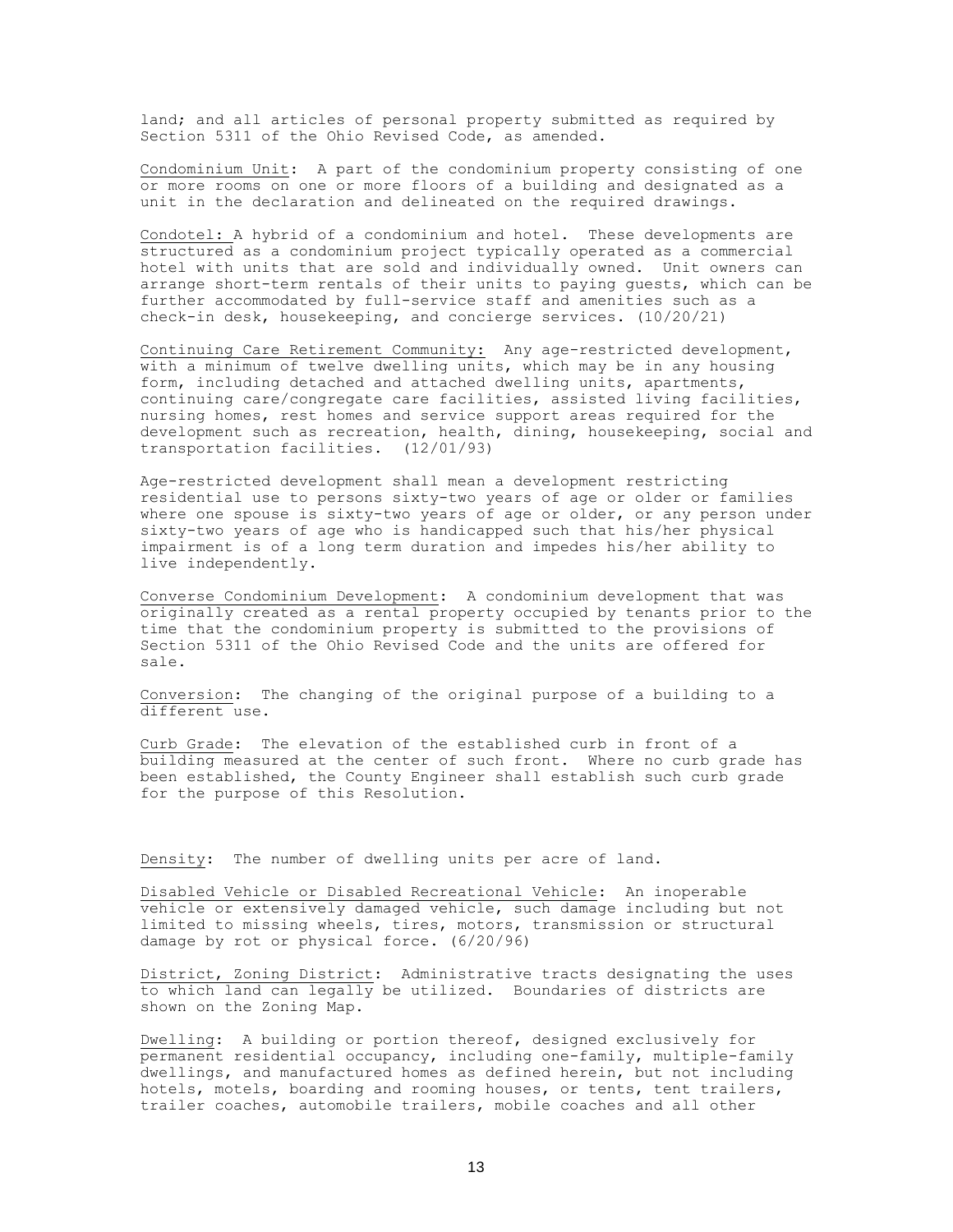structures designed for and/or constructed with wheels, whether or not said wheels remain attached to the structure or are separated therefrom. (6/20/96)

Dwelling, Multiple-Family: A building, or portion thereof, designed for permanent occupancy by three or more families living independently of each other.

Dwelling, One-Family, Permanent Use: A detached building designed for occupancy by one (1) family only and always used by the same occupants for a continual period of not less than thirty (30) days.(8/16/05)

Dwelling, Two Family: A building designed exclusively for occupancy by two (2) families living independently of each other, including a duplex, (one dwelling unit above the other) or a semi-detached dwelling, (one dwelling unit beside the other).

Dwelling Unit, Studio: A dwelling unit consisting of not more than one habitable room together with kitchen or kitchenette and sanitary facilities. (12/01/93)

Dwelling Units: One or more rooms in a dwelling or apartment hotel designed for permanent occupancy by one family for living purposes and have cooking facilities.

Easement: Authorization by a property owner for the use by another party, and for a specific purpose, of any designated part of his property.

Family: Up to five (5) persons above the age of eighteen (18) and up to six (6) persons below the age of eighteen (18) who are related by blood, adoption, guardianship, or marriage to any of the first five (5) above eighteen (18) years of age. (6/20/96)

Fence: A barrier intended to prevent intrusion or escape.

Flea Market: An occasional or periodic market held in an open area or structure where groups of individual sellers offer goods for sale to the public.

Floor Area: The sum of the gross horizontal area of all floors, excluding basement areas not used for living quarters and other areas not used for permanent occupancy or use.

Frontage: The width of the lot at the street right-of-way line.

Garage, Private: An accessory building or a portion of the main building, designed or used for the storage of not more than three (3) motor driven vehicles owned and used by the occupants of the building to which it is accessory. Not more than one of the vehicles may be a commercial vehicle, which vehicle shall not exceed a five-ton capacity.

Garage, Public: A building designed or used for the care, repair or equipment of automobiles, commercial vehicles or trucks, or where such vehicles are parked or stored for remuneration or sale.

Guest House: Living quarters within a detached accessory building located on the same premises with the main building, for use by temporary guests of the occupants of the premises; such quarters having no kitchen facilities and not rented or otherwise used as a separate dwelling.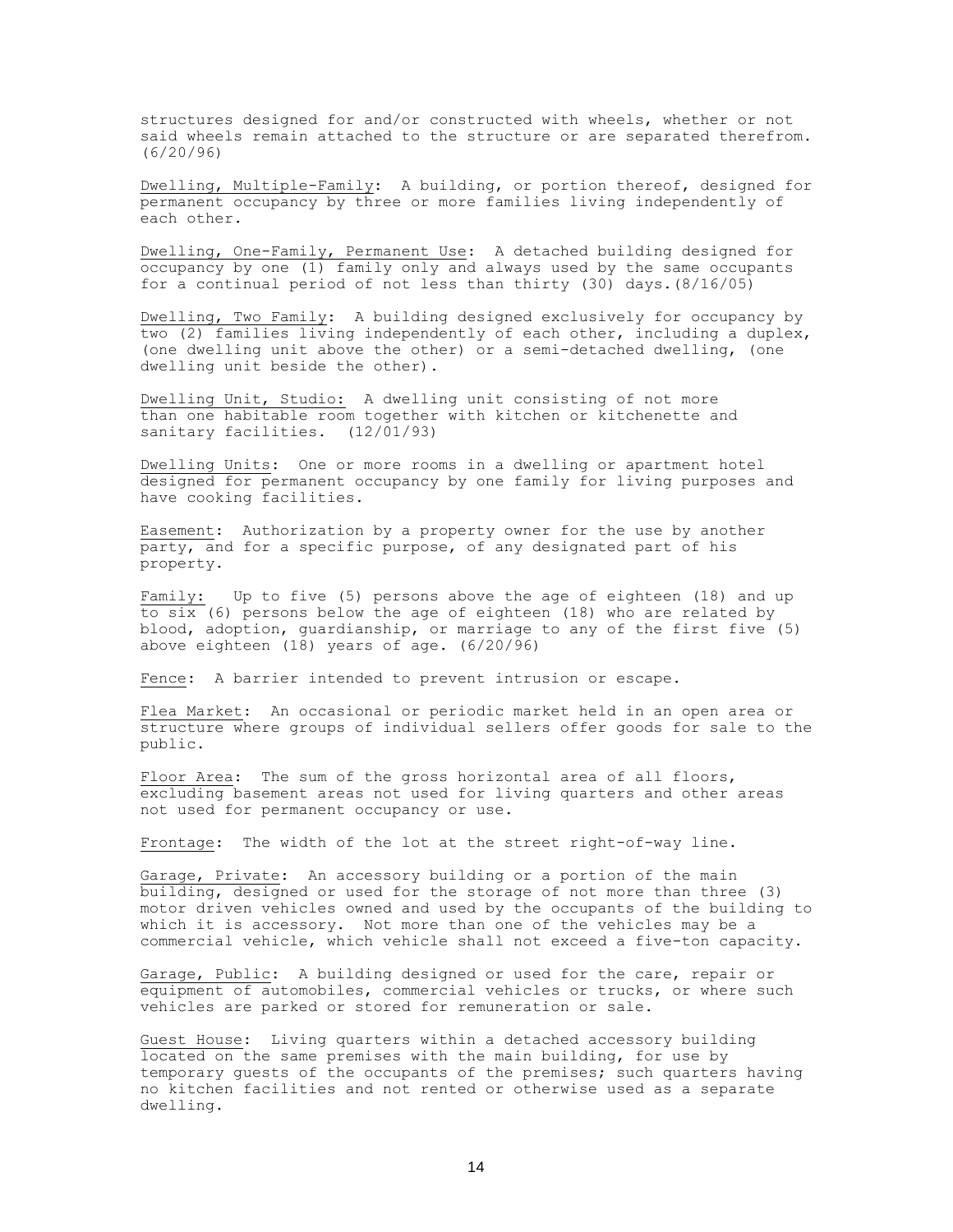Heliport: An area, either at ground level or elevated on a structure, licensed or approved for the loading and takeoff of helicopters, and

including auxiliary facilities such as parking, waiting room, fueling and maintenance equipment.

Highway, Major: A street or road of considerable continuity and used primarily as a traffic artery for interconnection between larger areas.

Home Occupation: An occupation conducted in a dwelling unit as a secondary use in connection with which there is no person employed other than members of the family residing on the premises, provided:

- a. such occupation is conducted wholly within the dwelling;
- b. floor area devoted to such use does not exceed 25 percent of the total floor area as defined herein of the main building;
- c. such use is not objectionable due to noise, hours of operation, traffic generated, or hazardous or noxious process; and
- d. adequate parking is assured.

Hotel: Any building, or portion thereof, which contains guest rooms which are designed or intended to be used, let or hired out for occupancy by individuals for compensation, whether the compensation be paid directly or indirectly.

Industrial Unit or Dwelling: As defined in Division (I) of Section 3781.10 of the Revised Code, means an assembly of materials or products comprising all or part of a total structure which, when constructed, is self-sufficient or substantially self-sufficient, and when installed constitutes the structure or part of a structure, except for preparations for its placement. Verification of whether the unit is an industrial unit or dwelling as approved by the State of Ohio can be made by the Ottawa County Building Inspection Office. A manufactured home may not be an approved industrial unit.

Institution: A building occupied by a non-profit corporation or a nonprofit establishment for public use.

Institutional Home: A place for the care of babies, children, pensioners, or elderly people, except those for correctional or mental cases.

Junk Yard: See "Automobile Wrecking Yard".

Kennel/Cattery: Any lot or premises on which five (5) or more dogs or cats, more than four (4) months of age are housed, groomed, bred, boarded, trained, bought or sold.

Lattice Tower: A support structure constructed of vertical metal struts and cross braces forming a triangular or square structure which often tapers from the foundation to the top. (11/5/98)

Lessee: An individual, group of individuals, partnership, corporation, or company who holds, possesses, or occupies, on a temporary or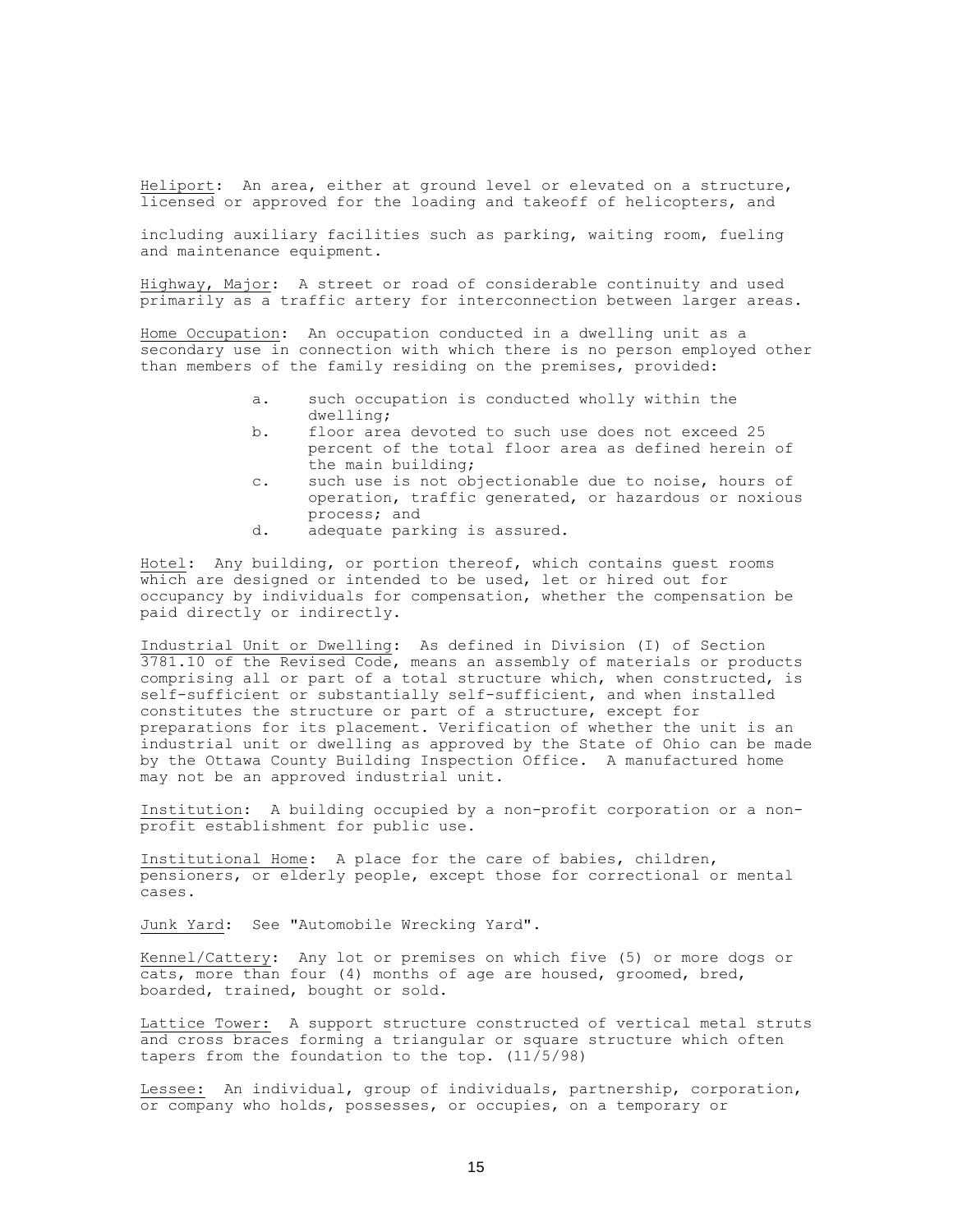permanent basis, land or property owned by another through a written or verbal contract or agreement. (07/02/97)

Loading Space: An off-street space or berth on the same lot with a building, or contiguous to a group of buildings, for the temporary

parking of a commercial vehicle while loading or unloading merchandise or materials, and which abuts upon a street or other appropriate means of access.

Lodging House: A building where room and/or board for five (5) or more persons is provided for compensation.

Lot: A parcel of land of sufficient size to meet the minimum zoning requirements for use, coverage, and area, and to provide such yards and other open spaces as are herein required. Such lot shall have frontage on an improved public street or an approved private street and may consist of:

- a. a single lot of record;
- b. a portion of a lot of record; or
- c. a combination of complete lots of record, of complete lots of record and portions of lots of record, or of portions of lots of record.

Lot Area: The total horizontal area within the lot lines of a lot.

Lot Corner: A lot adjacent to two (2) or more streets as their intersection.

Lot Coverage: Percentage of lot coverage shall be the ratio of enclosed ground floor area of all buildings to the horizontally projected area of the lot, expressed as a percentage.

Lot Depth: The horizontal distance between the front and rear lot lines, measured along the median between the two (2) side lot lines.

Lot of Record: Any lot which individually or as a part of a subdivision has been recorded in the Office of the Recorder of Deeds of Ottawa County.

Lot, Interior: A lot other than a corner lot.

Lot, Minimum Area of: The area of a lot is computed exclusive of any portion of the right-of-way of any public or private street and exclusive of easements.

Lot, Reversed Corner: A corner lot the side street line of which is substantially a continuation of the front lot line of the lot to its rear.

Lot, Through: An interior lot having frontage on two (2) or more streets.

Lot, Width: The width of a lot at the building setback line measured at right angles to its depth. The width of lots fronting on a cul-de-sac shall be the chord distance between side lot lines for the curve coinciding with the required depth of the front yard.

Major Street: See "Highway, Major".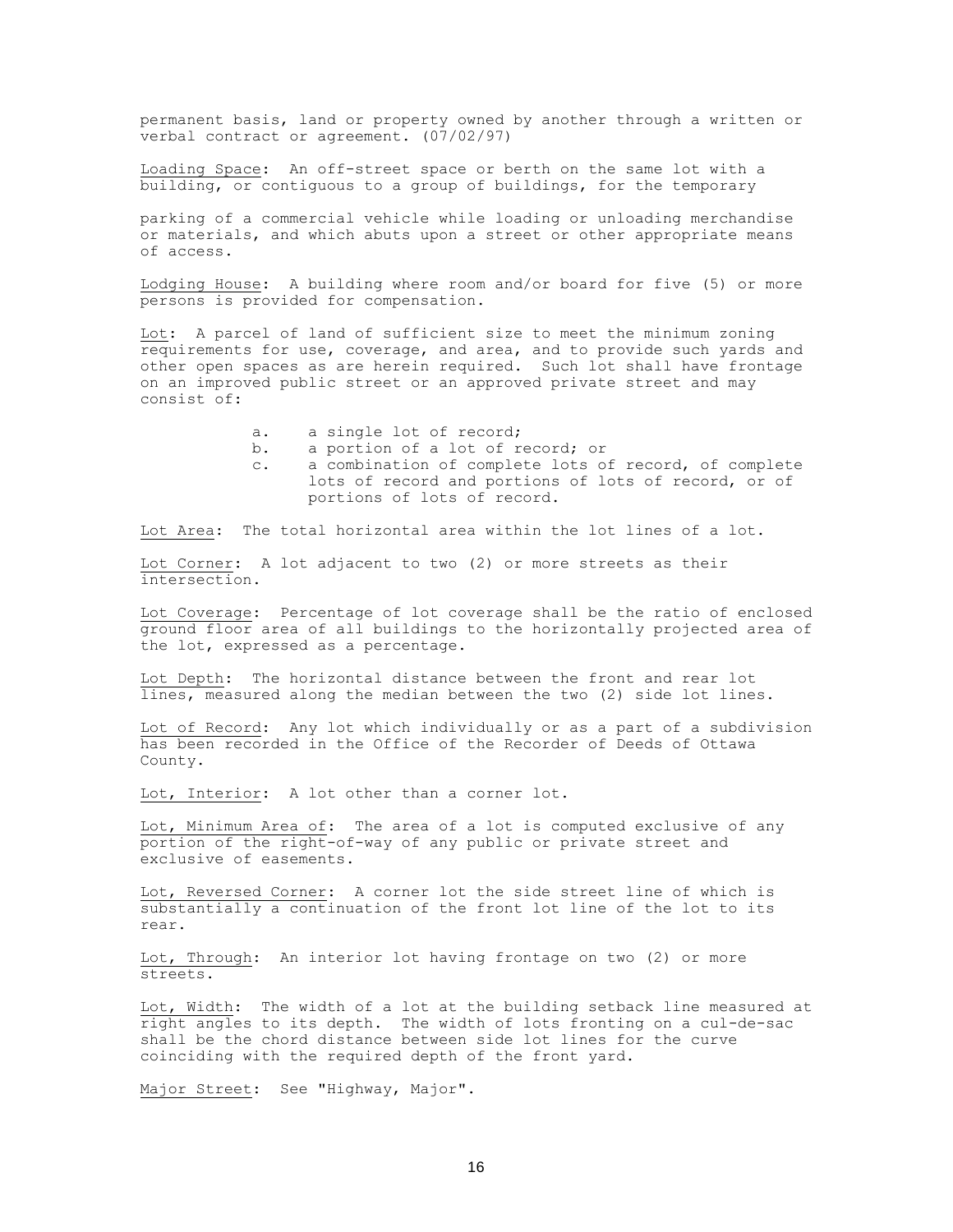Manufactured Home: Any non-self-propelled vehicle transportable in one or more sections, which in the traveling mode, is eight body feet or

more in width or forty body feet or more in length or, when erected on site, is three-hundred twenty or more square feet, and which is built on a permanent chassis and designed to be used as a dwelling with or without a permanent foundation when connected to the required utilities and includes the plumbing, heating, air conditioning, and electrical systems contained therein. Calculations used to determine the number of square feet in a structure are based on the structure's exterior dimensions measured at the largest horizontal projections when erected on site. These dimensions include all expandable rooms, cabinets, and outer projections containing interior space, but do not include bay windows. A manufactured home shall be construed to remain a manufactured home, subject to all regulations applicable thereto whether or not wheels, axles, hitch, or other appurtenances or mobility are removed and regardless of the nature of the foundation provided if set upon a foundation. Also known as house trailer/mobile home.

Manufactured Home Park: Any tract of land upon which three or more manufactured homes used for habitation are parked, either free of charge or for revenue purposes, and includes any roadway, building, structure, vehicle, or enclosure used or intended for use as a part of the facilities of such park. A tract of land which is subdivided and the individual lots are not for rent or rented, but are for sale or sold for the purpose of installation of manufactured homes on the lots is not a manufactured home park even though three or more manufactured homes are parked thereon if the roadways are dedicated to the local government authority.

Manufacturing: Any production or industrial process including food processing which combines one or more raw materials or components into a product or which changes the nature of the materials entering the process.

Marina: An area having water access, which is used for boat sales, service, docking, mooring, storage and/or including boat rebuilding and repairing.

Massage: Any method of exerting pressure on, stroking, kneading, rubbing, tapping, pounding, vibrating, or stimulating, the external soft tissue of the body with the hands, or with the aid of any mechanical or electrical apparatus or appliance. (11/5/98)

Massage Establishment: Any fixed place of business where a person offers massages to patrons for a fee which may be in connection with the provision of another legitimate service. (11/5/98)

Masseur or Masseuse: Any individual who performs massages at a massage establishment. (11/5/98)

Mineral Extraction and Storage: Any mining, quarrying, or storage of coal, limestone, clay, or other mineral resources except sand.

Mineral Processing: The processing of coal, limestone, clay, and other mineral resources except sand and gravel, provided no chemical change in the mineral is involved in the process.

Mobile Home/House Trailer: Same as "Manufactured Home".

Mobile Home Park: Same as "Manufactured Home Park".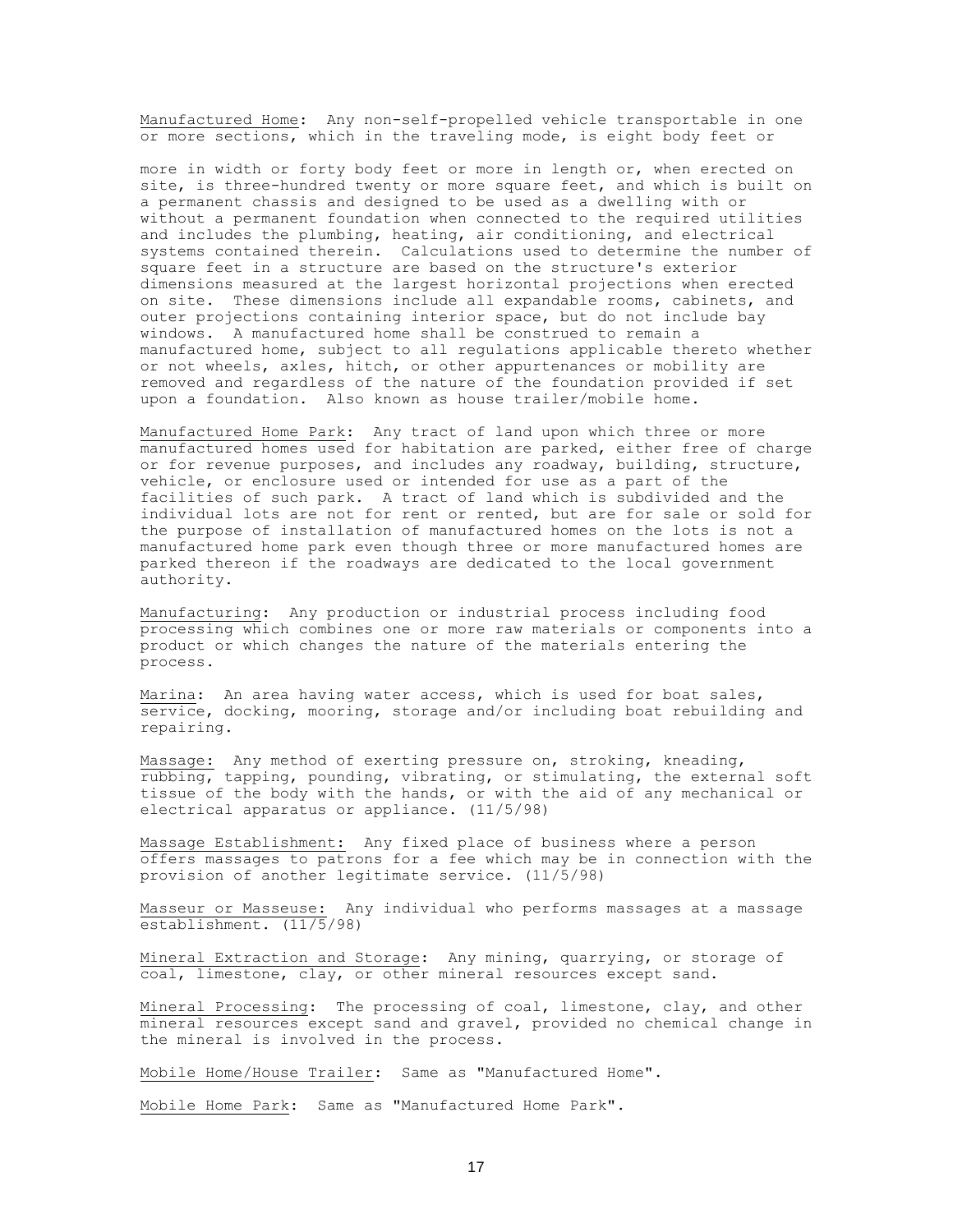Modular Unit or Dwelling: Same as "Industrial Unit or Dwelling". Monopole: A support structure constructed of a single, self-supporting hollow metal tube securely anchored to a foundation. (11/5/98)

Motel: A group of attached or detached buildings containing less than three hundred (300) square feet of floor area for each sleeping or living unit and which are provided for transient guests; including autocourts and motor lodges.

Nightclub: A place of assembly used for the consumption of food and alcoholic beverages and which normally affords entertainment through permitting dancing or through organized entertainment other than music.

Non-Conforming Building: A building or structure or portion thereof lawfully existing at the time this Resolution became effective, which was designed, erected, or structurally altered for use that does not conform to the use regulations of the District in which it is located.

Non-Conforming Uses: A use which lawfully occupied a building or land at the time this Resolution and/or amendments thereto became effective and which does not conform with the use regulations of the District in which it is located.

Nude or Nudity: Showing of either the human male or female genitals, pubic area, or buttocks with less than a fully opaque covering or the female breast with less than a full opaque covering on any part of the nipple. (11/5/98)

Nursing Home: A home for the aged or chronically ill persons in which three (3) or more persons not of the immediate family are received, kept and provided with food, shelter, and care, for compensation; but not including hospitals, clinics or similar institutions devoted primarily to the diagnosis and treatment of the sick.

Open Space: Land devoted to conservation or recreational purposes and/or land designated by a township to remain undeveloped. (11/5/98)

Outdoor Wood-Fired Furnaces (OWF's)to include Outdoor Wood-fired Boilers (OWBs) aka Outdoor Hydronic Heaters: Free standing wood burning devices that heat liquid (water or water-antifreeze) which is then pumped to provide heat and/or hot water to one or more structures.(7/12/16)

Parking Area, Public or Customer: An open area, other than a private parking area, street or alley, used for the parking of automobiles and available for public or quasi-public use.

Parking Area, Private: An open area, other than a street or alley, used for the parking of the automobiles of occupants of a dwelling.

Parking Space, Automobile: Space within a building or private or public parking area for the parking of one (1) automobile.

Permanent Sign: Any free standing, non-movable sign not affixed to a building or structure. (7/17/13)

Planned Unit Development: An area of land in which a variety of housing types and subordinate commercial facilities are accommodated in a preplanned environment under more flexible standards, such as lot size and setbacks, than those restrictions that would normally apply under this Resolution.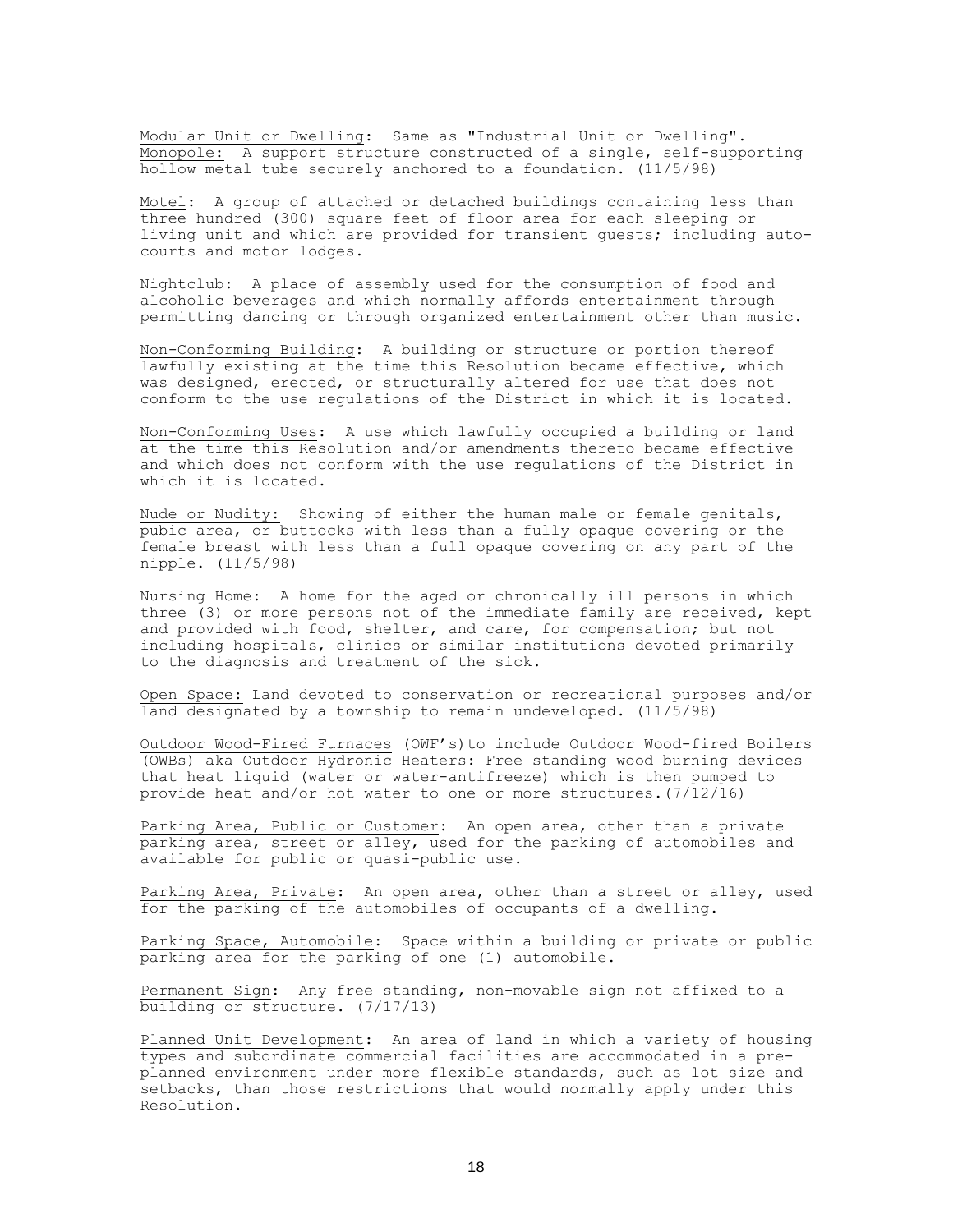Portable Vendor Equipment: Portable vendor equipment requiring a person(s) for delivery of the product and are not considered permanent structure. (7/17/13)

Portable Storage Containers: Containers designed for the temporary storage of property that can be moved by truck or trailer (including intermodal storage units). (7/12/16)

Professional Activities: The use of offices and related spaces for such professional services as are provided by medical practitioners, lawyers, architects, and engineers, and similar professions.

Projecting sign: Any sign or advertising display affixed to a building or wall in such a manner that its leading edge extends more than twelve (12) inches beyond the surface of such building or wall. (7/17/13)

Public Park: Land owned by a governmental entity which has been designated for park or recreational activities, including, but not limited to, a park, playground, nature trail, swimming pool, reservoir, athletic field, basketball or tennis court, pedestrian/bicycle path. Public Roads: see Right of way (7/17/13) open space, wilderness area or similar public land within the township which is under the control, operation, or management of the township, county, or state. (11/5/98)

Public Service Facility: The erection; construction; alteration; operation or maintenance of buildings; power plants or substations; water treatment plants or pumping stations; sewage disposal or pumping plants; and other similar public service structures by a public utility, by a railroad whether publicly or privately owned, or by a municipal or other governmental agency, including the furnishing of electrical, gas, rail transport, communication, public water, and sewage services.

Recreational Vehicle: Defined as and including the following:

- a. Travel Trailer (including 5th wheels): A vehicular portable structure built on a chassis designed to be used as a temporary dwelling for travel, recreation, and vacation use.
- b. Truck Camper: A structure designed primarily to be mounted on a truck and with sufficient equipment to render if suitable for use as a temporary dwelling for travel, recreation and vacation uses.
- c. Motor Home: A portable dwelling designed and constructed as an integral part of a self-propelled vehicle which is more than seven (7) feet high and/or more than sixteen (16) feet long.
- d. Folding Tent Trailer: A canvas folding structure mounted on wheels and designated for travel and vacation use.
- e. Boat and Boat Trailers: Includes boats, floats, rafts, and the normal equipment to transport the same on the highway.
- f. Park Model: A vehicular unit for recreational purposes that meet the following criteria:
	- 1. Built on a single chassis mounted on wheels.
	- 2. Primarily designed as a temporary living quarters for seasonal or destination camping which may be connected to utilities necessary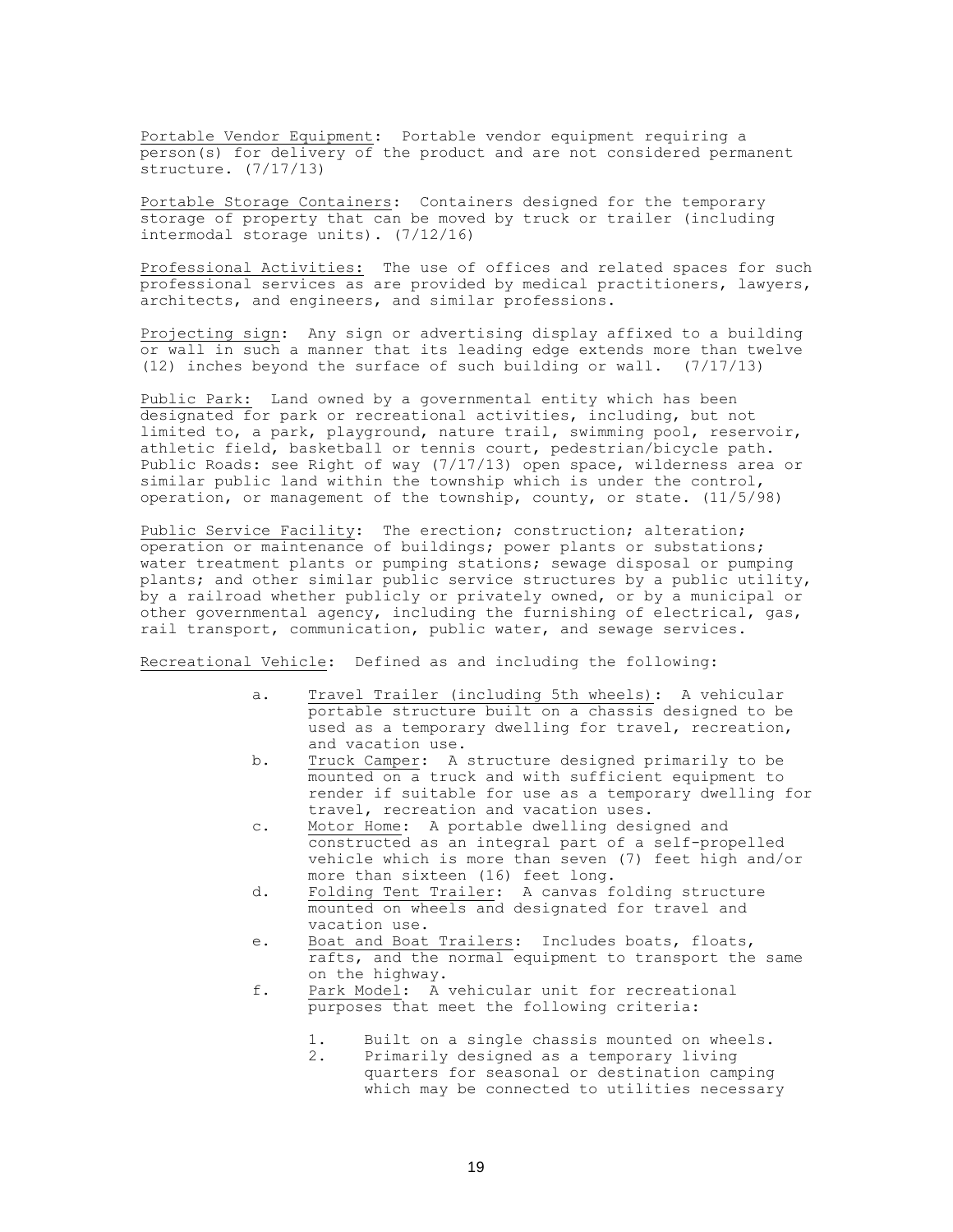for operation of installed fixtures and appliances.

3. Having a gross trailer area not exceeding 400 square feet in the set-up mode. (12/16/92)

Restaurant: An establishment where food ands drink for sale to the general public is prepared, served, and consumed within the principal building or an attached outside patio/deck area. Entertainment shall only be provided inside the principal building and shall only consist of music at such a volume that normal conversation between individuals can occur. (10/15/08)

Retail Store: A store serving a limited local area or neighborhood selling commodities, not processed on the premises, direct to the public.

Riding Stable: Any land or structure used for the care and grooming of horses or ponies for which consideration is offered or received.

Right of Way: A strip of land taken or dedicated for use as a public or private way. In addition to the roadway, it normally incorporates the curbs, lawn strips, sidewalks, lighting and drainage facilities and may include special features required by the topography or treatment such as grade separation, landscaping, viaducts, and bridges. (7/17/13

Roadside Stand: A structure designed or used for the display or sale of agricultural and related products provided some of the products are raised by the owner or person farming the property on which the stand is located.

School: Any public or private educational facility, including, but not limited to, child day care facilities, nursery schools, pre-schools, kindergartens, elementary schools, primary schools, intermediate schools, junior high schools, middle schools, high schools, vocational schools, secondary schools, continuation schools, special education schools, colleges, junior colleges, and universities. School includes the school ground. (11/5/98)

Setback Line: A line established on a lot, generally parallel with and measured from the edge of the road right-of-way for the front yard and from the lot lines for the side and rear yards, defining the limits of a yard in which no building, other than accessory building or structure may be located above ground, except as may be provided in said resolution. (12/16/92)

Sexual or Genital Area: Includes the genitalia, pubic area, anus, perineum of any person, and the breasts of a female. (11/5/98)

Sexually Oriented Business: Any of the following: adult arcade, adult bookstore, adult cabaret, adult health club, adult motion picture theater. (11/5/98)

Sign: Any works, numerals, figures, devices, designs or trademarks by which anything is made known, such as are used to designate an individual firm, profession, business, or a commodity, and which are visible from any public street.

Sign: Free Standing: A non movable sign not affixed to a building. (08/19/93)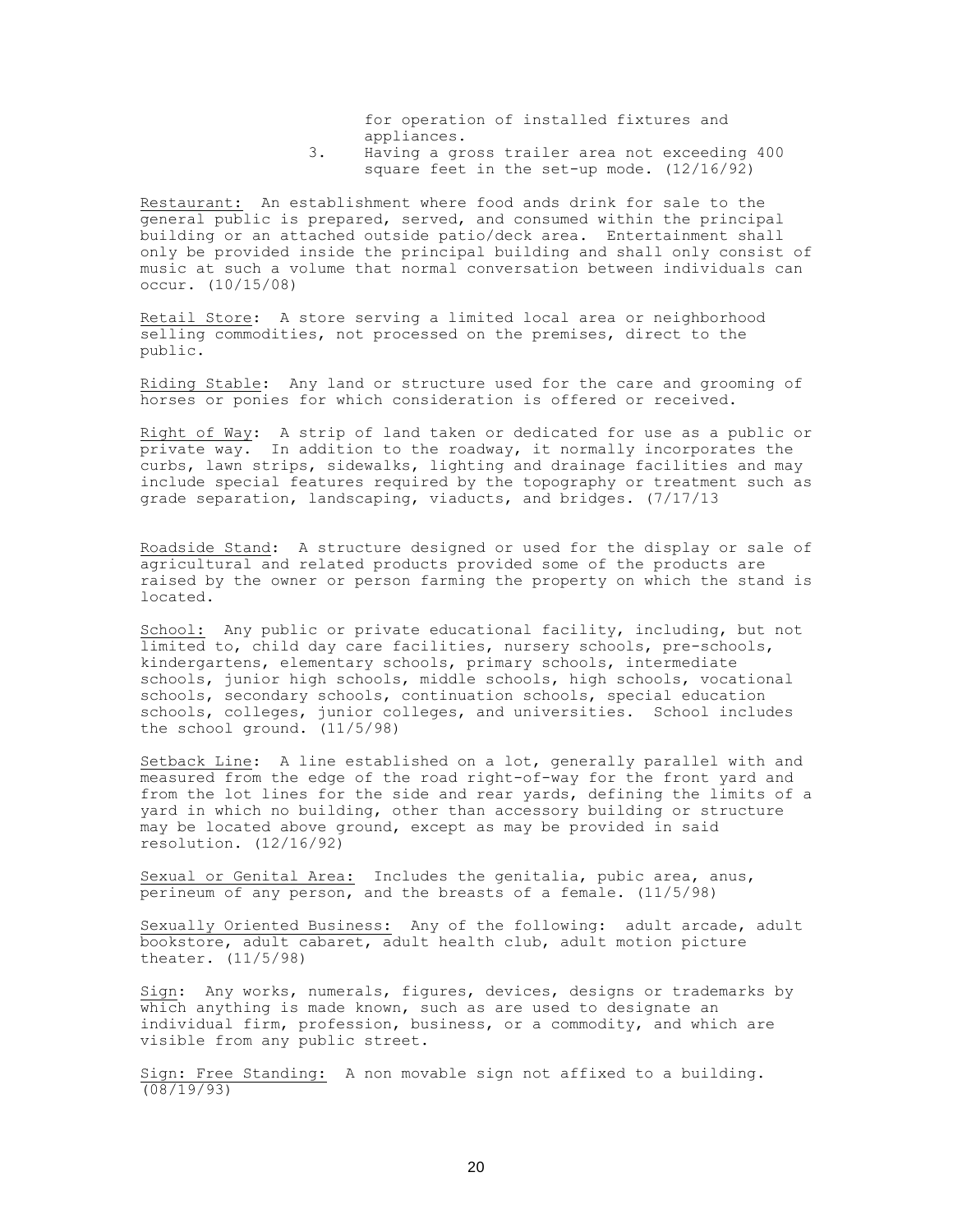Special Event: An event, not sponsored by the State of Ohio or any of its political subdivisions, that is in existence at a fixed location for not longer than fourteen (14) days, but continuous for at least eighteen (18) hours with the intent to discontinue such event upon the completion of the planned activities.

Special events are limited to outdoor activities or the use of temporary enclosures such as tents or canopies and include carnivals, circuses, revivals, festivals, fairs, tent sales, and other similar events, which in the discretion of the zoning inspector, meet the criteria established herein. (6/20/96) (7/12/16)

Special Use: See Conditional Use.

Specified Anatomical Areas: Means the male genitals in a state of sexual arousal and/or the vulva or more intimate parts of the female genitals. (11/5/98)

Specified Sexual Activities: Includes any of the following: 1) the fondling or other erotic touching of human genital, pubic region, buttock, anus, or female breasts; 2) sex acts, actual or simulated, including intercourse, oral copulation or sodomy; 3) masturbation, actual or simulated; or 4) excretory functions as part of or in connection with any of the activities 1-3 above. (11/5/98)

Storage Area: Any area, building, lot, or facility designed, adapted, or used for the storage of four (4) or more boats, trailers, campers, recreational vehicles, boat trailers and/or boat cradles for periods in excess of seven (7) consecutive days.

Story: That portion of a building included between the surface of any floor and the surface of the next floor above it, or, if there be no floor above it, then the space between such floor and the ceiling next above it.

Story, Half: A story under a gable, hip or gambrel roof, the wall plates of which on at least two (2) opposite exterior walls are not more than two (2) feet above the floor of such story.

Street: A public or private thoroughfare other than an alley. For the purpose of the Resolution, the word "street" shall include the words "road" and "highway".

Street, Major: See "Highway, Major".

Structure: Anything constructed or erected, the use of which requires more or less permanent location on the ground or attached to something having a permanent location on the ground, including advertising signs, billboards, etc.

Tavern: An establishment used primarily for the serving of liquor, including beer and wine, by the drink to the general public and where food may be served or sold only as necessary or secondary to the primary use. No dancing or organized entertainment shall be permitted. All activities and music shall be within an enclosed building.

Telecommunication: The technology which enables information to be exchanged through the transmission of voice, video, or data signals by means of electrical or electromagnetic systems. (11/5/98)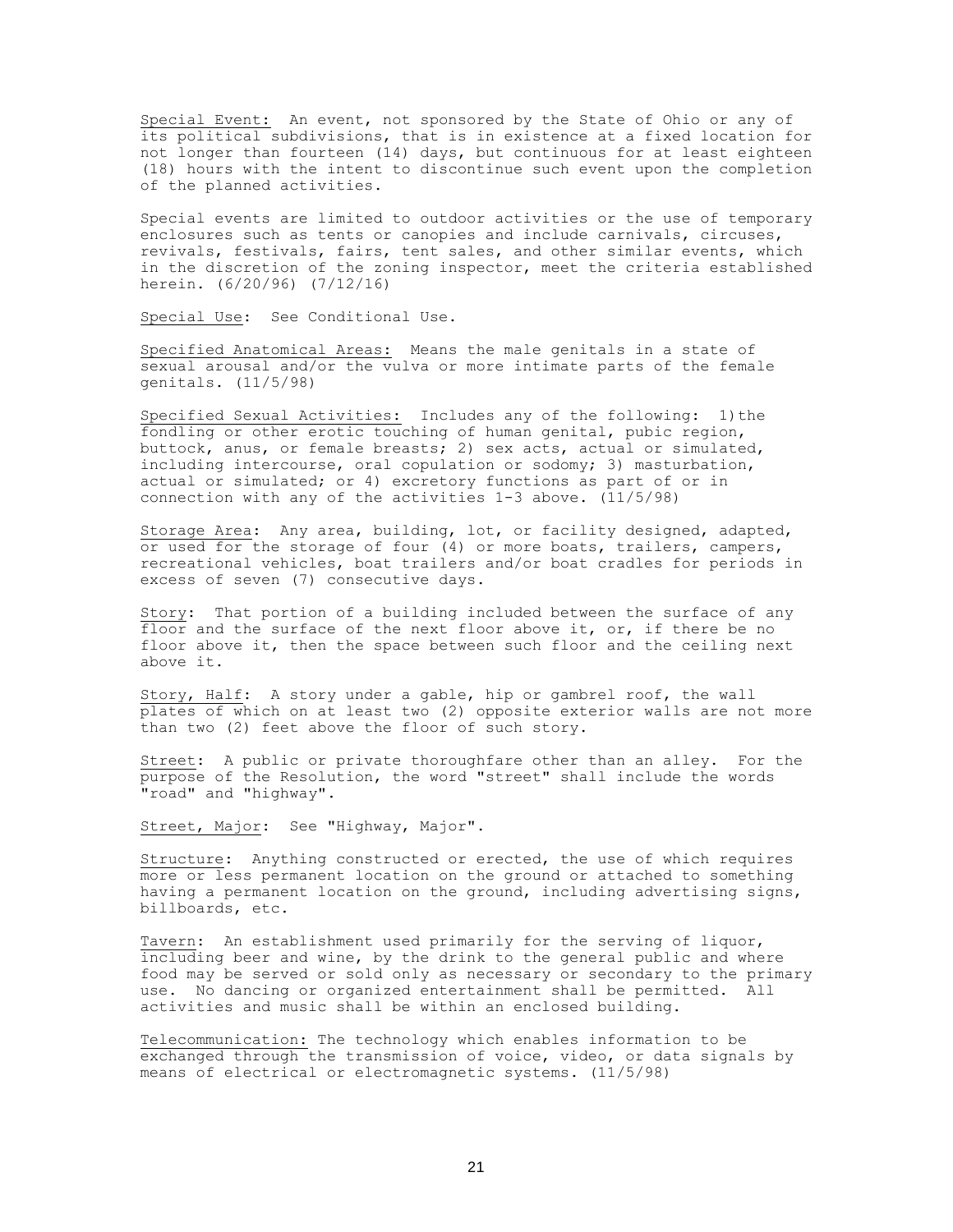Telecommunication Antenna: The physical device through which electromagnetic, wireless telecommunication, authorized by the Federal Communications Commission are transmitted or received. Antennas used by amateur radio operators are excluded from this definition. (11/5/98)

Telecommunication Equipment Shelter: The structure in which the electronic receiving and relay equipment for a telecommunication facility is housed. (11/5/98)

Telecommunication Facility: A facility consisting of the equipment and structures involved in receiving telecommunications or radio signals from a mobile radio communication source and transmitting those signals

to a central switching computer which connects the mobile unit with the land based telephone lines. (11/5/98)

Telecommunication Tower: Any free-standing structure or any structure to be attached to a building or other structure, that meets the following criteria:

- a. The free-standing or attached structure is proposed to be owned or principally used by a public utility engaged in the provision of telecommunication services;
- b. The free-standing or attached structure is proposed to be located in an area zoned for residential use.
- c. The free-standing structure is proposed to top at a height that is greater than either the maximum allowable height of residential structures or the maximum height for free-standing structures within that zoned area; or the attached structure is proposed to top at a height that is greater than either the height of the building or other structure to which it is to be attached or the maximum allowable height of such an attached structure within that zoned area.
- d. The free-standing or attached structure is proposed to have attached to it radio frequency transmission or reception equipment. (11/5/98)

Temporary/Portable Sign: Any sign or advertising display designed or intended to be displayed for a short period of time for a specific event (7/17/13)(7/12/16)

Tourist Camp: Same as "Campsite or Trailer Camp".

Variance**:** A modification of the strict terms of the relevant regulations where such modification will not be contrary to the public interest, where owing to conditions peculiar to the property and not the result of the action of the applicant, a literal enforcement of the regulations would result in unnecessary and undue hardship. (06/03/04)

Wall Sign: A sign fastened to or painted on the wall of a building or structure in such a manner that the wall becomes the supporting structure for, or forms the background surface of, the sign. Wall sign shall not project more than twelve (12) inches from such building or structure. (7/17/13)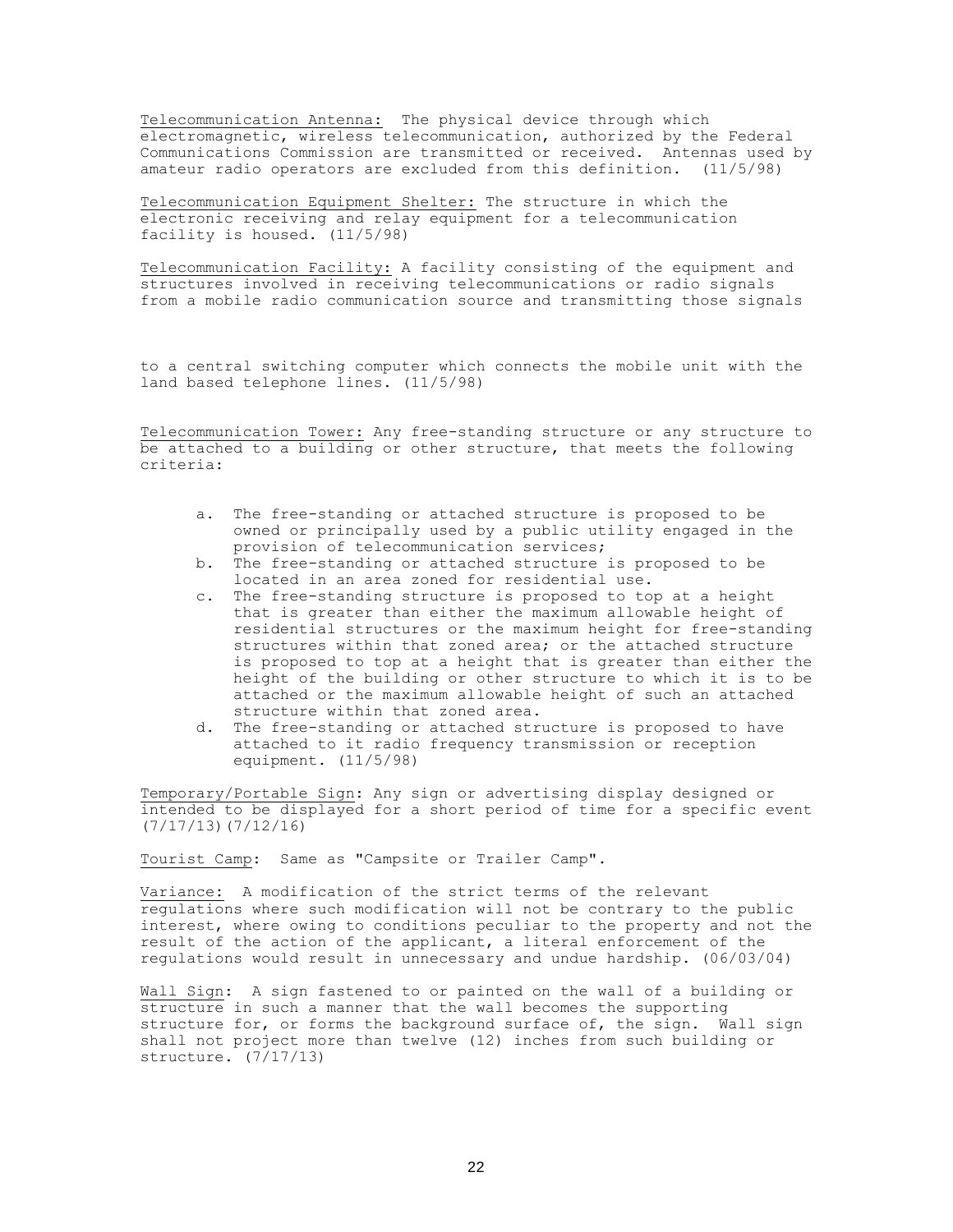Warehousing and Wholesale Activities: The receiving, storage, sale and distribution of manufactured products and equipment, such storage to be within wholly enclosed structures of buildings.

Warehousing, Mini: A structure containing separate storage spaces usually containing about 30 to 400 square feet with direct access to pave driveways and leased or rented on an individual basis.

Windmill, Low Impact Wind Powered Electric Generator: A wind energy conversion system consisting of a wind turbine, a tower, and associated control or conversion electronics which has a rated capacity of not more than 100 kW and which in intended to primarily reduce onsite consumption of utility power. (10/15/08)

Windmill, High Impact Wind Powered Electric Generator: A wind energy conversion system consisting of a wind turbine, a tower, and associated controls or conversion electronics which has a rated capacity of more than 100 kW but less than 5mW. (10/15/08)

Yard: An open space at grade between a building and the adjoining lot lines, unoccupied and unobstructed by any portion of a structure from the ground upward, except as otherwise provided herein.

Yard, Front: A yard extending across the full width of the lot between the nearest front main building and the street right-of-way line; the

depth of the required front yard shall be measured horizontally from the nearest part of a main building towards the nearest point of the street right-of-way line.

Yard, Rear: A yard extending across the full width of the lot between the nearest rear main building and one rear lot line. The depth of the required rear yard shall be measured horizontally from the nearest point of the rear lot line, to the center of an alley if one is present, to a seawall, or in the absence of a seawall, to the water's edge. (6/20/96)

Yard, Side: A yard between a main building and the side lot line extending from the front yard, or from the front lot line where no front yard is required, to the rear yard. The width of the required side yard shall be measured horizontally from the nearest point of the side lot line towards the nearest part of the main building.

Zoning Certificate/Permit: The document issued by the Zoning Inspector authorizing the use of the land or buildings.

Zoning Inspector: The Zoning Inspector or his authorized representative appointed by the Board of Township Trustees.

Zoning Map of Districts: The Zoning Map or maps of the Township together with all amendments subsequently adopted.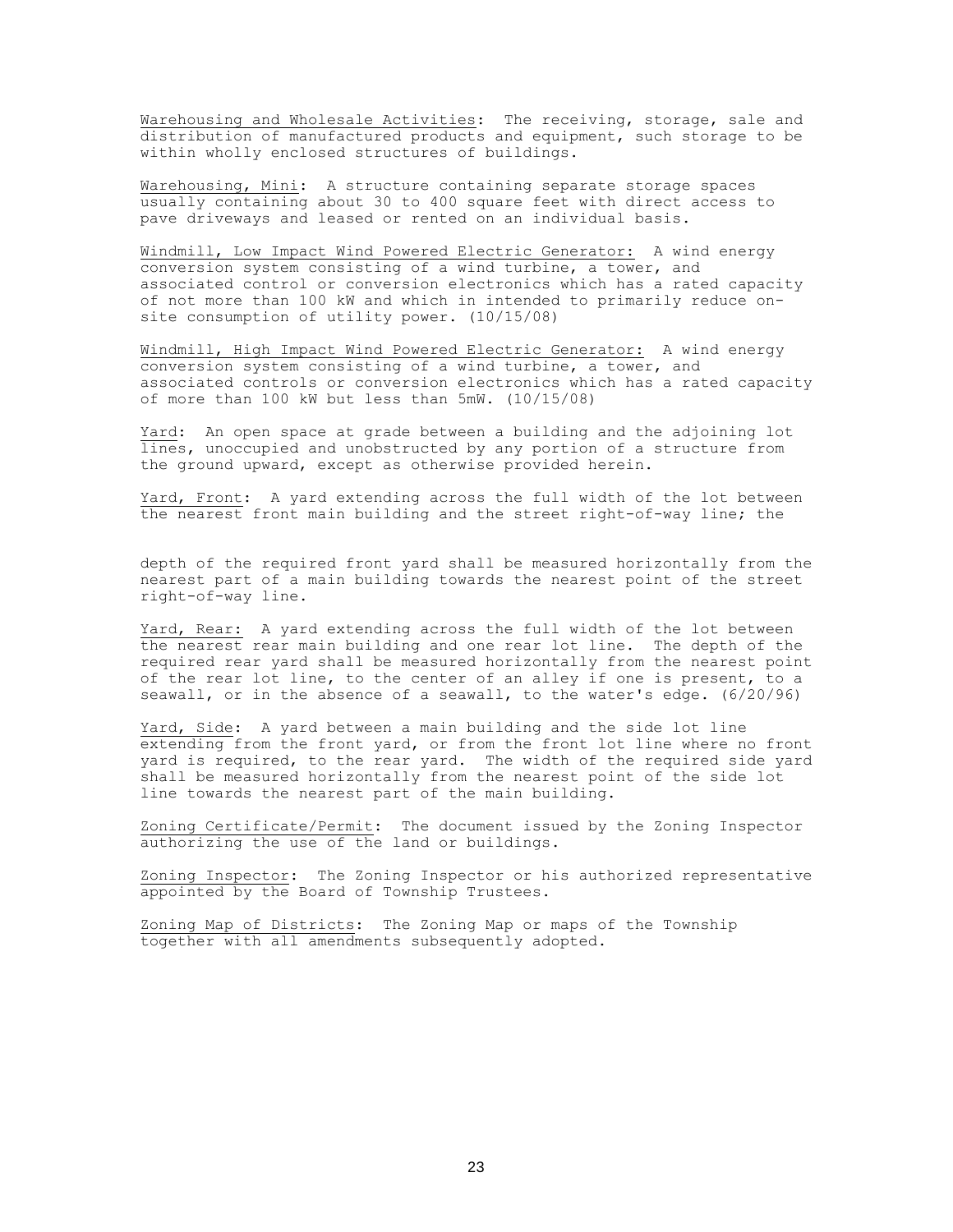## ARTICLE 5

### DISTRICTS

#### 500 "A" AGRICULTURAL DISTRICT

The following regulations shall apply in the "A" District:

500.01 Uses Permitted: After obtaining a valid zoning certificate in accordance with Article 12, the following uses are permitted:

- a. Agriculture.
- b. One-family dwellings.
- c. Roadside stands, for sale of agricultural and plant nursery products, provided a minimum of fifty (50) percent of the total value of all products sold are raised on the premises.
- d. Churches or other places of worship.
- e. Schools, public or private, excluding nursery schools and day-care centers.
- f. Public, non-commercial parks and playgrounds.
- g. Clubs, as defined in Article 4.
- h. Home occupations.
- i. Nurseries or greenhouse.
- j. Accessory buildings and uses.
- k. Portable Storage Containers, see section 812 (7/12/16)
- l. Windmill, Low Impact Wind Powered Electric Generator subject to the following conditions: (10/15/08)
	- 1. The proposed wind powered electric generator/windmill shall be a distance of at least 110% of the total height of the structure away from any property line and from any public or private road right-of-way (06/04/09)
	- 2. The maximum height including the blades shall not exceed one hundred and fifty (150) feet. (06/04/09)
	- 3. The structure supporting the electric generator/windmill shall be a free standing pole or tower. Structures requiring guy wires are not permitted. (06/04/09)
	- 4. The wind generator shall not make noise/sound that interferes with normal conversation between individuals at the property line. (06/04/09)
	- 5. The maximum lighting used for or on the structure shall be a low intensity red light as defined by the Federal Aviation Administration. (06/04/09)
	- 6. The wind powered electric generator/windmill shall have a rated capacity of not more than 100 kW. (10/15/08)
	- 7. All necessary permits shall be obtained. (10/15/08)
	- 8. If a wind powered electric generator/windmill remains inoperable in excess of twelve (12) consecutive months, the generator and supporting structure shall be removed at the owner's expense. (06/04/09)
	- 9. The only signage permitted on the wind powered generator/windmill is warning signs or operational instructions placed within eight (8) feet of the ground. (06/04/09)

500.02 Uses Conditionally Permitted: After obtaining a conditional zoning certificate in accordance with Articles 7 & 10, the following uses are permitted: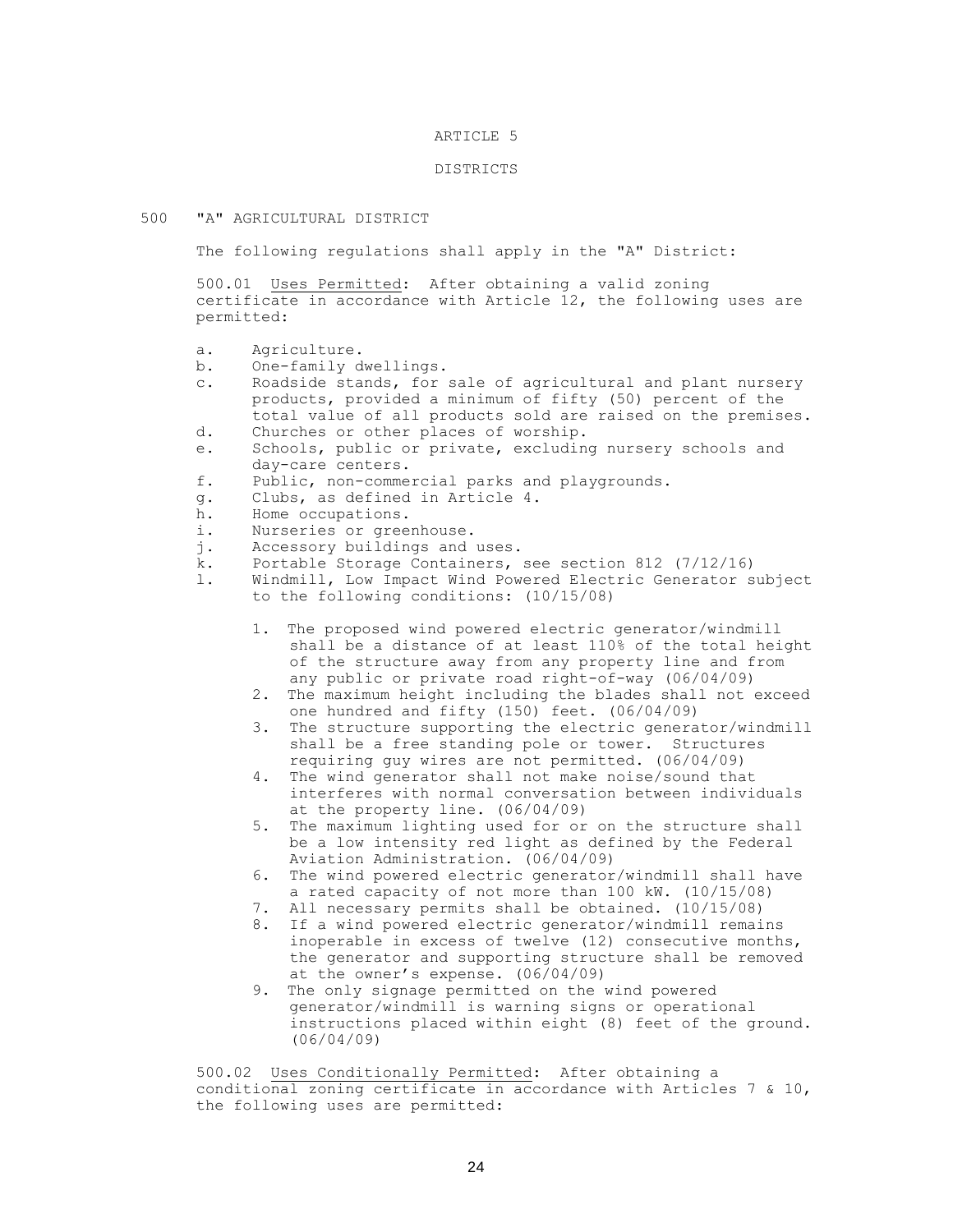- a. Airport or heliport.
- b. Cemetery.
- c. Hospital or institutional home.
- d. Nursing homes.
- e. Privately operated community building or recreation field and community facilities owned and operated by neighborhood organizations.
- f. Radio, television, and telephone towers. (12/16/92)
- g. Kennels, veterinary clinic, animal hospital.
- h. Child day-care center/Type A family day-care home.(12/16/92)
- i. Hunting, trapping, and fishing areas.
- j. Special event. (12/01/93)
- k. Bed and breakfast inns.
- l. Golf course. (06/03/93)
- m. Development of natural resources, including extraction of top soil, fill dirt, sand, gravel, and stone.
- n. Community or club swimming pool. (12/16/92)
- o. Miniature golf course. (06/03/93)
- p. Golf driving range. (06/03/93)
- q. Special event.
- r. Outdoor Wood-Fired Furnaces (OWFs) (7/12/16)

500.03 Off-Street Parking: Shall be provided as required by Article 6.

500.04 Height Limit: No building, except those for agricultural purposes, shall be erected or enlarged to exceed thirty-five (35) feet in height. (06/03/93)

500.05 Lot Area and Width: Every lot shall have a minimum width of one hundred and fifty (150) feet and a minimum area of not less than forty- three thousand five hundred and sixty (43,560) square feet. However, in no case shall the depth of the lot be less than one hundred and twenty (120) feet. A lot of less area or width which was so recorded at the time of the adoption of this Resolution and the owner thereof, owns no adjoining land, may be occupied by any use permitted in the "A" district.

500.06 Front Yard: There shall be a front yard of not less than fifty (50) feet in depth, except as provided in Article 8.

500.07 Side Yard: There shall be a side yard of not less than twenty (20) feet.

500.08 Rear Yard: There shall be a rear yard of not less than forty  $(40)$  feet.

500.09 Dwelling Size: As specified in Article 8.

500.10 Building Width: Each dwelling shall have a minimum building width of twenty (20) feet.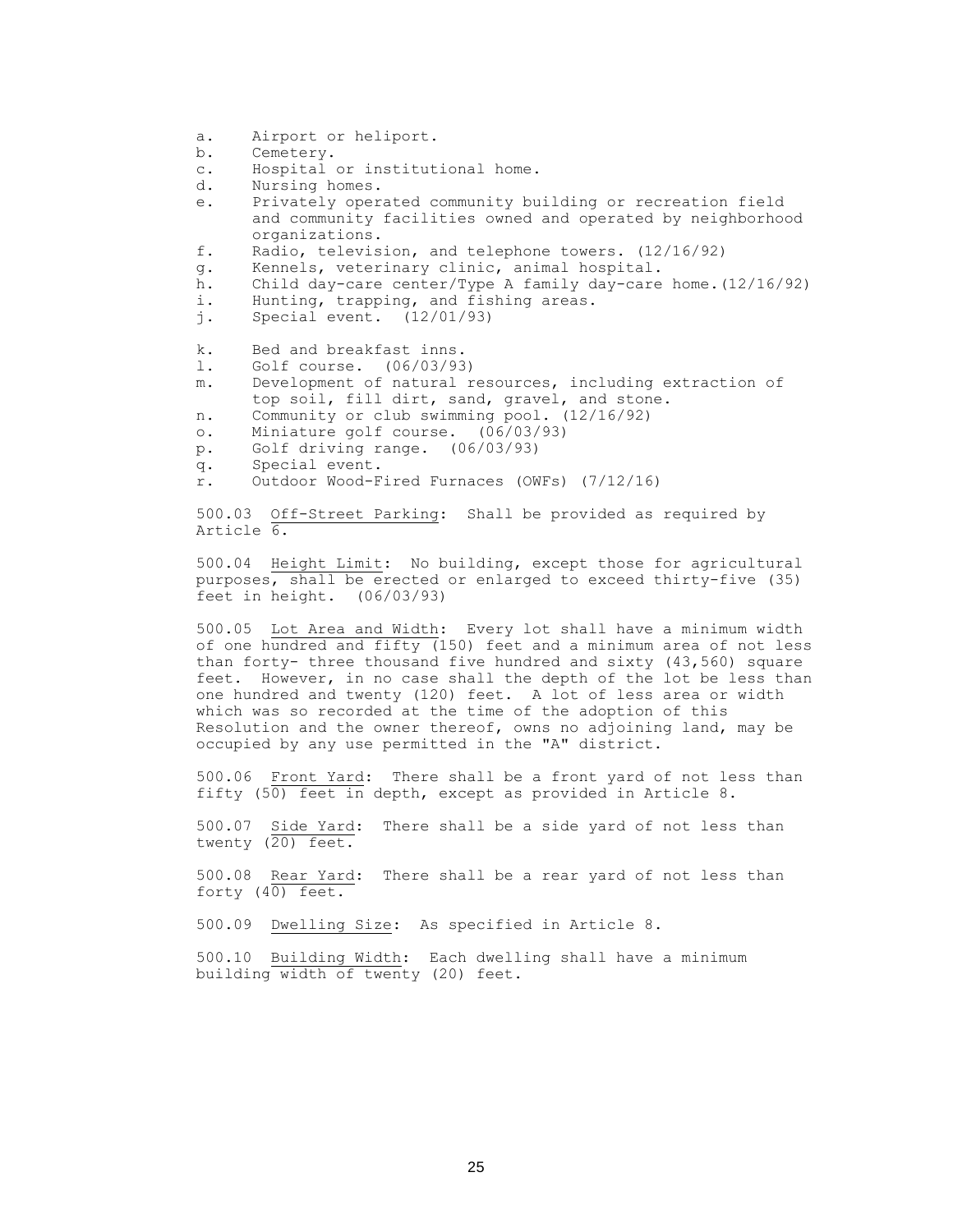#### 501 "R-1" LOW DENSITY SINGLE FAMILY RESIDENTIAL DISTRICT

The following regulations shall apply in the "R-1" District:

501.01 Uses Permitted: After obtaining a valid zoning certificate in accordance with Article 12, the following uses are permitted:

- a. One-family dwellings.
- b. Churches or other places of worship.
- c. Schools, public or private.
- d. Public, non-commercial parks and playgrounds.
- e. Portable Storage Containers. See section 812 (7/12/16)
- f. Windmill, Low Impact Wind Powered Electric Generator subject to the following conditions: (10/15/08)
	- 1. The proposed wind powered electric generator/windmill shall be a distance of at least 110% of the total height of the structure away from any property line and from any public or private road right-of-way (06/04/09)
	- 2. The maximum height including the blades shall not exceed one hundred and fifty (150) feet. (06/04/09)
	- 3. The structure supporting the electric generator/windmill shall be a free standing pole or tower. Structures requiring guy wires are not permitted. (06/04/09)
	- 4. The wind generator shall not make noise/sound that interferes with normal conversation between individuals at the property line. (06/04/09)
	- 5. The maximum lighting used for or on the structure shall be a low intensity red light as defined by the Federal Aviation Administration. (06/04/09)
	- 6. The wind powered electric generator/windmill shall have a rated capacity of not more than 100 kW. (10/15/08)
	- 7. All necessary permits shall be obtained. (10/15/08)
	- 8. If a wind powered electric generator/windmill remains inoperable in excess of twelve (12) consecutive months, the generator and supporting structure shall be removed at the owner's expense. (06/04/09)
	- 9. The only signage permitted on the wind powered generator/windmill is warning signs or operational instructions placed within eight (8) feet of the ground. (06/04/09)
- g. Accessory buildings and uses.

501.02 Uses Conditionally Permitted: After obtaining a conditional zoning certificate in accordance with Articles 7 & 10, the following uses are permitted:

- a. Bed and breakfast inns.
- b. Hospital.
- c. Privately operated community building or recreation field and community facilities owned and operated by neighborhood organizations.
- d. Home occupation.
- e. Community swimming pool. (12/16/92)
- f. Telecommunication tower. (11/5/98)

501.03 Off-Street Parking: Shall be provided as required by Article 6.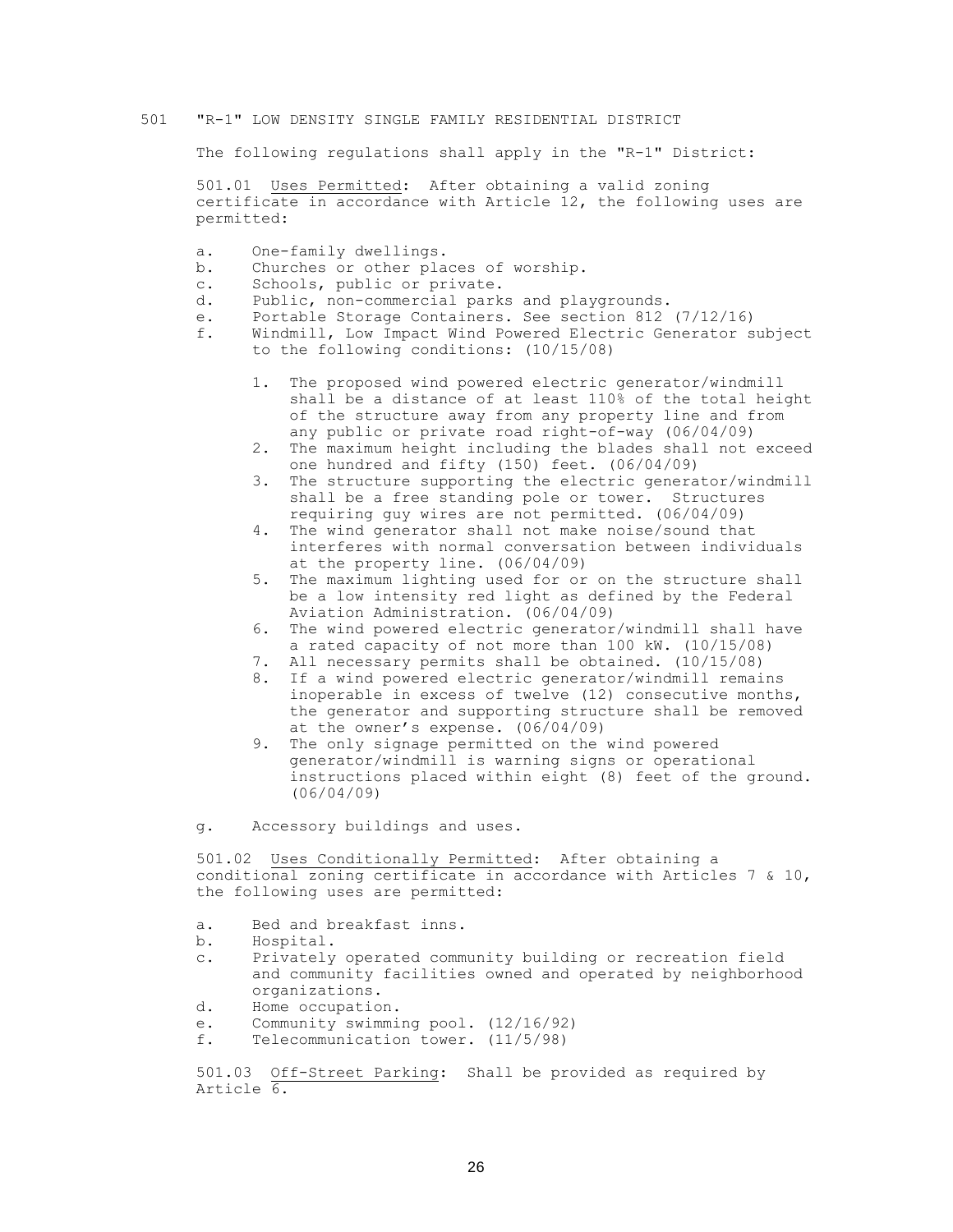501.04 Height Limit: No building shall be erected or enlarged to exceed thirty-five (35) feet in height. (06/03/93)

501.05 Lot Area, Width and Depth: Every lot shall have a minimum width of one hundred (100) feet and a minimum area of not less than twenty thousand (20,000) square feet. However, in no case shall the depth of the lot be less than one hundred and twenty (120) feet. A lot of less area or width which was so recorded at the time of the adoption of this Resolution and the owner thereof, owns no adjoining land, may be occupied by any use permitted in the "R-1" district.

501.06 Front Yard: There shall be a front yard of not less than thirty-five (35) feet in depth, except as provided in Article 8.

501.07 Side Yard: There shall be a side yard of not less than fifteen (15) feet on each side.

501.08 Rear Yard: There shall be a rear yard of not less than thirty-five (35) feet.

501.09 Dwelling Size: As specified in Article 8.

501.10 Building Width: Each dwelling shall have a minimum building width of twenty (20) feet.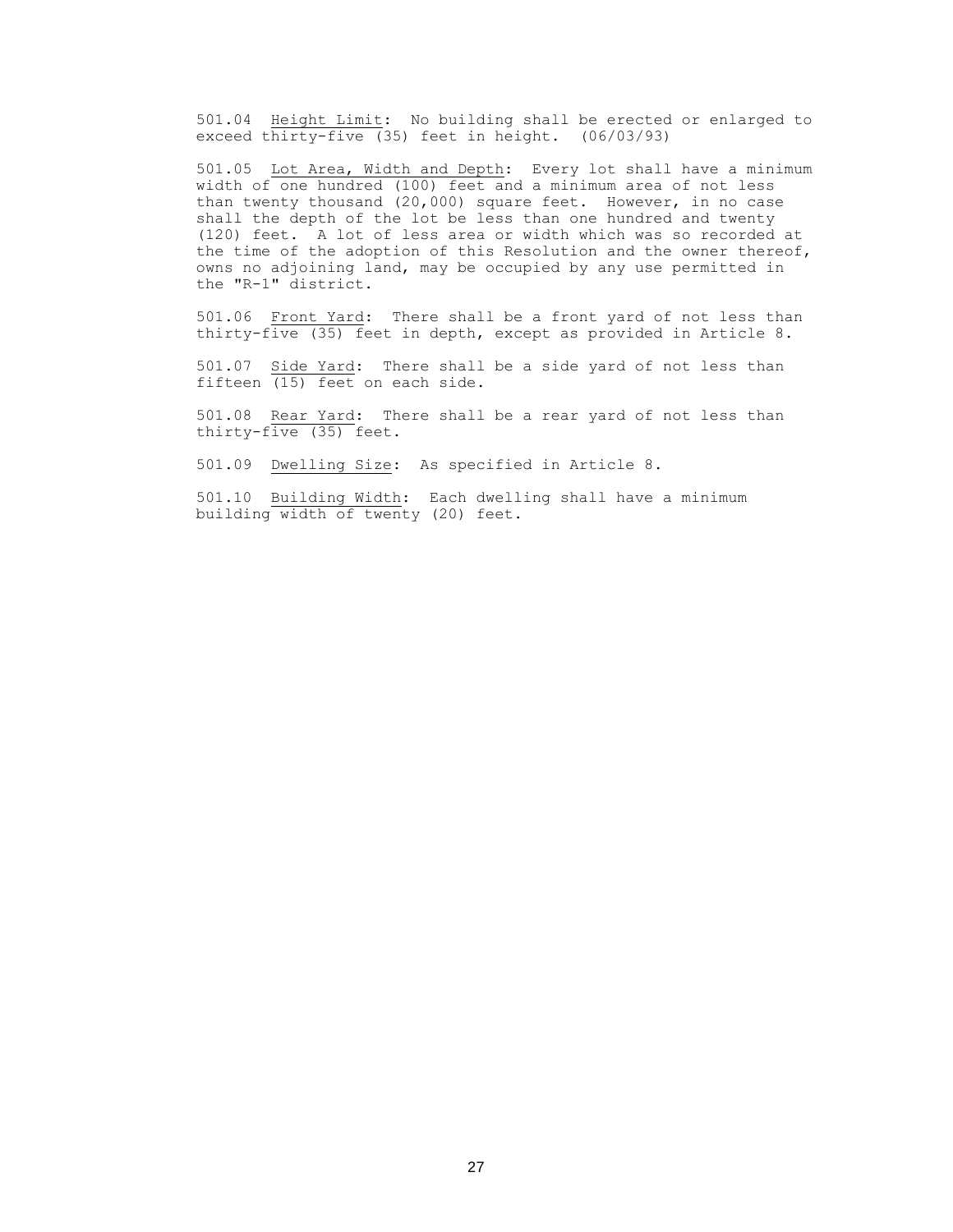#### 502 "R-2" MEDIUM DENSITY SINGLE FAMILY RESIDENTIAL DISTRICT

The following regulations shall apply in the "R-2" District"

502.01 Uses Permitted: After obtaining a valid zoning certificate in accordance with Article 12, the following uses are permitted:

- a. One-family dwellings.
- b. Churches or other places of worship.
- c. Schools, public or private.
- d. Public, non-commercial parks and playgrounds.
- e. Windmill, Low Impact Wind Powered Electric Generator subject to the following conditions: (10/15/08)
	- 1. The proposed wind powered electric generator/windmill shall be a distance of at least 110% of the total height of the structure away from any property line and from any public or private road right-of-way (06/04/09)
	- 2. The maximum height including the blades shall not exceed one hundred and fifty (150) feet. (06/04/09)
	- 3. The structure supporting the electric generator/windmill shall be a free standing pole or tower. Structures requiring guy wires are not permitted. (06/04/09)
	- 4. The wind generator shall not make noise/sound that interferes with normal conversation between individuals at the property line. (06/04/09)
	- 5. The maximum lighting used for or on the structure shall be a low intensity red light as defined by the Federal Aviation Administration. (06/04/09)
	- 6. The wind powered electric generator/windmill shall have a rated capacity of not more than 100 kW. (10/15/08)
	- 7. All necessary permits shall be obtained. (10/15/08)
	- 8. If a wind powered electric generator/windmill remains inoperable in excess of twelve (12) consecutive months, the generator and supporting structure shall be removed at the owner's expense. (06/04/09)
	- 9. The only signage permitted on the wind powered generator/windmill is warning signs or operational instructions placed within eight (8) feet of the ground. (06/04/09)

f. Accessory buildings and uses.

g. Portable Storage Containers. See section 812 (7/12/16)

502.02 Uses Conditionally Permitted: After obtaining a conditional zoning certificate in accordance with Articles 7 & 10, the following uses are permitted:

- a. Bed and breakfast inns.
- b. Hospital or institutional home.
- c. Privately operated community buildings or recreation field and community facilities owned and operated by neighborhood organizations.
- d. Home occupation.
- e. Community swimming pool. (12/16/92)
- f. Telecommunication tower. (11/5/98)

502.03 Off-Street Parking: Shall be provided as required by Article 6.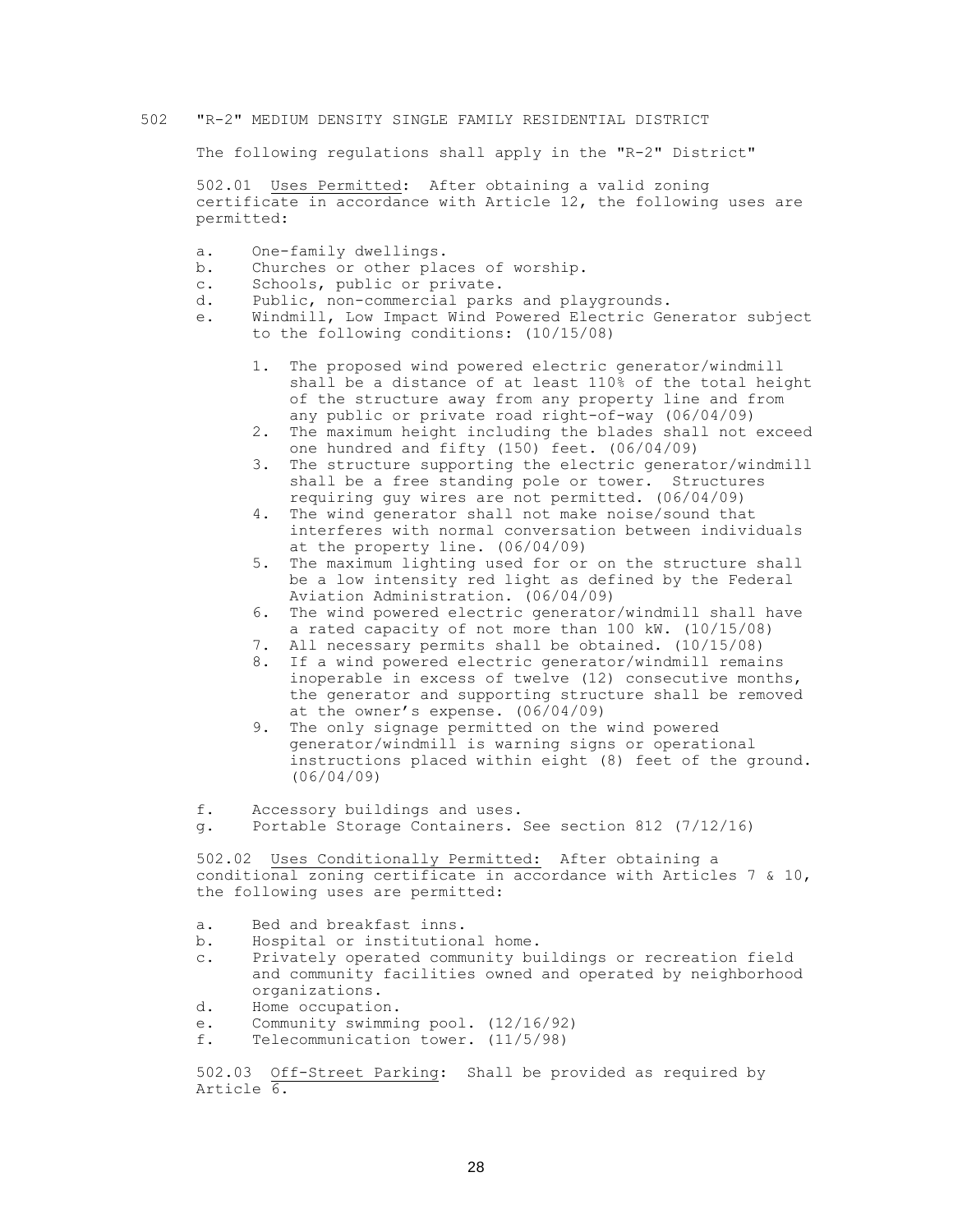502.04 Height Limit: No buildings shall be erected or enlarged to exceed thirty-five (35) feet in height. (06/03/93)

502.05 Lot Area, Width and Depth: Every lot shall have a minimum width of eighty (80) feet and a minimum area of not less than twelve thousand (12,000) square feet. However, in no case shall the depth of the lot be less than one hundred and twenty (120) feet. A lot of less area or width which was recorded at the time of the adoption of this Resolution and the owner thereof, owns no adjoining land, may be occupied by any use permitted in the "R-2" district.

502.06 Front Yard: There shall be a front yard of not less than thirty-five (35) feet in depth, except as provided in Article 8.

502.07 Side Yard: There shall be a side yard of not less than ten (10) feet.

502.08 Rear Yard: There shall be a rear yard of not less than thirty-five (35) feet.

502.09 Dwelling Size: As specified in Article 8.

502.10 Building Width: Each dwelling shall have a minimum building width of twenty (20) feet.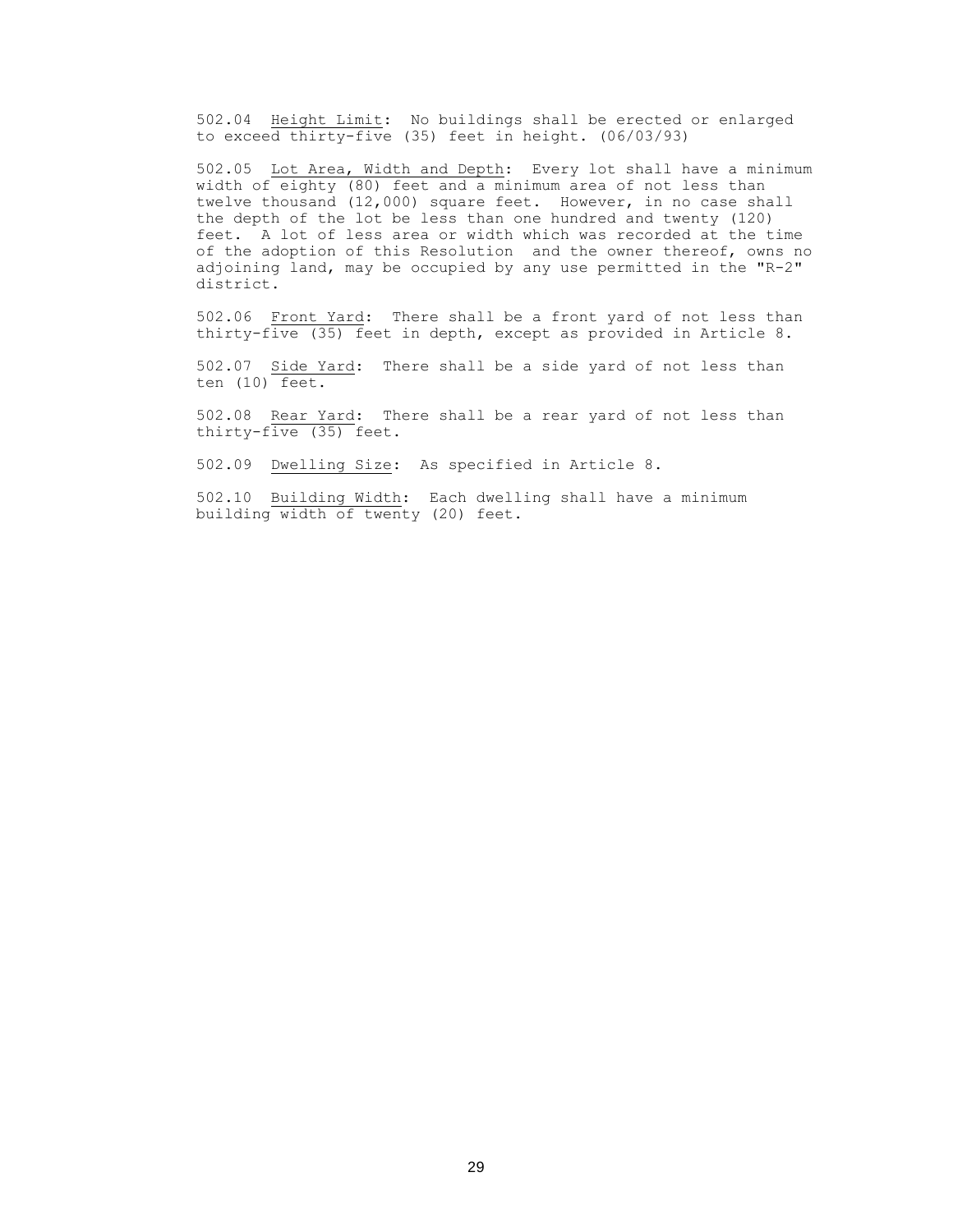#### 503 "R-3" HIGH DENSITY SINGLE FAMILY RESIDENTIAL DISTRICT

The following regulations shall apply in the "R-3" District"

503.01 Uses Permitted: After obtaining a valid zoning certificate in accordance with Article 12, the following uses are permitted:

- a. One-family dwellings.
- b. Churches or other places of worship.
- c. Schools, public or private.
- d. Public, non-commercial parks and playgrounds.
- e. Windmill, Low Impact Wind Powered Electric Generator subject to the following conditions: (10/15/08)
	- 1. The proposed wind powered electric generator/windmill shall be a distance of at least 110% of the total height of the structure away from any property line and from any public or private road right-of-way (06/04/09)
	- 2. The maximum height including the blades shall not exceed one hundred and fifty (150) feet. (06/04/09)
	- 3. The structure supporting the electric generator/windmill shall be a free standing pole or tower. Structures requiring guy wires are not permitted. (06/04/09)
	- 4. The wind generator shall not make noise/sound that interferes with normal conversation between individuals at the property line. (06/04/09)
	- 5. The maximum lighting used for or on the structure shall be a low intensity red light as defined by the Federal Aviation Administration. (06/04/09)
	- 6. The wind powered electric generator/windmill shall have a rated capacity of not more than 100 kW. (10/15/08)
	- 7. All necessary permits shall be obtained. (10/15/08)
	- 8. If a wind powered electric generator/windmill remains inoperable in excess of twelve (12) consecutive months, the generator and supporting structure shall be removed at the owner's expense. (06/04/09)
	- 9. The only signage permitted on the wind powered generator/windmill is warning signs or operational instructions placed within eight (8) feet of the ground. (06/04/09)

f. Accessory buildings and uses.

g. Portable Storage Containers. See section 812 (7/12/16)

503.02 Uses Conditionally Permitted: After obtaining a conditional zoning certificate in accordance with Articles 7 & 10, the following uses are permitted:

- a. Home occupation.
- b. Hospital.
- c. Privately operated community building or recreation field and community facilities owned and operated by neighborhood organizations.
- d. Two-family dwellings.
- e. Bed and breakfast inns.
- f. Community swimming pool. (12/16/92)
- g. Continuing care retirement community (12/01/93)
- h. Telecommunication tower. (11/5/98)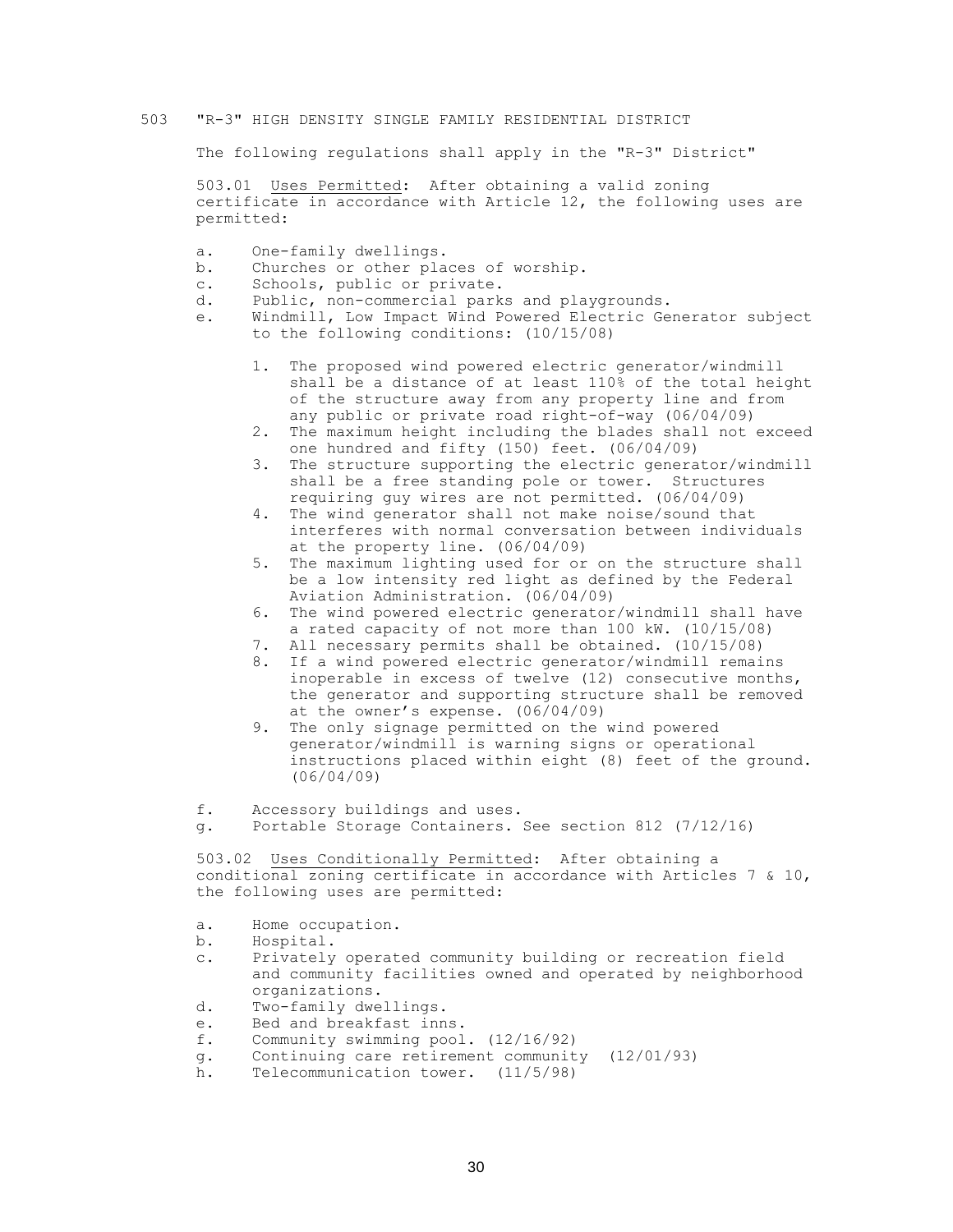503.03 Off-Street Parking: Shall be provided as required by Article 6.

503.04 Height Limit: No building shall be erected or enlarged to exceed thirty-five (35) feet in height. (06/03/93)

503.05 Lot Area and Width: Every lot shall have a minimum width of sixty (60) feet, and a minimum area of not less than seven thousand, two hundred (7,200) square feet. However, in no case shall the depth of the lot be less than one hundred twenty (120) feet. A lot of less area or width, which was recorded at the time of the adoption of the Resolution and the owner thereof owns no adjoining land, may be occupied by any use permitted in the "R-3" District.

503.06 Front Yard: There shall be a front yard of not less than twenty-five (25) feet in depth, except as provided in Article 8.

503.07 Side Yard: There shall be a side yard of not less than eight (8) feet.

503.08 Rear Yard: There shall be a rear yard of not less than twenty-five (25) feet.

503.09 Dwelling Size: As specified in Article 8.

503.10 Building Width: Each dwelling shall have a minimum building width of twenty (20) feet.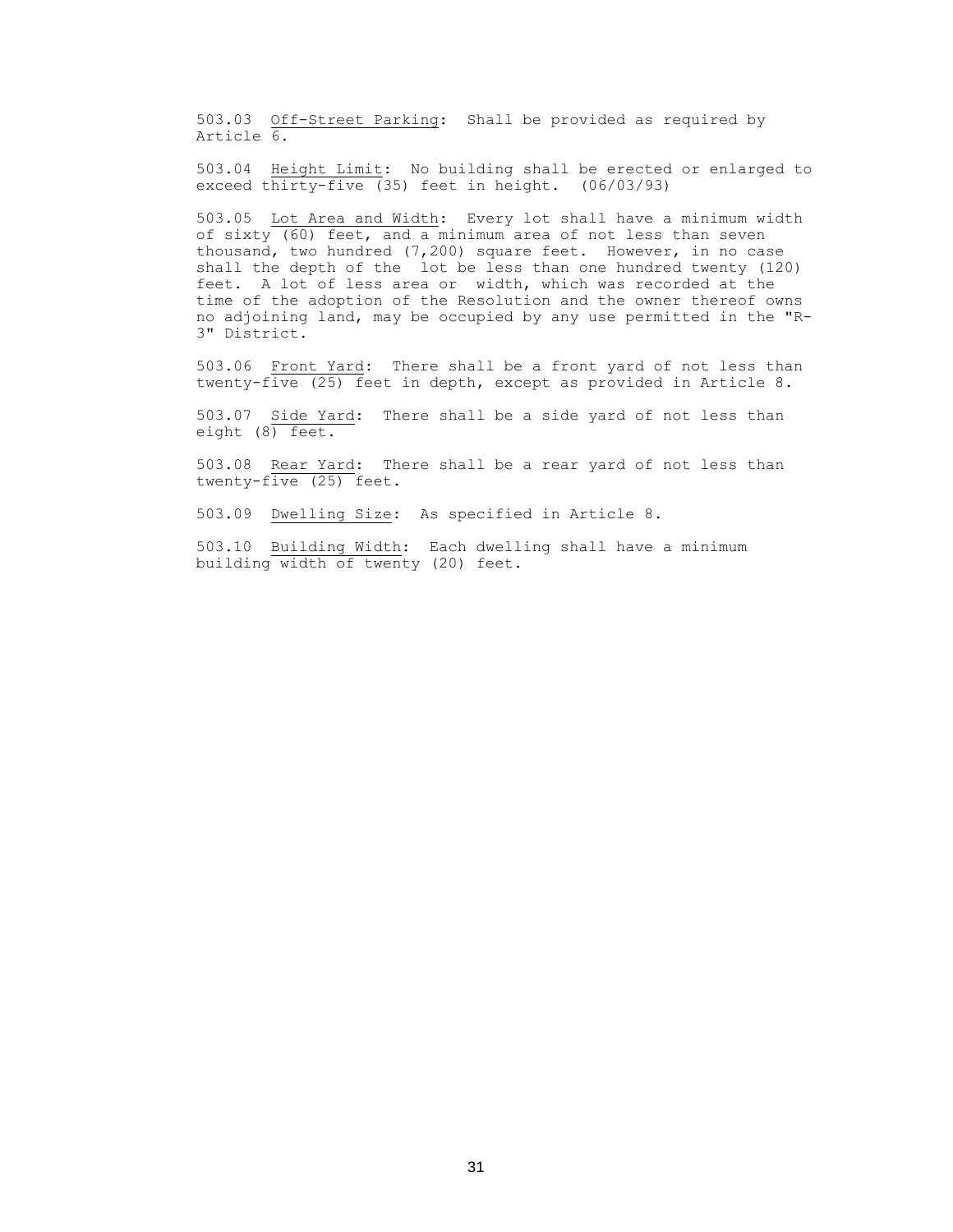#### 504 "R-4" MULTI-FAMILY RESIDENTIAL DISTRICT

The following regulations shall apply in the "R-4" District:

504.01 Uses Permitted: After obtaining a valid zoning certificate in accordance with Article 12, the following uses are permitted:

- a. Two-family dwellings.
- b. Multiple-family dwellings.
- c. Condominium development.
- d. Public, non-commercial parks and playgrounds.
- e. Windmill, Low Impact Wind Powered Electric Generator subject to the following conditions: (10/15/08)
	- 1. The proposed wind powered electric generator/windmill shall be a distance of at least 110% of the total height of the structure away from any property line and from any public or private road right-of-way (06/04/09)
	- 2. The maximum height including the blades shall not exceed one hundred and fifty (150) feet. (06/04/09)
	- 3. The structure supporting the electric generator/windmill shall be a free standing pole or tower. Structures requiring guy wires are not permitted. (06/04/09)
	- 4. The wind generator shall not make noise/sound that interferes with normal conversation between individuals at the property line. (06/04/09)
	- 5. The maximum lighting used for or on the structure shall be a low intensity red light as defined by the Federal Aviation Administration. (06/04/09)
	- 6. The wind powered electric generator/windmill shall have a rated capacity of not more than 100 kW. (10/15/08)
	- 7. All necessary permits shall be obtained. (10/15/08)
	- 8. If a wind powered electric generator/windmill remains inoperable in excess of twelve (12) consecutive months, the generator and supporting structure shall be removed at the owner's expense. (06/04/09)
	- 9. The only signage permitted on the wind powered generator/windmill is warning signs or operational instructions placed within eight (8) feet of the ground. (06/04/09)

f. Accessory building and uses.

g. Portable Storage Containers. See section 812 (7/12/16)

504.02 Uses Conditionally Permitted: After obtaining a conditional zoning certificate in accordance with Articles 7 & 10, the following uses are permitted:

- a. Privately operated community building or recreation field and community facilities owned and operated by neighborhood organizations.
- b. Community swimming pool. (12/16/92)
- c. Continuing care retirement community (12/01/93)
- d. Telecommunication tower. (11/5/98)

504.03 Off-Street Parking: Shall be provided as required by Article 6.

504.04 Height Limit: No building shall be erected or enlarged to exceed thirty-five  $(35)$  feet in height.  $(06/03/93)$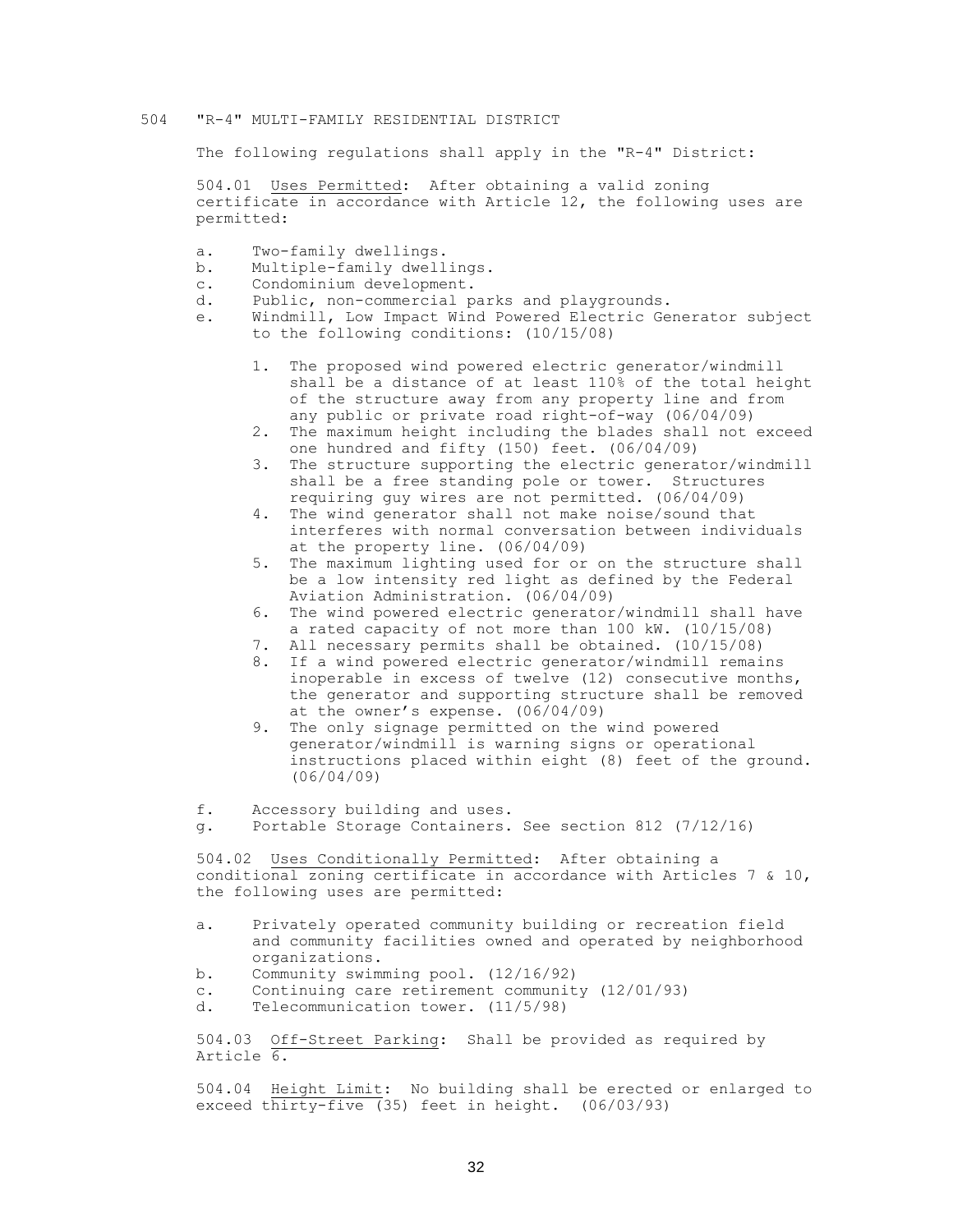504.05 Lot Area and Width for Two-Family Dwellings: Lots intended for two-family dwellings shall have a minimum width of eighty (80) feet, and a minimum area of not less than twelve thousand (12,000) square feet. However, in no case shall the depth of the lot be less than one hundred twenty (120) feet. A lot of less area or width, which was recorded at the time of the adoption of the Resolution and the owner thereof owns no adjoining land, may be occupied by a two-family dwelling.

504.06 Lot Area and Width for Multiple-Family & Condominium Developments: Every lot, upon which a multiple-family/condominium development is planned, shall have a minimum width of one hundred and fifty (150) feet and a minimum depth of one hundred and fifty (150) feet. A minimum area of not less than one (1) acre per multiple-family and condominium is required. The minimum lot area per dwelling unit shall be twenty thousand (20,000) square feet for the first unit and six thousand (6,000) square feet for each additional unit.

504.07 Required Yards: The required yards shall not be less than:

Two Family Dwellings -

Front Yard - 35 feet Side Yard - 10 feet Rear Yard - 30 feet

Multiple-Family/Condominium Developments -

| Front Yard | $-$ | 40 feet |
|------------|-----|---------|
| Side Yard  | $-$ | 20 feet |
| Rear Yard  |     | 30 feet |

504.08 Dwelling Size: The minimum floor area shall be provided as specified. No dwelling shall have a livable ground floor area which totals less than the number of square feet indicated.

| One Story              | 750 square feet/unit           |
|------------------------|--------------------------------|
| Two Story              | 550 square feet/unit           |
| One and One-Half Story | 720 square feet on the         |
|                        | first floor of the unit        |
| Multiple-Story         | 950 square feet of living area |
|                        | above grade/unit               |

504.09 Open Space: A minimum of ten (10) percent of all land included in the multi-family/condominium development shall be set aside for open space. Open space shall consist of natural areas including trees, grass, and the like, but does not include recreational facilities or submerged lands.

504.10 Building Separation: Buildings designed for living purposes shall be separated from each other by a minimum distance of twenty (20) feet. This measurement shall be from the nearest point of one building to the nearest point of the adjacent building.

504.11 Parking Requirements: Each dwelling unit shall be provided with two (2) parking spaces. All other requirements of Article 6 shall be met.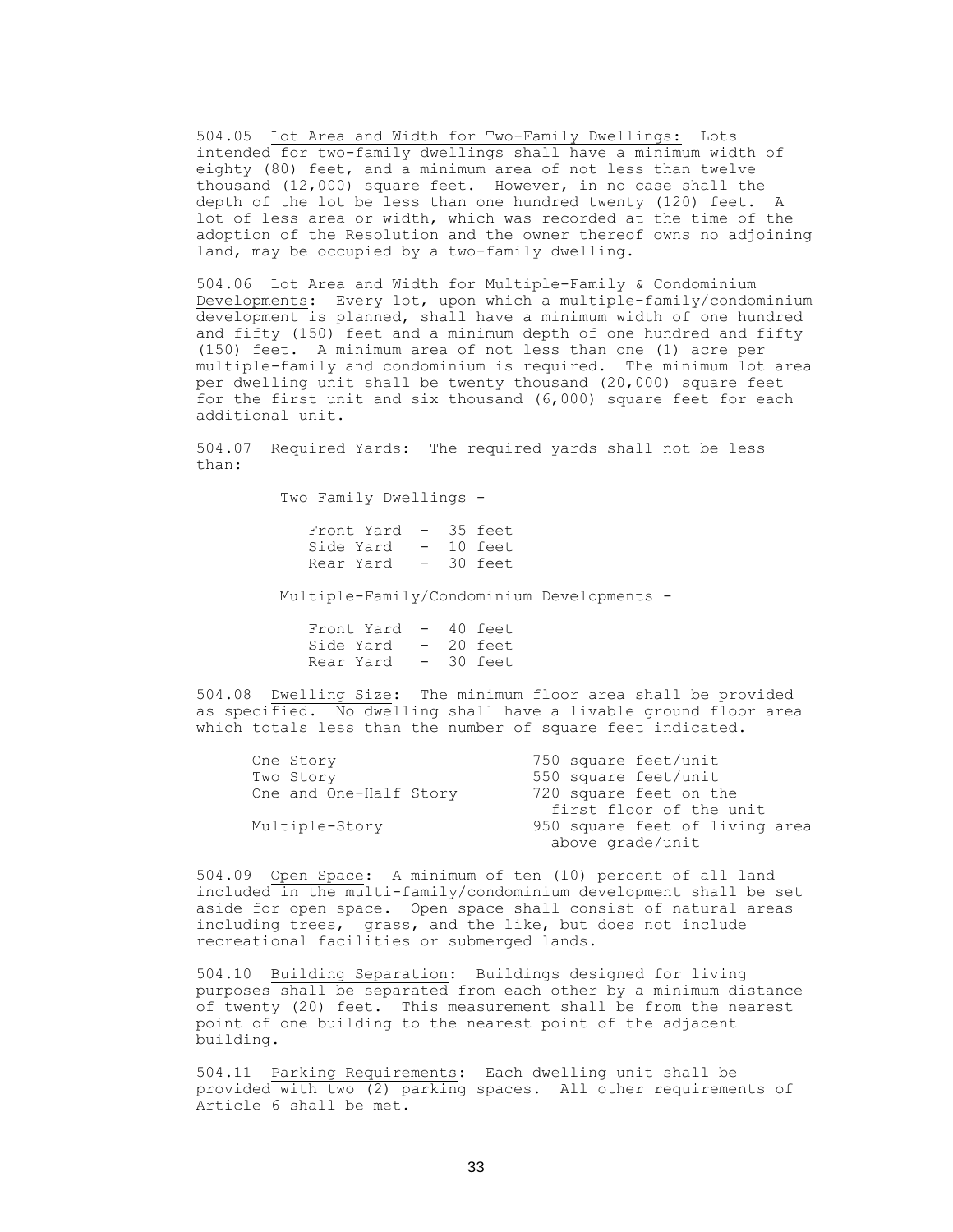504.12 Trash Receptacles: An area of land shall be set aside for the purpose of trash and garbage receptacles. Such receptacle area shall be properly screened and maintained.

504.13 Submission of Plans: The multi-family & condominium development plans shall be submitted to the zoning inspector for his review and approval. Any plans not meeting all of these requirements will be disapproved. Incomplete plans will not be accepted or reviewed. The zoning inspector will have thirty (30) days in which to review the plans and either authorize or deny the zoning permit. An appeal of the zoning inspector's decision must be made to the Board of Zoning Appeals within twenty (20) days of the zoning inspector's decision. (12/16/92)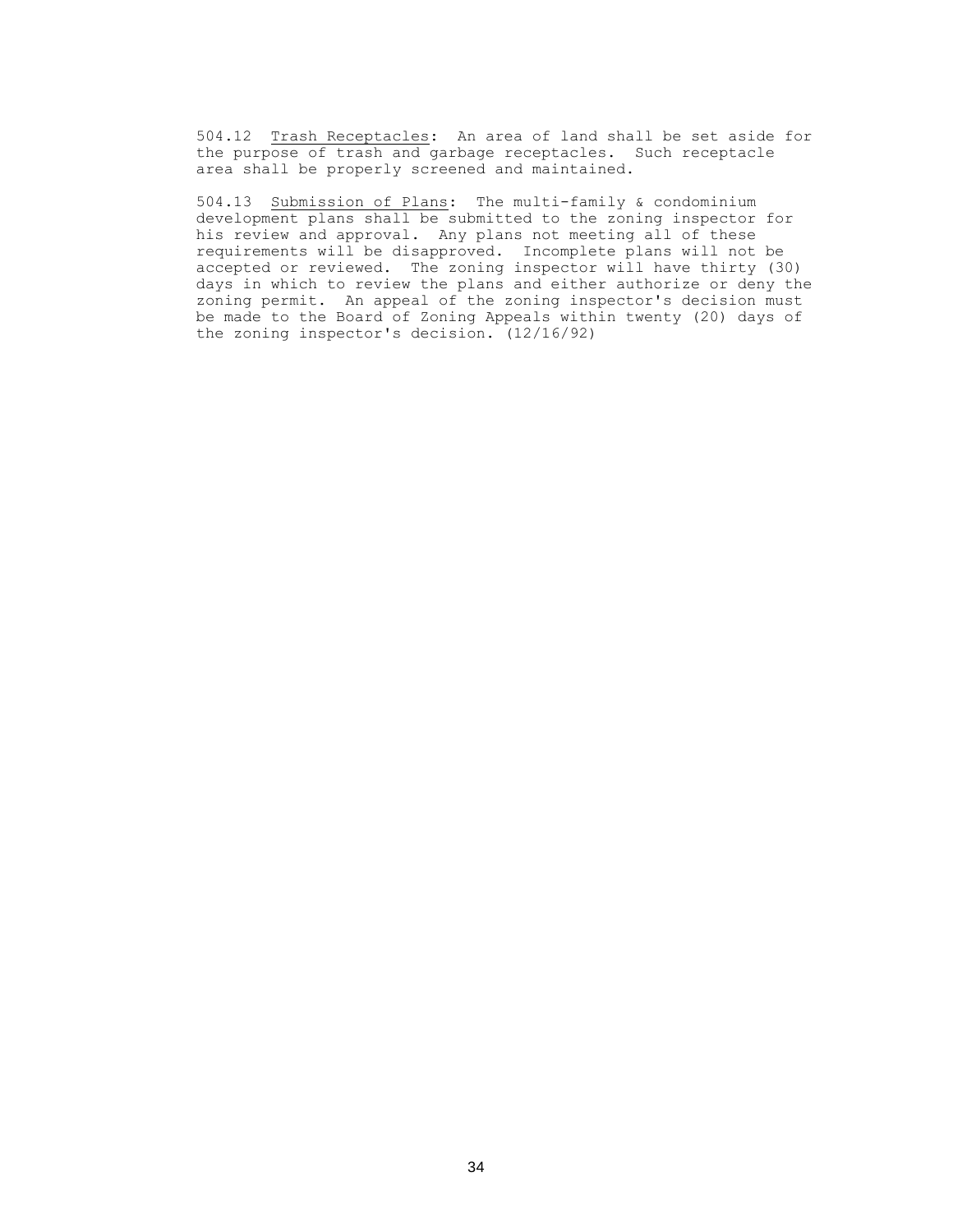## 505 "R-5" MANUFACTURED HOME PARK RESIDENTIAL DISTRICT

The following regulations shall apply in the "R-5" District:

505.01 Uses Permitted: After obtaining a valid zoning certificate in accordance with Article 12, the following use is permitted:

- a. Manufactured home park.
- b. Portable Storage Containers See section 812 (7/12/16)
- b. Windmill, Low Impact Wind Powered Electric Generator subject to the following conditions: (10/15/08)
	- 1. The proposed wind powered electric generator/windmill shall be a distance of at least 110% of the total height of the structure away from any property line and from any public or private road right-of-way (06/04/09)
	- 2. The maximum height including the blades shall not exceed one hundred and fifty (150) feet. (06/04/09)
	- 3. The structure supporting the electric generator/windmill shall be a free standing pole or tower. Structures requiring guy wires are not permitted. (06/04/09)
	- 4. The wind generator shall not make noise/sound that interferes with normal conversation between individuals at the property line. (06/04/09)
	- 5. The maximum lighting used for or on the structure shall be a low intensity red light as defined by the Federal Aviation Administration. (06/04/09)
	- 6. The wind powered electric generator/windmill shall have a rated capacity of not more than 100 kW. (10/15/08)
	- 7. All necessary permits shall be obtained. (10/15/08)
	- 8. If a wind powered electric generator/windmill remains inoperable in excess of twelve (12) consecutive months, the generator and supporting structure shall be removed at the owner's expense. (06/04/09)
	- 9. The only signage permitted on the wind powered generator/windmill is warning signs or operational instructions placed within eight (8) feet of the ground. (06/04/09)

505.02 General Standards: The proposed development shall meet the following minimum requirements:

- a. The proposed site shall contain not less than ten (10) acres and it shall have not less than twenty-five (25) manufactured home spaces available at first occupancy.
- b. The minimum width of the manufactured home development shall not be less than two hundred and fifty (250) feet. The ratio of width to depth shall not exceed a one to five (1:5) ratio.
- c. The minimum floor area of each manufactured home shall be at least seven hundred (700) square feet.
- d. The manufactured homes must be completely skirted with materials which prohibit uncontrolled access under the unit. Said skirting must be well maintained and aesthetically similar to the manufactured home in color and material.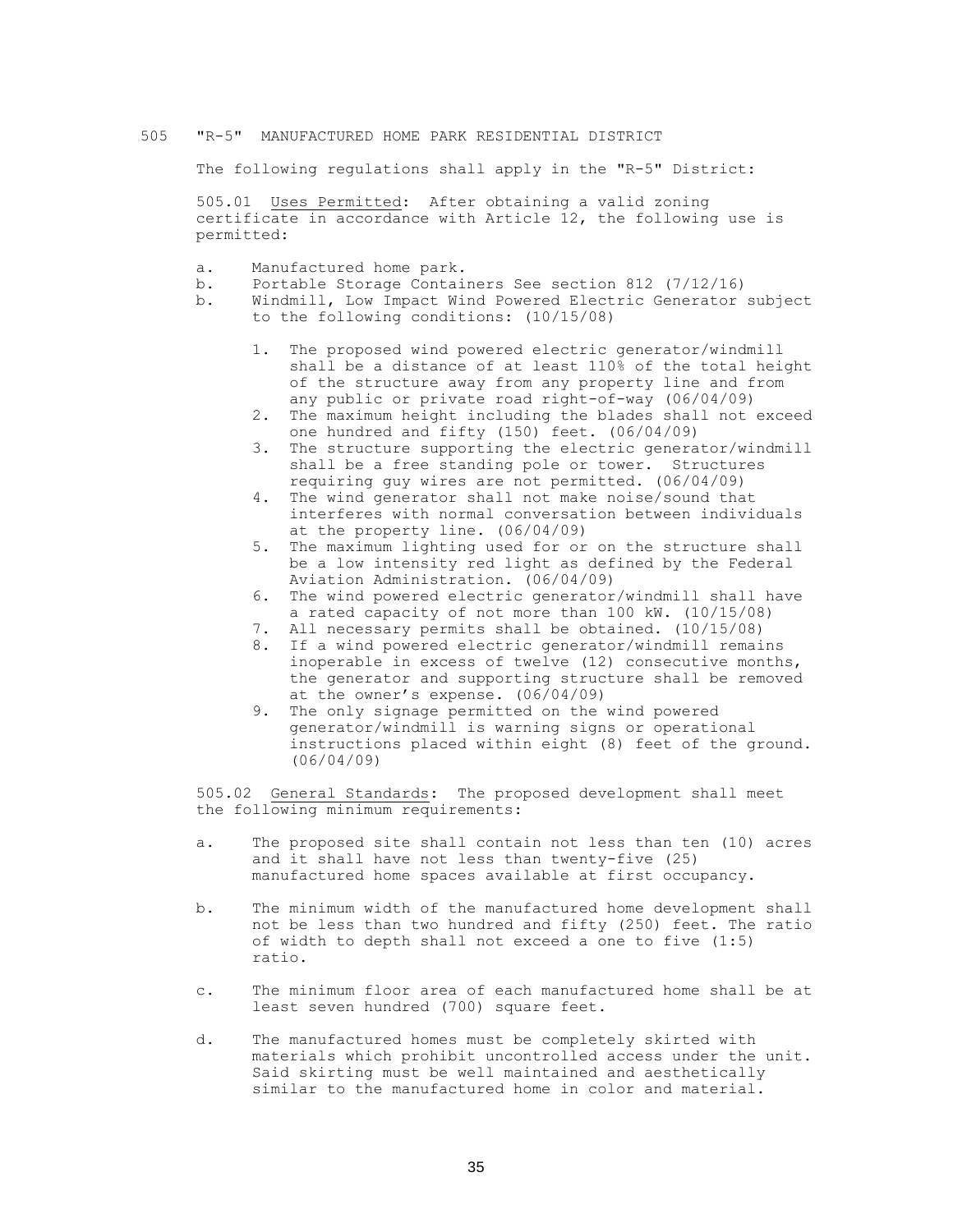- e. The maximum building height shall be thirty (30) feet.
- f. A greenbelt planting strip of not less than fifteen (15) feet shall be placed along the entire perimeter of the manufactured home park. The greenbelt shall be developed with a mixture of deciduous and coniferous plant material not less than four (4) feet in height when planted. In lieu of a greenbelt planting, a solid wall or fence not less than five (5) feet in height may be used.
- g. No commercial sales of any type shall be permitted to occur within the park.
- h. All other requirements established by the Ohio Public Health Council through the Administrative Code.
- i. The plans shall be submitted to the Zoning Inspector for his review and approval. Any plans not meeting all of these requirements will be disapproved. Incomplete plans will not be accepted or reviewed. The zoning inspector will have thirty (30) days in which to review the plans and either authorize or deny the zoning permit. An appeal of the zoning inspector's decision must be made to the Board of Zoning Appeals within twenty (20) days. (12/16/92)
- j. A single identification sign not exceeding sixteen (16) square feet in area identifying the name and/or address of the park shall be permitted. Said sign must be set back a minimum of ten (10) feet from the edge of the road right-ofway.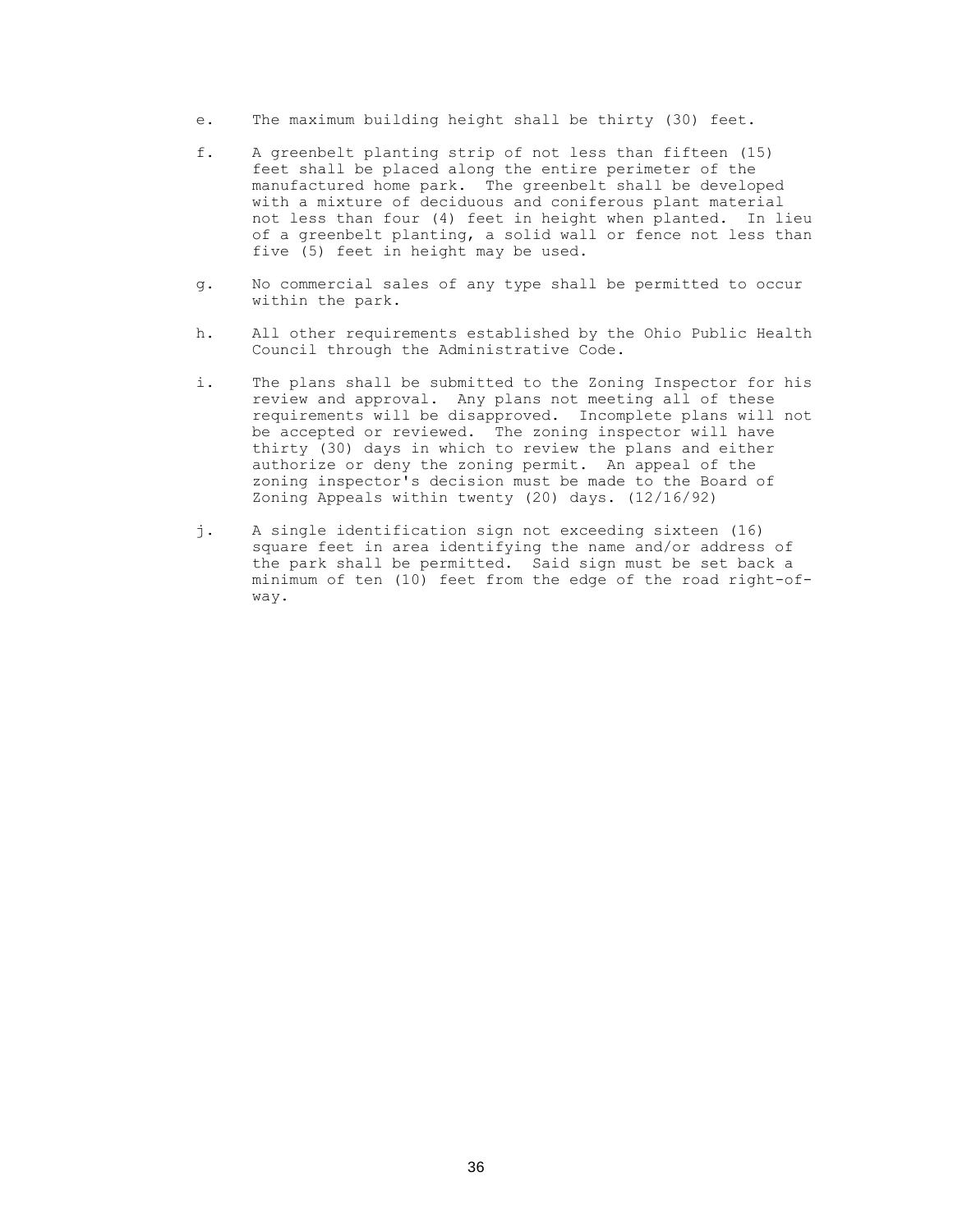#### 506 "C-1" NEIGHBORHOOD COMMERCIAL DISTRICT

The following regulations shall apply in the "C-1" District:

506.01 Uses Permitted: After obtaining a valid zoning certificate in accordance with Article 12, the following uses are permitted:

- a. Agriculture.
- b. One-family dwellings.
- c. Public, non-commercial parks and playgrounds.
- d. Schools, public or private.
- e. Churches or other places of worship.
- f. Professional activities.
- g. Neighborhood business.
- h. Shops designed to serve the day-to-day needs of the public including, but not limited to hobby, bicycle, sign painting, plumbing, etc. if conducted within an enclosed building.
- i. Home occupation.
- j. Clubs, as defined in Article 4.
- k. Accessory buildings and uses.
- l. Special event (12/01/93)
- m. Portable Storage Containers
- n. Windmill, Low Impact Wind Powered Electric Generator subject to the following conditions: (10/15/08)
	- 1. The proposed wind powered electric generator/windmill shall be a distance of at least 110% of the total height of the structure away from any property line and from any public or private road right-of-way (06/04/09)
	- 2. The maximum height including the blades shall not exceed one hundred and fifty (150) feet. (06/04/09)
	- 3. The structure supporting the electric generator/windmill shall be a free standing pole or tower. Structures requiring guy wires are not permitted. (06/04/09)
	- 4. The wind generator shall not make noise/sound that interferes with normal conversation between individuals at the property line. (06/04/09)
	- 5. The maximum lighting used for or on the structure shall be a low intensity red light as defined by the Federal Aviation Administration. (06/04/09)
	- 6. The wind powered electric generator/windmill shall have a rated capacity of not more than 100 kW. (10/15/08)
	- 7. All necessary permits shall be obtained. (10/15/08)
	- 8. If a wind powered electric generator/windmill remains inoperable in excess of twelve (12) consecutive months, the generator and supporting structure shall be removed at the owner's expense. (06/04/09)
	- 9. The only signage permitted on the wind powered generator/windmill is warning signs or operational instructions placed within eight (8) feet of the ground. (06/04/09)
	- o. Portable Vendor Equipment subject to the following requirements if they are situated on the same lot for more than four consecutive days:
		- 1. Evidence shall be provided that the Ottawa County Board of Health has been contacted and permits, if any have been obtained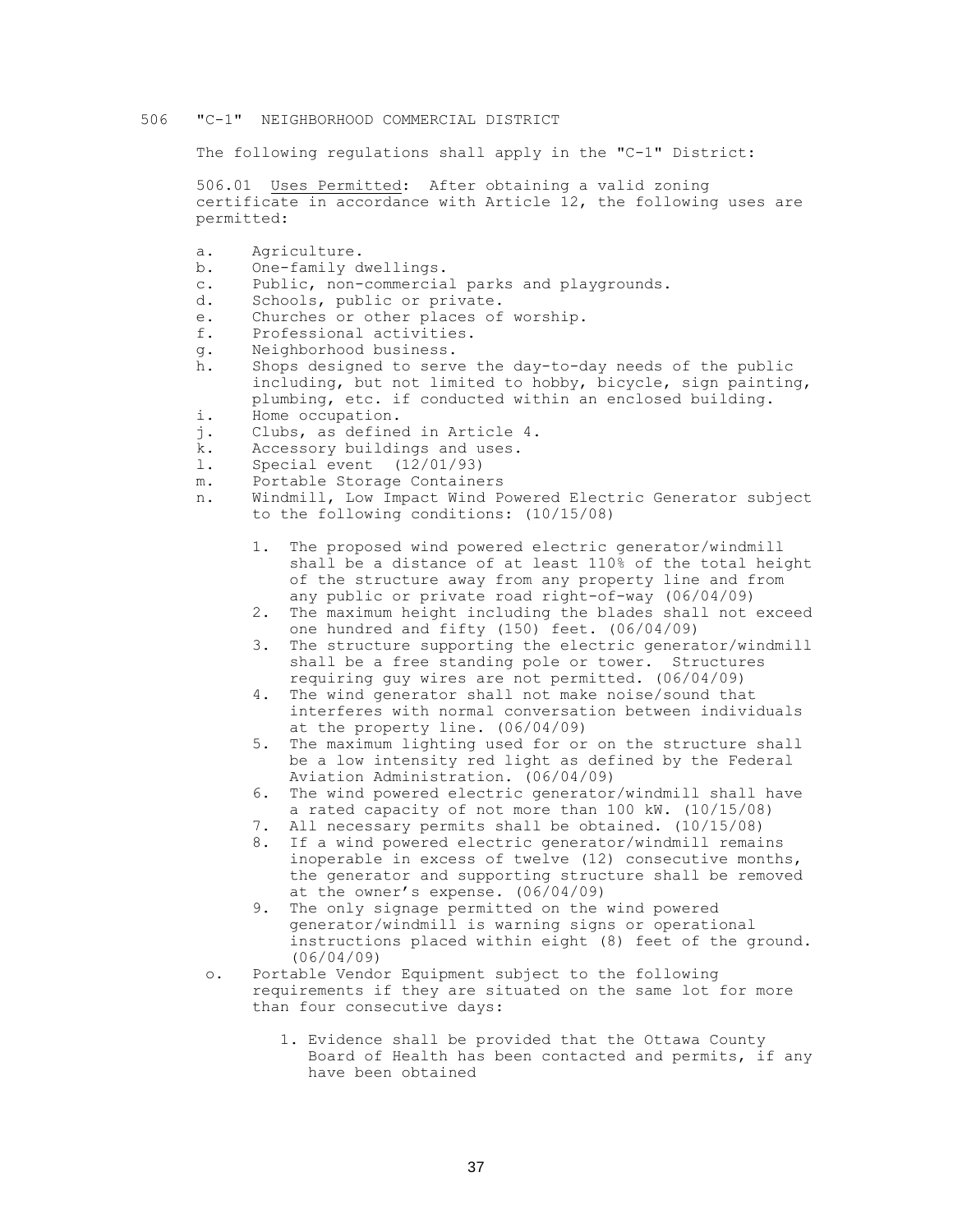- 2. The side and rear yard setbacks for the district the Portable Vendor is located shall be met. The front yard setback shall be a minimum of thirty (30) feet.
- 3. A minimum of four (4) parking spaces shall be provided and in the case of existing use(s) on the lot, the parking spaces required shall equal the sum of the parking requirements of the various uses computed separately.
- 4. Evidence shall be provided that the property owner has approved the placement of the portable vendor equipment.

506.02 Uses Conditionally Permitted: After obtaining a conditional zoning certificate in accordance with Articles 7 & 10, the following uses are permitted:

- a. Parking area, public.
- b. Cemetery or mausoleum.
- c. Funeral home.
- d. Hospital or institutional home.
- e. Clinic.
- f. Golf driving range, golf course, and miniature golf course.
- g. Automobile service station.
- h. Bank.
- i. Flea market.
- j. Mini-warehousing.
- k. Restaurants and taverns.
- l. Kennels, veterinary clinic, animal hospital.
- m. Child day-care center/Type A family day-care. (12/16/92)
- n. Bed and breakfast inns.
- o. Community or Club swimming pool. (12/16/92)
- p. Warehousing and wholesale activity. (4/15/04)
- q. Retail stores and businesses. (4/15/04)
- r. Printing shop, publishing. (4/15/04)
- s. Carpenter or cabinet shop, if conducted wholly within an enclosed building. (4/15/04)
- t. Radio or television station. (4/15/04)
- u. General business. (4/15/04)
- v. Electrical, plumbing, heating contractor, building contractors, including sales, if conducted wholly within an enclosed building. (4/15/04)
- w. Breweries/Wineries (7/17/13)

506.03 Off-Street Parking: Shall be provided as required by Article 6.

506.04 Height Limit: No building shall be erected or enlarged to exceed thirty-five (35) feet in height. (06/03/93)

506.05 Lot Area and Width: Every lot shall have a minimum width of eighty  $(80)$  feet, and a minimum area of not less than ten thousand (10,000) square feet. However, in no case shall the depth of the lot be less than one hundred and twenty (120) feet. Buildings used exclusively for dwelling purposes shall comply with the requirements of the "R-1" District. A lot of less area or width which was recorded at the time of the adoption of the Resolution and the owner thereof, owns no adjoining land, may be occupied by any use permitted in the "C-1" district.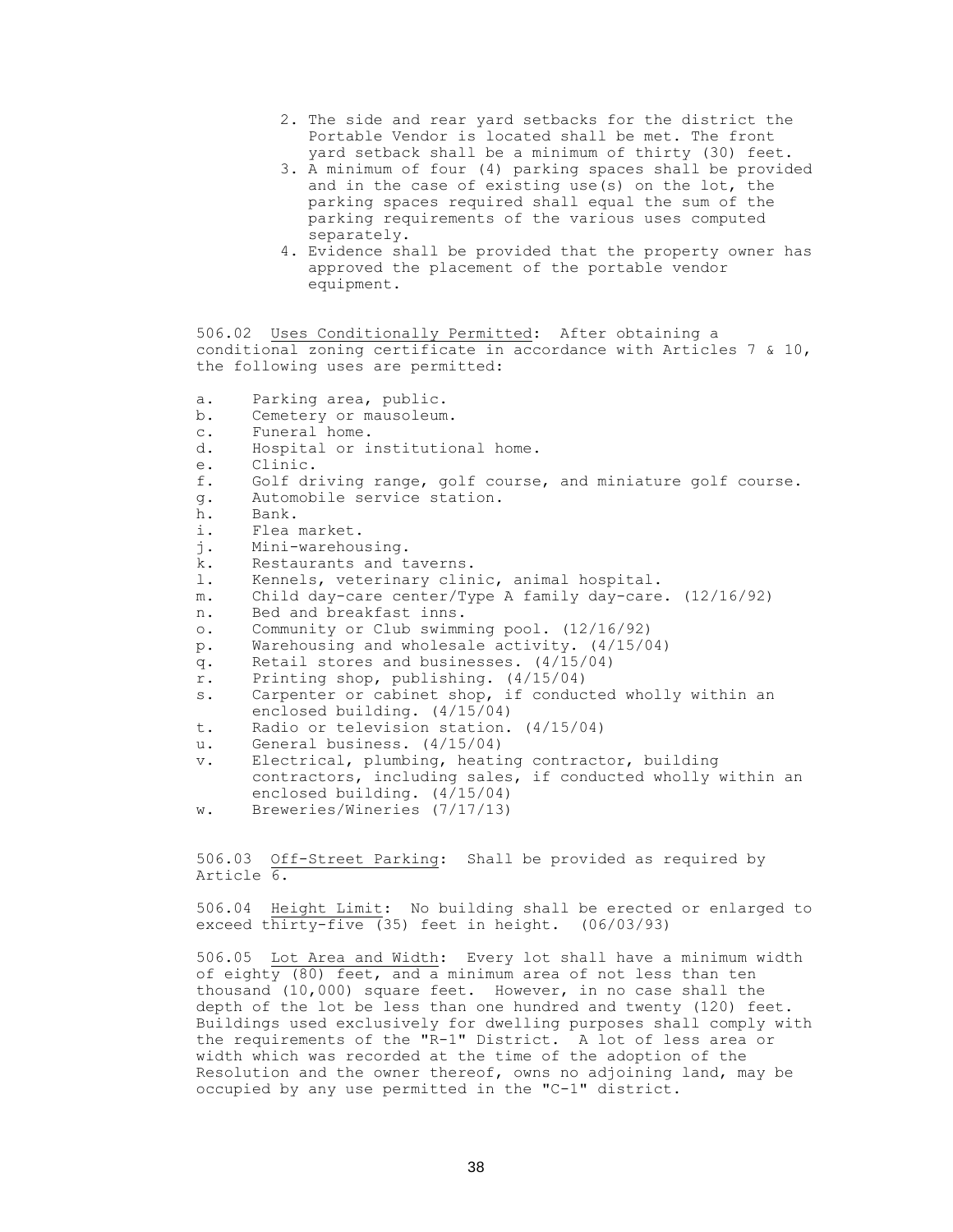506.06 Front Yard: There shall be a front yard of not less than thirty (30) feet in depth, except as provided in Article 8.

506.07 Side Yard: There shall be a side yard of not less than ten (10) feet.

506.08 Rear Yard: There shall be a rear yard of not less than twenty (20) feet.

506.09 Dwelling Size: As specified in Article 8.

506.10 Non-Residential Building Size: As specified in Article 8.

506.11 Building Width: Each dwelling shall have a minimum building width of twenty (20) feet.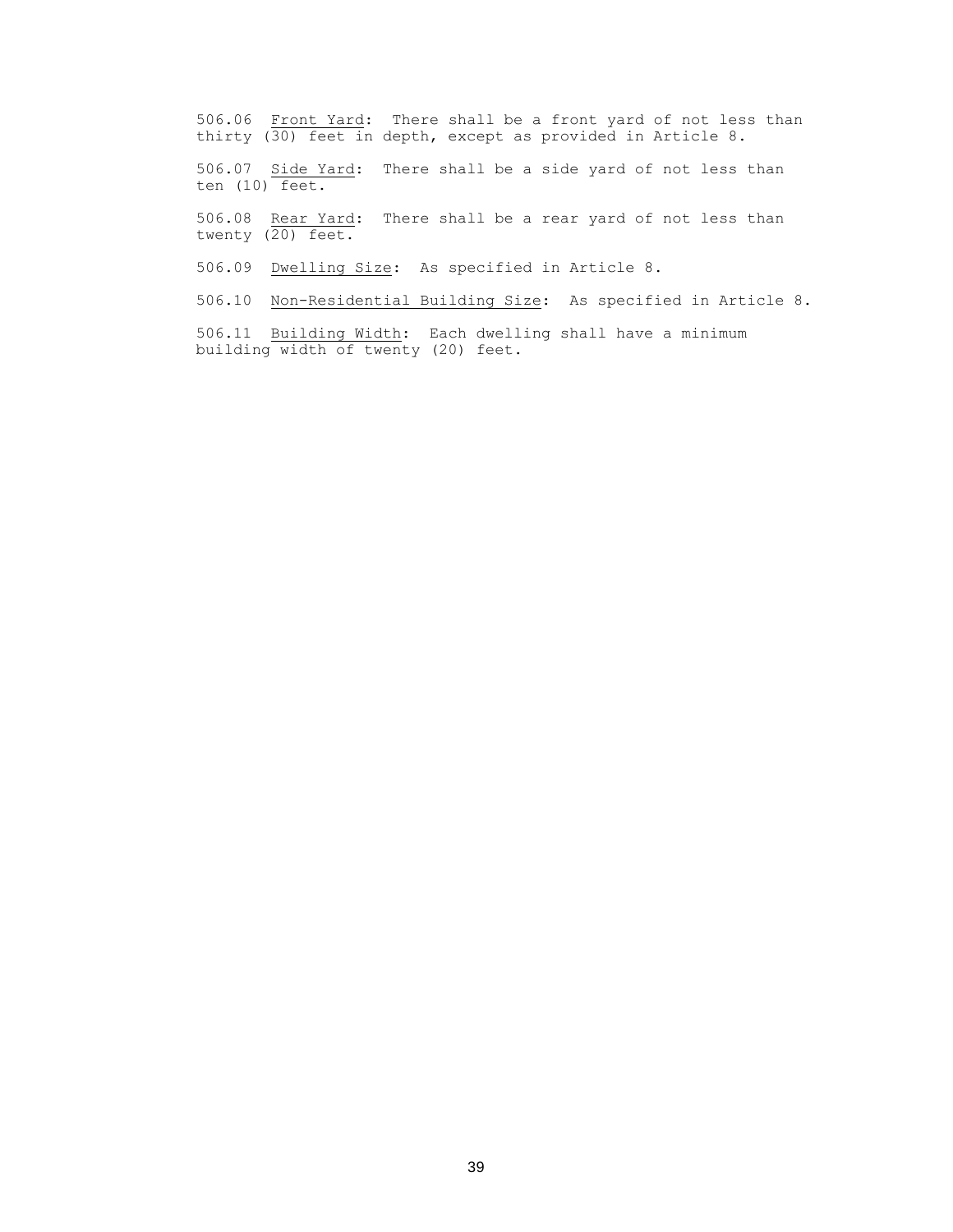#### 507 "C-2" GENERAL COMMERCIAL DISTRICT

The following regulations shall apply in the "C-2" District"

507.01 Uses Permitted: After obtaining a valid zoning certificate in accordance with Article 12, the following uses are permitted:

a. Agriculture. b. One-family dwelling. c. Night Clubs. d. Public, non-commercial parks and playgrounds. e. Schools, public or private. f. Offices, business and professional. g. Banks. h. Restaurants. i. Indoor theatre.<br>i. Grocery store. Grocery store. k. Retail stores and businesses. l. Automobile service station. m. Automobile, recreational vehicle and farm implement sales and repair. n. Mini-warehousing. o. Hotel, motel, lodging house. p. Printing shop, publishing. q. Bakery. r. Barber or beauty shop. s. Building materials, including lumber yards. t. Carpenter or cabinet shop, if conducted wholly within an enclosed building. u. Funeral home or mortuary. v. Amusement enterprises, including skating rinks, bowling alleys, and dance halls, if conducted within an enclosed building. w. Clubs, as defined in Article 4. (12/16/92) x. Radio or television station. (12/16/92) y. Parking area, public. z. Professional activities. aa. Neighborhood business. bb. General business. cc. Business services. dd. Electrical, plumbing, and heating contractor, including sales, if conducted wholly within an enclosed building. (06/03/04) ee. Home occupations. ff. Accessory buildings and uses. gg. Special event. (12/01/93) hh. Highway business. (6/20/96) ii. Portable Storage Containers. See section 812 (7/12/16) jj. Windmill, Low Impact Wind Powered Electric Generator subject to the following conditions: (10/15/08) 1. The proposed wind powered electric generator/windmill shall be a distance of at least 110% of the total height of the structure away from any property line and from any public or private road right-of-way (06/04/09) 2. The maximum height including the blades shall not exceed one hundred and fifty (150) feet. (06/04/09)

3. The structure supporting the electric generator/windmill shall be a free standing pole or tower. Structures requiring guy wires are not permitted. (06/04/09)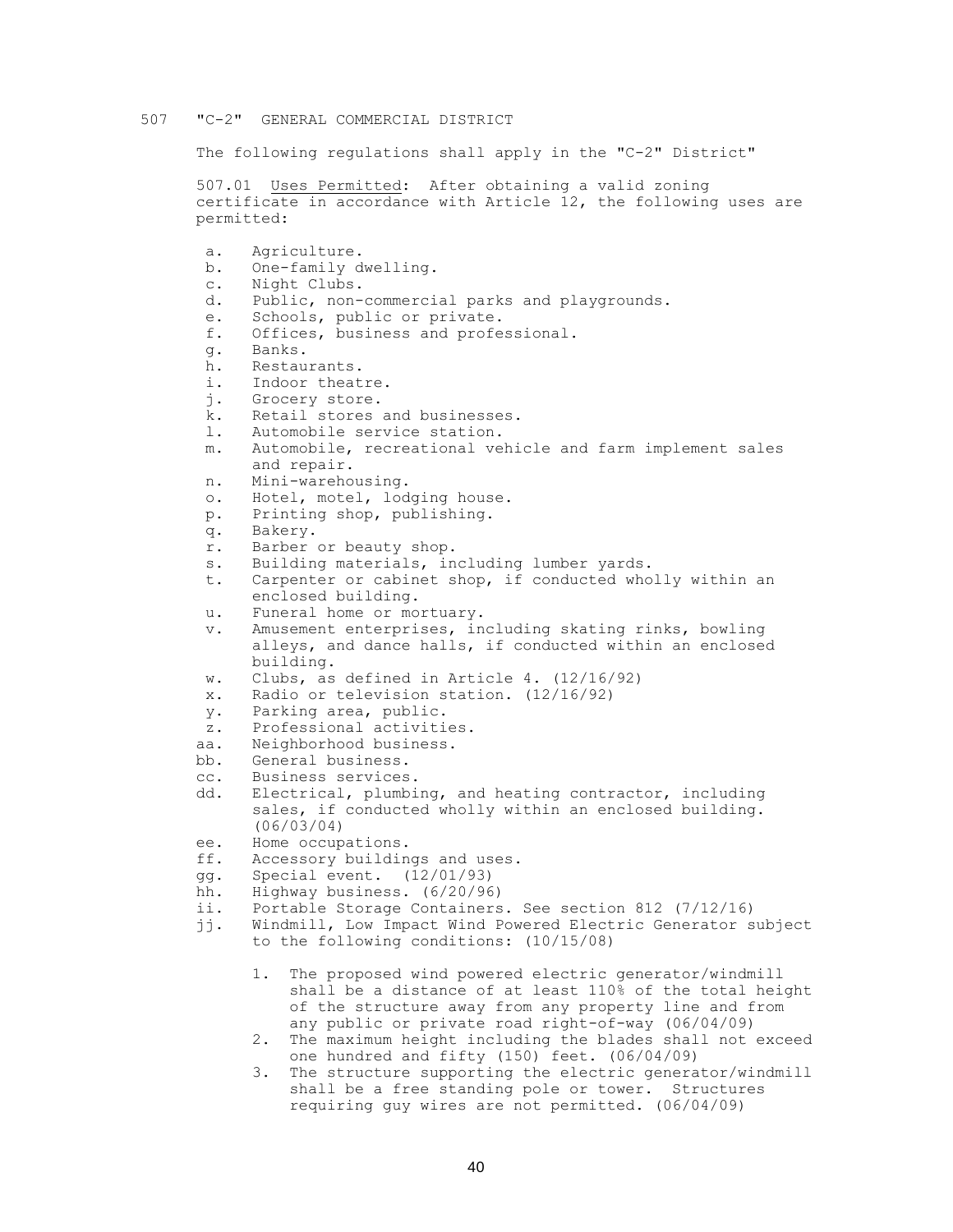- 4. The wind generator shall not make noise/sound that interferes with normal conversation between individuals at the property line. (06/04/09)
- 5. The maximum lighting used for or on the structure shall be a low intensity red light as defined by the Federal Aviation Administration. (06/04/09)
- 6. The wind powered electric generator/windmill shall have a rated capacity of not more than 100 kW. (10/15/08)
- 7. All necessary permits shall be obtained. (10/15/08)
- 8. If a wind powered electric generator/windmill remains inoperable in excess of twelve (12) consecutive months, the generator and supporting structure shall be removed at the owner's expense. (06/04/09)
- 9. The only signage permitted on the wind powered generator/windmill is warning signs or operational instructions placed within eight (8) feet of the ground. (06/04/09)
- kk. Portable Vendor Equipment subject to the following requirements if they are situated on the same lot for more than four consecutive days:
	- 1. Evidence shall be provided that the Ottawa County Board of Health has been contacted and permits, if any have been obtained.
	- 2. The side and rear yard setbacks for the district the Portable Vendor is located shall be met.
	- 3. A minimum of four (4) parking spaces shall be provided and in the case of existing use(s) on the lot, the parking spaces required shall equal the sum of the parking requirements of the various uses computed separately.
	- 4. Evidence shall be provided that the property owner has approved the placement of the portable vendor equipment. (7/12/16)
- ll. Condotel

507.02 Uses Conditionally Permitted: After obtaining a conditional zoning certificate in accordance with Articles 7 & 10, the following uses are permitted:

- a. Warehousing and wholesale activity.
- b. Tavern.
- c. Kennel, veterinary clinic, animal hospital.
- d. Clinic.
- e. Flea market.
- f. Drive-in theatre.
- g. Golf course, golf driving range and miniature golf course.
- h. Bed and breakfast inn.
- i. Outdoor amusement enterprises. (12/16/92)
- j. Child day-care center/Type A family day-care.(12/16/92)
- k. Community or Club swimming pool.
- l. Boat, trailer and recreation vehicle storage. (08/19/93)
- m. Assembly, Light (5/20/98)
- n. Breweries/wineries (7/17/13)

507.03 Off-Street Parking: Shall be provided as required by Article 6.

507.04 Height Limit: No building shall be erected or enlarged to exceed thirty-five  $(35)$  feet in height.  $(06/03/93)$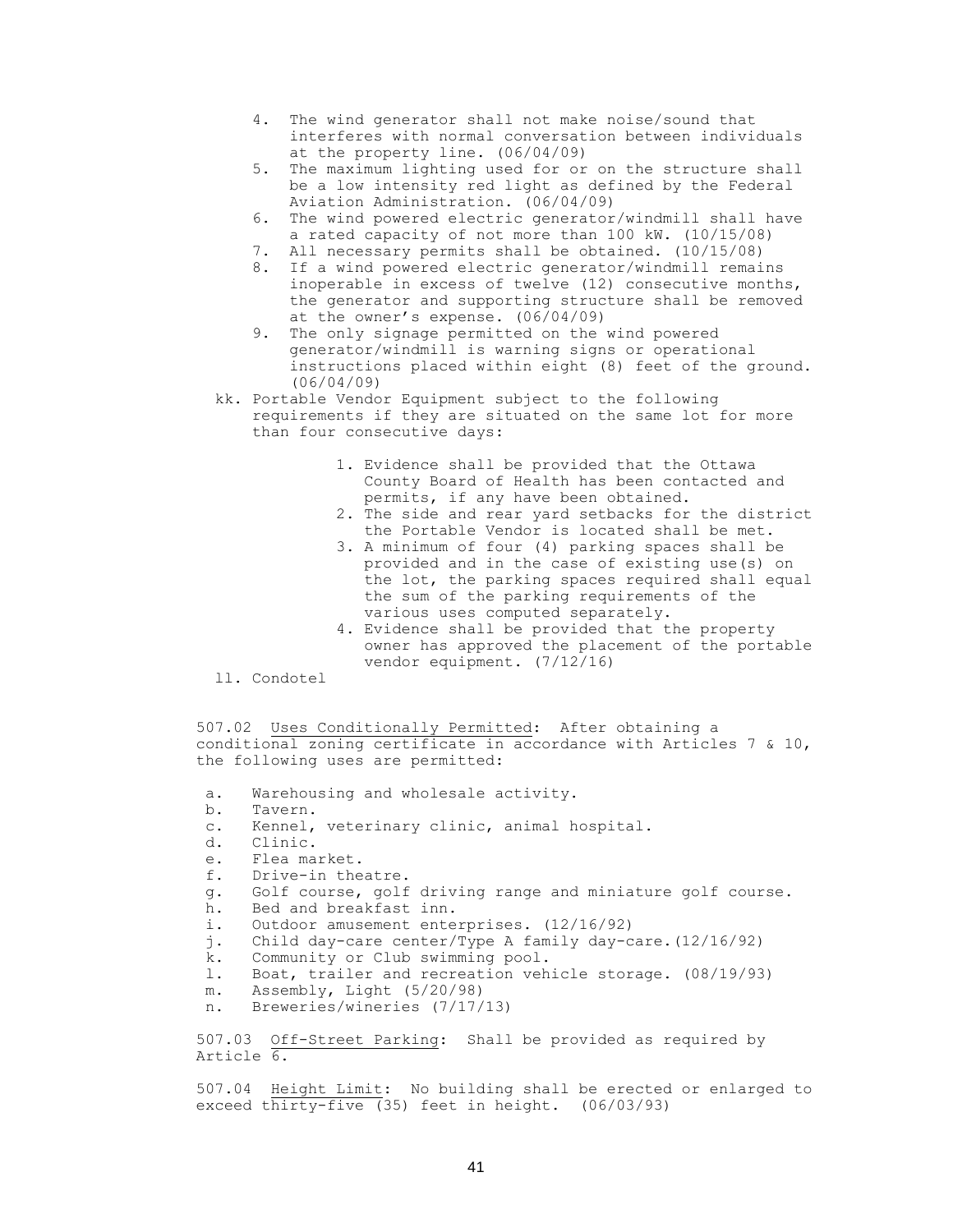507.05 Lot Area and Width: Every lot shall have a minimum width of one hundred (100) feet, and a minimum area of not less than twenty thousand (20,000) square feet. However, in no case shall the depth of the lot be less than one hundred and twenty (120) feet. A lot of less area or width which was recorded at the time of the adoption of the Resolution, and the owner thereof, owns no adjoining land, may be occupied by any use permitted in the "C-2" district.

507.06 Front Yard: There shall be a front yard of not less than seventy (70) feet in depth, except as provided in Article 8. (6/20/96)

507.07 Side Yard: There shall be a side yard of not less than twenty (20) feet.

507.08 Rear Yard: There shall be a rear yard of not less than twenty (20) feet.

507.09 Dwelling Size: As specified in Article 8.

507.10 Non-Residential Building Size: As specified in Article 8.

507.11 Building Width: Each dwelling shall have a minimum building width of twenty (20) feet.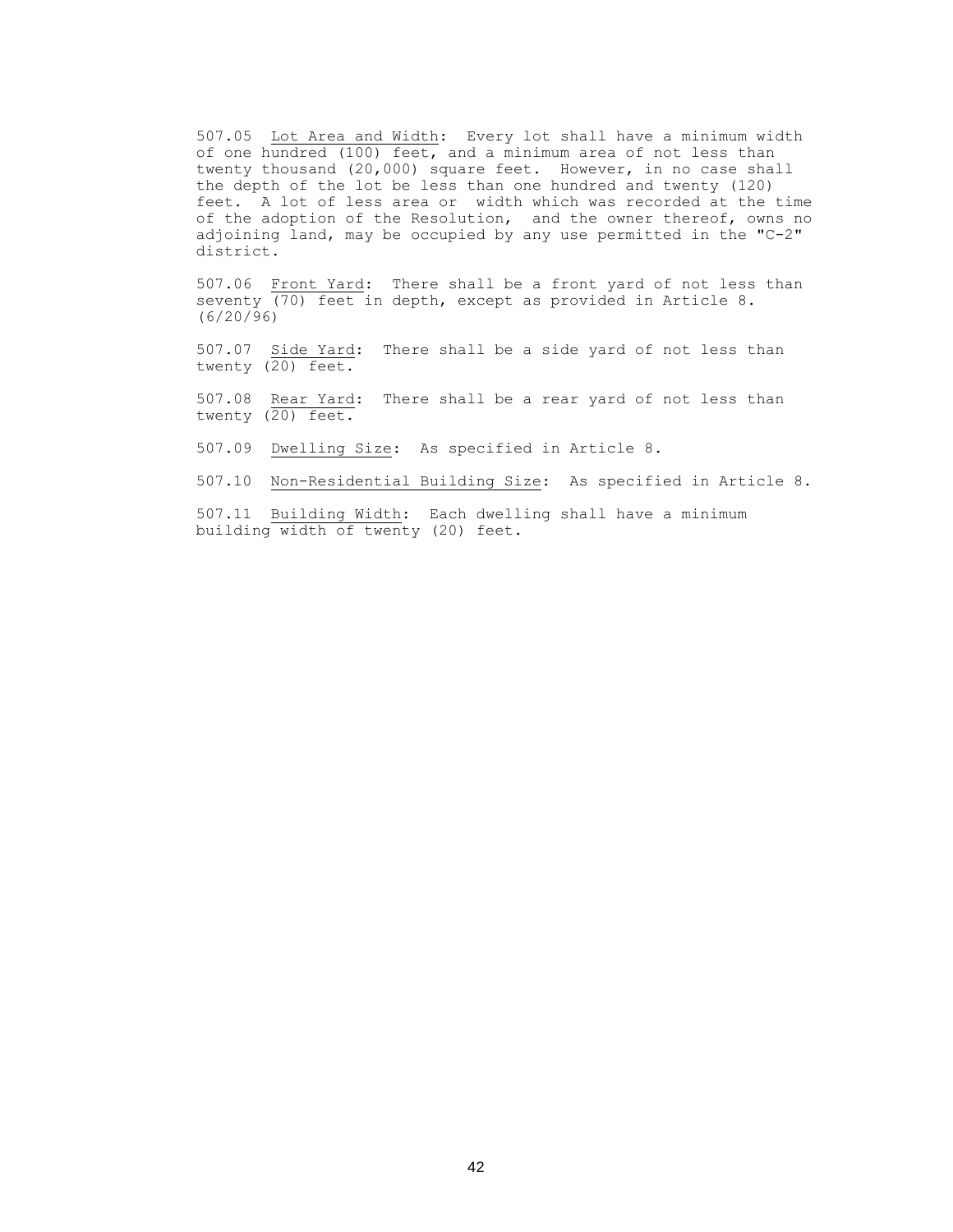### 508 "C-3" RECREATIONAL - COMMERCIAL DISTRICT

The following regulations shall apply in the "C-3" District:

508.01 Uses Permitted: After obtaining a valid zoning certificate in accordance with Article 12, the following uses are permitted:

- a. Agriculture.
- b. One-family dwellings.
- c. Two-family dwellings.
- d. Public, non-commercial parks and playgrounds.
- e. Golf course. (06/03/93)
- f. Storage areas, repair and services.
- g. Bait stores (6/20/96)
- h. Fish cleaning.
- i. Marinas, docking facilities, boat launching.
- j. Hotels, motels, lodging housing.
- k. Restaurants.

l. Cabins and cottages at a density not to exceed five units per acre and with a ten (10) foot separation between units. m. Recreational vehicles and accessory sales

- n. Mini-warehousing. (06/03/93)
- o. Accessory buildings and uses.
- p. Special event. (12/01/93)
- q. Portable Storage Containers. See section 812 (7/12/16)
- r. Windmill, Low Impact Wind Powered Electric Generator subject to the following conditions: (10/15/08)
	- 1. The proposed wind powered electric generator/windmill shall be a distance of at least 110% of the total height of the structure away from any property line and from any public or private road right-of-way (06/04/09)
	- 2. The maximum height including the blades shall not exceed one hundred and fifty (150) feet. (06/04/09)
	- 3. The structure supporting the electric generator/windmill shall be a free standing pole or tower. Structures requiring guy wires are not permitted. (06/04/09)
	- 4. The wind generator shall not make noise/sound that interferes with normal conversation between individuals at the property line. (06/04/09)
	- 5. The maximum lighting used for or on the structure shall be a low intensity red light as defined by the Federal Aviation Administration. (06/04/09)
	- 6. The wind powered electric generator/windmill shall have a rated capacity of not more than 100 kW. (10/15/08)
	- 7. All necessary permits shall be obtained. (10/15/08)
	- 8. If a wind powered electric generator/windmill remains inoperable in excess of twelve (12) consecutive months, the generator and supporting structure shall be removed at the owner's expense. (06/04/09)
	- 9. The only signage permitted on the wind powered generator/windmill is warning signs or operational instructions placed within eight (8) feet of the ground. (06/04/09)
	- s. Portable Vendor Equipment subject to the following requirements if they are situated on the same lot for more than four consecutive days: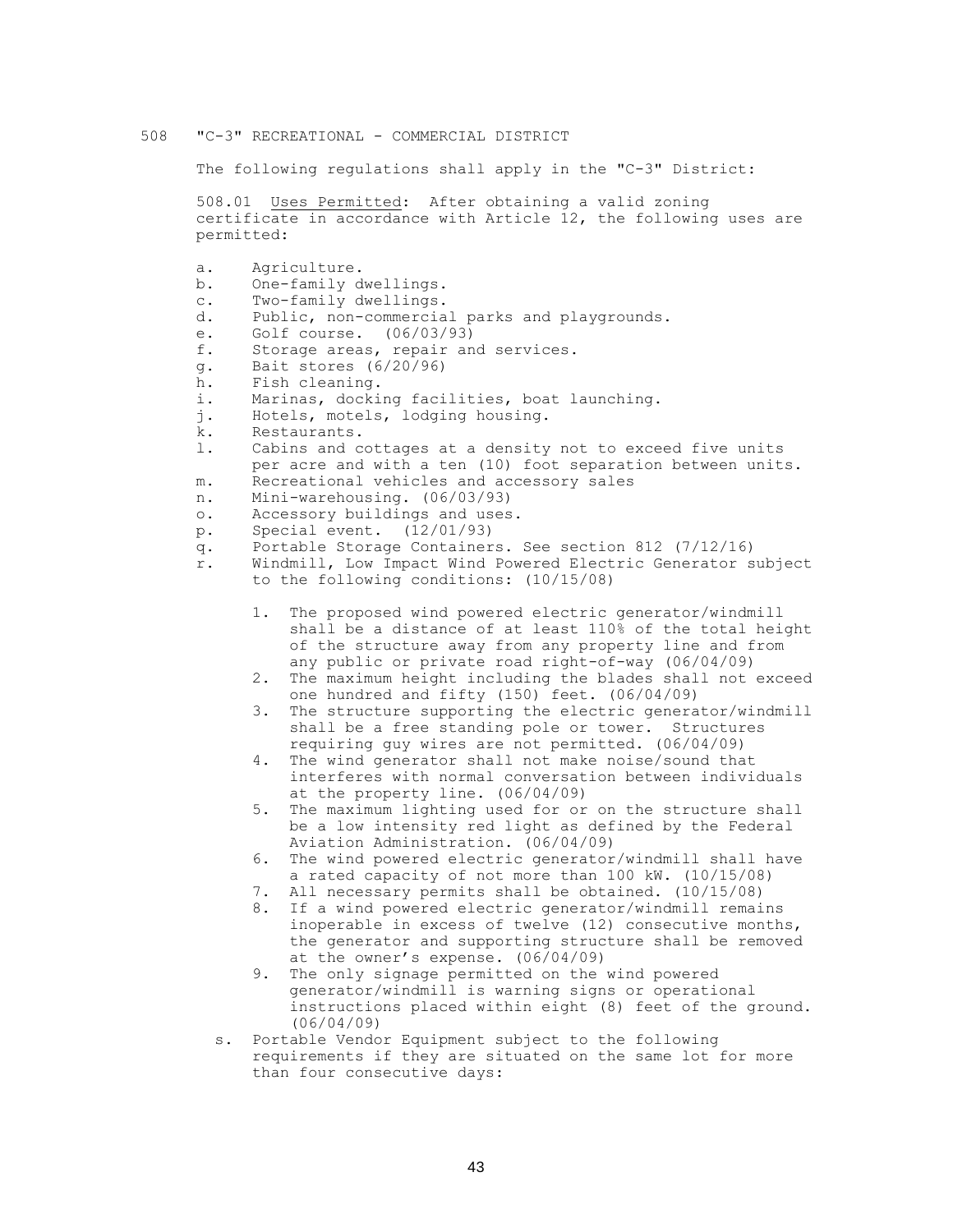- 1. Evidence shall be provided that the Ottawa County Board of Health has been contacted and permits, if any have been obtained
- 2. The side and rear yard setbacks for the district the Portable Vendor is located shall be met. The front yard setback shall be a minimum of thirty (30) feet.
- 3. A minimum of four (4) parking spaces shall be provided and in the case of existing use(s) on the lot, the parking spaces required shall equal the sum of the parking requirements of the various uses computed separately.
- 4. Evidence shall be provided that the property owner has approved the placement of the portable vendor equipment.(7/12/16)

508.02 Uses Conditionally Permitted: After obtaining a conditional zoning certificate in accordance with Articles 7 & 10, the following uses are permitted:

- a. Camp, trailer camp.
- b. Flea markets.
- c. Clubs, as defined in Article 4.
- d. Commercial amusement enterprises which provide short-term entertainment such as arcades, game rooms and the like. e. Bed and breakfast inn.
- 
- f. Outdoor amusement enterprises. (12/16/92)
- g. Community or Club swimming pool.(12/16/92)
- h. Miniature golf course. (06/03/93)
- i. Golf driving range. (06/03/93)

508.03 Off-Street Parking: Shall be provided as required in Article 6.

508.04 Height Limit: No building shall be erected or enlarged to exceed thirty-five (35) feet in height. (06/03/93)

508.05 Lot Area and Width: Every lot shall have a minimum width of one hundred (100) feet, and a minimum area of not less than twenty thousand (20,000) square feet. However, in no case shall the depth of the lot be less than one hundred and twenty (120) feet. A lot of less area or width which was recorded at the time of the adoption of this Resolution, and the owner thereof owns no adjoining land, may be occupied by any use permitted in this Section.

508.06 Front Yard: There shall be a front yard of not less than fifty (50) feet in depth, except as provided in Article 8.

508.07 Side Yard: There shall be a side yard of not less than twenty (20) feet.

508.08 Rear Yard: There shall be a rear yard of not less than thirty (30) feet.

508.09 Dwelling Size: As specified in Article 8.

508.10 Non-Residential Building Size: As specified in Article 8.

508.11 Building Width: Each dwelling shall have a minimum building width of twenty (20) feet. 509 "A-D" AIRPORT DEVELOPMENT DISTRICT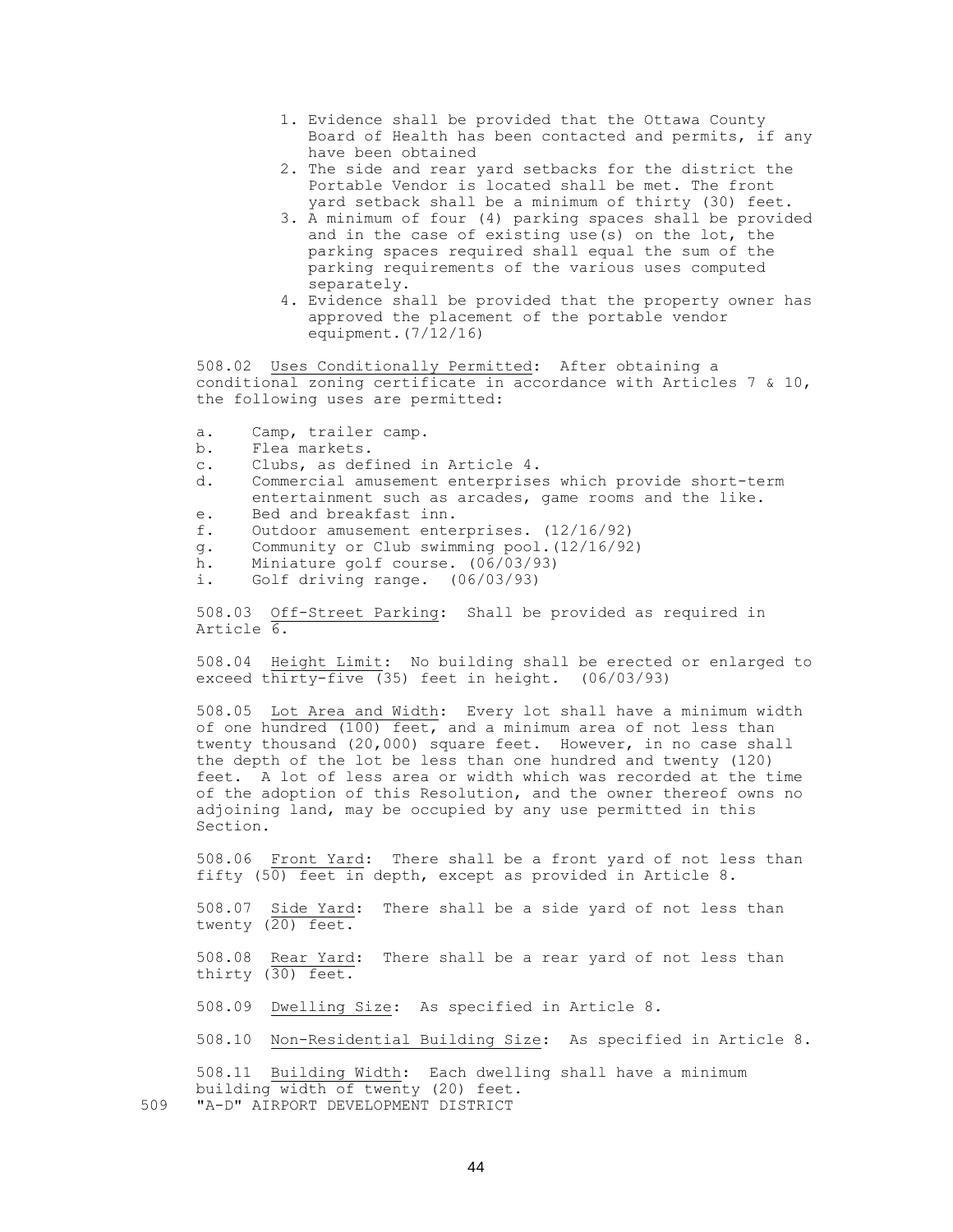The following regulations shall apply in the "A-D" District:

509.01 Uses Permitted: After obtaining a valid zoning certificate in accordance with Article 12, the following uses are permitted:

- a. Motel and hotels.
- b. Travel services.
- c. Airports, heliports, and necessary appurtenances.
- d. Private hangers and aircraft maintenance necessary to be adjacent to the airport site.
- e. Executive, administrative and sales offices.
- f. Freight facilities exclusively serving the airport zone.
- g. Restaurants.
- h. Car rentals.
- i. Windmill, Low Impact Wind Powered Electric Generator subject to the following conditions: (10/15/08)
	- 1. The proposed wind powered electric generator/windmill shall be a distance of at least 110% of the total height of the structure away from any property line and from any public or private road right-of-way (06/04/09)
	- 2. The maximum height including the blades shall not exceed one hundred and fifty (150) feet. (06/04/09)
	- 3. The structure supporting the electric generator/windmill shall be a free standing pole or tower. Structures requiring guy wires are not permitted. (06/04/09)
	- 4. The wind generator shall not make noise/sound that interferes with normal conversation between individuals at the property line. (06/04/09)
	- 5. The maximum lighting used for or on the structure shall be a low intensity red light as defined by the Federal Aviation Administration. (06/04/09)
	- 6. The wind powered electric generator/windmill shall have a rated capacity of not more than 100 kW. (10/15/08)
	- 7. All necessary permits shall be obtained. (10/15/08)
	- 8. If a wind powered electric generator/windmill remains inoperable in excess of twelve (12) consecutive months, the generator and supporting structure shall be removed at the owner's expense. (06/04/09)
	- 9. The only signage permitted on the wind powered generator/windmill is warning signs or operational instructions placed within eight (8) feet of the ground. (06/04/09)
- j. Accessory buildings and uses.
- k. Portable Storage Containers, see section 812 (7/12/16)
- l. Portable Vendor Equipment subject to the following requirements if they are situated on the same lot for more than four consecutive days:
	- 1. Evidence shall be provided that the Ottawa County Board of Health has been contacted and permits, if any have ben optained
	- 2. The side and rear yard setbacks for the district the Portable Vendor is located shall be met. The front yard setback shall be a minimum of thirty (30) feet.
	- 3. A minimum of four (4) parking spaces shall be provided and in the case of existing use(s) on the lot, the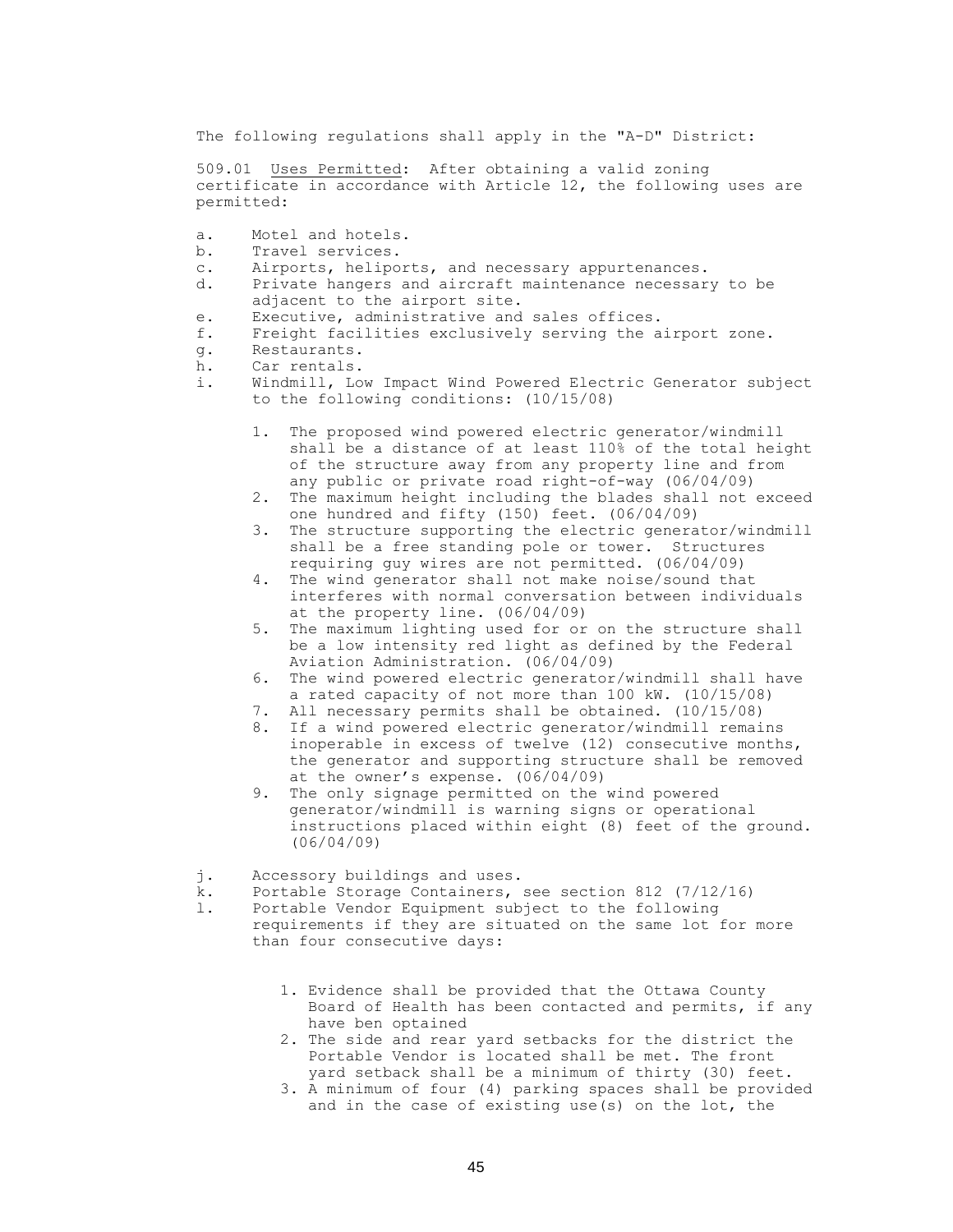parking spaces required shall equal the sum of the parking requirements of the various uses computed separately.

4. Evidence shall be provided that the property owner has approved the placement of the portable vendor equipment.

509.02 Off-Street Parking: Shall be provided as required in Article 6.

509.03 Height Limit: No building shall be erected or exceed thirty-five  $(35)$  feet in height.  $(06/03/93)$ 

509.04 Lot Area and Width: Every lot shall have a minimum width of one hundred (100) feet and a minimum depth of one hundred and twenty (120) feet; however, it shall have a minimum area of not less than twenty thousand (20,000) square feet. A lot of less area or width which was recorded at the time of the adoption of this Resolution, and the owner thereof owns no adjoining land may be occupied by any use permitted in the "A-D" district.

509.05 Front Yard: There shall be a front yard of not less than fifty  $(50)$  feet in depth, except as provided in Article 8.

509.06 Side Yard: There shall be a side yard of not less than fifteen (15) feet.

509.07 Rear Yard: There shall be a rear yard of not less than twenty-five (25) feet.

509.08 Building Size: As specified in Article 8.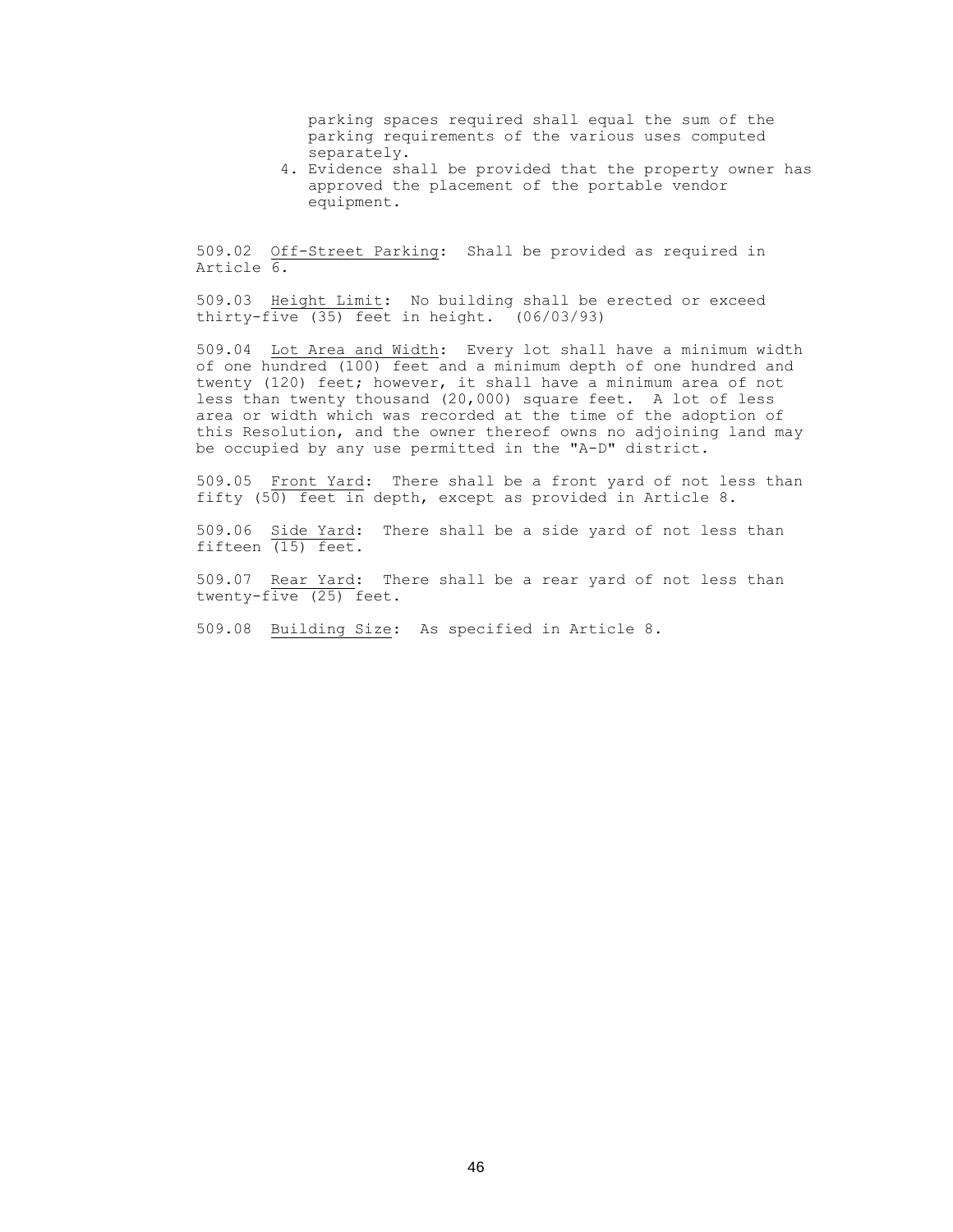#### 510 "M-1" LIGHT MANUFACTURING DISTRICT

The following regulations shall apply in the "M-1" District:

510.01 Uses Permitted: Uses permitted in this District may, in some cases, be in close proximity to residential districts and all manufacturing, processing or assembly of materials and products must be carried on in a manner not injurious or offensive to the occupants of adjacent premises by reason of the emission of odors, fumes or gases, dust, smoke, noise, or vibrations. After obtaining a valid zoning certificate in accordance with Article 12, the following uses are permitted:

- a. Agriculture.
- b. Building materials storage yards, sales.
- c. Printing shops, publishing.
- d. Bottling works.
- e. Contractor's establishment including construction firms.
- f. Research laboratories.
- g. Warehousing and wholesaling activity.
- h. Mini-warehousing.
- i. Industrial plants manufacturing or assembling the following: boats, small metal products, clothing, drugs and medicines, electrical equipment, glass products from previously manufactured glass, furniture and wood products, and production of finished equipment.
- j. Other manufacturing plants and uses having performance characteristics similar to those listed in this section.
- k. Accessory buildings and uses.
- l. Executive, administrative and sales offices. (12/16/92)
- m. Portable Storage Containers. See section 812 (7/12/16)
- n. Windmill, Low Impact Wind Powered Electric Generator subject
	- to the following conditions: (10/15/08)
		- 1. The proposed wind powered electric generator/windmill shall be a distance of at least 110% of the total height of the structure away from any property line and from any public or private road right-of-way (06/04/09)
		- 2. The maximum height including the blades shall not exceed one hundred and fifty (150) feet. (06/04/09)
		- 3. The structure supporting the electric generator/windmill shall be a free standing pole or tower. Structures requiring guy wires are not permitted. (06/04/09)
		- 4. The wind generator shall not make noise/sound that interferes with normal conversation between individuals at the property line. (06/04/09)
		- 5. The maximum lighting used for or on the structure shall be a low intensity red light as defined by the Federal Aviation Administration. (06/04/09)
		- 6. The wind powered electric generator/windmill shall have a rated capacity of not more than 100 kW. (10/15/08)
		- 7. All necessary permits shall be obtained. (10/15/08)
		- 8. If a wind powered electric generator/windmill remains inoperable in excess of twelve (12) consecutive months, the generator and supporting structure shall be removed at the owner's expense. (06/04/09)
		- 9. The only signage permitted on the wind powered generator/windmill is warning signs or operational instructions placed within eight (8) feet of the ground. (06/04/09)
- o. Windmill, High Impact Wind Powered Electric Generator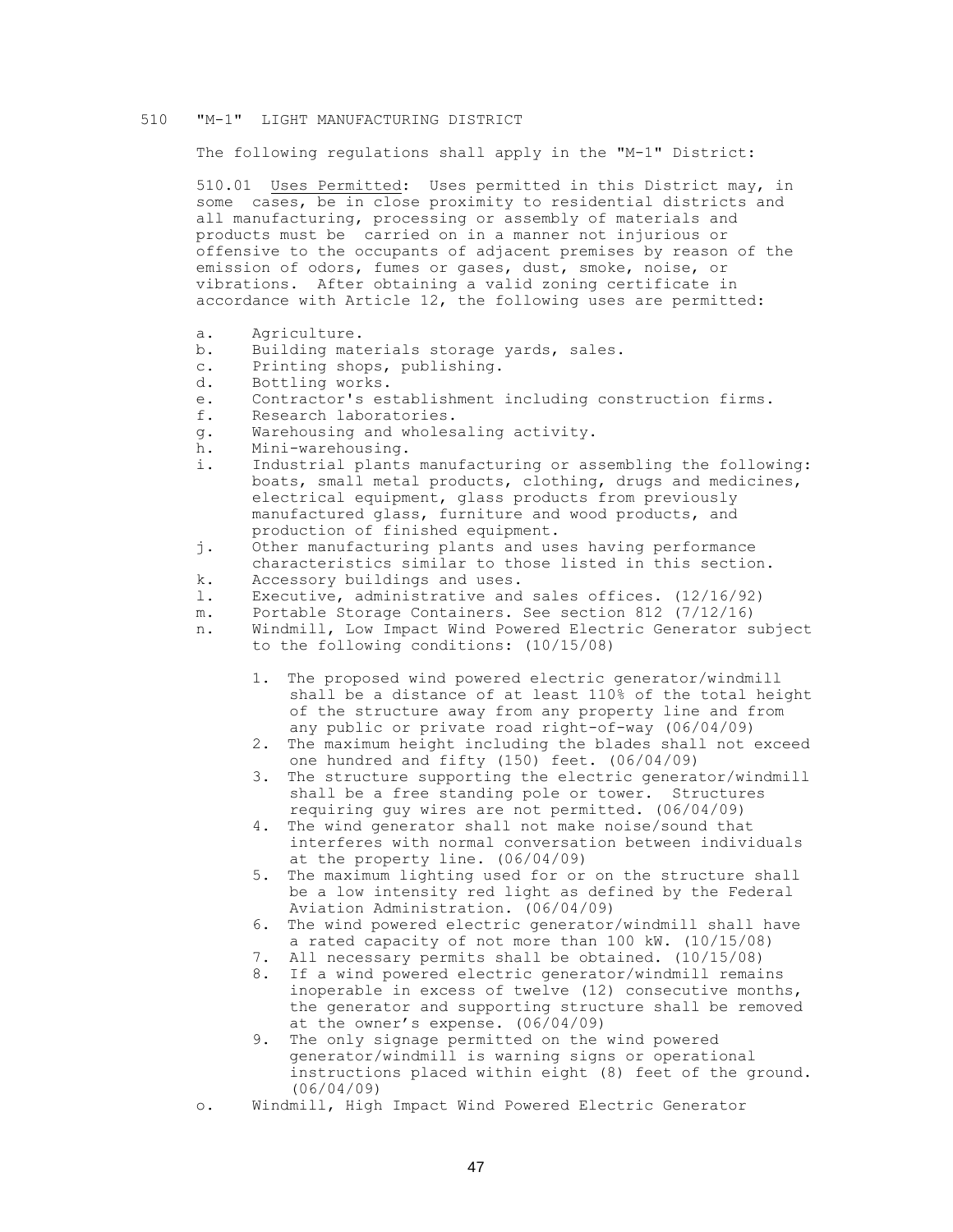subject to the following conditions: (10/15/08)

- 1. The proposed wind powered electric generator/windmill shall be a distance of at least 125% of the height of the total structure to any property line, and public or private road right-of-way.
- 2. The maximum lighting used for or on the structure is a low intensity red light as defined by the Federal Aviation Administration.
- 3. The wind powered electric generator/windmill shall have a rated capacity of more than 100 kW but less than 5mW.

4. All necessary permits shall be obtained. (10/15/08)

510.02 Uses Conditionally Permitted: After obtaining a conditional zoning certificate in accordance Articles 7 & 10, the following use is permitted:

a. Trucking yard or terminal. (12/16/92)

510.03 Off-Street Parking: Shall be provided as required by Article 6.

510.04 Height Limit: No building shall be erected or enlarged to exceed six (6) stories or seventy-five feet in height.

510.05 Lot Area and Width: Every lot shall have a minimum width of one hundred fifty (150) feet, and a minimum area of not less than one (1) acre. However, in no case shall the depth of the lot be less than one hundred and twenty (120) feet.

510.06 Front Yard: There shall be a front yard of not less than twenty-five (25) feet, but where such front yard is opposite an "A" or "R" District, it shall be a minimum of fifty (50) feet in depth and shall be used for landscape purposes only.

510.07 Side Yard: There shall be a side yard of not less than fifteen  $(15)$  feet, but where such side yard is adjacent to an "A" or "R" District, it shall be used for landscape purposes only.

510.08 Rear Yard: There shall be a rear yard of not less than twenty-five (25) feet, and where such yard abuts an "A" or "R" District, it shall be used for landscape purposes only. 510.09 Building Size: As specified on Article 8.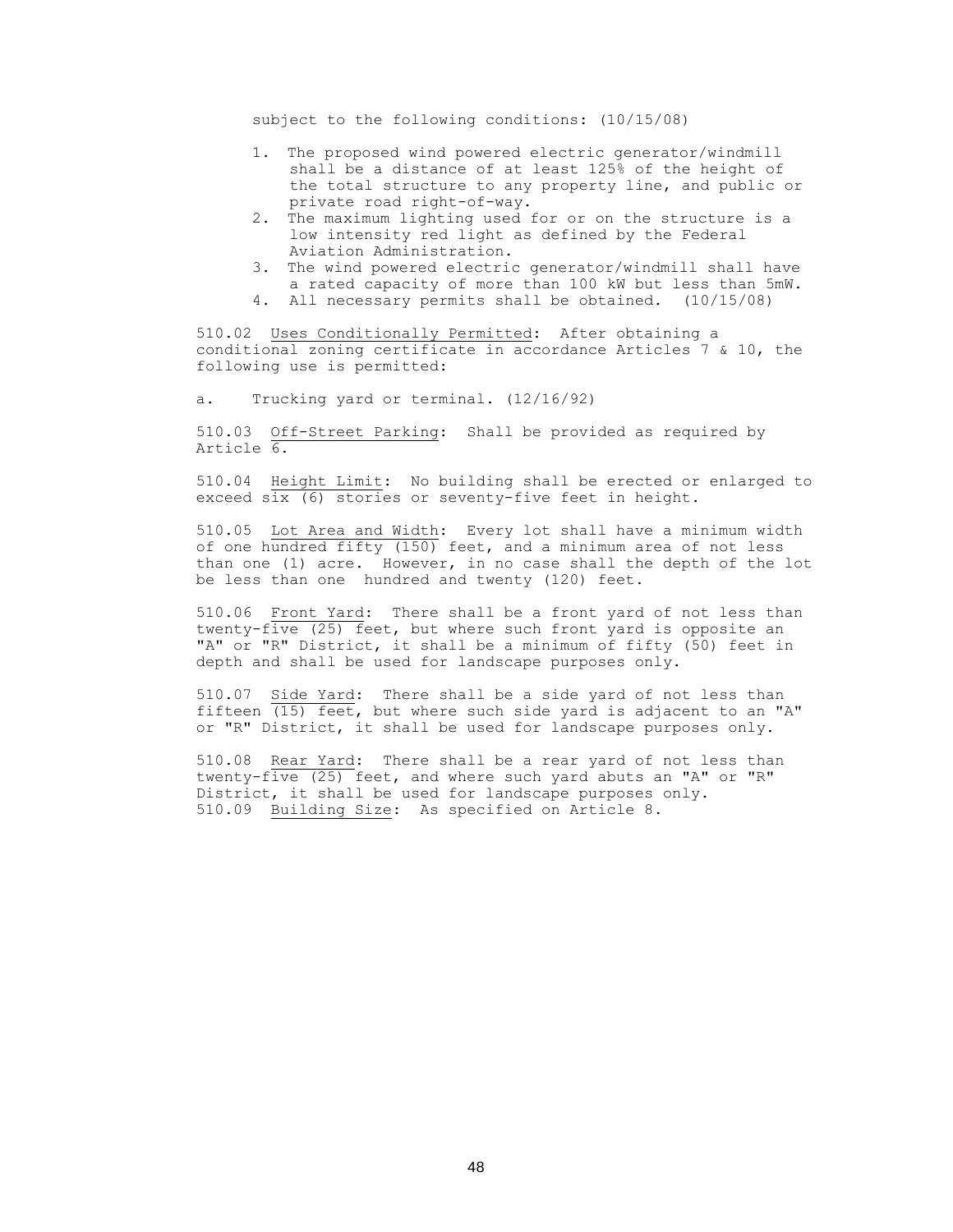#### 511 "M-2" HEAVY MANUFACTURING DISTRICT

The following regulations shall apply in the "M-2" District:

511.01 Uses Permitted: After obtaining a valid zoning certificate in accordance with Article 12, the following uses are permitted:

a. Agriculture. b. Acetylene gas manufacture. c. Automobile manufacture. d. Boiler works. e. Brick, tile, terra cotta or clay products manufacture. f. Cement or cinder block manufacture. g. Emery cloth or sand paper manufacture. h. Glass manufacture. i. Glucose, dextrin or starch manufacture. j. Gas (illuminating or heating) manufacture. k. Iron, steel, brass or copper foundry. l. Metal stamping. m. Nitrating process. n. Oilcloth or linoleum manufacture. o. Oiled rubber or leather goods manufacture. p. Paint, oil, shellac, varnish or turpentine manufacture. q. Paper manufacture. r. Printing ink manufacture. s. Rock crushers. t. Rolling mills. u. Rubber, caoutchouc or gutta-perch manufacture or treatment from crude or scrap material or the manufacture of articles therefrom. v. Salt works. w. Soap manufacture. x. Soda manufacture. y. Stone mill or quarry. z. Storage of gasoline, propane, diesel, or other motor vehicle fuels. aa. Wood pulling and scouring. bb. The processing of agricultural produce. cc. Gypsum board manufacture. dd. Trucking yard or terminal. (12/16/92) ee. Executive, administrative and sales offices. (12/16/92) ff. Accessory buildings and uses. gg. Windmill, Low Impact Wind Powered Electric Generator subject to the following conditions: (10/15/08) 1. The proposed wind powered electric generator/windmill shall be a distance of at least 110% of the total height of the structure away from any property line and from any public or private road right-of-way (06/04/09) 2. The maximum height including the blades shall not exceed one hundred and fifty (150) feet. (06/04/09) 3. The structure supporting the electric generator/windmill shall be a free standing pole or tower. Structures requiring guy wires are not permitted. (06/04/09) 4. The wind generator shall not make noise/sound that interferes with normal conversation between individuals at the property line. (06/04/09)

5. The maximum lighting used for or on the structure shall be a low intensity red light as defined by the Federal Aviation Administration. (06/04/09)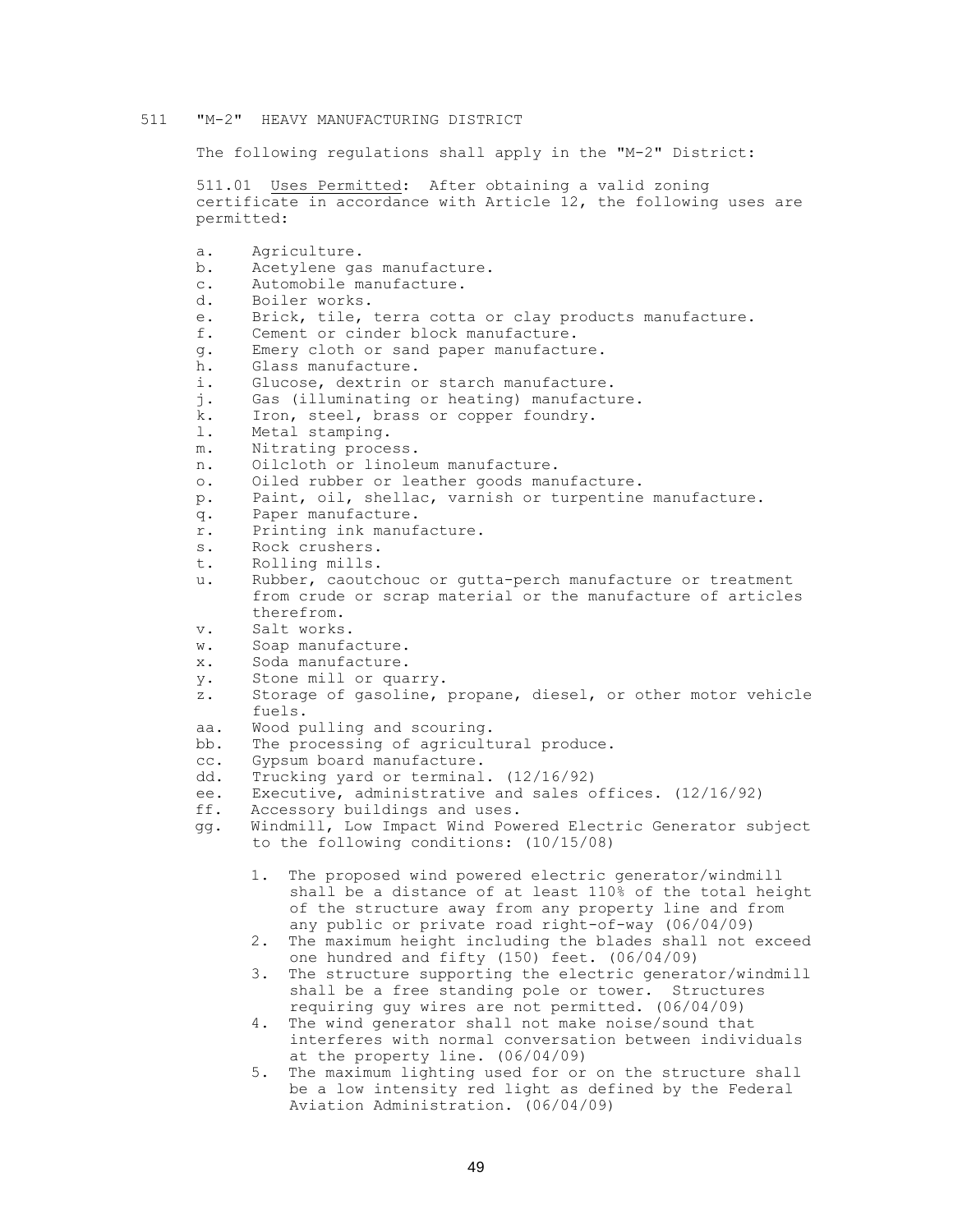- 6. The wind powered electric generator/windmill shall have a rated capacity of not more than 100 kW. (10/15/08)
- 7. All necessary permits shall be obtained. (10/15/08)
- 8. If a wind powered electric generator/windmill remains inoperable in excess of twelve (12) consecutive months, the generator and supporting structure shall be removed at the owner's expense. (06/04/09)
- 9. The only signage permitted on the wind powered generator/windmill is warning signs or operational instructions placed within eight (8) feet of the ground. (06/04/09)
- hh. Windmill, High Impact Wind Powered Electric Generator subject to the following conditions: (10/15/08)
	- 1. The proposed wind powered electric generator/windmill shall be a distance of at least 125% of the height of the total structure to any property line, and public or private road right-of-way.
	- 2. The maximum lighting used for or on the structure is a low intensity red light as defined by the Federal Aviation Administration.
	- 3. The wind powered electric generator/windmill shall have a rated capacity of more than 100 kW but less than 5 mW.
	- 4. All necessary permits shall be obtained. (10/15/08)
- ii. Portable Storage Containers. See section 812 (7/12/16)

511.02 Uses Conditionally Permitted: After obtaining a conditional zoning certificate in accordance with Articles 7 & 10, the following uses are permitted:

- a. Abattoirs or slaughter houses.
- b. Ammonia, bleaching powder or chlorine manufacture.
- c. Automobile wrecking.
- d. Crematory.
- e. Dyestuff manufacture.
- f. Fireworks, or explosive manufacture or storage or the loading of explosives.
- g. Fish smoking or curing.
- h. Gas manufacture or storage (other than illuminating or heating.)
- i. Gunpowder manufacture or storage.
- j. Incineration or reducing of garbage.
- k. Junk yard or the baling of rags or junk.
- l. Match manufacture.
- m. Fertilizer plants.
- n. Pyroxylin or celluloid manufacture or explosive or inflammable cellulose or pyroxylin products manufacture

511.03 Off-Street Parking: Shall be provided as required in Article 6.

511.04 Height Limit: No building shall be erected or enlarged to exceed six (6) stories or seventy-five (75) feet.

511.05 Lot Area and Width: Every lot shall have a minimum width of one hundred fifty (150) feet, and a minimum area of not less than one (1) acre. However, in no case shall the depth of the lot be less than one hundred twenty (120) feet.

511.06 Front Yard: There shall be a front yard of not less than twenty-five (25) feet, but where such front yard is opposite an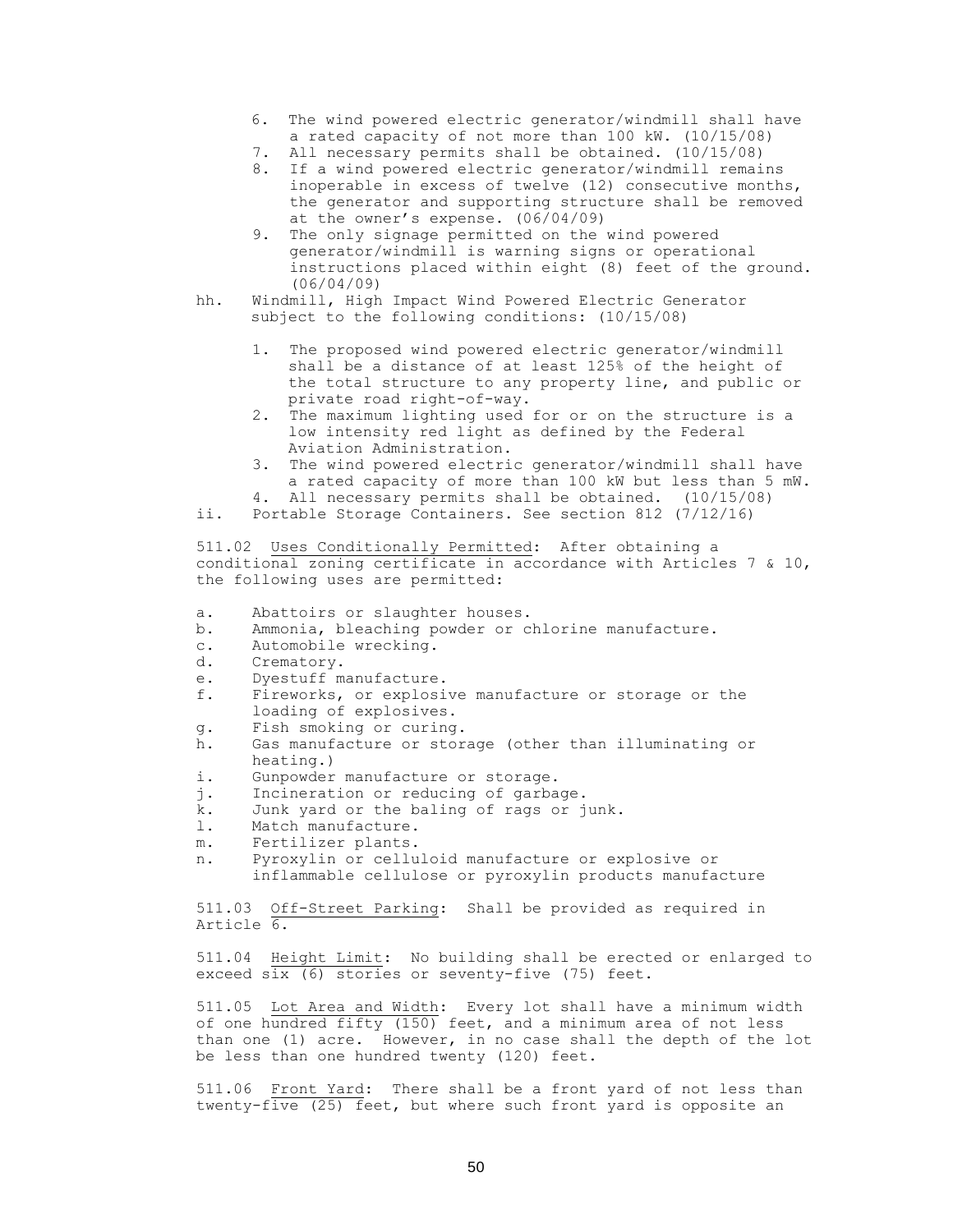"A" or "R" District, it shall be a minimum of seventy-five (75) feet in depth and shall be used for landscape purposes only.

511.07 Side Yard: There shall be a side yard of not less than fifteen (15) feet, but where such side yard is adjacent to an "A" or "R" District it shall be a minimum of twenty-five (25) feet and shall be used for landscape purposes only.

511.08 Rear Yard: There shall be a rear yard of not less than twenty-five (25) feet, and where such yard abuts an "A" and "R" District, it shall be used for landscape purposes only.

511.09 Building Size: As specified in Article 8.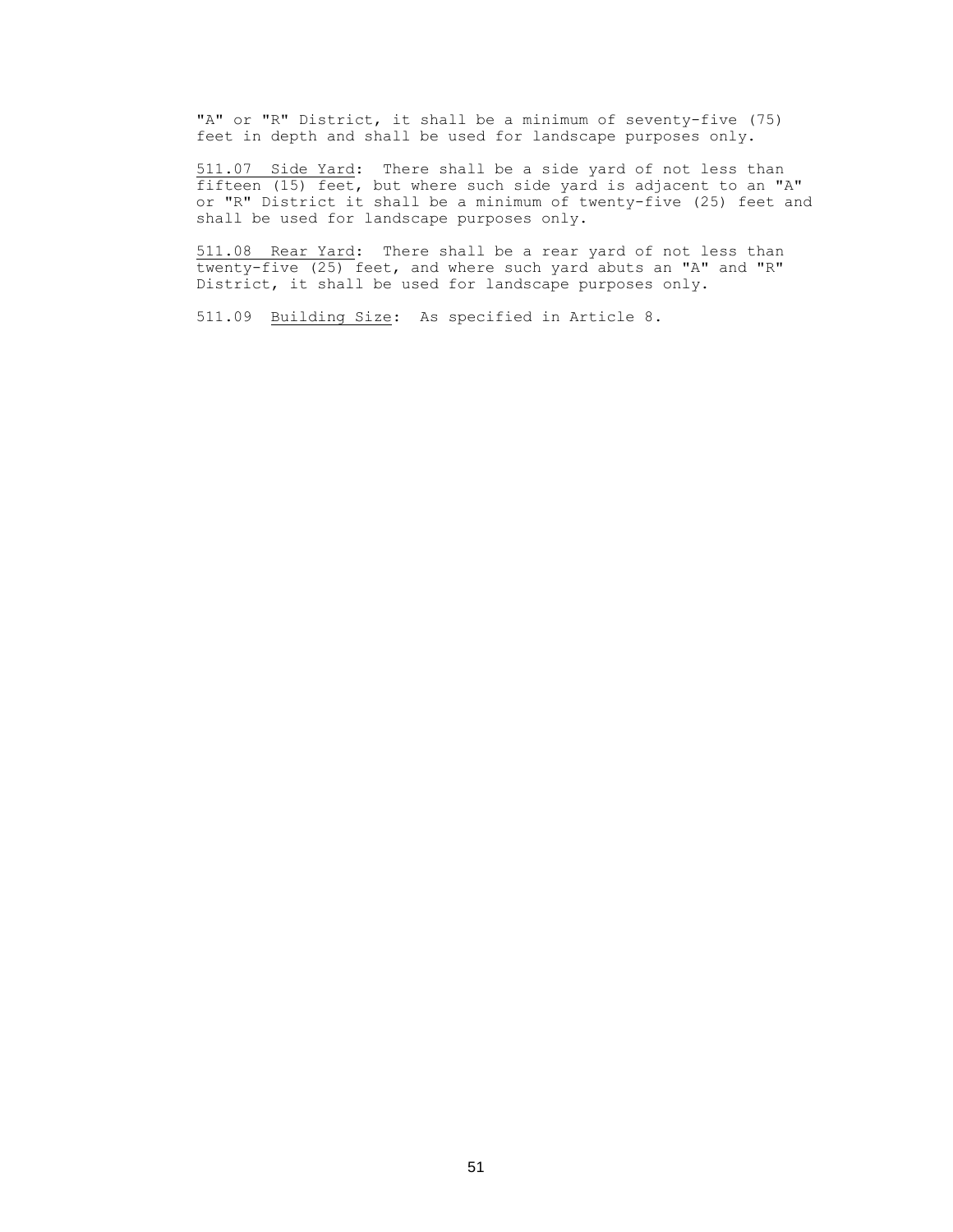#### 512 "PUD" PLANNED UNIT DEVELOPMENT DISTRICT (Revised 8/16/05)

The following regulations shall apply in the "PUD" District:

512.01 Uses Permitted: After obtaining a valid zoning certificate in accordance with Article 12, the following uses are permitted:

- a. Agriculture.
- b. Planned Unit Development, if applied for by the owner as provided for in Section 512 of this Resolution, and as approved by the Board of Township Trustees.
- c. Portable Storage Containers. See section 812 (7/12/16)
- d. Windmill, Low Impact Wind Powered Electric Generator subject to the following conditions: (10/15/08)
	- 1. The proposed wind powered electric generator/windmill shall be a distance of at least 110% of the total height of the structure away from any property line and from any public or private road right-of-way (06/04/09)
	- 2. The maximum height including the blades shall not exceed one hundred and fifty (150) feet. (06/04/09)
	- 3. The structure supporting the electric generator/windmill shall be a free standing pole or tower. Structures requiring guy wires are not permitted. (06/04/09)
	- 4. The wind generator shall not make noise/sound that interferes with normal conversation between individuals at the property line. (06/04/09)
	- 5. The maximum lighting used for or on the structure shall be a low intensity red light as defined by the Federal Aviation Administration. (06/04/09)
	- 6. The wind powered electric generator/windmill shall have a rated capacity of not more than 100 kW. (10/15/08)
	- 7. All necessary permits shall be obtained. (10/15/08)
	- 8. If a wind powered electric generator/windmill remains inoperable in excess of twelve (12) consecutive months, the generator and supporting structure shall be removed at the owner's expense. (06/04/09)
	- 9. The only signage permitted on the wind powered generator/windmill is warning signs or operational instructions placed within eight (8) feet of the ground. (06/04/09)
- e. Accessory buildings.

#### 512.02 Purpose

In the "PUD" District, Portage Township will permit development of land using a planned unit development to achieve the following:

- a. A maximum choice of living environments by allowing a variety of housing and building types and a reduction in lot dimensions, yards, building setbacks, and area requirements.
- b. A more useful pattern of open space and recreation areas and, if permitted as part of the project, more convenience in the location of desirable neighborhood commercial uses and services.
- c. A development pattern which preserves and utilizes natural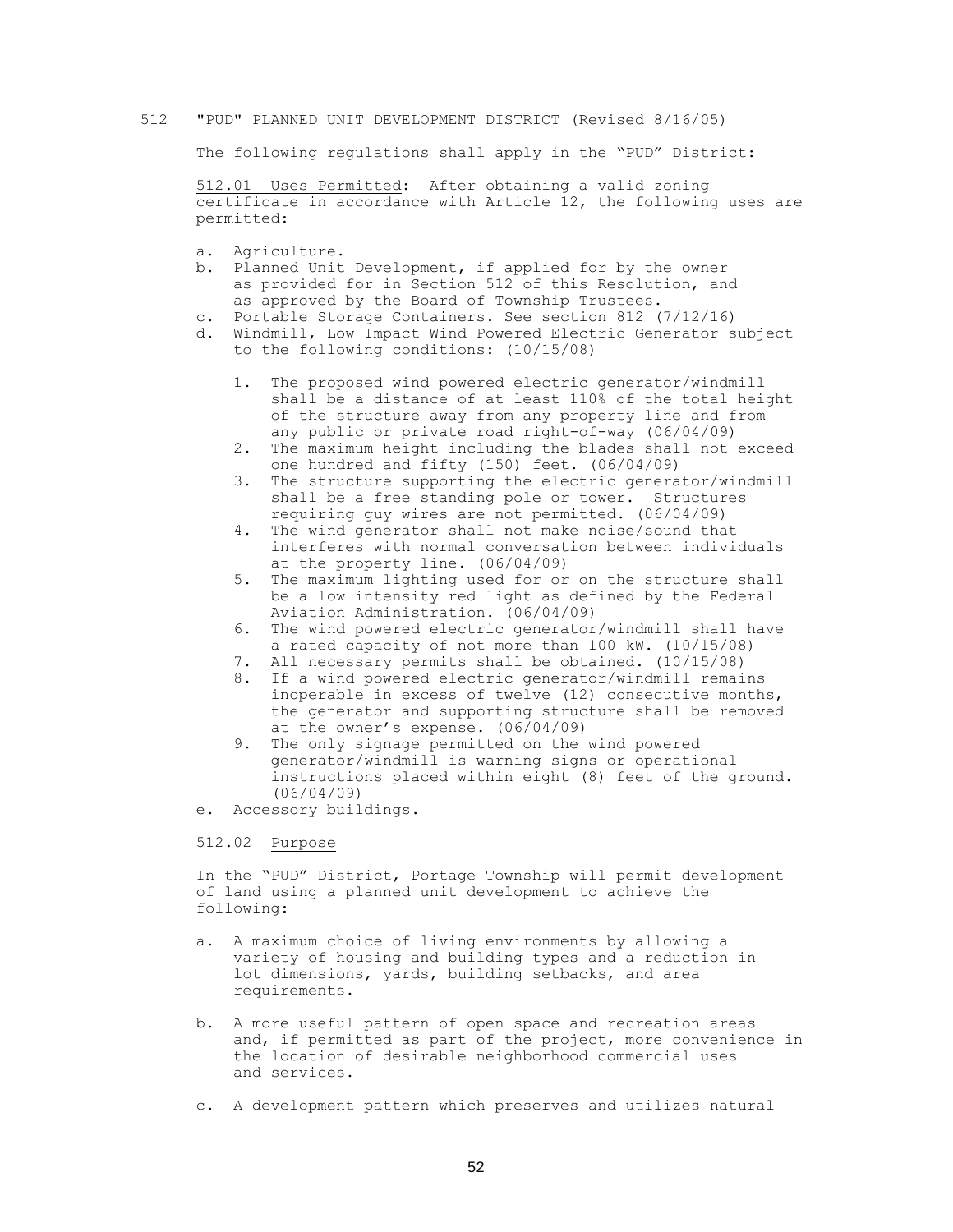topography and geologic features, scenic vistas, trees and other vegetation, prevents the disruption of natural drainage patterns, and conserves and protects the aquifer and groundwater supplies.

- d. A more efficient use of land than is generally achieved through conventional development, which may result in substantial savings through shorter utilities and streets.
- e. A development pattern in harmony with land use density, transportation facilities, and community facilities objectives of the comprehensive plan.
- f. A development which in the opinion of the trustees is advantageous to the community at large, and a better use of the land than other permitted uses of the District.

## 512.03 Types of Uses Permitted

The following types of uses are permitted after recommendation by the zoning commission and approval by the board of township trustees:

- a. Land and buildings in the planned unit development shall be limited to one or more of the following uses:
	- 1. Detached single-family dwellings.
	- 2. Zero lot line, attached twin single, townhouse, condominium, or other innovative form of residential development.
	- 3. Home occupations as defined in Article 4.
	- 4. Parks, playgrounds and playfields open to the public without fee.
	- 5. Public or private golf courses or other similar outdoor recreational facilities and normal accessory buildings and uses, provided all uses and functional characteristics are specifically included in the approved planned unit development.
	- 6. Churches and other places of worship.
	- 7. Other residentially-oriented uses, that in the opinion of the township trustees, meet the purpose and intent of the Planned Unit Development District and are adequately designed, located, or otherwise provided for by the development plan and other required documents.
	- 8. Accessory buildings and uses in association with a permitted residential use and the planned unit development as provided for in Article 512.
- b. Residential uses may be combined with compatible, subordinate commercial, public, and quasi-public uses in a planned unit development, provided that the proposed location of the commercial uses will not adversely affect adjacent property, and/or the public health, safety, and general welfare.

 The amount of land devoted to commercial uses in a residential-commercial development shall be recommended by the Zoning Commission and determined by the Board of Township Trustees, in accordance with these standards.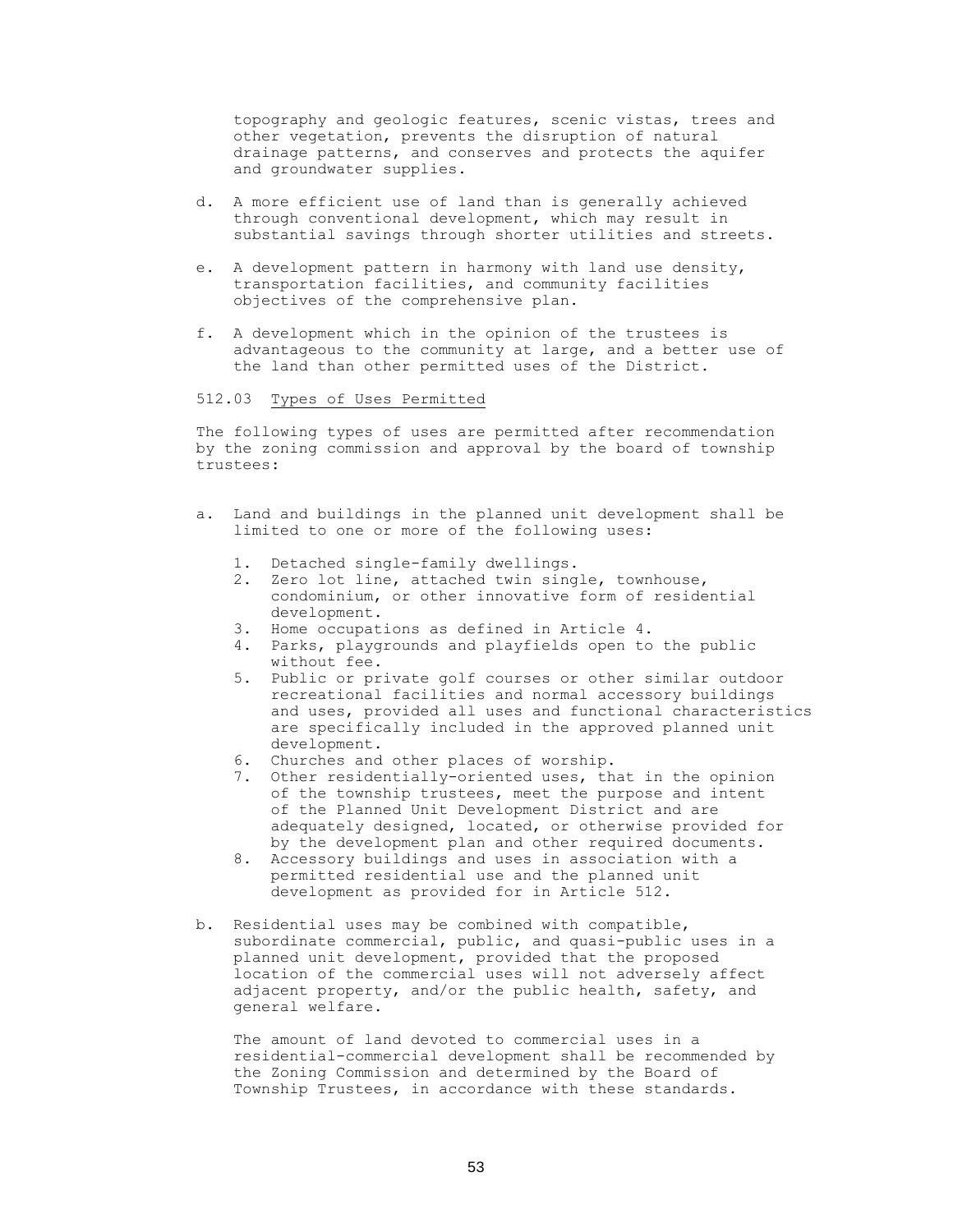- c. Only uses designated in the approved planned unit development as a permitted use shall be allowed as a matter of right at each location in a planned unit development, and any use not so designated shall be prohibited.
- d. Open space uses consistent with residential developments, such as golf courses, nature trails, etc.

512.04 Development Standards

a. Lot Area, Width, and Depth

1. The gross lot area of the tract to be developed under the planned unit development approach shall conform to the following schedule:

| Type of PUD            | Minimum Area (Acres) |
|------------------------|----------------------|
| Residential            |                      |
| Residential-Commercial |                      |

- 2. When the planned unit development is a mixture of uses, no more than ten (10) percent of the tract may be devoted to commercial activities which are listed as uses permitted in the "C-1" Neighborhood Commercial District and which are specifically permitted in the approved planned unit development.
- 3. In addition, commercial uses that provide a visually open area to adjacent residential areas, such as golf course grounds, riding or walking trails, or parklands not permitting camping may be specifically permitted as commercial uses in excess of the ten (10) percent limit, if, but only if, the zoning commission and board of trustees find that this use of additional land creates an enhancement of the adjacent residential areas and of the entire tract.
- 4. The area of a planned unit development must be an integral tract. It cannot be a collection of isolated pieces of land, except that roads, streets, or waterway may lie between portions of the tract.
- 5. The minimum lot width for a planned unit development shall be two hundred (200) feet.
- 6. The minimum lot depth for a planned unit development shall be a minimum of one thousand (1,000) feet.

# 512.05 Density

- a. The density of development within the planned unit development shall not exceed a total of four (4) dwelling units per acre. For purposes of calculating the maximum density, the gross acreage of the tract of land included as part of the planned unit development shall be multiplied by four (4).
- b. Each phase submitted for approval shall not exceed the density requirements for the acreage included in that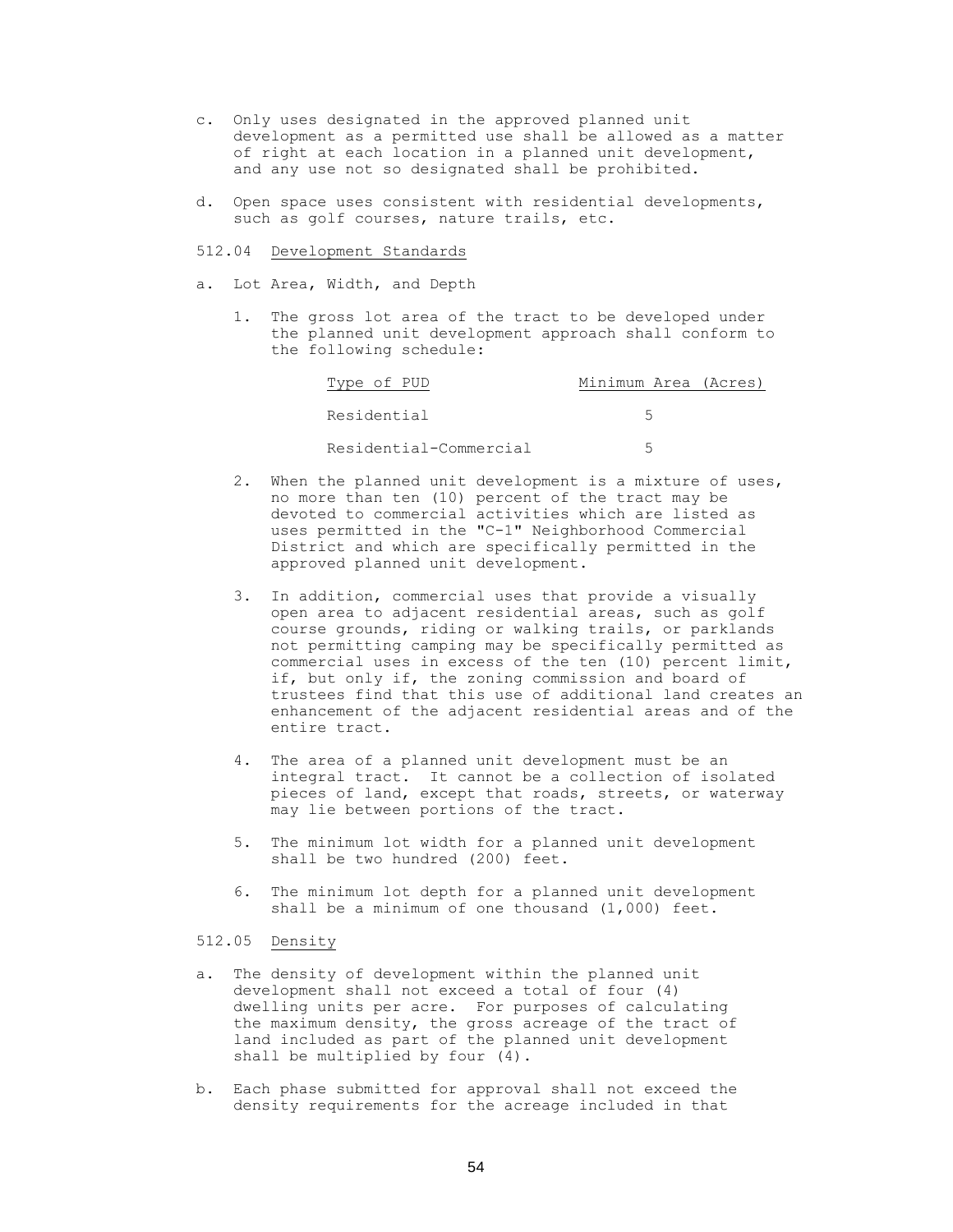phase, unless approved at a greater density by the board of trustees during the review process. If an approved phase is approved with less than the maximum density allowed for that phase, a subsequent phase may be permitted to include the allowed density not incorporated in that previous phase. (6/2017)

c. Aggregating or clustering of dwelling units is permitted, but there shall be no more than forty (40) dwelling units permitted per aggregation or cluster.(6/2017)

### 512.06 Common Open Space

- a. Common open space and recreational facilities may be reserved for the residents and users of the area being developed. It shall be so sited that residents will have easy access to it without trespassing on private areas.
- b. At least twenty (20) percent of the gross area included in each phase shall be set aside as common open space. At least one-fifth of the twenty (20) percent common open space for each phase must be dry land not normally covered or inundated by water.
- c. Such common open space land reserved under a planned unit development shall be held in corporate ownership by owners of the project area for the use of each owner who buys property within the development.
- d. The responsibility for the maintenance of all open spaces shall be specified by the developer before approval of the final development plan and shall be included in deed restrictions, protective covenants, and other legal statements or devices to be used to control the use, development, and maintenance of the land and the improvements thereon, including those areas which are to be commonly owned and maintained.
- e. Common open space and recreational facilities shall be of a site, shape, topography, and location to be usable and accessible to the residents of the planned unit development.

# 512.07 Building Height

a. The maximum height for all residential and commercial buildings and structures in the planned unit development shall be seventy-five (75) feet, unless approved at a greater height by the township trustees during the review process.(6/2017)

# 512.08 Building Yards

- a. All principal buildings shall have a front yard setback of twenty (20) feet, and side yard setback of ten (10) feet and a rear yard setback of twenty (20) feet.
- b. Units with a common wall or contiguous because of zero setback are considered one building. There shall be a twenty (20) foot separation between buildings of this type.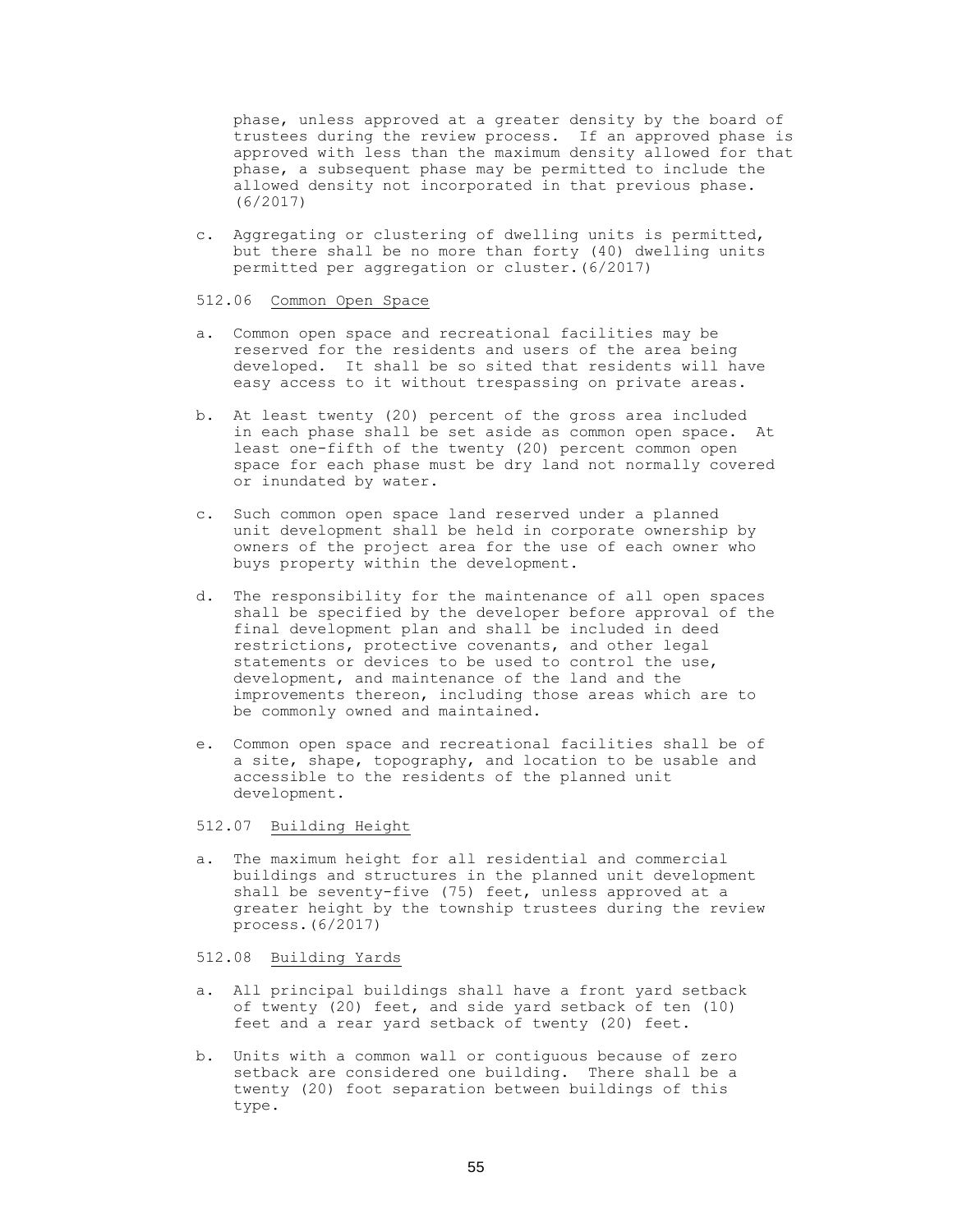In areas where aggregation or clustering is proposed, the township trustees shall have the flexibility to reduce these setbacks when appropriate.

- 512.09 Dwelling Size and Accessory Building Standards:
- a. The dwelling size identified in Article 807 of this Resolution shall apply. All floor-space measurements exclude open or enclosed porches, patios, breezeways and garages.
- b. Accessory buildings for each dwelling unit shall have total area no greater than six hundred (600) square feet and a maximum height no greater than fifteen (15) feet.
- 512.10 Off-Street Parking Requirements
- a. Each dwelling must be provided with two (2) parking spaces.
- b. Approved commercial uses shall provide one (1) parking space for each two hundred (200) square feet of floor area. All other requirements of Article 6 of this Resolution shall apply for to parking for both dwellings and for commercial uses.

#### 512.11 Commercial Uses

- a. When the planned unit development includes commercial uses, commercial buildings and establishments shall be planned as groupings having common parking areas and common ingress and egress points in order to reduce the number of potential accident locations at intersections with thoroughfares.
- b. Only commercial uses that are listed as uses permitted in the "C-1" Neighborhood Commercial District shall be permitted. Other uses, no more intensive as to traffic of persons or automobiles, or noise, music, odors or light or other effects on adjoining premises may be substituted with permission of the township trustees.
- c. The planned unit development shall provide, where commercial areas abut residential areas, a landscape plan which, in the opinion of the township trustees, provides a sufficient buffer where necessary, for instance, between commercial parking areas and abutting residential areas.

### 512.12 Traffic Circulation

a. The planned unit development shall provide for the integrated and harmonious design of buildings, and for adequate and properly arranged facilities for internal traffic circulation, landscaping, and such other features and facilities as may be necessary to make the project attractive and efficient from the standpoint of the adjoining and surrounding non-commercial areas.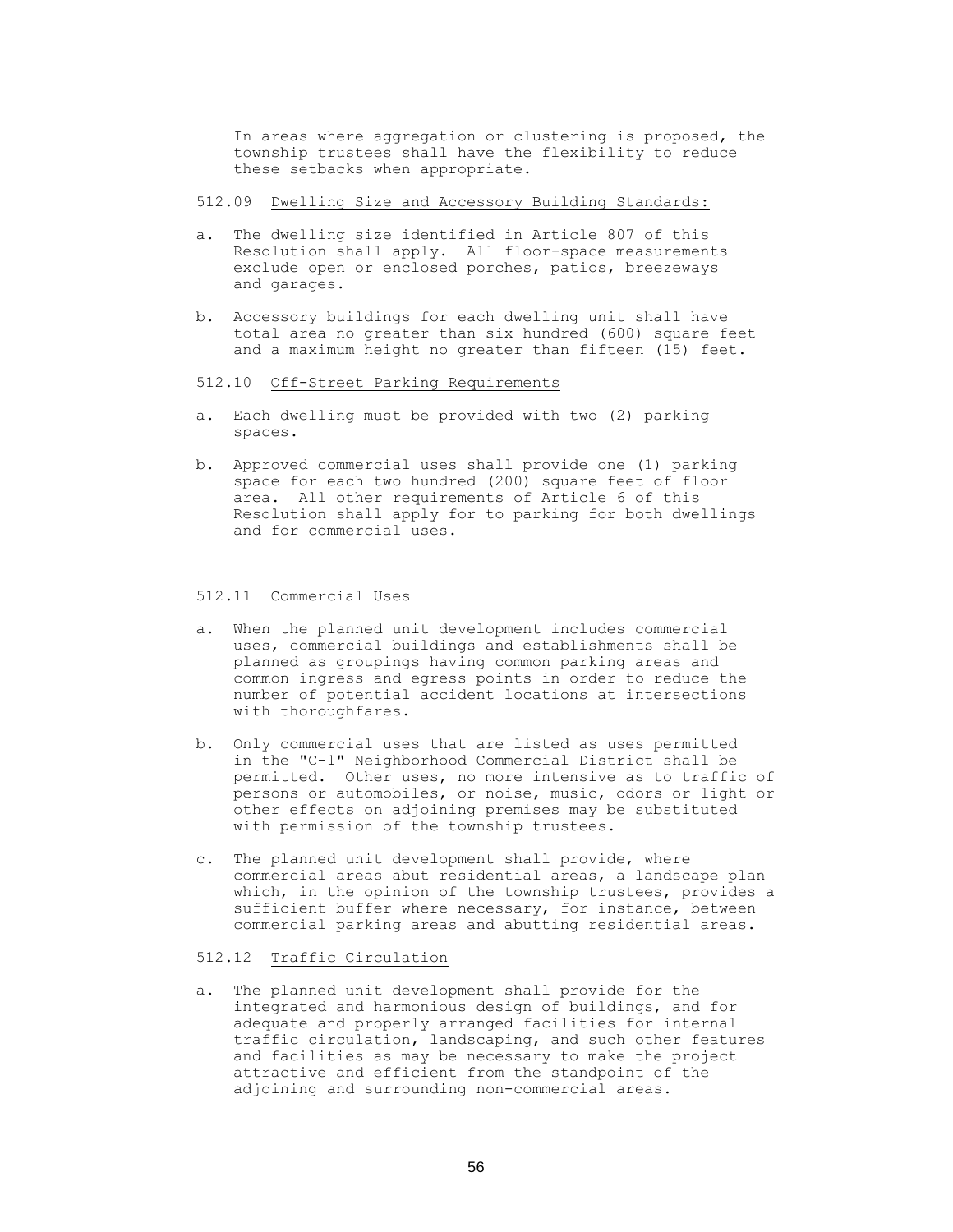512.13 Non-Illuminated Signs Permitted in the PUD District:

- a. The requirements of Article 804 shall apply for all dwellings and commercial uses.
- b. All permanent signs to be erected within the planned unit development must be provided for and approved as a part of the planned unit development.
- 512.14 Fences
- a. Fences or hedges must be provided for and approved as part of the planned unit development. Fences may not exceed five (5) feet in the front yard and seven (7) feet in all other locations. No barbed wire fence shall be constructed. All other requirements of Article 802 shall be met.
- b. At street and/or highway intersections, no wall, fence, hedge, shrubbery, or other structure or planting which obstructs the view of motorists and thereby creates a traffic hazard shall be erected, placed, planted, or maintained within the triangular area formed by connecting with a straight line, two (2) points located at the respective right-of-way lines, twenty-five (25) feet distance from their point of intersection.

# Approval Process of Each Phase of a Planned Unit Development

Once the property proposed to be included in a planned unit development is approved by the township trustees to the "PUD" Planned Unit Development District, as provided for in Article 11 of this Resolution, the following procedure shall be followed. The owner of the land included in the approved planned unit development may submit the development of the planned unit development for approval in phases based on the master development concept plan approved by the township trustees during the review process. A phase shall be defined to include the extent of the proposed planned unit development that is consistent with the approved master development concept plan and is contained within the application submitted by the owner of the planned unit development from time to time (6/2017)

# 512.15 Application to the Zoning Inspector

a. An application for a planned unit development shall be submitted to zoning inspector and shall contain such of the data specified in Section 512.16 as is applicable to the phase of the development being proposed within the planned unit development. The application shall be executed by or on behalf of all of the owners of all the land to be included in the planned unit development. A filing fee, as determined by the trustees, shall be submitted with the application. (6/2017)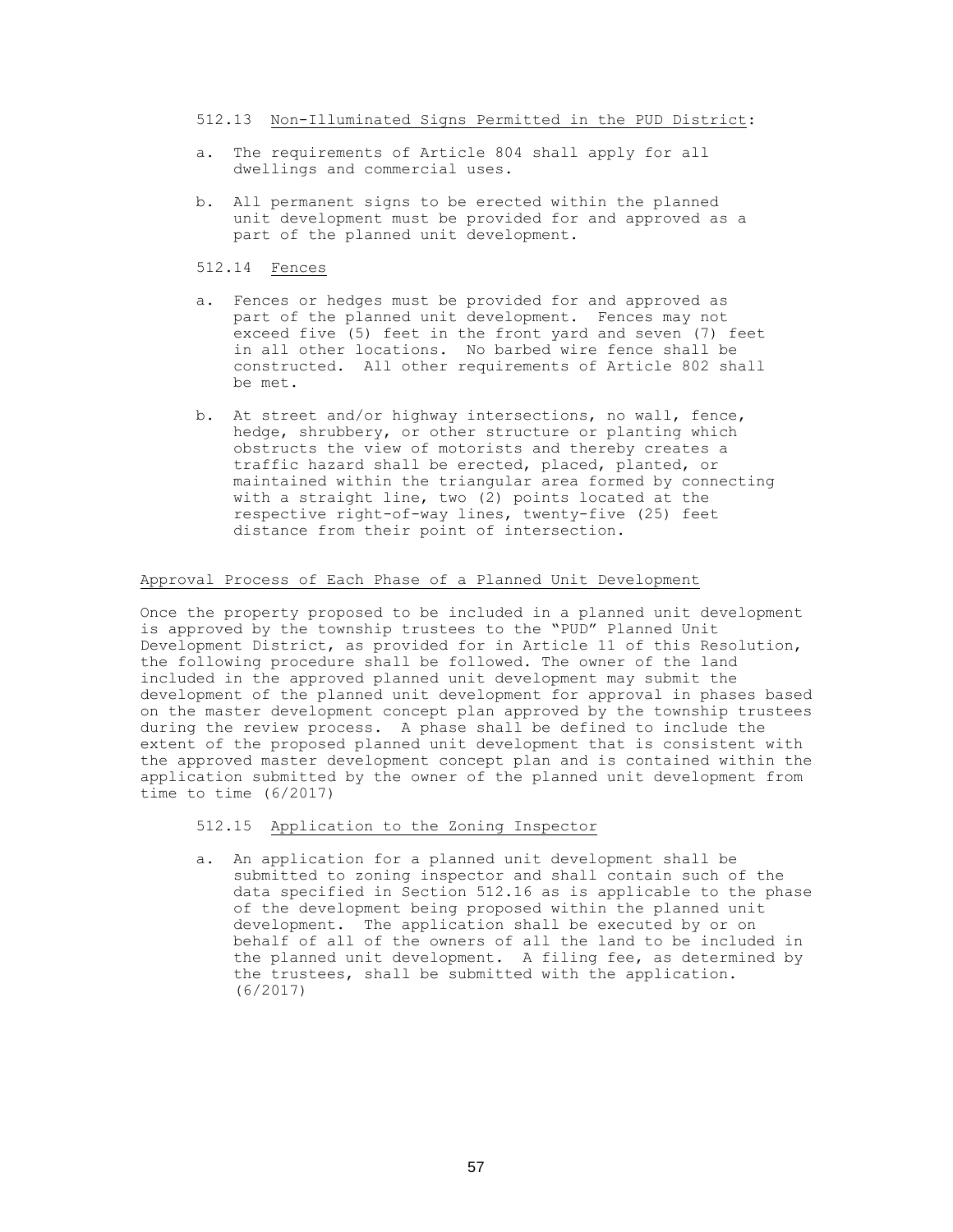### 512.16 Data Required with Application

- a. The application for approval of any phase of a planned unit development shall include two (2) copies of a master development concept plan, drawn at a scale of 1"=100' and shall include the following information to the extent such information is applicable to the phase of development being proposed within the planned unit development. (6/2017)
	- 1. The location and the size of the area involved and the nature of the landowner's interest in the land proposed to be developed should be identified. A legal description of the area involved in the planned unit development phase is required.
	- 2. The density of land use to be developed, the type of dwelling unit, and the location of the required open space shall be presented in tabular form and also clearly shown on the plans.
	- 3. The location, function, ownership, and manner of maintenance of common open space areas shall be shown.
	- 4. The use, general outline, location, and maximum height of all buildings and other structures shall be identified. The plan shall list and show the exact use, height, floor area, number of each type of dwelling units, and the outline and location of all buildings and structures.
	- 5. The land to be dedicated to each dwelling building or type and the areas of common open space shall be listed and displayed and the exact areas of common open space used to justify the density proposed.
	- 6. Conceptual plans for drainage, landscaping, preservation of vistas, natural features, groundwater supply and aquifer shall be included.
	- 7. Conceptual plans for the disposal of sanitary wastewater and storm water, and for the supply of all other utilities, including water shall be submitted.
	- 8. The proposed schedule of site development, construction of structures, and associated facilities including sketches showing the design principles and concepts to be followed shall be identified.
	- 9. The provisions for parking of vehicles and the location and width of proposed streets and existing streets abutting the property shall be shown.
	- 10. The location and size of walkways, plazas, public areas, fences and signs, and of landscaping and planting shall be identified.
	- 11. The substance of covenants, deed restrictions, grants, or easements or other restrictions to be imposed upon the use of land, buildings and structures, including proposed easements for public utilities, and for maintenance of common open space, common facilities, private streets, drives and other infrastructure of the planned unit development shall be filed.
	- 12. A plan for landscaping or other maintenance of all areas not immediately developed must be identified.
	- 13. Other information, as may be required by the township zoning commission or township trustees, in order to determine compliance with this resolution will be provided.

512.17 Basis of Approval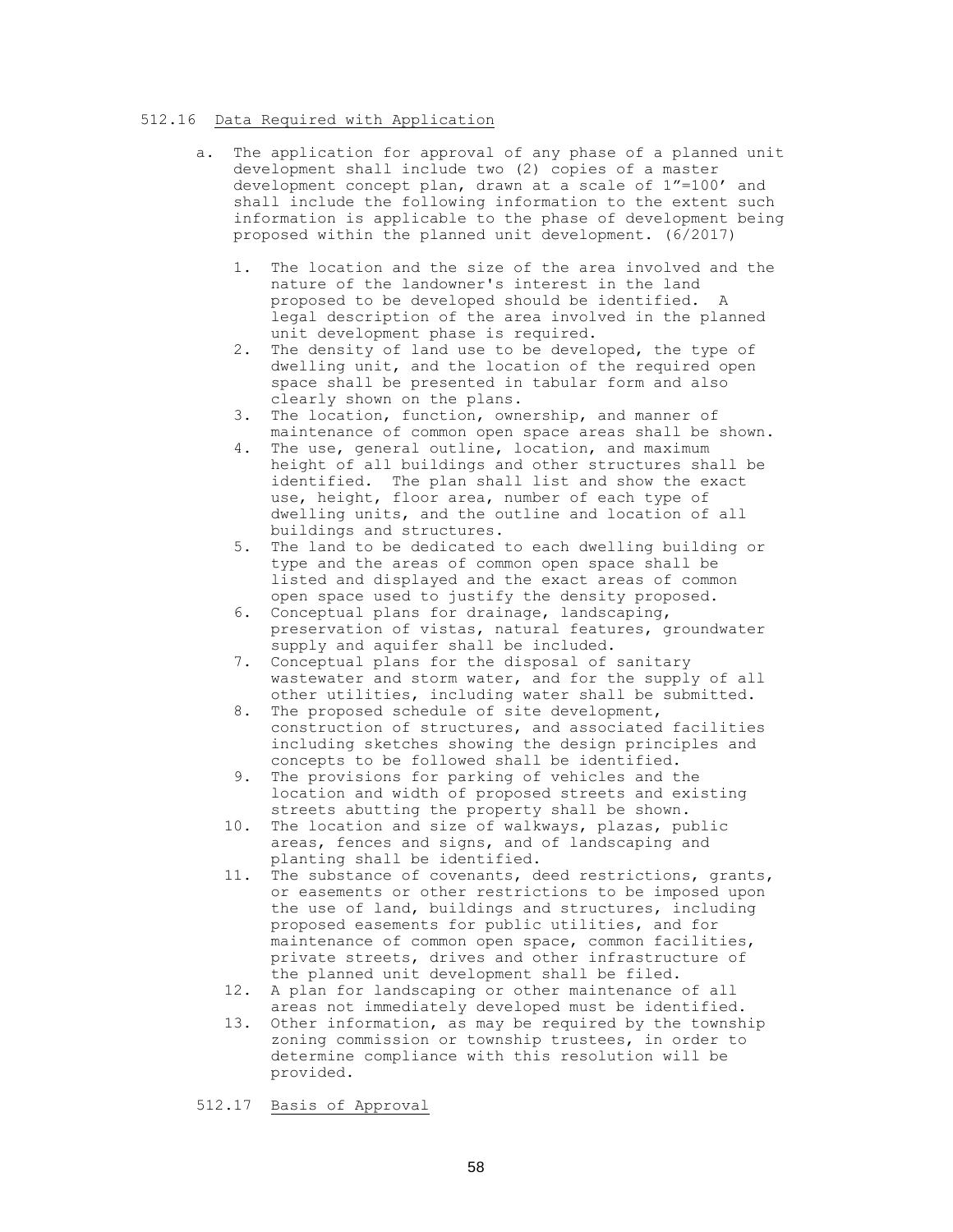- a. The township zoning commission shall review and hold public hearings on the application of any phase of a planned unit development. It shall base its recommendation of the planned unit development on the following considerations that are applicable to the phase of a planned unit development submitted for approval. (6/2017)
	- 1. The proposed development will be initiated within two (2) years from the date of approval.
	- 2. Each individual unit of the development, as well as the total development, can exist as a independent unit capable of creating an environment of sustained desirability and stability, and that adequate assurance is provided that such objective will be attained.
	- 3. The uses proposed will not be detrimental to present and potential surrounding uses, but will have a beneficial effect.
	- 4. The streets and thoroughfares proposed are suitable and adequate to carry anticipated traffic in such amounts as not to overload the street network outside the planned unit development.
	- 5. Any proposed commercial development can be justified at the locations proposed.
	- 6. Any exception from standard district requirements is warranted by the design and other amenities to be incorporated in the planned unit development and is in accord with the adopted policy of the zoning commission and the board of township trustees.
	- 7. The area surrounding said development can be planned and zoned in coordination and substantial compatibility with the proposed development.
	- 8. The planned unit development is compatible with the comprehensive plan of the township and can be reasonably integrated into the comprehensive plan.
	- 9. The existing and proposed utility services are adequate for the population density and the nonresidential uses proposed.
	- 10. That the benefits, improved arrangements, and the design of the proposed planned unit development justify the deviation from standard residential development requirements included in this resolution.
	- 11. The zoning commission may require such changes or modifications in the planned unit development, as are needed to achieve conformity to the standards as herein specified.
- b. Upon the finding by the zoning commission that all of the standards as herein specified have been met, it may recommend approval of the planned unit development to the township trustees. It shall also, where it deems appropriate and necessary, recommend those conditions to be imposed upon the project, its operation, or both, that are needed to assure adherence to the aforesaid standards.
- c. A public hearing by board of township trustees shall be held within thirty (30) days after receipt of the recommendation of the zoning commission. The board of township trustees shall review the application. It shall base its approval of a phase of a planned unit development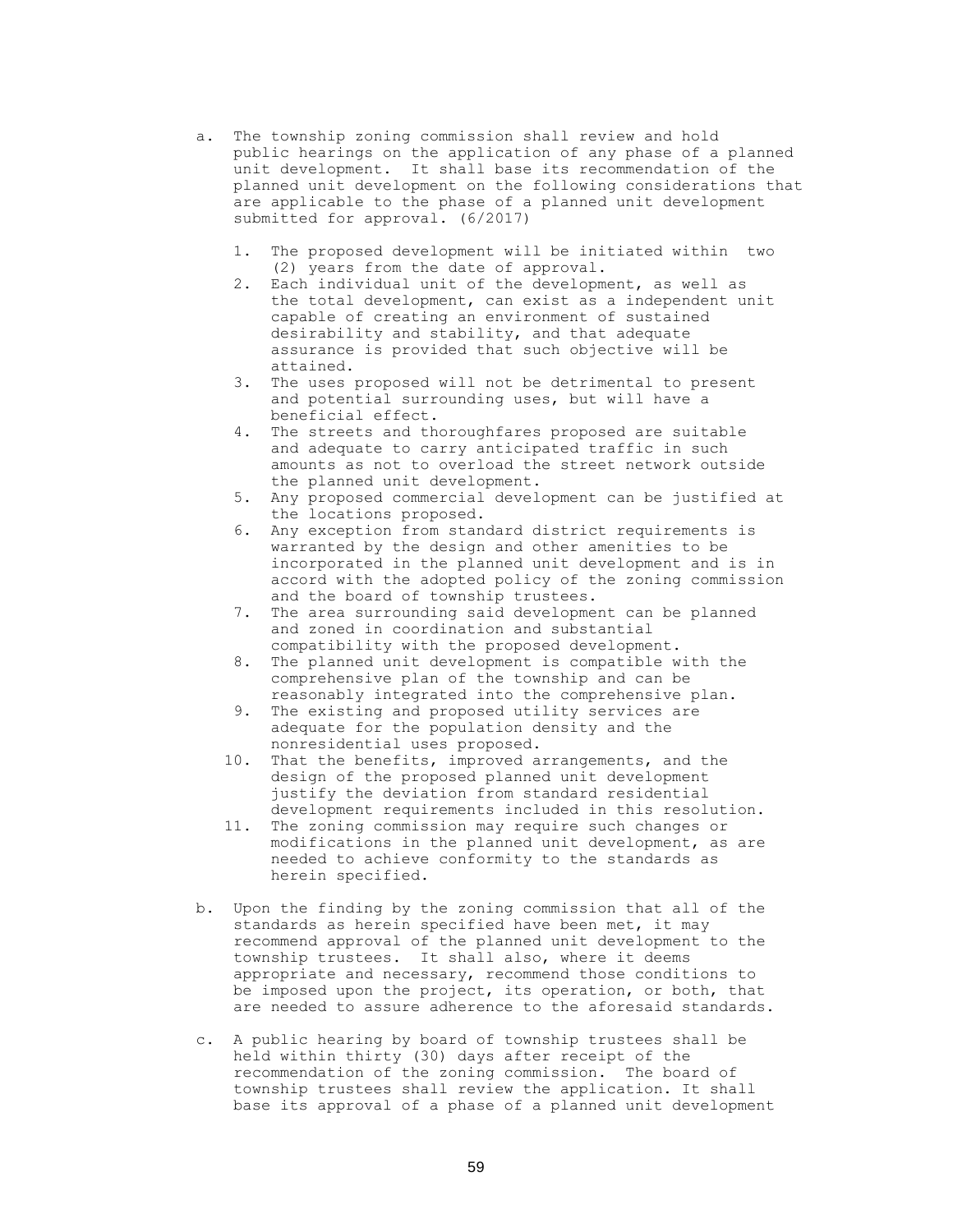on the same criteria as listed for the zoning commission.

- d. Within twenty (20) days after such hearing is concluded, the board of township trustees shall either adopt or deny the recommendations of the township zoning commission, or adopt some modification thereof.
- e. The planned unit development approved as a result of the application is to be a binding plan, not subject to change by the owner or developer after its approval and acceptance.
- f. Unless a deviation from a regulation in the township's zoning resolution, otherwise applicable to the property, is shown in the approved planned unit development, such regulation shall not be assumed to be waived.

# 512.16 Election by Property Owner

- a. The property owner shall elect, and shall so notify the township trustees within forty-five (45) days after approval of the planned unit development by the board of trustees, to have the planned unit development regulations and plan that was approved apply to the property included in the planned unit development.
- b. Limitations and restrictions on uses of some lands and buildings as compared to others in this or another planned unit development are accepted and are not a basis for appeals for variances.
- c. Such election shall be irrevocable and binding on the property owner, his successors and assigns. Failure to so elect and notify the township trustees in the timeframe noted shall revoke the planned unit development approval, and all the land contained in it shall be governed by the zoning regulations of its zoning district.

# 512.17 Other Approvals

- a. For such parts of the planned unit development that are proposed to be subdivisions, the Ottawa County requirements must also be met, including specifications and performance bonds or escrow funds for construction of water, sewer, streets, roads, and drainage.
- b. The approval of the planned unit development by the township trustees does not imply approval by any other agency with jurisdiction over the development of the property. Approvals by county, state, and federal agencies must be obtained before proceeding with the planned unit development.

# 512.18 Minor Changes

a. Minor changes to the master development concept plan is the proposed location or siting of buildings, structures, streets, or parking areas, or in the areas of open space after approval or in the proposed density of development, or the aggregation or clustering of dwelling units, after approval of any phase of a planned unit development by the board of township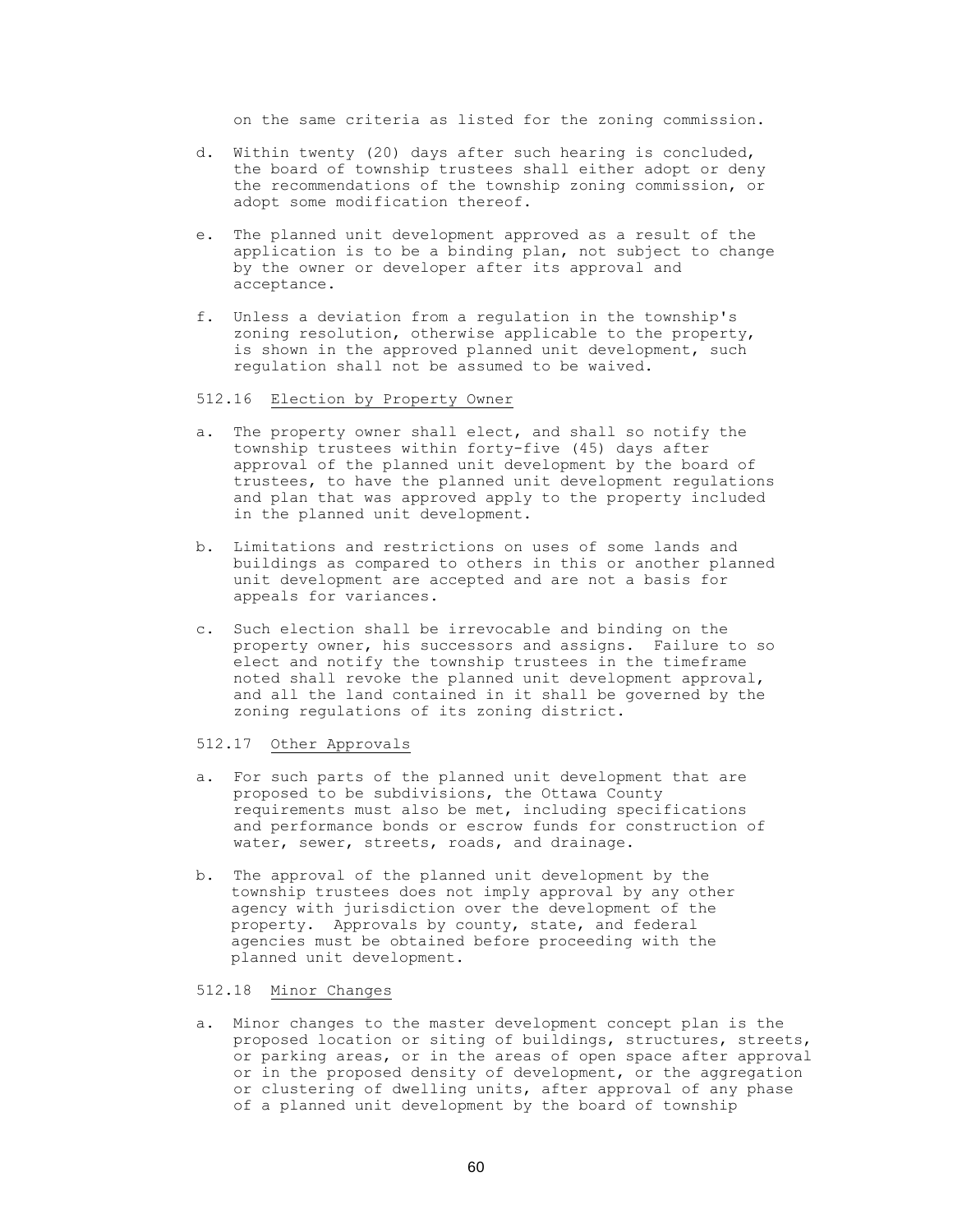trustees shall not be made without approval by the board of township trustees. (6/2017)

- b. The board of township trustees may hear and may approve by majority vote such change at any public meeting if such change is made necessary by engineering or other circumstances not reasonably foreseen at the time the master development concept plan for the planned unit development was approved. No change approved by the board of township trustees or cumulative change resulting from a series of changes may cause any of the following:
	- 1. A substantialchange in the use or character of the development.
	- 2. An increase in density of dwelling units except as otherwise permitted by the board of township trustees during the review process. (6/2017)
	- 3. A reduction of more than five (5%) percent in common open space or in visual open space.
	- 4. An increase in problems of vehicular or pedestrian traffic circulation or safety, or of utilities.
	- 5. A reduction of off-street parking or loading space.
	- 6. A reduction in approved pavement widths.
	- 7. A reduction of more than five (5%) percent in structural setbacks from the planned unit development's boundary.
- c. All other changes or cumulative changes not meeting the above standards shall require a public hearing with notification to the adjoining property owners. The changes must be requested through the submission of a formal written request identifying the area affected.

# 512.19 Default

- a. If no significant construction has begun with two (2) years after approval of a planned unit development, it shall be void, unless an extension of the time limit of the approved planned unit development is approved by the board of township trustees, after submission of a written request identifying the basis for the time extension, and a finding by the board of township trustees that such extension is not in conflict with the public interest.
- b. If construction is started but amenities, roads and drives, sewer, water, drainage, utilities, and landscaping are not done in accord with the approved planned unit development, the board of township trustees may require of the owner that it be done forthwith.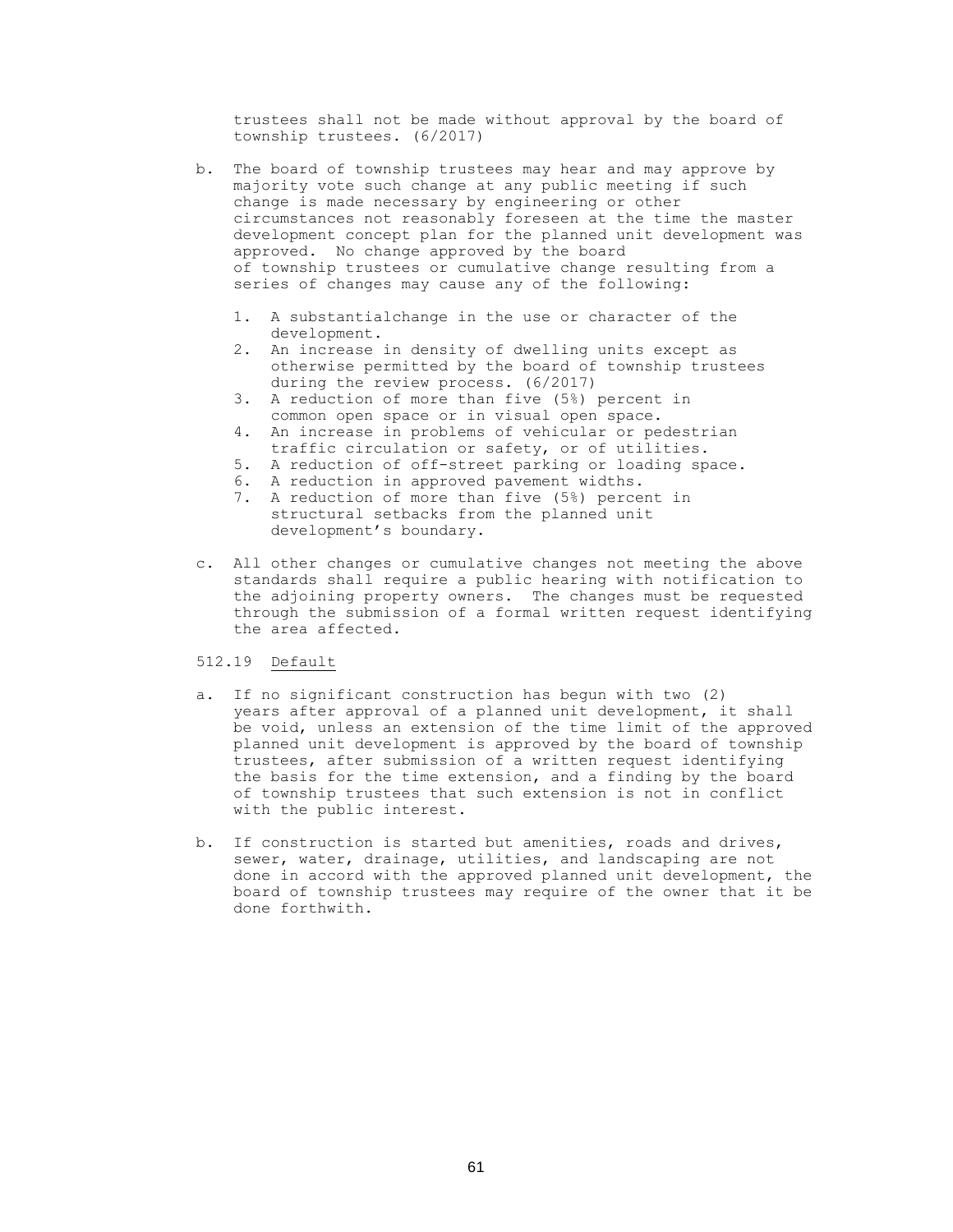## 513 "R-C" RESTRICTED COMMERCIAL DISTRICT (4/20/95)

The following regulations shall apply in the "R-C" District:

513.01 Intent: The "R-C" Restricted Commercial District is designed to serve the needs of a limited number of high density commercial uses by allowing buildings to be constructed to a greater height than would normally be permitted in a commercial district

513.02 Uses Permitted: After obtaining a valid zoning certificate, in accordance with Section l2, the following uses are permitted:

- a. Hotels, motels, and transient lodging facilities, but not including tent sites or recreation vehicle camps.
- b. Professional office buildings.
- c. Windmill, Low Impact Wind Powered Electric Generator subject to the following conditions: (10/15/08)
	- 1. The proposed wind powered electric generator/windmill shall be a distance of at least 110% of the total height of the structure away from any property line and from any public or private road right-of-way (06/04/09)
	- 2. The maximum height including the blades shall not exceed one hundred and fifty (150) feet. (06/04/09)
	- 3. The structure supporting the electric generator/windmill shall be a free standing pole or tower. Structures requiring guy wires are not permitted. (06/04/09)
	- 4. The wind generator shall not make noise/sound that interferes with normal conversation between individuals at the property line. (06/04/09)
	- 5. The maximum lighting used for or on the structure shall be a low intensity red light as defined by the Federal Aviation Administration. (06/04/09)
	- 6. The wind powered electric generator/windmill shall have a rated capacity of not more than 100 kW. (10/15/08)
	- 7. All necessary permits shall be obtained. (10/15/08)
	- 8. If a wind powered electric generator/windmill remains inoperable in excess of twelve (12) consecutive months, the generator and supporting structure shall be removed at the owner's expense. (06/04/09)
	- 9. The only signage permitted on the wind powered generator/windmill is warning signs or operational instructions placed within eight (8) feet of the ground. (06/04/09)
- d. Accessory structures and uses customarily incidental to the above permitted uses.
- e. Portable Storage Containers. See section 812 (7/12/16)

513.03 Off-Street Parking: Shall be provided as required by Section 6.

513.04 Height Limit: No structure shall exceed seventy-five (75) feet in height or six (6) stories.

513.05 Lot Area and Width: Every lot shall have a minimum width of one hundred and twenty-five (125) feet and a minimum area of not less than thirty thousand (30,000) square feet. However, in no case, shall the depth of a lot be less than one hundred and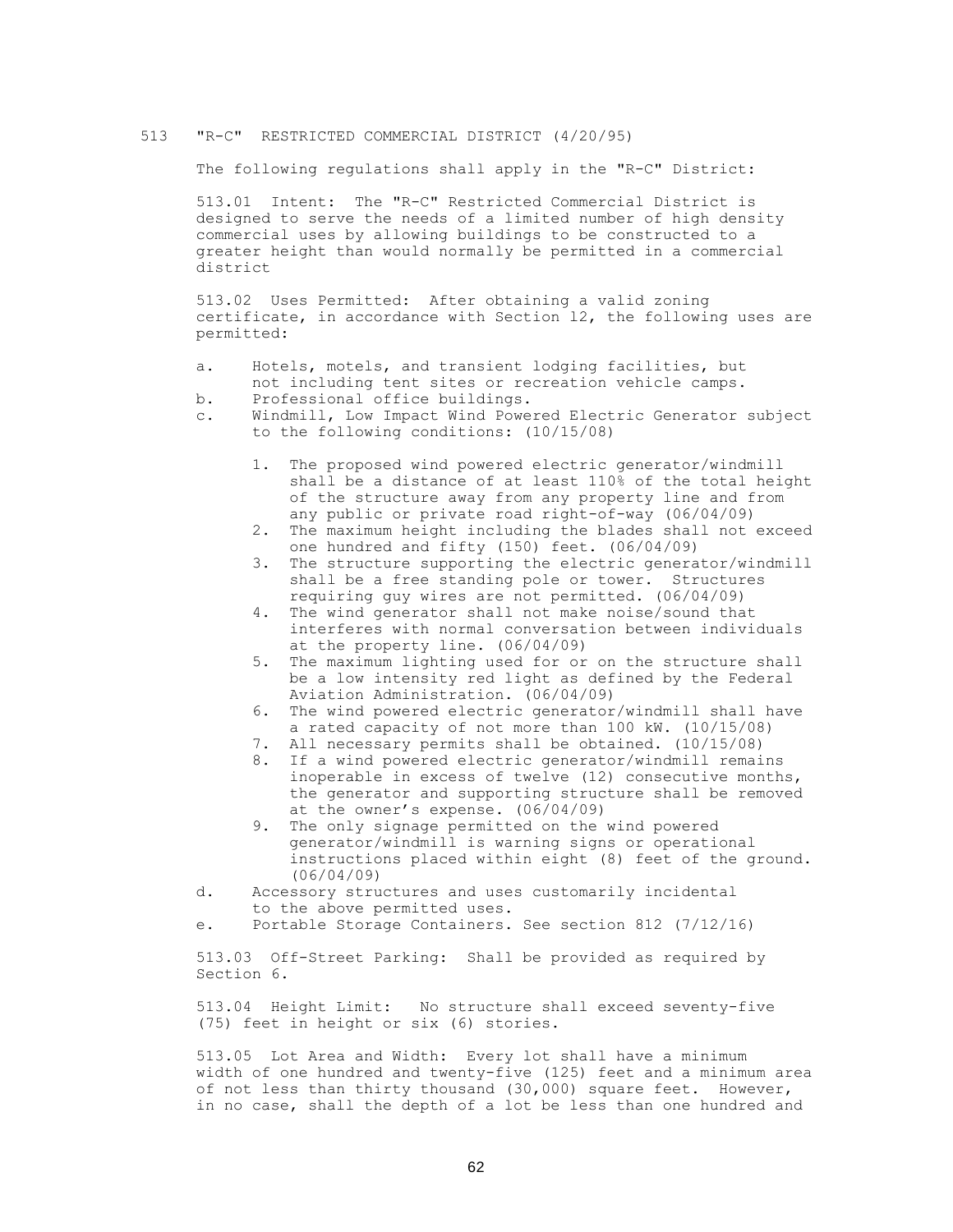twenty (120) feet. A lot of less area or width which was recorded at the time of the adoption of this Resolution, and the owner thereof owns no adjoining land, may be occupied by any use permitted in the "R-C" District.

513.06 Front Yard: There shall be a front yard of not less than seventy (70) feet in depth. (6/20/96)

513.07 Side Yard: There shall be a side yard of not less than thirty (30) feet.

513.08 Rear Yard: There shall be a rear yard of not less than thirty (30) feet.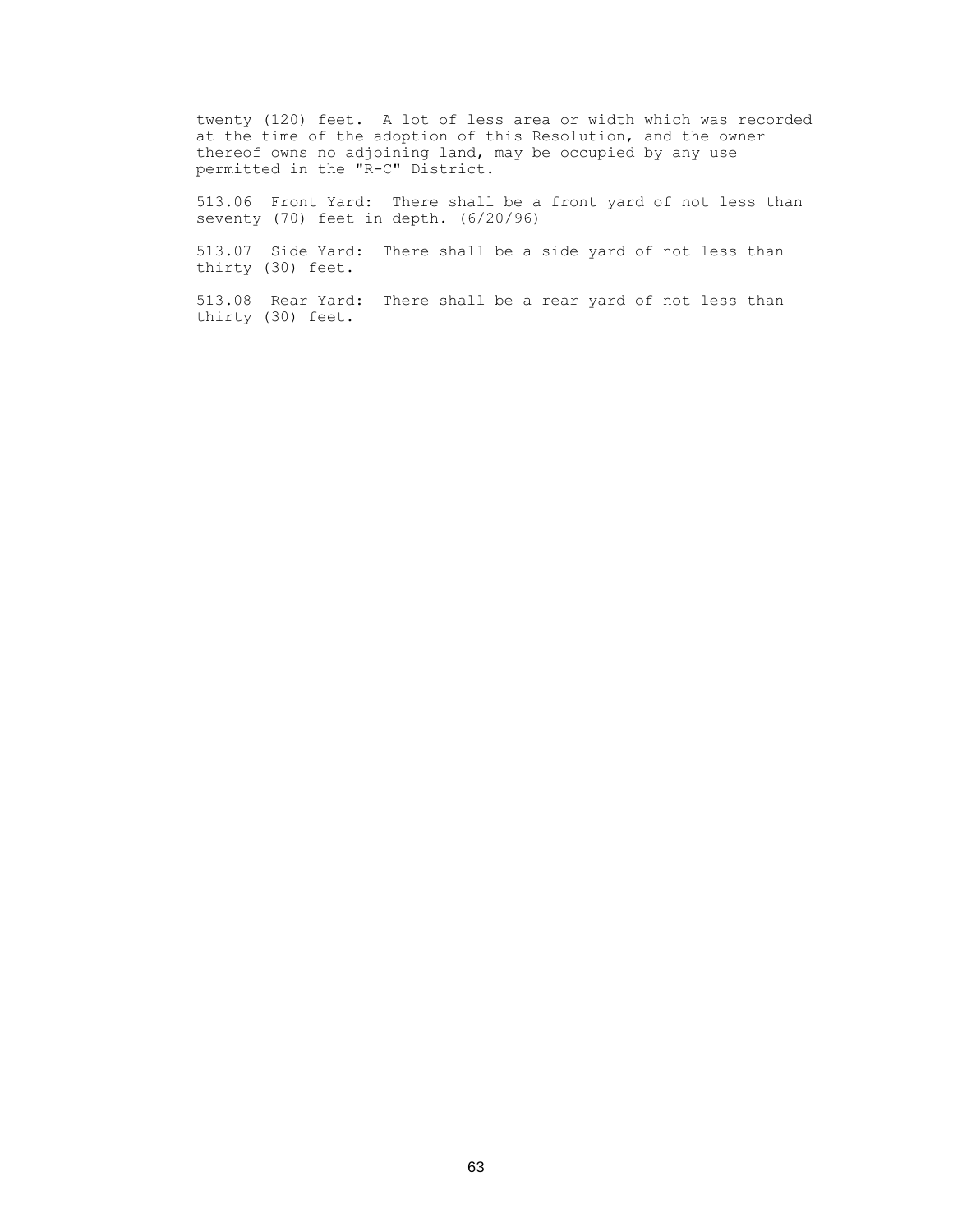## 514 "E-C" ENTERTAINMENT COMMERCIAL DISTRICT (11/5/98)

The following regulations shall apply in the "E-C" District:

514.01 Uses Permitted: After obtaining a valid zoning certificate in accordance with Article 12, the following uses are permitted:

- a. Amusement enterprises including skating rinks, bowling alleys, dance halls, games of skill, etc. if conducted wholly within an enclosed building.
- b. Theaters.
- c. Privately operated community buildings or recreational fields and swimming pools, and community facilities owned and operated by neighborhood organizations.
- d. Windmill, Low Impact Wind Powered Electric Generator subject to the following conditions: (10/15/08)
	- 1. The proposed wind powered electric generator/windmill shall be a distance of at least 110% of the total height of the structure away from any property line and from any public or private road right-of-way (06/04/09)
	- 2. The maximum height including the blades shall not exceed one hundred and fifty (150) feet. (06/04/09)
	- 3. The structure supporting the electric generator/windmill shall be a free standing pole or tower. Structures requiring guy wires are not permitted. (06/04/09)
	- 4. The wind generator shall not make noise/sound that interferes with normal conversation between individuals at the property line. (06/04/09)
	- 5. The maximum lighting used for or on the structure shall be a low intensity red light as defined by the Federal Aviation Administration. (06/04/09)
	- 6. The wind powered electric generator/windmill shall have a rated capacity of not more than 100 kW. (10/15/08)
	- 7. All necessary permits shall be obtained. (10/15/08)
	- 8. If a wind powered electric generator/windmill remains inoperable in excess of twelve (12) consecutive months, the generator and supporting structure shall be removed at the owner's expense. (06/04/09)
	- 9. The only signage permitted on the wind powered generator/windmill is warning signs or operational instructions placed within eight (8) feet of the ground. (06/04/09)
- e. Accessory buildings, structures, and uses.
- f. Portable Storage Containers. See section 812 (7/12/16)

514.02 Uses Conditionally Permitted: After obtaining a conditional zoning certificate in accordance with Articles 7 & 10, the following uses are permitted.

a. Adult oriented sexual businesses as regulated in Article 7. b. Special events as regulated in Article 7.

514.03 Off-Street Parking: Shall be provided as required in Article 6.

514.04 Height Limit: No building shall be erected or exceed thirty-five (35) feet in height.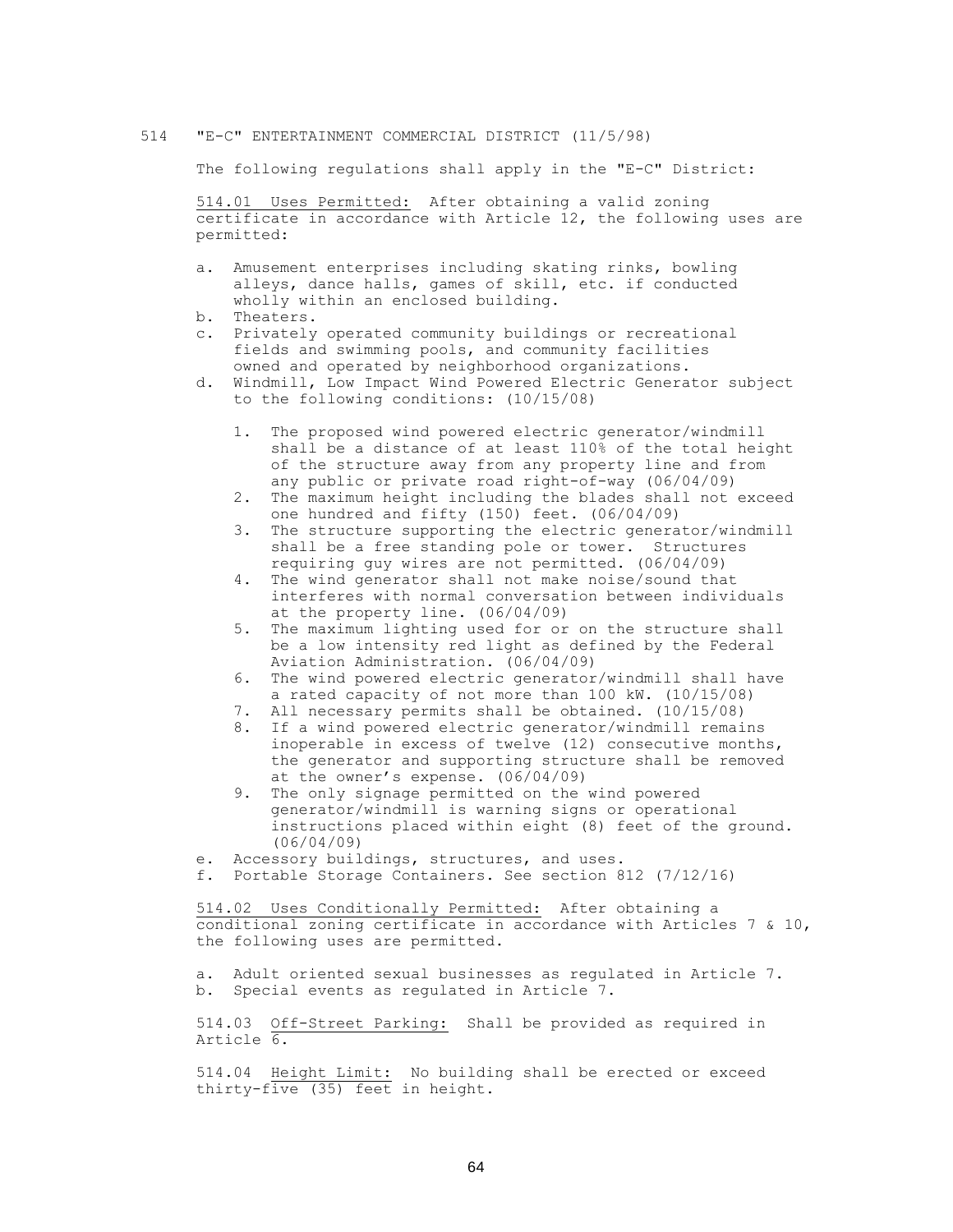514.05 Lot Area and Width: Every lot shall have a minimum width of one hundred (100) feet and a minimum depth of one hundred and twenty-five feet (125); however, it shall have a minimum area of not less than thirty thousand (30,000) square feet.

514.05 Front Yard: There shall be a front yard of not less than fifty (50) feet in depth.

514.06 Side Yard: There shall be a side yard of not less than fifteen (15) feet.

514.07 Rear Yard: There shall be a rear yard of not less than twenty-five (25) feet.

514.08 Building Size: As specified in Article 8.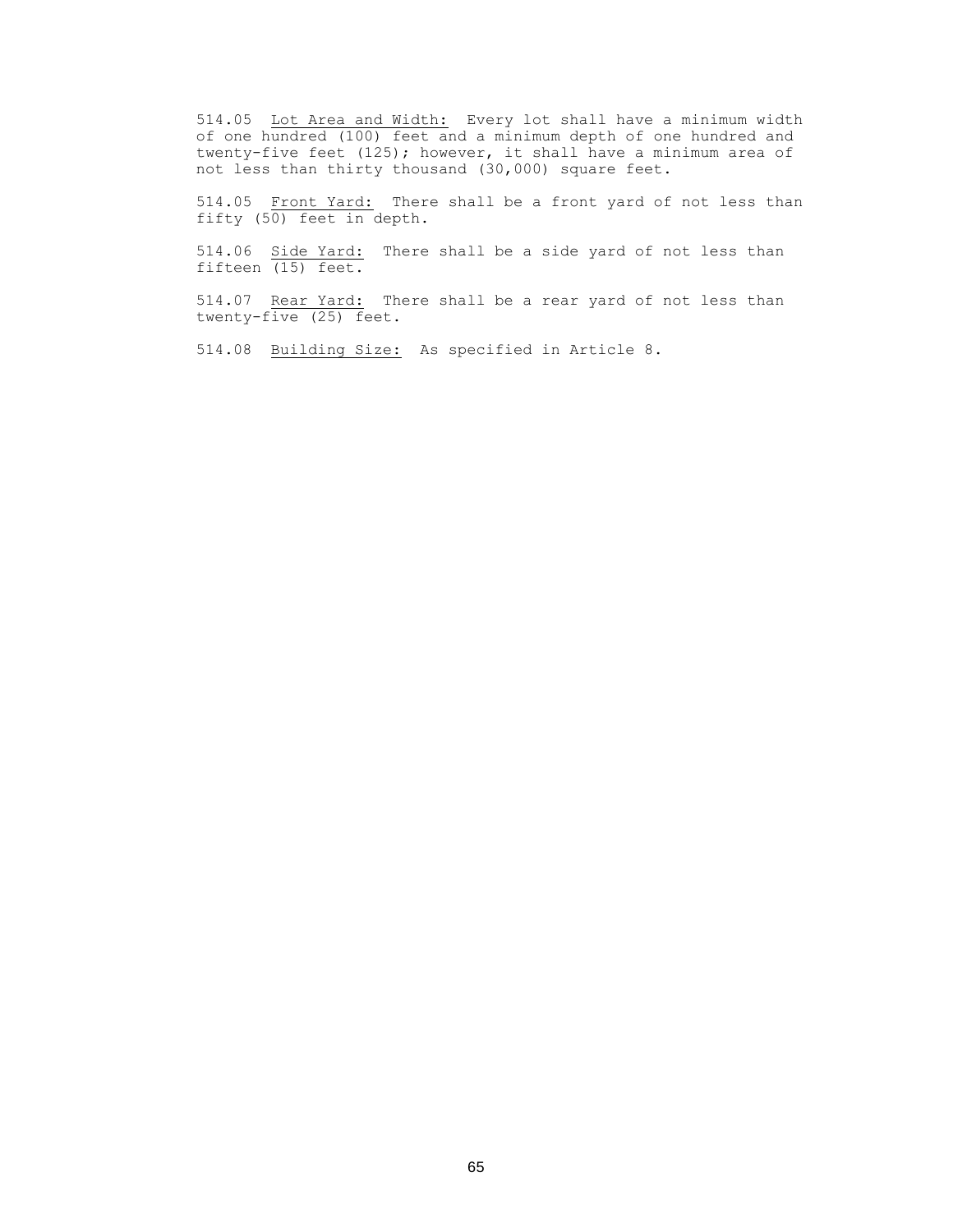#### ARTICLE 6

# PARKING AND LOADING REQUIREMENTS

600 Automobile Parking Requirements

600.01 Quantity: There shall be provided at the time of the erection or enlargement of any main building or structure the following off-street parking spaces, with a minimum area of one hundred eighty (180) square feet per parking space exclusive of driveways, or alleys, and with adequate provision made for ingress and egress to the parking spaces:

- a. Dwelling: Two parking spaces per individual dwelling unit.
- b. Auditorium, theaters, churches, schools, and other similar places of assembly: One parking space for each four (4) seats in the main auditorium.
- c. Hospitals, and institutions: One parking space for each eight hundred (800) square feet of floor area.
- d. Clubs and lodges: One parking space for every four (4) members.
- e. Commercial buildings: One parking space for every two hundred (200) square feet of floor area.
- f. Industrial buildings: One parking space for every two (2) employed in the largest working shift.
- g. Hotels, apartment hotels, motels, and lodging houses: One parking space for every room or suite, plus one parking space for every two employees.
- h. Boat storage/dockage: One parking space for every one boat stored or docked except for winter storage where one parking space for every ten boats stored will be required.

600.02 Rules:

- a. In the case of mixed uses the parking spaces required shall equal the sum of the requirements of the various uses computed separately.
- b. No building shall be enlarged, rebuilt or structurally altered to the extent of more than fifty (50) percent addition in floor area unless there shall be provided the total number of off-street parking spaces required for the original use and its enlargement.
- c. All parking spaces required herein shall be located on the same lot with the building or use served except that spaces may be located within three hundred (300) feet of the lot on which the main building is located or within six hundred (600) feet in the case of required spaces for the use of employees. This area must be zoned the same as the use it serves.

# 601 Off-Street Truck Loading Berths:

601.01 Quantity: Every building of the type described below which is hereafter built, relocated, or expanded more than fifty (50) percent in floor area, shall provide an off-street loading berth or berths in accordance with the following schedule: Each berth shall have a minimum size of seven hundred fifty (750) square feet.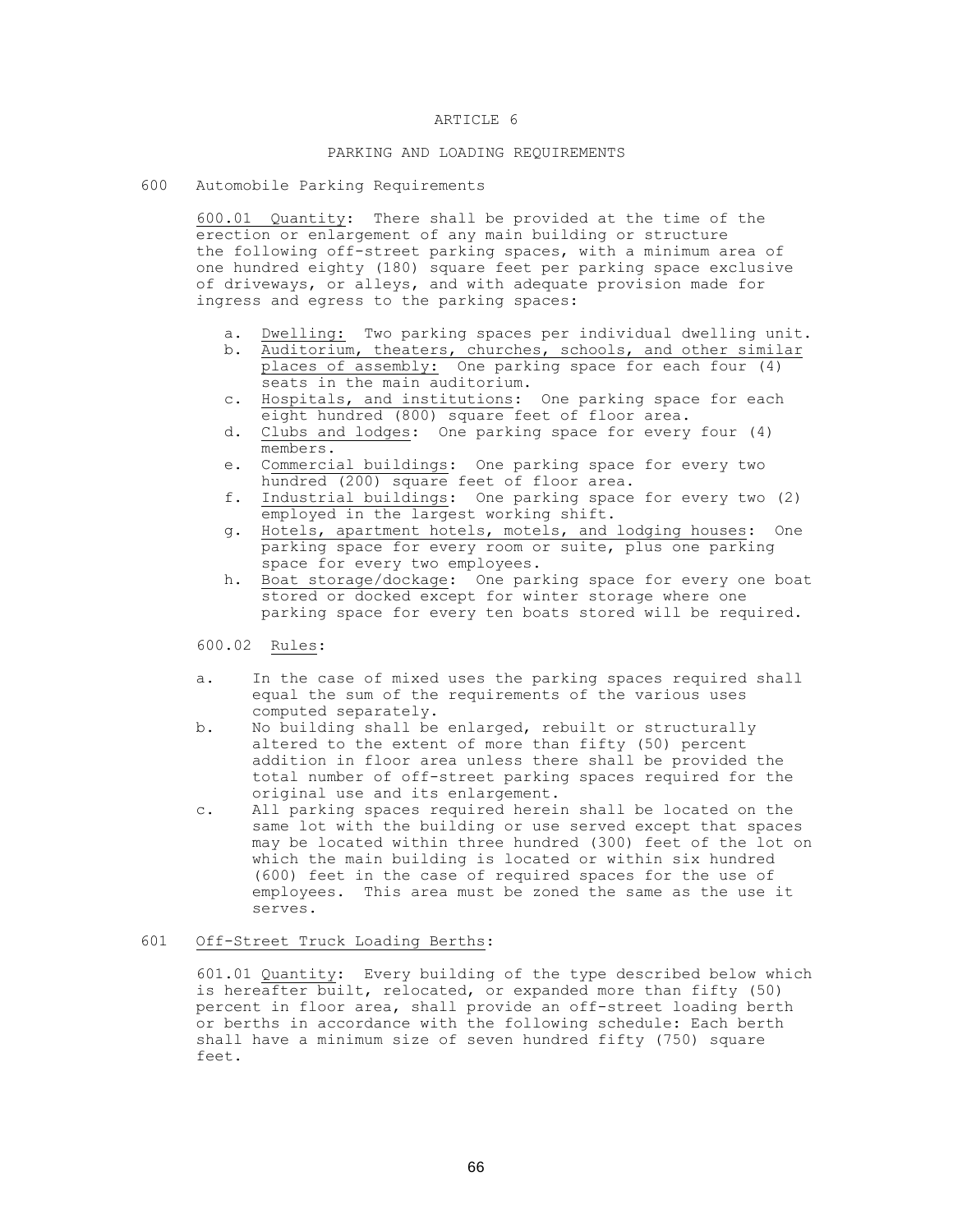a. A building whose dominant use is handling and selling goods at retail shall provide berths in relation to the floor area used for retail purposes as follows:

| Area                    |  | Berths Required |  |
|-------------------------|--|-----------------|--|
|                         |  |                 |  |
| $5,000-10,000$ sq. ft.  |  | One             |  |
| $10,000-20,000$ sq. ft. |  | Two             |  |
| over 20,000 sq. ft.     |  | Three           |  |

b. Manufacturing, repair, wholesale, trucking terminal or warehouse uses shall provide berths in relation to total floor area as follows:

| Area                 |  | Berths Required |
|----------------------|--|-----------------|
|                      |  |                 |
| 5,000-40,000 sq. ft. |  | One             |
| over 40,000 sq. ft.  |  | Two             |

c. Other buildings not listed above, but having over ten thousand (10,000) square feet in floor area, shall provide one berth, including offices, hotels, mortuaries, etc.

# 601.02 Rules:

- a. Each space shall be easily accessible from a street or alley without substantial interference with traffic.
- b. All required loading berths shall be on the same lot as the use served, and if such berth abut an "A" or "R" District, they shall be suitably screened or fenced from view.

# 602 Improvements to Parking and Loading Areas:

602.01 All parking and loading areas shall be surfaced with gravel or crushed stone with adequate dust treatment, or with permanent surfacing.

602.02 Where the parking area adjoins lots in an "A" or "R" District, such lots shall be protected by the erection and maintenance of a permanent fence, screen and/or planting approved by the Commission. Such protection shall not extend into the front yard required on the lot on which the parking area is located.

602.03 Any lights used to illuminate parking areas shall be so arranged as to reflect the light away from adjoining premises in an "A" or "R" District.

602.04 Bumper guards shall be provided for proper operation of The parking areas and to protect any fence, screen, or planting from damage.

602.05 When a parking area is located wholly or partly in an "A" or "R" District, the following regulations shall apply in addition to the above:

- a. No commercial enterprise of any kind shall be established on the area.
- b. No fee shall be charged for parking thereon.
- c. No signs of any kind shall be erected, except those necessary for the orderly parking thereon.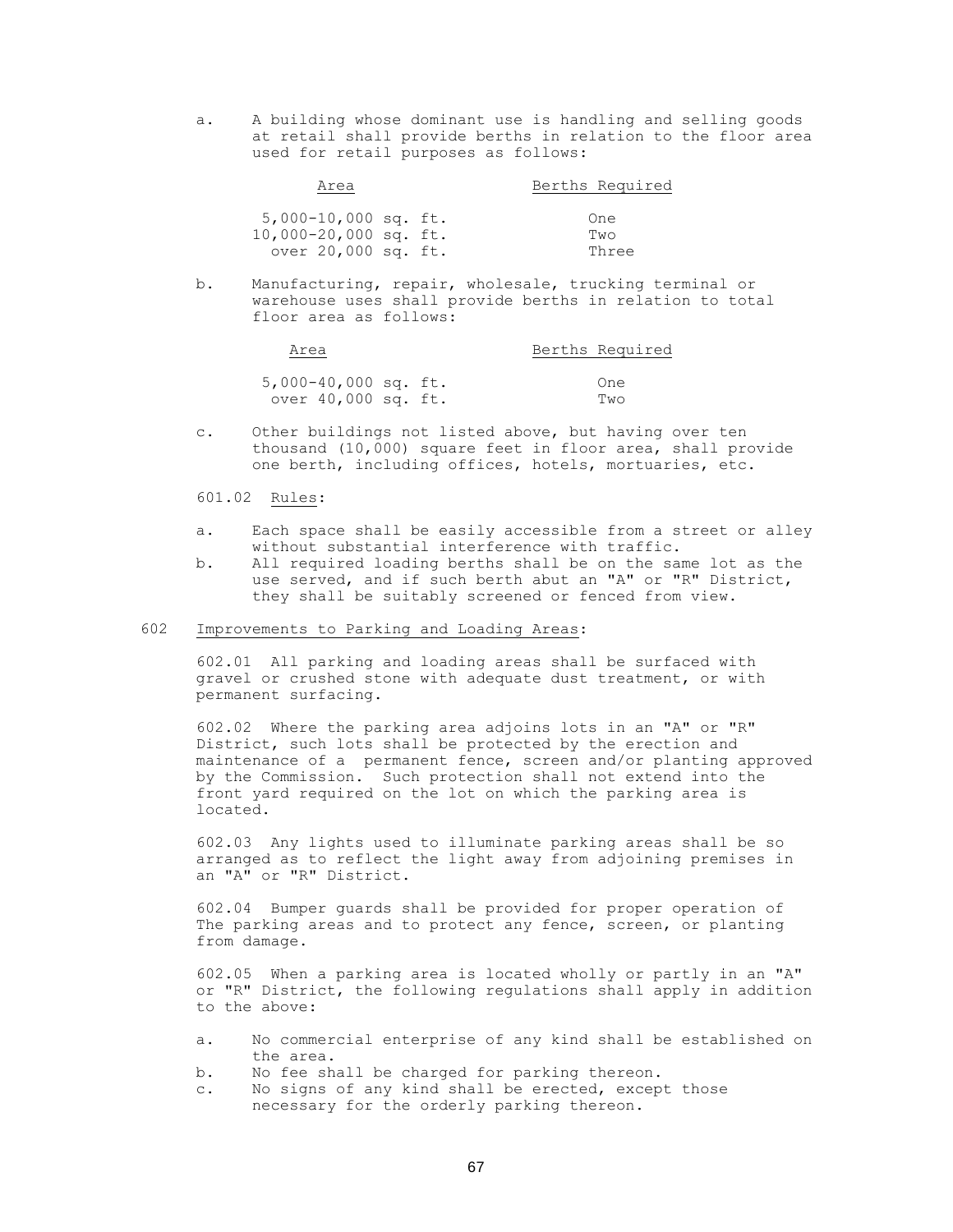602.06 When a parking area will be used for purposes of commercial gain, the following standards will be required:

- a. The parking area shall be surfaced with gravel or crushed stone with adequate dust treatment or with permanent surfacing;
- b. Where the parking area adjoins lots in an "A" or "R" District, such lots shall be protected by the erection and maintenance of a permanent fence, screen, or planting approved by the Zoning Commission. Any lighting used to illuminate the parking area shall be so arranged to reflect light away from the adjoining premises in an "A" or "R" District.
- c The area shall be kept clean and orderly;
- d. The owner or operator will be responsible for the orderly control and parking of vehicles within the area.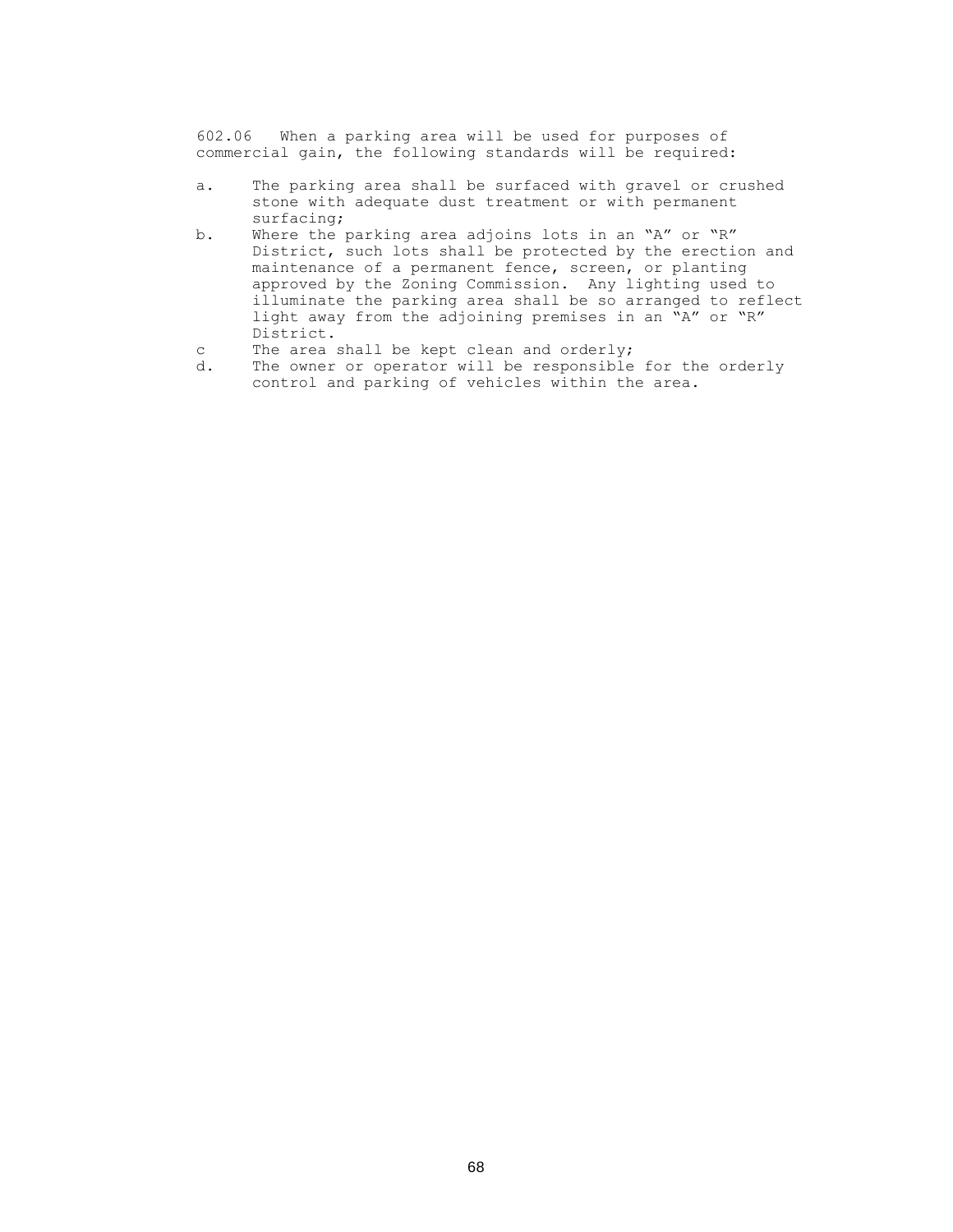#### ARTICLE 7

# CONDITIONAL USE REGULATIONS

# 700 Purpose

700.01 In addition to uses specifically classified and permitted in various Districts in this Resolution, there are certain additional uses which may be necessary to allow because of their unusual characteristics or the services they provide the public. These "Conditional Uses" require particular consideration as to their proper location in relation to adjacent established or intended uses, or the planned development of the community. The "Conditional Uses" fall into two (2) categories as follows:

- a. Uses either municipally operated, or uses traditionally affected by public interest.
- b. Uses entirely private in character, which because of their peculiar locational needs or the nature of the service they offer to the public, may have to be established in a District or Districts in which they cannot reasonably be allowed as a permitted use under the zoning regulations.

## 701 Procedure

701.01 The procedure for notices, public hearings, passage, etc. for conditional uses is described in Article 10.

702 Vacancy

702.01 In the event that a conditional use authorized for any building, structure, or land is voluntarily discontinued for a period of two years, the use of the same shall thereafter conform to the uses permitted in the District in which it is located.

### 703 Existing Conditional Uses

703.01 Conditional Uses existing at the time of adoption of this Resolution may be continued and shall be considered as uses conforming to the Resolution.

### 704 Additions

704.01 Additions to existing conditional uses shall go through the regular conditional use procedure.

## 705 General Requirements

705.01 The Board of Zoning Appeals shall review the particular facts and circumstances of each proposed use in terms of the following standards and shall find adequate evidence that such use in the proposed location:

- a. Will be designed, constructed, operated, and maintained so as to be harmonious and appropriate in appearance with the existing or intended character of the general vicinity and that such a use will not change the essential character of the same area.
- b. Will not be hazardous or disturbing to existing or future neighboring uses.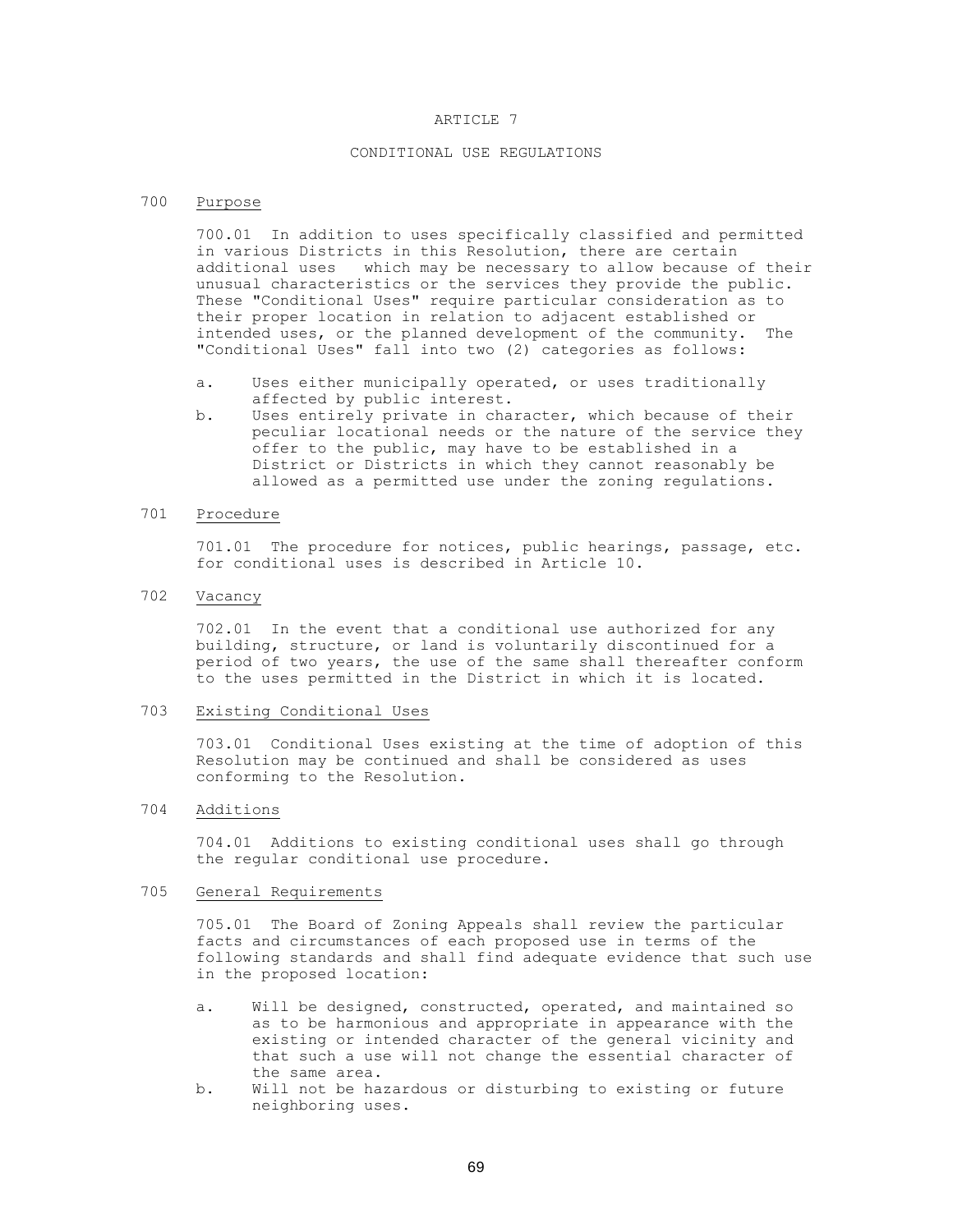- c. Will not be detrimental to property in the immediate vicinity or to the community as a whole.
- d. Will be served adequately by essential public facilities and services.
- e. Will have vehicular approaches to the property which shall be so designed as not to create an interference with traffic on surrounding public streets or roads.

## 706 Specific Requirements

In addition to satisfying the requirements of Section 705, the following conditions shall be met for the listed uses:

## 706.01 Trailer Camps

- a. Trailer Camp Requirements: All trailer camps shall meet the following requirements:
	- 1. Size A trailer camp shall contain a minimum of 10 acres and provide a minimum of 50 camp sites upon opening.
	- 2. Density The maximum density shall not exceed ten (10) individual camp sites per gross acre nor more than thirty-five (35) persons per gross acre.
	- 3. Width and Depth The minimum width of a trailer camp shall not be less than 300 feet. The ratio of width to depth shall not exceed one to five (1:5).
	- 4. Yards All individual camp sites or accessory buildings shall be located no closer than fifty (50) feet from the front property lines, nor closer than thirty-five (35) feet from the side or rear property lines. If the side or rear property line abuts a public or private right-of-way, the minimum side or rear yard shall be fifty (50) feet.
	- 5. Access All trailer camps shall have access to adequate collector streets with a right-of-way not less than fifty (50) feet in width. Marginal access roads may be required if deemed necessary for trailer camps that have direct access onto an arterial street.
	- 6. Streets The design and construction of the interior streets shall be sufficient to adequately serve the size and density of the development. All interior streets shall be all-weather roads with a right-of-way not less than twenty-five (25) feet and a road surface of not less than twenty (20) feet. Parking on the interior streets shall not be permitted.
	- 7. Walkways All trailer camps shall have pedestrian walkways at least four (4) feet in width. The location of necessary walkways shall be decided by the Board and may vary relative to location, intensity of use, and location of recreational areas and service facilities.
	- 8. Recreation and Open Space At least thirty-five (35) percent of the gross land area of the trailer camp shall be reserved for recreation and open space. This figure is in addition to any other open areas required by yard dimensions or any other sections of this resolution. Individual camp sites shall not be included in this recreation and open space area.
	- 9. Buffering and Screening The outer boundaries of the trailer camp shall contain a buffer zone. This buffer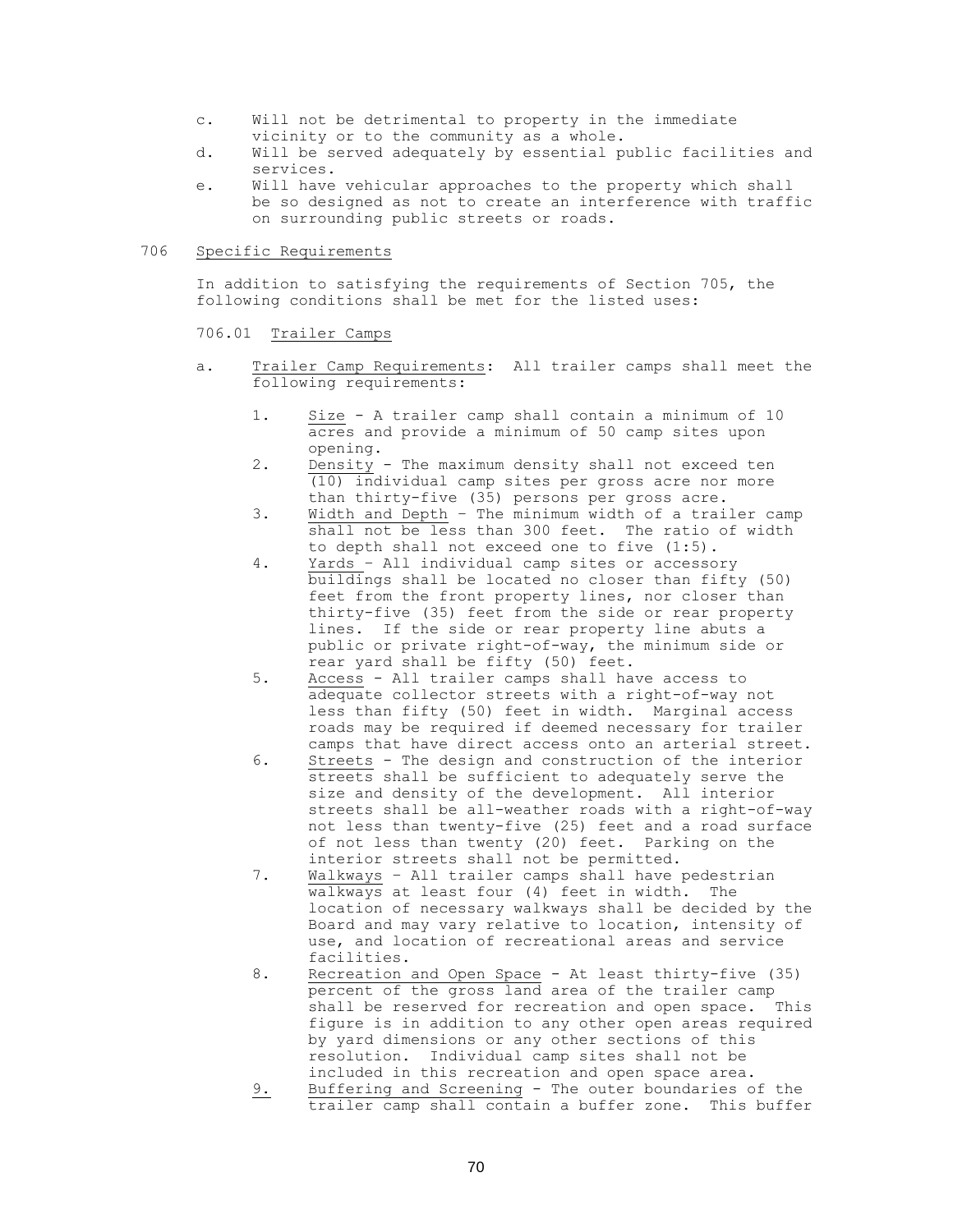zone shall be composed of a green strip, not less than twenty (20) feet in width, located along all camp boundaries. In addition, all trailers, campers, tents, and camp sites shall be located no closer than one hundred (100) feet from any property zoned for residences. Proper buffering shall be determined by the Board and may include fencing, screening, and/or the planting of trees and bushes.

- b. Individual Camp Site Requirements: Individual camp sites within trailer camps shall meet the following requirements:
	- 1. Camp Site Area Each individual camp site shall be at least 2,500 square feet in area.
	- 2. Camp Site Width Each individual camp site shall be at least forty (40) feet in width.
	- 3. Camp Site Setbacks There shall be a minimum of eight (8) feet open space between the vehicle, trailer, tent or structure used for camping purposes and any such camp site boundary line. The width and/or length of the vehicle, trailer, tent, or structure shall include all projections, awnings, porches, tip outs, flip outs, slip outs, etc.
	- 4. Corner Markers The four (4) corners of each individual camp site shall be marked in a manner acceptable to the Board.
	- 5. Streets All individual camp sites shall front on an all-weather road with a right-of-way not less than twenty-five (25) feet and a pavement surface of not less than twenty (20) feet.
- c. Trailer Camp Utilities and Other Services: All trailer camps shall conform to the requirements for utilities and other services as follows:
	- 1. Storm Drainage Within each trailer camp, storm drainage shall be provided in accordance with the following requirements:
		- a. All areas of a trailer camp shall be graded in a manner so that there will be no poorly drained areas. Grading shall not obstruct the natural drainage of surrounding properties.
		- b. Open drainage ditches are prohibited. All drainage systems shall be designed in accordance with, and approved by, the County Engineer.
	- 2. Water Supply Within each trailer camp, the requirements of Section 3701-25-37 of the Ohio Administrative Code shall be met.
	- 3. Sewage Within each trailer camp, the requirements of Section 3701-25-57 of the Ohio Administrative Code shall be met.
	- 4. Toilet Facilities Within each trailer camp, the requirements of Section 3701-25-61 of the Administrative Code shall be met.
	- 5. Other Requirements Within each trailer camp, the requirements of Sections 3701-25-51 through 3701-25-75 inclusive (Ohio Administrative Code) shall be met.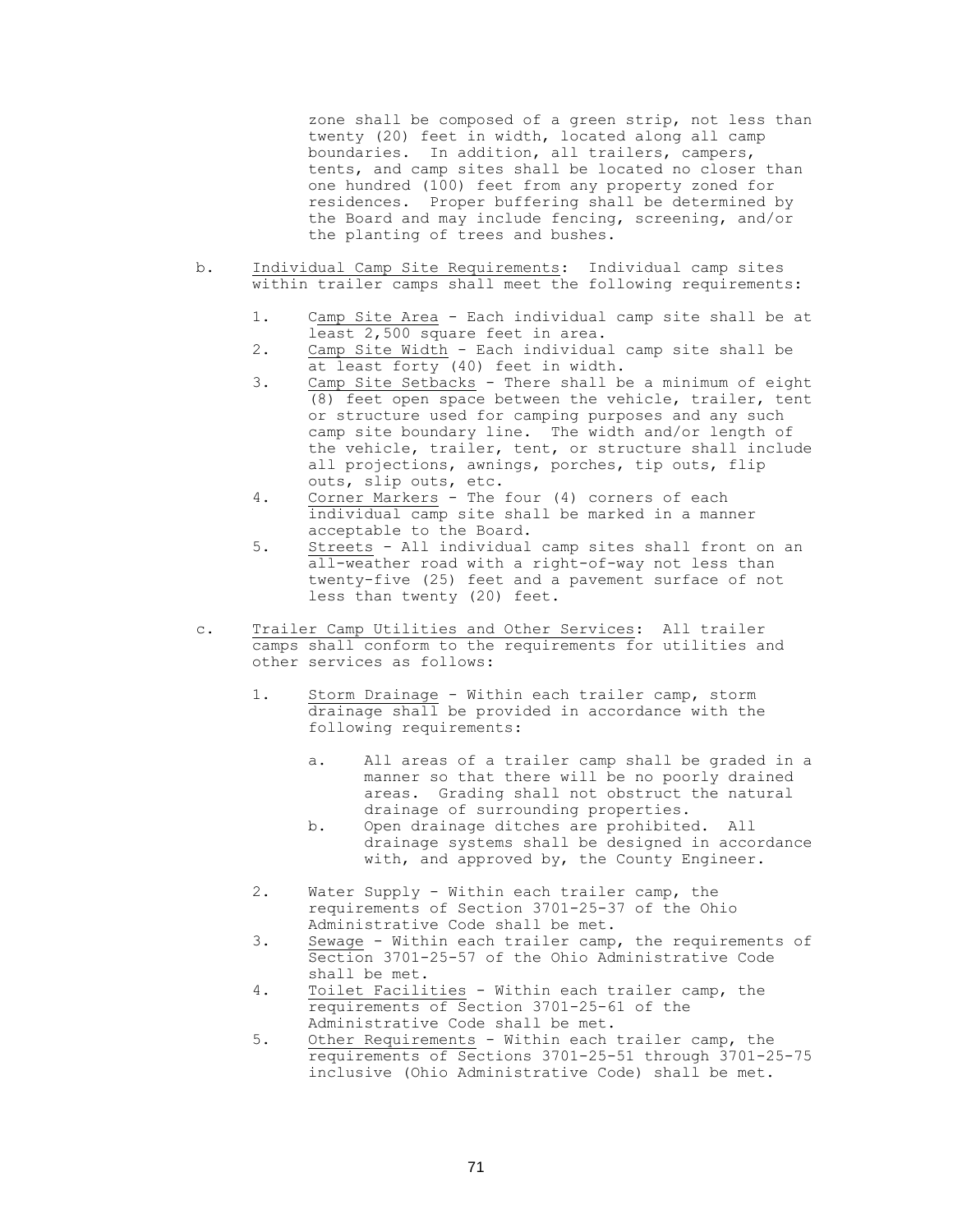- d. Supplementary Regulations: All trailer camps shall conform to the following supplementary regulations:
	- 1. No vehicle shall be used and maintained as a permanent residence.
	- 2. Inspection The County Board of Health and the Zoning Inspector shall have the right of entry and access to trailer camps at any reasonable time for the purpose of inspecting and investigating conditions relating to the administration and enforcement of the regulations and requirements of the resolution.
	- 3. Permission to Operate No person shall operate or maintain a camp unless written authorization for the operation of the camp has been obtained from the Board of Zoning Appeals and the provision of this resolution are met. Such written authorization may be required if deemed necessary for each calendar year prior to opening the camp for the calendar year for which the application is made.
	- 4. Sales of Camp Sites The sale of individual camp sites shall be prohibited.
	- 5. Campfires If campfires are permitted, suitable facilities shall be provided and necessary precautions taken.
- e. Penalty for Violation: Violation of the conditions and safeguards, when made part of the conditional zoning permit, shall be deemed a violation of this Resolution and punishable under Article 12, Section 1201.
- f. Existing Park Expansion: The expansion of any existing trailer camp will be required to meet these requirements for the expanded portion.
- g. Building Height: No building shall be erected or enlarged to exceed two and one-half  $(2-1/2)$  stories, or thirty-five (35) feet in height.

# 706.02 Special Event

- a. Requirements: All special events shall meet the following requirements:
	- 1. The special event shall not last longer than fourteen (14) days.
	- 2. The special event will not create a level of noise which will interfere with the normal living conditions of adjoining property owners.
	- 3. The required and necessary facilities for the special event such as restrooms, parking and the like are available in adequate amounts for the type of special event planned.
	- 4. The special event will not interfere with the traffic flow and public's safety.
	- 5. Signs for a special event shall not be installed any earlier than thirty (30) days prior to the special event and signs shall be removed within a period of seven (7) days after the special event is completed or concluded.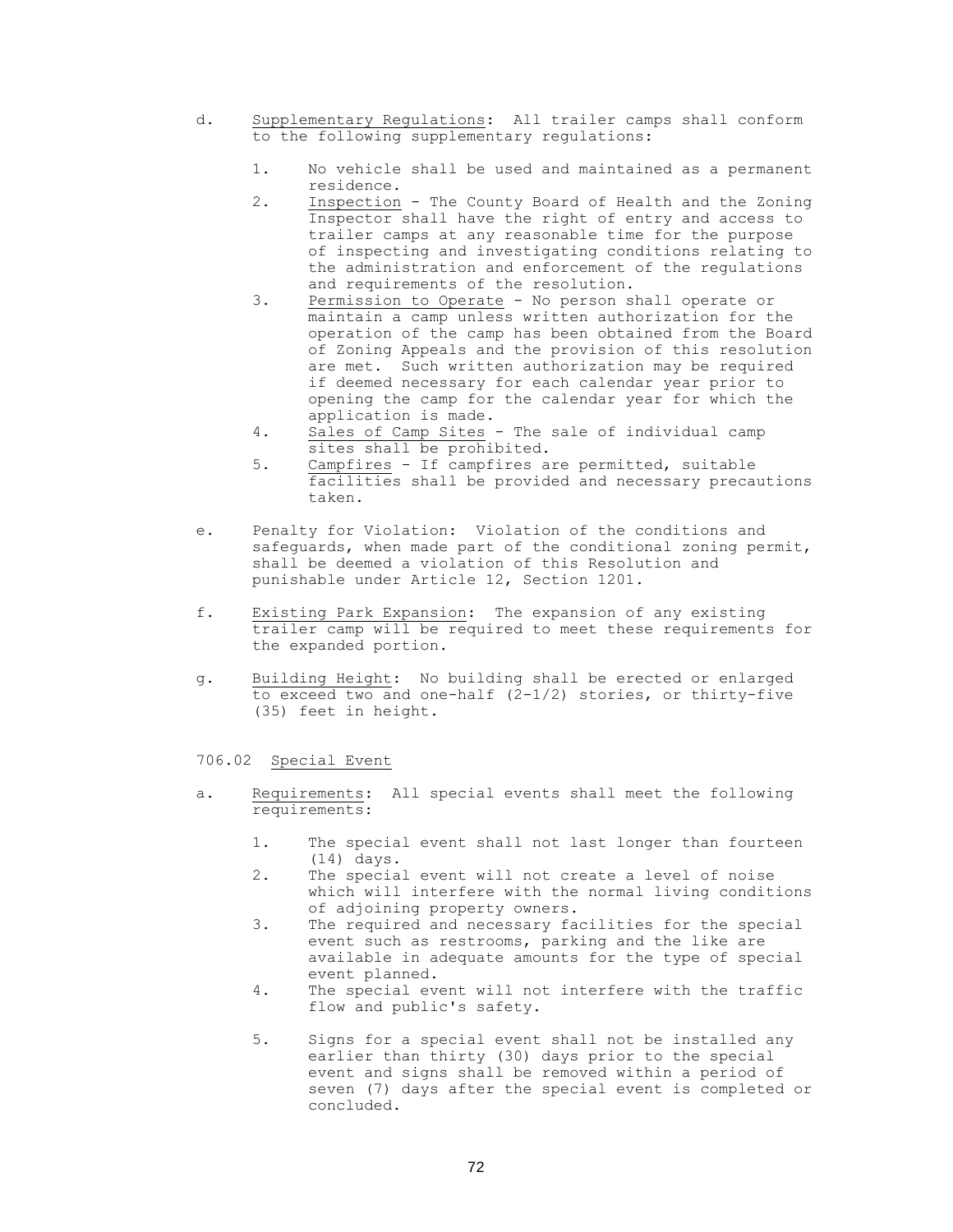6. Other conditions which the Board of Zoning Appeals feels are necessary to protect the public's health, safety and welfare shall be imposed.

## 706.03 Bed and Breakfast Inn

- a. Requirements: All bed and breakfast inns shall meet the following requirements in addition to those identified in its definition in Article 4.
	- 1. The Inn must be owner occupied, it must be the principal residence of the owner, and occupied by the owner.
	- 2. One (1) individual not residing in the Inn may be employed in the operation of the Inn.
	- 3. No more than four (4) rooms shall be offered for rent.
	- 4. Each room shall contain a minimum of one hundred (100) square feet. No rented room shall have independent outside entrance (but emergency fire exits are permitted).
	- 5. Neither any rented room nor the owner's dwelling space shall be located in an accessory structure.
	- 6. No cooking facilities of any type shall be permitted in the rented rooms.
	- 7. A minimum of one (1) on-site parking space per room offered for rent and two (2) spaces for the owner shall be required.
	- 8. The outside appearance of the dwelling shall remain residential in appearance as a result of the operation of the bed and breakfast facility, including any additions thereto. (9/20/01)
	- 9. One (1) sign not exceeding four (4) square feet in area shall be permitted identifying the dwelling as a Bed and Breakfast Inn.
	- 10. Any other condition or safeguard deemed appropriate by the Board of Zoning Appeals.

706.04 Child Daycare Center/Type A Family Day-Care Home – (12/16/92)

- a. Requirements: A child day-care center/Type A family daycare home shall meet the following requirements:
	- 1. Outdoor playgrounds, tot lots, and exercise areas shall be fully enclosed by a fence, the height and design which shall be approved by the Board of Zoning Appeals.
	- 2. The applicant shall submit a parking and traffic circulation plan to the Board of Zoning Appeals for approval. The design, location, and surface of the parking areas and vehicular approaches shall be subject to approval by the Board of Zoning Appeals so as to reduce congestion, promote safety, and reduce the impact on the residential character of the neighborhood. The plan shall provide for the separation of incoming and outgoing vehicles during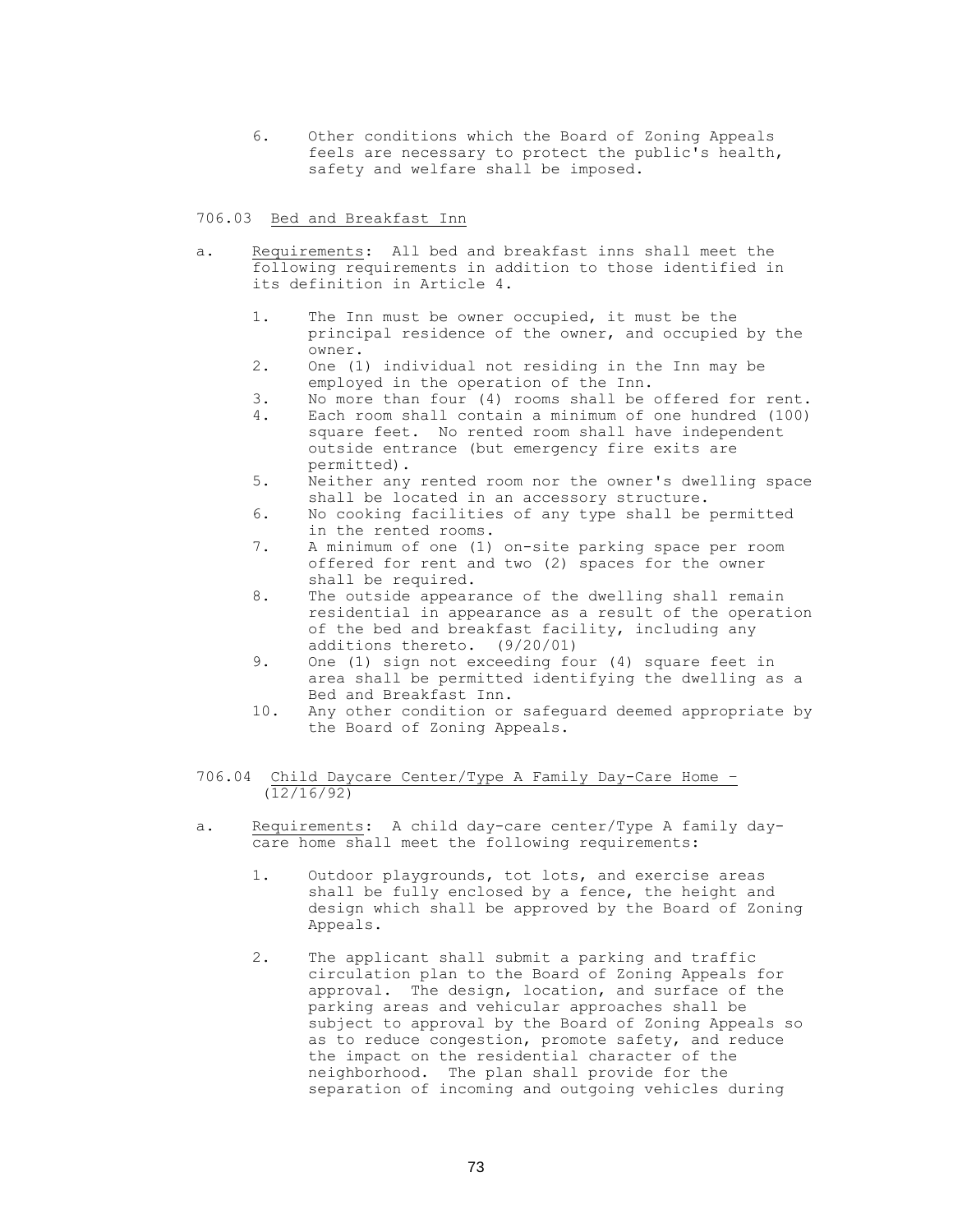high volume periods and shall provide a safe drop off point for children that will not impede other traffic.

3. One sign, meeting the requirements of the district. (9/20/01)

#### 706.05 Community or Club Swimming Pool (12/16/92)

A community or club swimming pool shall be any pool constructed by an association of property owners, or by a private club or association, for use and enjoyment by members and their families. Such swimming pools shall comply with the following requirements:

- 1. The pool is intended solely for and is used solely for the enjoyment of the members and families and guests of members of the association or club under whose ownership or jurisdiction the pool is operated.
- 2. The pool and accessory structures thereto, including the area used by the bathers, shall not be located closer than seventy-five (75) feet to any property line or easement.
- 3. The swimming pool, its accessory facilities, and all of the area used by the bathers shall be so walled or fenced as to prevent uncontrolled access by children from the street or adjacent properties. The said fence or wall shall not be less than 6 feet in height and maintained in good condition with a gate and lock. The area surrounding the enclosure, except for the parking spaces, shall be suitably landscaped with grass, hardy shrubs, and trees and maintained in good condition.
- 4. Exterior lighting shall be so shaded or directed that it does not cast light directly upon adjacent properties.
- 5. Such pool facilities shall not be operated prior to 9:00 a.m. in the morning or after 10:00 p.m. in the evening.

### 706.06 Miniature Golf Course and Golf Driving Range (06/03/93)

- a. Requirements: A miniature golf course and/or a golf driving range shall meet the following requirements.
	- 1. A thirty (30) foot deep buffer strip shall be provided next to the right-of-way if residential uses exist across the street from the site. Parking in this strip shall be prohibited. A ten (10) foot buffer strip shall be required in the side and rear yards if adjacent to a residential use.
	- 2. Exterior lighting shall be shielded from adjacent properties to prevent possible glare.
	- 3. Hours of operation shall be between 10:00 A.M. to 9:00 P.M. weekdays and Sunday, 9:00 A.M. to 11:00 P.M. on Friday and Saturday.
	- 4. No other form of outside entertainment, including electrically amplified music, shall be permitted.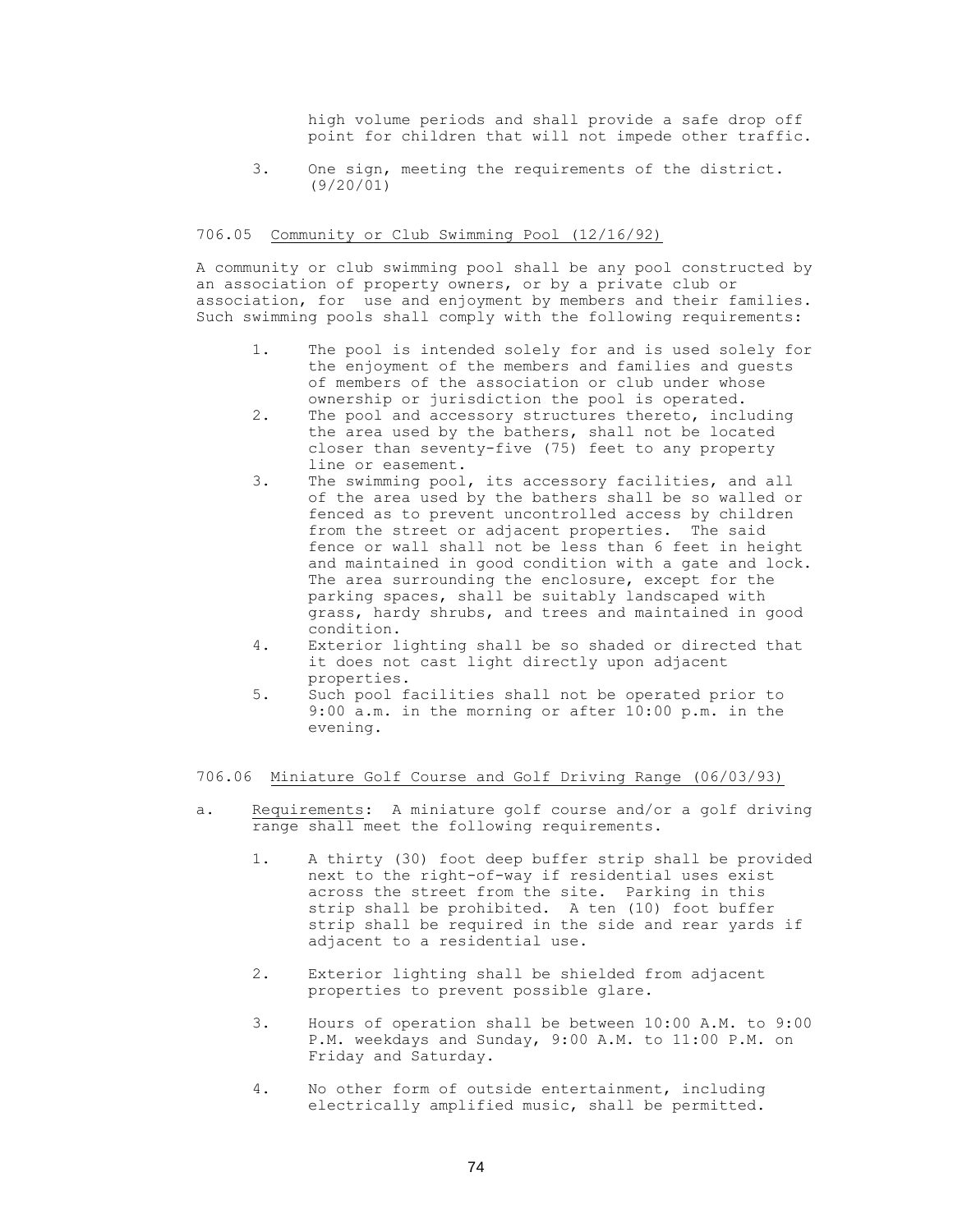- 5. Twenty-five (25) parking spaces shall be provided for each 18 holes of miniature golf. One (1) parking space per practice tee shall be provided for the driving range.
- 6. All other requirements of the District in which it is located shall be met.

### 706.07 Boat, Boat Trailer, Boat Cradle, and Recreational Vehicle and Motor Vehicle Storage (08/19/93) (9/20/01)

a. Requirements: Boat, Boat Trailer, Boat Cradle, and Recreational Vehicle and Motor Vehicle Storage areas shall meet the following minimum requirements and any other special requirements that the Board of Zoning Appeals feels proper. (9/20/01)

- 1. Such areas shall be properly maintained in an orderly fashion -- weeds and grass shall be kept mowed.
- 2. Such uses, if not confined to a building or like structure, shall be kept properly screened from adjacent residential areas. Such screening shall consist of a strip of land not less than twenty (20) feet in width planted with an evergreen hedge or dense planting of not less than four (4) feet in height at the time of planting with a mature height of at least eight (8) feet.
- 3. Outdoor storage in all districts must have a security chain link fence with a minimum height of five (5) feet. (9/20/01)
- 4. No storage buildings shall be erected or enlarged to exceed thirty-five (35) feet in height.
- 5. No storage building shall be closer than seventy-five (75) feet to any public right-of-way, closer than forty (40) feet to any other lot line, nor closer than twenty (20) feet to any other building.
- 6. Such storage uses shall not be in conflict with existing residential areas and shall not create any unreasonable nuisance, hazard, or traffic problem.

706.08 Continuing Care Retirement Community. (12/01/93)

All continuing care retirement communities shall meet the following requirements:

- 1. Setbacks: There shall be a front yard setback of fifty (50) feet, a side yard setback of forty (40) feet, and a rear yard setback of forty (40) feet;
- 2. Parking: A minimum of one (1) parking space for each dwelling unit and for each three (3) beds in nursing home facilities, and one (1) parking space for each eight hundred (800) square feet of floor area of buildings not containing dwelling units or not containing nursing home facilities.
- 3. Density: The maximum number of dwelling units for the complete development shall not exceed eight per acre.
- 4. Open Space: Total area coverage of all buildings (including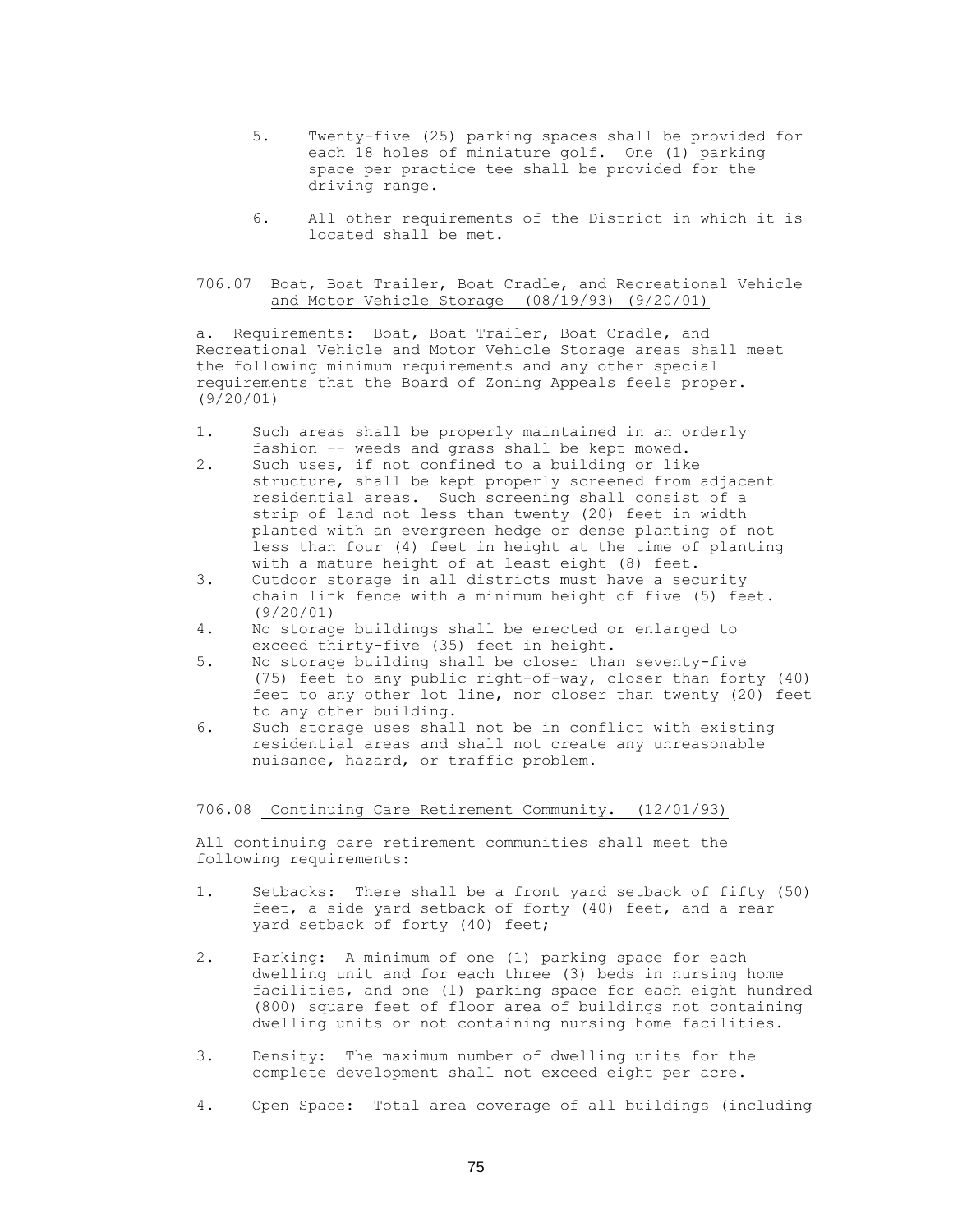dwelling units and related service buildings) shall not exceed thirty-five (35) percent of the area of the total site, exclusive of any dedicated public right of way.

- 5. Minimum Acreage: A minimum of five (5) acres shall be included in each continuing care retirement community.
- 6. Development: The continuing care retirement community may be developed using a variety of building types including attached and detached dwellings and apartments. Dwelling units shall have a minimum floor area of:

350 square feet for Studio Dwelling 500 square feet for 1 Bedroom Dwelling 700 square feet for 2 Bedroom Dwelling

Studio dwelling units shall not comprise more than 25% of the total number of dwelling units included within the entire project.

- 7. Maximum Building Height: Shall be thirty-five (35) feet.
- 8. Building Separation: Buildings designed for living purposes shall be separated from each other by a minimum distance of twenty (20) feet. This measurement shall be from the nearest point of one building to the nearest point of the adjacent building.
- 9. Parking/Traffic Plan: The applicant shall submit a parking and traffic circulation plan to the Board of Zoning Appeals for approval. The design, location and surface of the parking area and vehicular approaches shall be subject to approval by the Board of Zoning Appeals so as to reduce traffic congestion and promote pedestrian and vehicular safety.
- 10. Site Development and Land Site Plan: The plan shall include all building locations, drives, parking, fencing and signage. A landscape plan shall also be incorporated as part of the site plan or submitted as a separate sheet and reflect landscaping within all required lot setbacks. Building elevations shall also be included on the plan along with indication of materials to be used.
- 11. Storm Water Management: Storm water management shall be incorporated into the site development plan so that storm water runoff from the site will not substantially increase as a result of the proposed development. The facility shall be designed to control the storm water runoff from at least a 25 year storm as certified by a professional engineer.
- 12. Exterior Lighting: All outdoor lights shall be shielded to direct light and glare only onto the structures and drives. Said lighting and glare shall be deflected, shaded and focused away from all adjoining property and shall be a maximum height of 35 feet.
- 13. Emergency Access: All dwelling units shall be so positioned as to allow access of emergency and fire vehicles.
- 14. Commercial Vehicle Storage: No commercial vehicles, to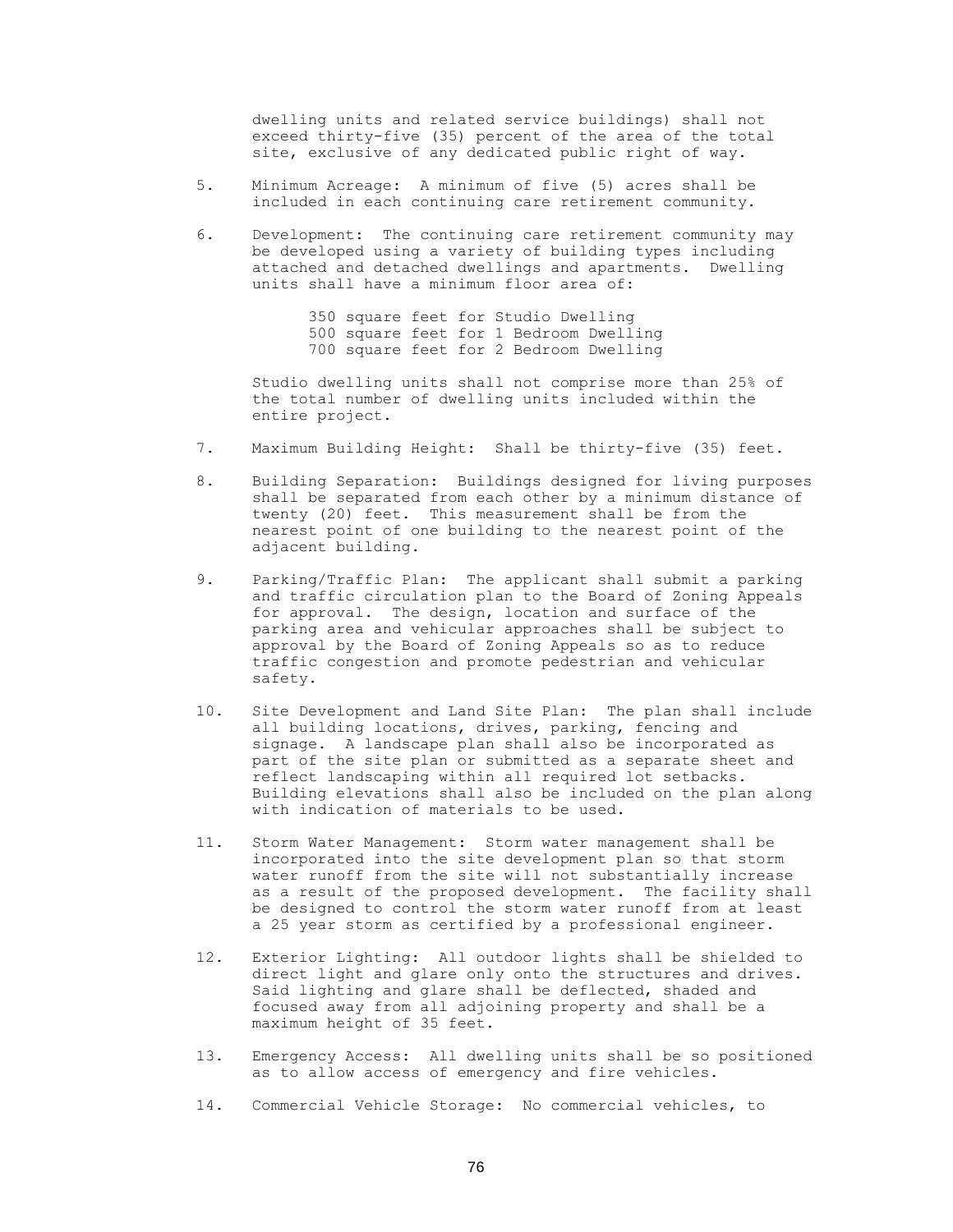include commercial tractors, automobiles, trucks, buses, recreational vehicles, semi-trailers, snowmobiles, watercraft, watercraft trailers, shall be stored on the property other than in a completely enclosed building, except those commercial vehicles conveying the necessary tools, materials and equipment to the site during such construction or when materials and supplies are being delivered. No automobiles or trailers of any type without current license plates shall be stored on the property. The foregoing shall not include automobiles, buses, and/or vans providing transportation for residents and/or staff of the Retirement Community.

15. Refuse Collection: The refuse collection areas provided for the collection of trash, garbage and other refuse shall be enclosed on three sides by a solid wall or fence of at least four (4) feet in height, unless within an enclosed building or structure. Provision shall be made for regular and adequate vehicular access to such areas for refuse collection purposes.

# 706.09 Adult Oriented Sexual Business (11/5/98)

- 1. This requirement establishes reasonable and uniform regulations to prevent any deleterious location and concentration of adult sexually oriented businesses within the township. This requirement has neither the purpose or effect of imposing a limitation or restriction on the content of any communicative materials, including sexually oriented materials. Similarly, it is not the intent nor effect of this requirement to restrict or deny access by adults to sexually oriented materials protected by the First Amendment or to deny access by the distributors or exhibitors of sexually oriented entertainment to their intended market. Neither is it the intent nor effect of this requirement to condone or legitimize the distribution of obscene materials.
- 2. Such uses shall be permitted subject to the following conditions as well as those addressed in Section 6.
	- a. The applicant shall file in writing a report containing the following information:
		- 1. The address where the adult sexually oriented business is operated or is to be operated.
		- 2. The status of the applicant as an individual, partnership, or limited partnership, domestic or foreign corporation, or other entity; the full name, residence address, date of birth, and social security number of the applicant or the person applying on behalf of a partnership, corporation or other entity. If the applicant is a partnership or limited partnership, the name of the partnership, the status of the partnership as a general or limited partnership; the state or other jurisdiction under which it is organized; the address of its principal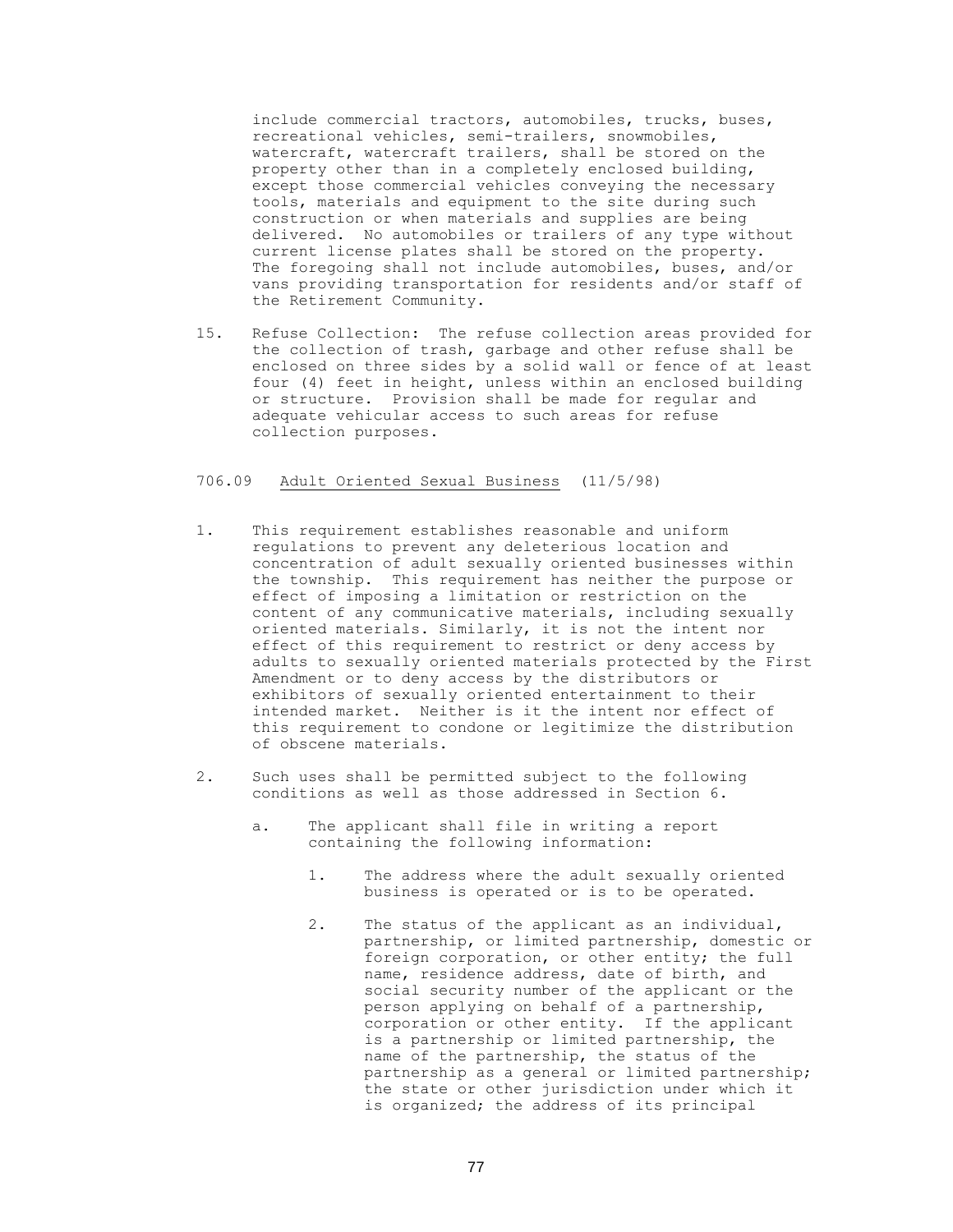office in Ohio; its federal identification number; the name and address, date of birth, and social security number of each partner; and the status of each partner as a general or limited partner. If the applicant is a corporation, the name of the corporation; the state or other jurisdiction under which it is organized; the address of its principal office; the address of its principal office in Ohio; its federal identification number; the name and address of its statutory agent in Ohio; and the full name, residence address, date of birth, and social security number of each stockholder holding more than two (2) percent of the applicant's stock. If any shareholder is a corporation or a general or limited partnership, the same information shall be included for such shareholder as is required for an applicant that is a corporation or general or limited partnership.

- 3. The application must contain the address where the adult sexually oriented business is to be located and shall be accompanied by a sketch or diagram showing the configuration of the premises, including a statement of total floor space occupied by the business. The sketch or diagram need not be professionally prepared, but must be drawn to a designated scale or drawn with marked dimensions of the interior of the premises to an accuracy of plus or minus six (6) inches.
- 4. Applicants for a permit under this section shall have a continuing duty to promptly supplement application information required by this section in the event that said information changes in any way from what is stated on the application. The failure to comply with said continuing duty within thirty (30) days from the date of such change, by supplementing the application on file with the township, shall be grounds for revocation or non-renewal of a permit.
- 5. Any other information determined by the Board of Zoning Appeals to be necessary.
- 3. Adult sexually oriented business uses shall be located at least one thousand five hundred (1,500) feet from any church, child day care center, library, public park, public or private school, social service facility, neighborhood center, or amusement arcade.
- 4. Adult sexually oriented business uses shall be located at least one thousand (1,000) feet from any boundary of any residential district including those in an abutting local unit of government.
- 5. Adult sexually oriented business uses shall be located at least one thousand five hundred (1,500) feet from any other adult entertainment uses.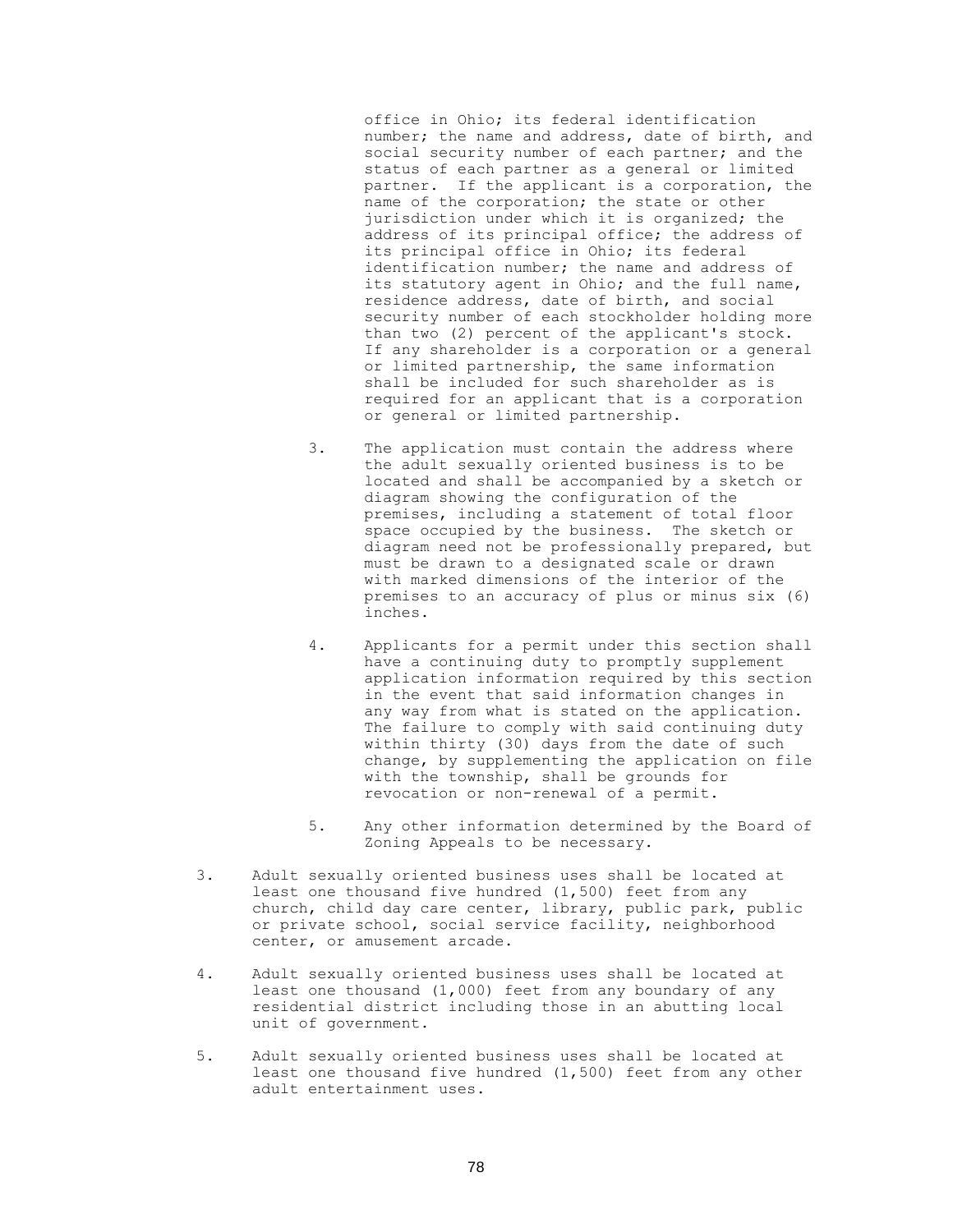- 6. Adult sexually oriented business uses shall be located at least one thousand (1,000) feet from a bar, tavern, or other business serving or selling liquor, beer, wine, or other alcoholic beverages.
- 7. A permit or license issued under this section to an adult sexually oriented business shall expire one (1) year after the date of issuance. An application for a renewal permit shall be filed not later than forty-five (45) days of the expiration of the permit. An application for renewal shall be acted upon within thirty (30) days of receipt of the application. The information contained with the initial application for a permit and supplementary information required by Item B.1.d. above shall be used to determine whether or not to renew a permit. Each permit for an adult sexually oriented business shall contain the name of the applicant, the address of the adult sexually oriented business and the expiration of the permit.

### 706.10 Telecommunication Tower (11/5/98)

a. Requirements:

Any person who plans to construct a telecommunication facility, as defined herein, within a residential district shall provide all of the following by certified mail.

- 1. Written notice to each owner of property, as shown on the County Auditor's current tax list, whose land is contiguous to or directly across the street from the property on which the tower is proposed to be constructed, stating all of the following in clear and concise language:
	- a. The person's intent to construct the tower;
	- b. A description of the property that is sufficient to identify the proposed location.
	- c. That no later than fifteen (15) days after the date of the mailing of the notice, any such property owner may give written notice to the board of township trustees requesting the standards identified herein shall apply to said tower. If the notice to a property owner is returned unclaimed or refused, the person shall mail the notice by regular mail. The failure of delivery of the notice does not invalidate the notice.
- 2. Written notice to the board of trustees of this information including verification that all of the requirements listed above have been met.

If a board member of the township trustees or any of the notified property owners does not submit a letter, within fifteen (15) days after the date of mailing of the notice by the person planning to construct the telecommunication tower, objecting to the proposed location of the tower, the construction of said tower may occur without restriction.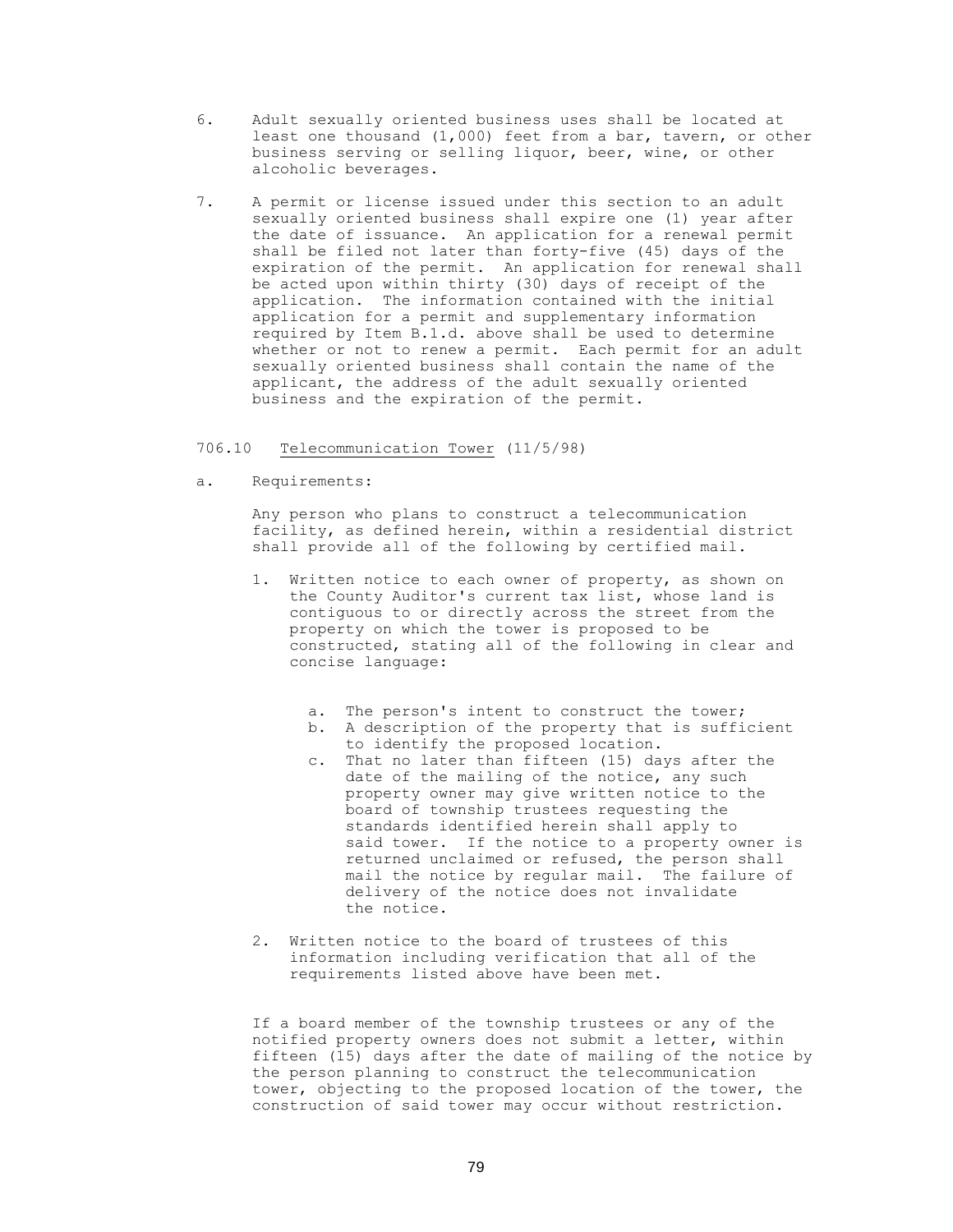If within fifteen (15) days after the date of mailing of the notice by the person planning to construct the telecommunication tower, a board member of the township trustees objects, or if a letter of objection is received from a property owner, who has been notified of the proposed telecommunication tower construction, the clerk of the township shall send the person proposing to construct the tower written notice of the requirements of Portage Township relating to the location, erection, construction, reconstruction, change, alteration, removal, or enlargement of the telecommunication tower.

b. Standards

 The following standards shall apply to all telecommunication facilities. No telecommunication tower shall exceed two hundred (200) feet in height.

- 1. When the proposed telecommunication facility is to include new towers, a plot plan at a scale of not less than one (1) inch to one hundred (100) feet shall be submitted. This plot plan shall indicate all building uses within three hundred (300) feet of the proposed facility. Aerial photos and or renderings may augment the plot plans.
- 2. The location of the tower and equipment shelter shall comply with all natural resource protection standards including those for floodplains, wetlands, and steep slopes.
- 3. Security fencing eight (8) feet in height shall surround the tower, equipment shelter, and any guy wires either completely or individually as determined by the Board of Zoning Appeals.
- 4. A buffer planting may be located around the perimeter of the security fence, if deemed appropriate by the Board of Zoning Appeals. This buffer planting shall consist of evergreen plant materials planted three (3) feet on center if in the form of a hedge or five (5) feet on center if in the form of evergreen trees. A landscaping plan shall be submitted and approved in advance by the Board of Zoning Appeals. Existing trees and shrubs shall be preserved, if possible.
- 5. Any applicant requesting permission to install a new telecommunication tower shall provide evidence of written contact with all wireless service providers who supply service within a quarter mile of the proposed facility. The applicant shall inquire about potential collocation opportunities at all technically feasible locations. The contacted providers shall be requested to respond in writing to the inquiry within thirty (30) days. The applicant's letter as well as any responses shall be presented to the Board of Zoning Appeals as a means of demonstrating the need for the new tower.
- 6. The applicant must also demonstrate that the telecommunication tower must be located where it is proposed in order to service the applicant's service area. There shall be an explanation of why the tower and the proposed site are technically necessary.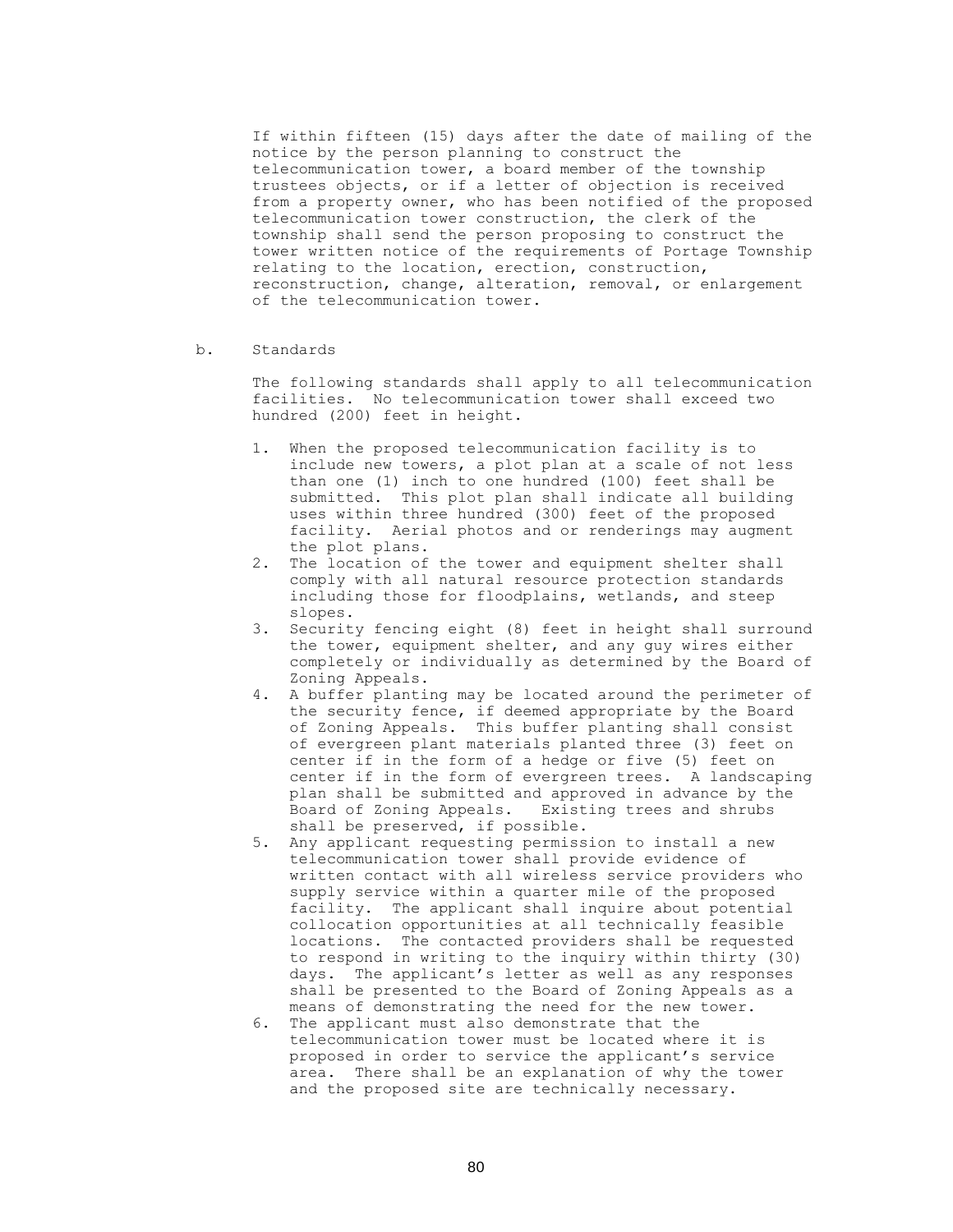- 7. The telecommunication tower shall be painted a noncontrasting gray or similar color minimizing its visibility, unless otherwise required by the Federal Communications Commission (FCC) or the Federal Aviation Administration (FAA).
- 8. No advertising is permitted anywhere on the facility or tower with the exception of identification signage, which must be approved by the Board of Zoning Appeals.
- 9. No tower less than one hundred and fifty (150) feet in height shall be artificially lighted except to assure safety or as required by the FAA. Any tower between one hundred and fifty (150) and two hundred (200) feet in height shall follow safety marking and obstruction lighting as prescribed by the FAA. Security lighting around the equipment shelter is permitted.
- 10. "No Trespassing" signs shall be posted around the facility with a telephone number of who to contact in case of an emergency.
- 11. The applicant shall provide evidence of legal access to the tower site thereby maintaining this access regardless of other developments that may take place on the site.
- 12. Underground equipment shelters are encouraged and may be requested by the Board of Zoning Appeals, if appropriate.
- 13. The telecommunication facility shall be fully automated and unattended on a daily basis except for periodic and necessary maintenance.
- b. Specific Standards

In addition to the standards listed above, the following specific standards shall also be met.

- 1. If an antenna is attached to a residential building or to a non-residential building or a structure that presently exists on the site, the following standards shall be met:
	- a. The maximum height of the telecommunication antenna shall not exceed the height of the existing building by more than twenty (20) feet.
	- b. If the applicant proposes to locate the telecommunication equipment in a separate shelter, the shelter shall meet the following:
		- 1. The equipment shelter shall meet the minimum setback requirements for the zoning district in which it is located, shall not exceed seven hundred and fifty (750) square feet of total floor area for all buildings, and shall not exceed thirty-five (35) feet in height.
		- 2. The vehicular access to the shelter shall not interfere with the parking or vehicular circulation for the principal use on the site.
- 2. A telecommunication tower to support an antenna may be constructed on a parcel that is presently used agriculturally, on a parcel established as permanent open space or operated as a park, or with a non-residential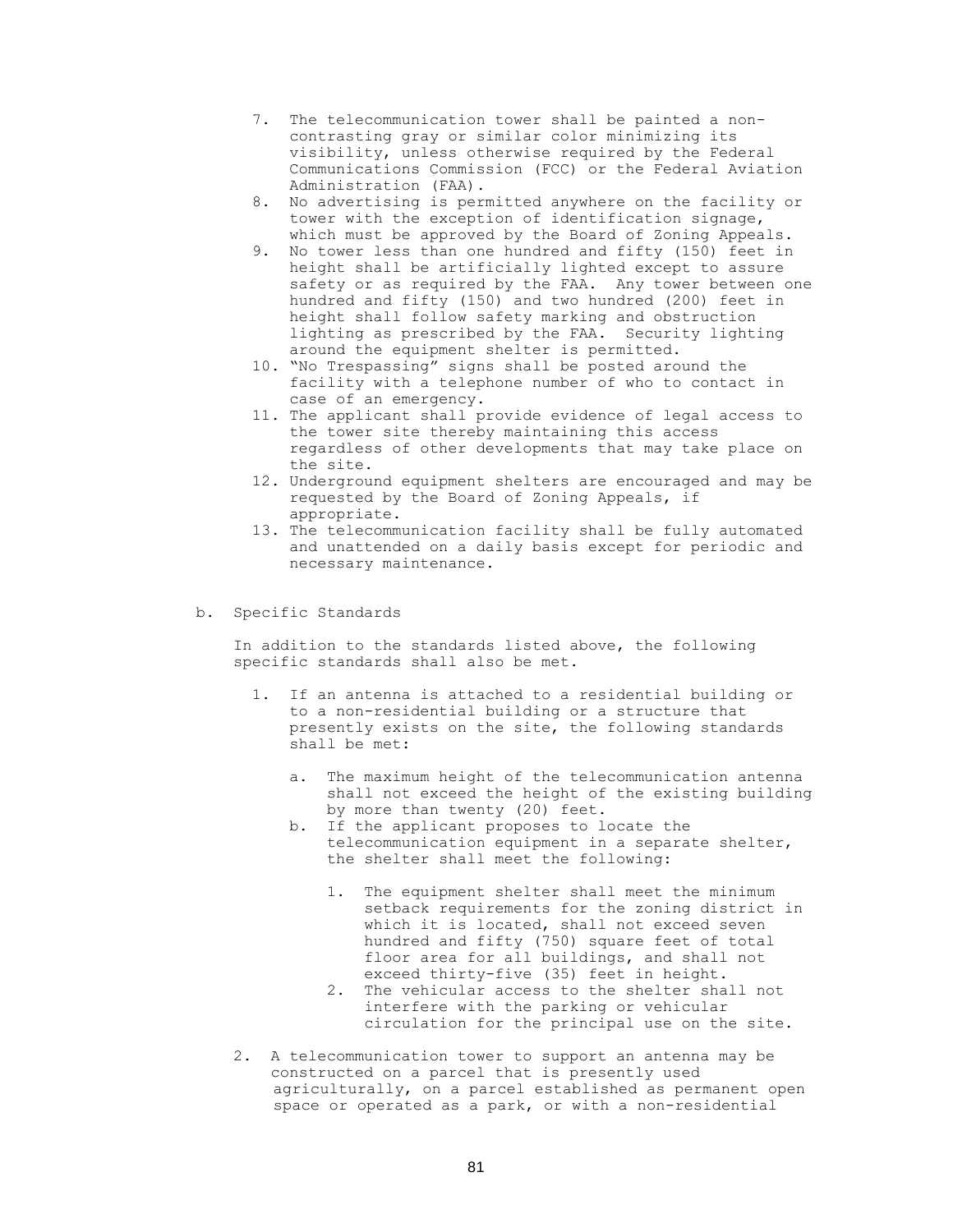building or structure that presently exists on the site if the following conditions are met.

- a. The tower shall be set back from any property line abutting a residential lot by three hundred (300) feet.
- b. The maximum height of the telecommunication tower including the antenna shall be two hundred (200) feet.
- c. The equipment shelter shall meet the minimum setback requirements for the zoning district in which it is located, shall not exceed seven hundred and fifty (750) square feet of total floor area for all buildings, and shall not exceed thirty-five (35) feet in height.
- d. The vehicular access to the telecommunication tower and the equipment shelter shall be provided along the circulation driveways of the existing non-residential use, where possible.
- e. The site contains a minimum of two and one-half  $(2 \frac{1}{2})$ acres.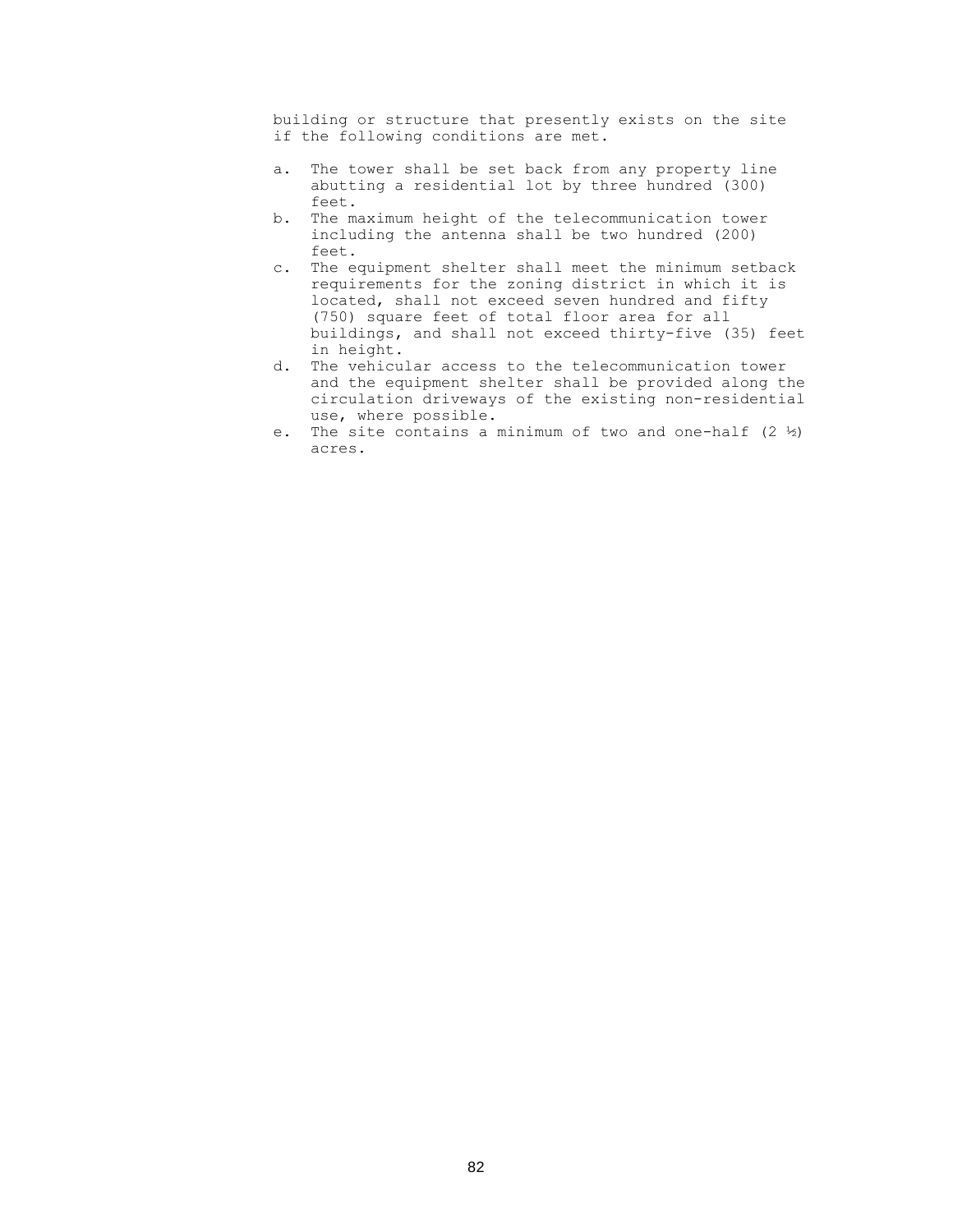#### ARTICLE 8

## SUPPLEMENTAL REGULATIONS

### 800 Yard Requirements

800.01 Front Yard: The following shall apply to front yards in all Districts:

- a. Interior lots having a frontage on two (2) streets shall provide the required front yard on both streets.
- b. For residential uses on corner lots, only one front yard shall be required to meet the requirements of the District in which the property is located with the other front yard established at twenty-five (25) feet.
- c. For commercial uses on corner lots, both front yards shall be required to meet the requirements of the District in which the property is located. (6/21/99)
- d. Where a vacant lot is situated between two (2) lots, each of which has a main building which projects beyond the established front yard line and has been so maintained since this Resolution became effective, the front yard requirement of such lot may be the average of the front yards of said existing buildings. (6/18/98)
- e. Where a vacant lot adjoins one lot having the conditions described above, the front yard requirement of such lot may be the average of the front yard of the existing building and the established front yard requirement of the District in which it is located. (6/18/98)
- f. Where a lot is situated between two (2) undeveloped lots, the average front yard established by the other existing buildings on the same side of the street between the nearest intersecting streets may be used as the front yard requirement of the lot.

800.02 Side Yard: The following shall apply to side yards of existing lots of record prior to the adoption of the Resolution, which does not meet the minimum lot width requirement of the district in which it is located: (12/16/92)

| Existing Lot Width |  |     | Minimum Side Yard Requirement |
|--------------------|--|-----|-------------------------------|
|                    |  |     |                               |
| 50' or less        |  | 5'  |                               |
| $50.01' - 60'$     |  | 6'  |                               |
| $60.01' - 70'$     |  | 71  |                               |
| $70.01' - 80'$     |  | 8'  |                               |
| $80.01' - 90'$     |  | 10' |                               |
|                    |  |     |                               |

# 800.03 Building Projections Into Required Yards:

- a. Every part of a required yard shall be open to the sky, unobstructed by a building, except for accessory buildings in a rear yard, and except for the ordinary projections of sills, cornices, eaves, ornamental features and other such items.
- b. Terraces, uncovered porches, and ornamental features which do not extend more than three (3) feet above the ground may project into a required yard, provided these projections shall be at least two (2) feet from the adjacent side of lot lines.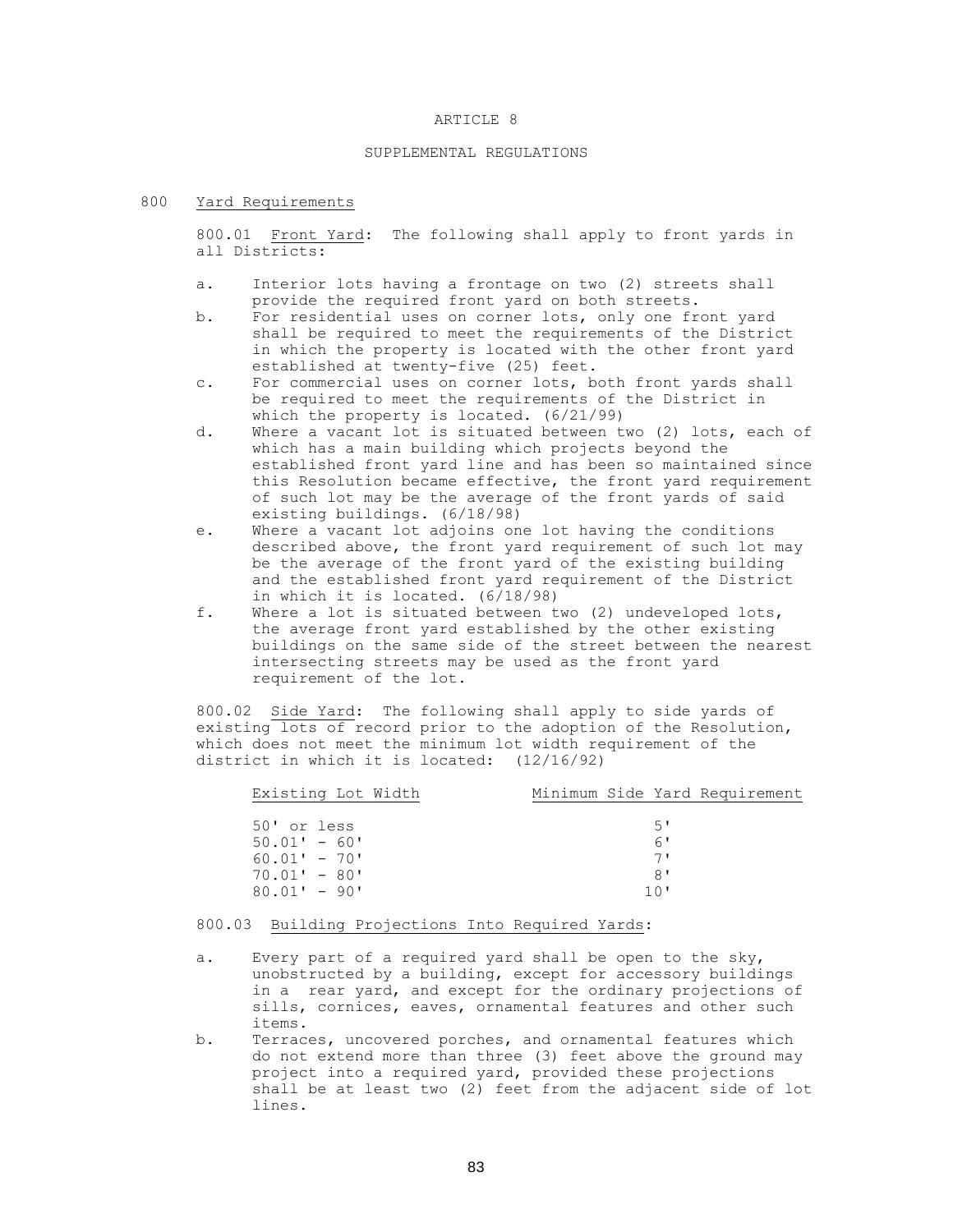c. Balconies, fire escapes, porches, or awning may project into a required rear yard for a distance not exceeding ten (10) feet.

800.04 Parking In Required Yards: Parking shall be permitted in all required yards except as follows:

- a. Whenever any "C" or "M" District adjoins an "A" or "R" District, the off-street parking for the commercial or industrial development shall not be located within the required front yard for a distance of not less than fifty (50) feet from the boundary of the "A" or "R" Districts, nor shall the off-street parking be located within seven (7) feet of the boundary of the side yard of the District.
- b. Only one (1) automotive vehicle or recreational vehicle of any type without current license plates shall be parked or stored on any land used for residential purposes other than in a completely enclosed building. Parking or storage must be in the rear yard. (6/20/96)

#### 801 Accessory Building and Uses

801.01 Accessory buildings in a "R" District shall be permitted in the rear or side yards. Accessory buildings shall not exceed twenty (20) feet in height or occupy not more than thirty (30) percent of the actual rear yard. No accessory building shall be closer to a road right-of-way than the main building, closer than five (5) feet to the main building, nor closer than five (5) feet to the side or rear lot line.  $(12/16/92 \& 6/18/98)$ 

801.02 Accessory buildings in any other District shall be permitted in the rear or side yards. Accessory buildings shall not exceed twenty (20) feet in height or occupy not more than thirty (30) percent of a actual rear yard. No accessory building shall be closer to a road right-of-way than the main building, closer than five (5) feet to the main building, nor closer than five (5) feet to the side or rear lot line.  $(12/16/92 \& 6/18/98)$ 

801.03 An accessory building may be placed in the front yard of a lot which has frontage on the waters of Lake Erie, Sandusky Bay, or West Harbor. The minimum front yard setback shall be ten (10) feet for lots which front a private street and a minimum front yard setback of twenty (20) feet for lots which front a public street. For a corner lot, the front yard setback shall be met for both streets. The accessory building shall be no closer than five (5) feet to the main building and the minimum side yard setback of the district in which the lot is located shall be met. The accessory structure shall not exceed fifteen (15) feet in height or occupy not more than thirty (30) percent of the required front yard. If the accessory structure is not to be placed in the front yard, then the requirements of Section 801.01 or 801.02 shall apply. (12/16/92)

80l.04 An accessory building may be placed on a lot not containing a main dwelling that is adjacent to or across a street or road from a lot under the same ownership containing a main dwelling. This building shall not exceed fifteen (l5) feet in height, be closer to the front lot line than that required for a main dwelling in that district, nor closer than fifteen (l5) feet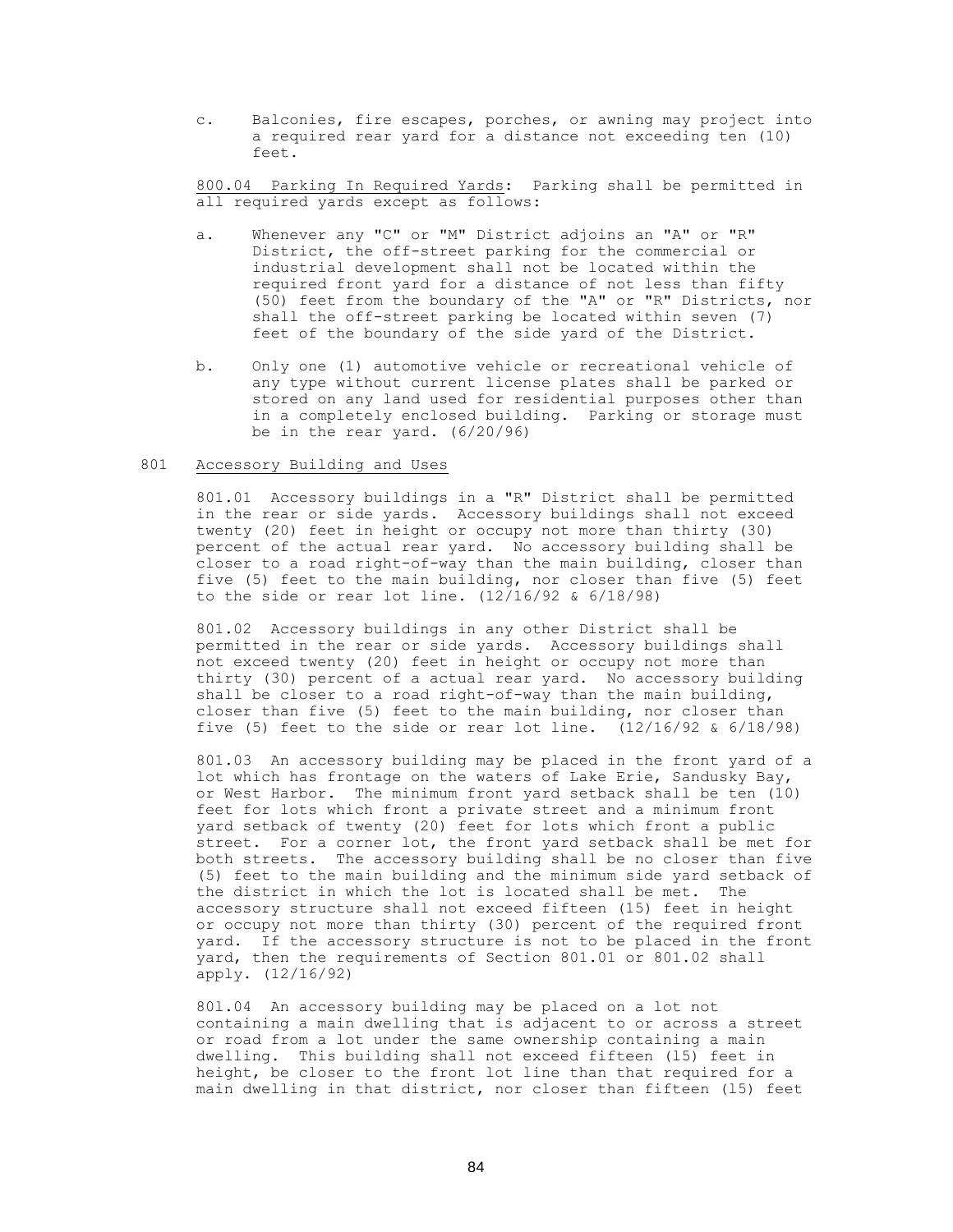to the rear lot line, and shall meet the side lot line requirements for the District. The accessory building may not be larger than thirty (30) percent of the lot size. The structure shall not be used as a dwelling or for lodging. (08/19/93)

#### 802 Fence and Hedges

802.01 Fences or hedges shall not be required to meet the setback requirements, however, fences or hedges shall not exceed the following height in the specified yard unless otherwise restricted: (6/20/96)(11/5/98)

| District                   | Front Yard | Other Location |
|----------------------------|------------|----------------|
| <b>"A"</b>                 |            |                |
| "R-1", "R-2", "R-3", "R-4" | Б.         |                |
| "C-1", "C-2", "C-3", "A-D" |            |                |
| $"R-C"$ , $"E-C"$          |            |                |
| $"M-1"$ , $'M-2"$          |            |                |

802.02 On property located at street and/or highway intersections in any District established by the Resolution; no fence, wall, hedge, shrubbery or other structure or planting which obstructs the view of motorists and thereby creates a traffic hazard shall be erected, placed, planted or maintained within a triangular area formed by connecting with a straight line two (2) points located on the respective right-of-way, twenty-five (25) feet distance from their point of intersection.

802.03 No fence shall be erected without first securing a permit from the zoning inspector.

#### 803 Swimming Pool

803.01 Private swimming pools greater than twelve (12) feet in diameter, greater than one hundred (100) square feet in size, and capable of holding more than one and one-half  $(1-1/2)$  feet of water shall be permitted with any residential use but subject to the following requirements:

- a. Private swimming pools shall be permitted only as accessory uses.
- b. Private swimming pools shall be intended for the use and enjoyment of the owner and guests of the property on which it is located.
- c. Private swimming pools and accessory structures associated with the pool shall be located no closer than ten (10) feet to any property line.
- d. The private swimming pool, or the entire property on which it is located, shall be so walled or fenced so as to prevent uncontrolled access from the street or from adjacent properties. Said fence or wall shall not be less than five (5) feet in height and maintained in good condition.

803.02 No private swimming pool shall be constructed or erected without first securing a zoning permit from the zoning inspector.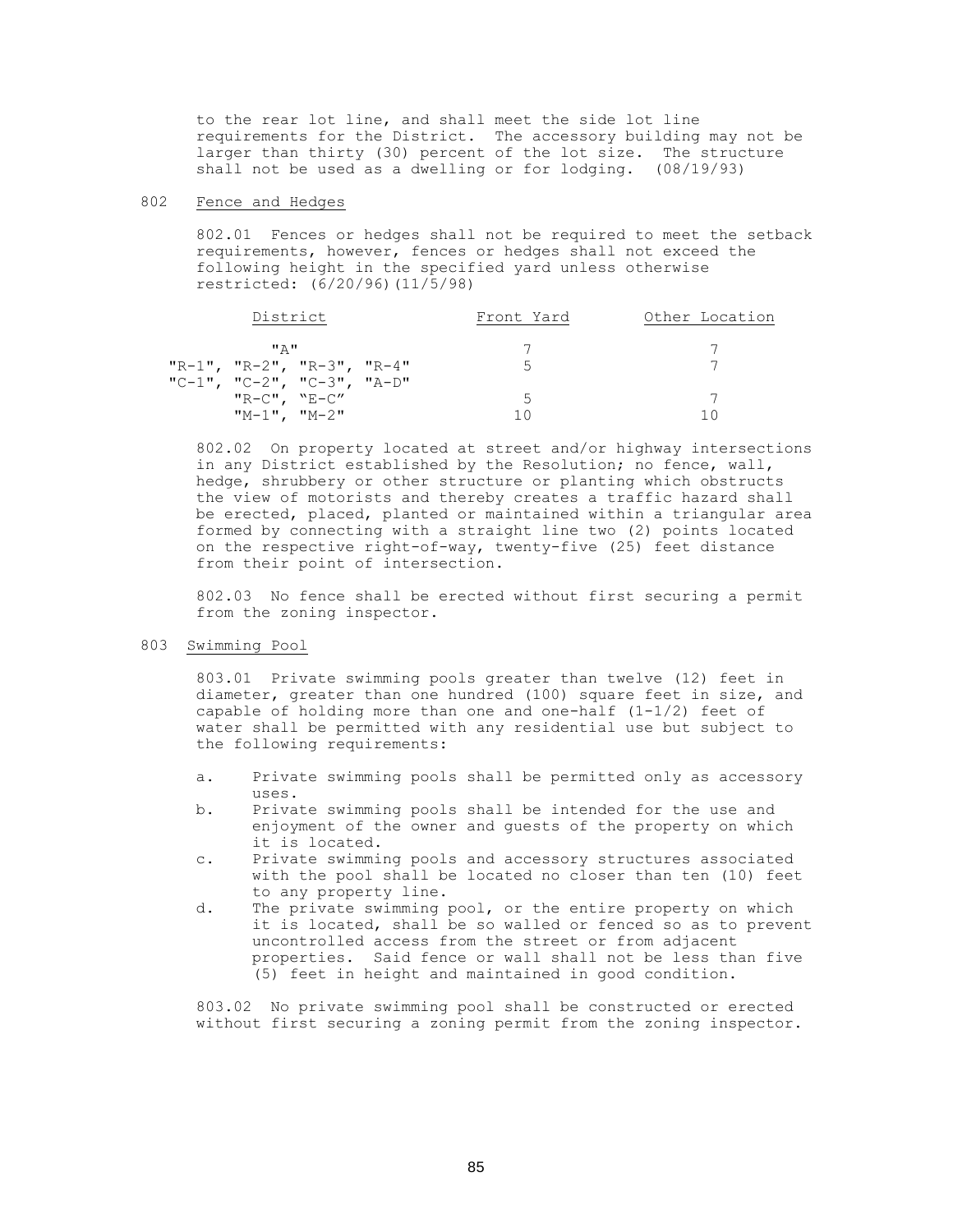## 804 Signs

804.01 Intent: The purpose of this section is to promote and protect the public health, welfare, and safety by regulating existing and proposed outdoor advertising, outdoor advertising signs, and outdoor signs of all types. It is intended to protect property values, create a more attractive economic and business climate, enhance and protect the physical appearance of the community, and preserve the scenic and natural beauty of designated areas. It is further intended to reduce sign or advertising distraction and obstructions that may contribute to traffic accidents, reduce hazards that may be caused by signs overhanging or projecting over public rights-of-way, provide more open space and curb the deterioration of the natural environment and enhance community development.

The following sign types or categories shall be regulated by this Resolution, as amended (6/21/99)

- a) Permanent Sign: any free standing, non-movable sign not affixed to a building or structure
- b) Temporary/Portable Sign: Any sign or advertising display designed or intended to be displayed for a short period of time for a specific event. (6/21/99) (7/12/16)
- c) Wall Sign: A sign fastened to or painted on the wall of a building or structure in such a manner that the wall becomes the supporting structure for, or forms the background surface of, the sign. Wall signs shall not project more than twelve (12) inches from such building or structure. (6/21/99)
- d) Projecting Sign: Any sign or advertising display affixed to a building or wall in such a manner that its leading edge extends more than twelve (12)inches beyond the surface of such building or wall. (6/21/99)

804.02 Temporary Signs: Signs of a temporary nature such as garage sale signs, for sale or rent signs and the like shall be removed within a period of seven (7) days after the identified event is completed or concluded. For a special event, the sign shall not be displayed any earlier than thirty (30)days prior to the special event. Temporary signs shall not require a zoning permit, however, such signs shall not exceed twelve (12) square feet in area, except in residential districts, where the sign area shall not exceed six (6) square feet. (7/12/16)

804.03 Excluded Signs: Traffic, governmental, legal, railroad and danger signs are not restricted. In addition, signs such as memorial tablets and names of buildings built into the walls of the building as a integral part of the building and signs erected within buildings, whether visible to the public or not are also not included.

### 804.04 General Regulations:

- a. No sign shall be erected or maintained at any location where it may obstruct or impair traffic in any manner.
- b. No illuminated signs shall be permitted in the residential districts.
- c. Any illuminated signs or lighting devices shall employ only a source which emits lighting which does not cause glare or reflection that may constitute a traffic hazard or nuisance. Any sign which shall be illuminated or contain flashing,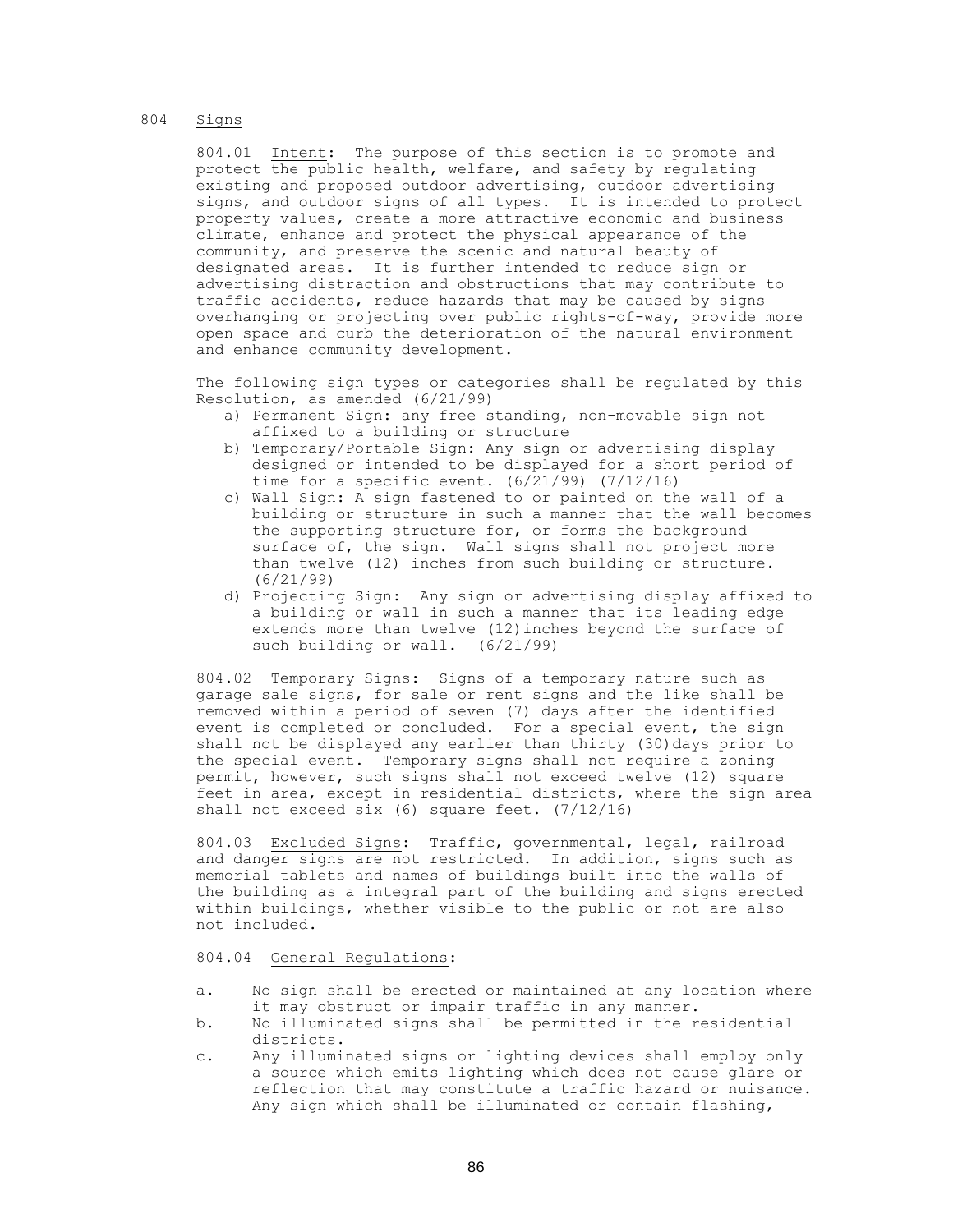intermittent, rotating, or moving light or lights shall require the approval of a variance by the Board of Zoning Appeals prior to its erection. The exception to this requirement is for illuminated computer controlled electronic message centers. They will be approved by the zoning inspector providing the cabinet area of the message centers meet the requirements of Section 804.10 b, c, & d. Electronic message enters shall be permanent on-site signs. (11/5/98) (06/03/04)

- d. All wiring, fittings, and materials used in the construction, connection, and operation of electrically illuminated signs shall be in accordance with the provisions of the National Electric Code or the local electric code in effect.
- e. No projecting signs shall be erected or maintained from the front or face of a building a distance of more than fortytwo (42) inches, including those projecting from the face of any theatre, hotel, or motel marquee. The bottom of such sign shall be not less than nine (9) feet above the finished grade.
- f. No sign shall be placed on the roof of any building.
- g. No portable or temporary sign shall be placed on the front or face of a building or on any premises, except as provided herein;
- h. Any banners, posters, pennants, ribbons, streamers, spinners, or other similar moving devices attached to a sign, lamppost or building to attract attention shall be kept in good repair and not allowed to deteriorate or become unsightly.
- i. No sign of any classification shall be installed, erected, or attached in any form, shape, or manner to a fire escape or any door or window giving access to any fire escape;
- j. All signs hung and erected shall be plainly marked with the name of the person, firm or corporation hanging or erecting the sign;
- k. Should any sign be or become unsafe or be in danger of collapse, the owner thereof or the person maintaining the same, shall upon receipt of written notice from the Zoning Inspector proceed at once to put such sign in a safe and secure condition or remove the sign;
- l. No sign shall be placed in any public right-of-way except publicly owned signs, such as traffic control signs and directional signs. Signs directing and guiding traffic and parking on private property but bearing no advertising matter shall be permitted on any property;
- m. No building wall shall be used for display of advertising except that pertaining to the use carried on within such building.
- n. Existing non-conforming signs will be considered nonconforming structures subject to Article 9. (6/18/98)

804.05 Measurement of Sign Area: The surface area of a sign shall be computed as including the entire area within a regular, geometric form or combinations of regular, geometric forms comprising all of the display area of the sign and including all of the elements of the matter displayed. Frames and structural members not being advertising matter shall not be included in computation of surface area. The calculation of a double-faced sign shall be the area of one face only. Double-faced signs shall be so constructed that the perimeter of both faces coincide and are parallel and not more than twenty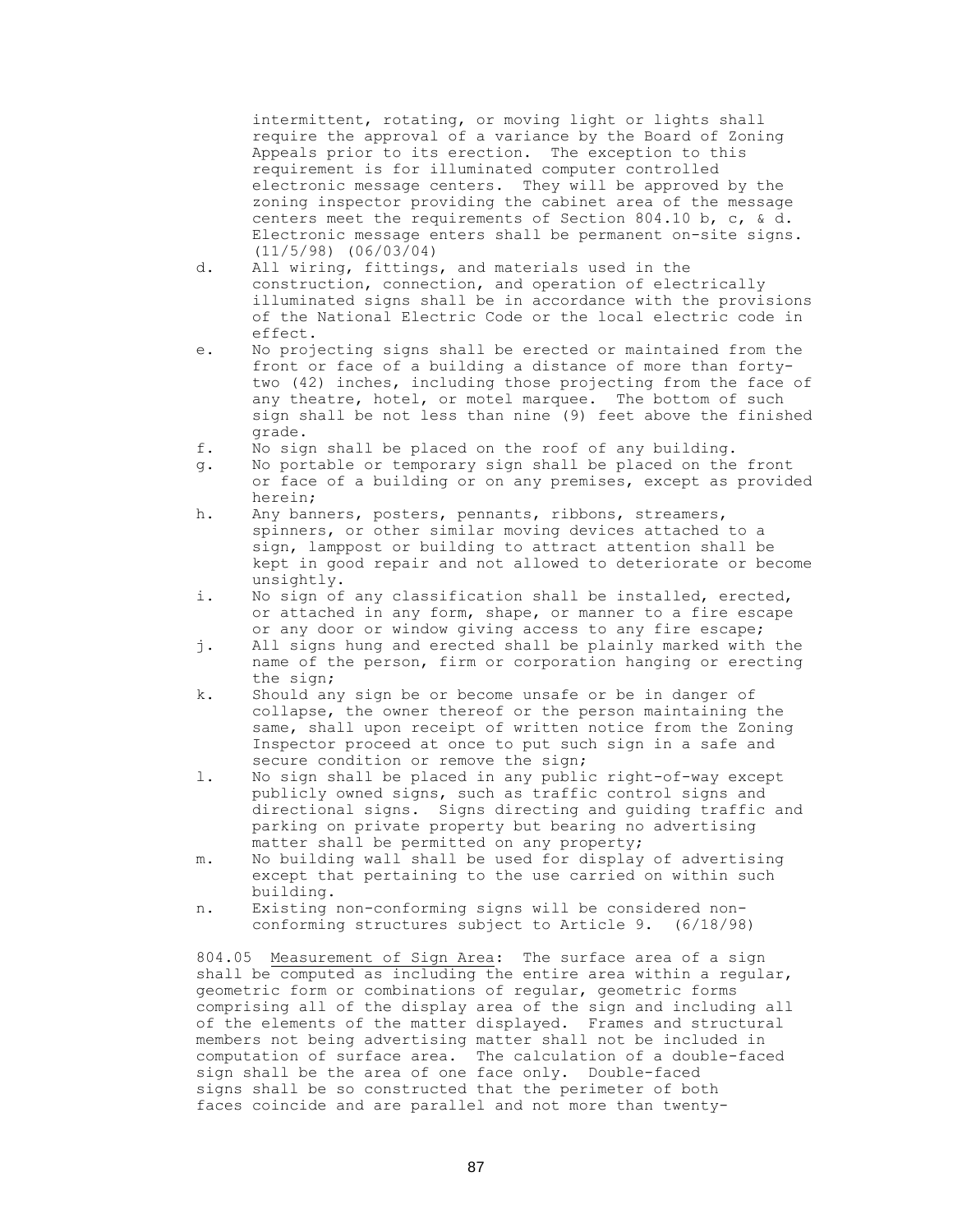four (24) inches apart.

804.06 Setback Requirements: (12/16/92)

- a. Signs shall be set back a minimum of ten (10) feet from the established right-of-way line of any street or highway, except for the modification in b and c below.
- b. For every square foot by which sign area exceeds fifty (50) square feet, the setback shall be increased by one-half (1/2) foot but need not exceed one hundred (100) feet.
- c. At the intersection of any state or federal highway with an arterial or collector street, the setback of any sign shall not be less than fifty (50) feet from the established rightof-way of each highway or street.
- d. Signs shall be erected or placed in conformity with the side and rear yard requirements of the district in which located except that no sign shall be erected or placed closer than fifty (50) feet of a side or rear lot line in any residential district.
- e. There shall be a minimum distance of 250 feet between offpremise advertising signs. Existing signs located closer together will be considered non-conforming structures subject to Article 9.
- f. The setback shall be the distance from the edge of the road right-of-way line to the nearest part of the sign, measured perpendicularly to the edge of the road right-of-way line.

### 804.07 Signs Permitted in Any District

- a. For churches, libraries, museums or social clubs, one (1) bulletin board not exceeding fifteen (15) square feet in area and one (1) identification sign not exceeding fortyeight (48) square feet in area, including the supporting structure.
- b. For one-family dwellings, one (1) name plate not exceeding one and one-half  $(1-1/2)$  square feet in area, indicating the name and address of the occupant and one (1) unlighted sign not exceeding two and one-half  $(2 \frac{1}{2})$  square feet in area indicating the name of the permitted home occupation of the occupant. (11/5/98)
- c. Multiple-family dwellings and for buildings other than dwellings, a single identification sign not exceeding twelve (12) square feet in area and indicating only the name and address of the building and the name of the management thereof.
- d. Temporary signs.
- e. Signs not exceeding fifty (50) square feet in area, announcing special public or institutional events, the erection of a building, a proposed subdivision or development, or a projects architect, builder or contractor. Once the event or project is completed, the sign shall be removed.
- f. For required parking areas, signs identifying such areas shall be permitted not to exceed nine (9) square feet.

#### 804.08 Agricultural District Sign Requirements

a. For the advertising of roadside stands or directory signs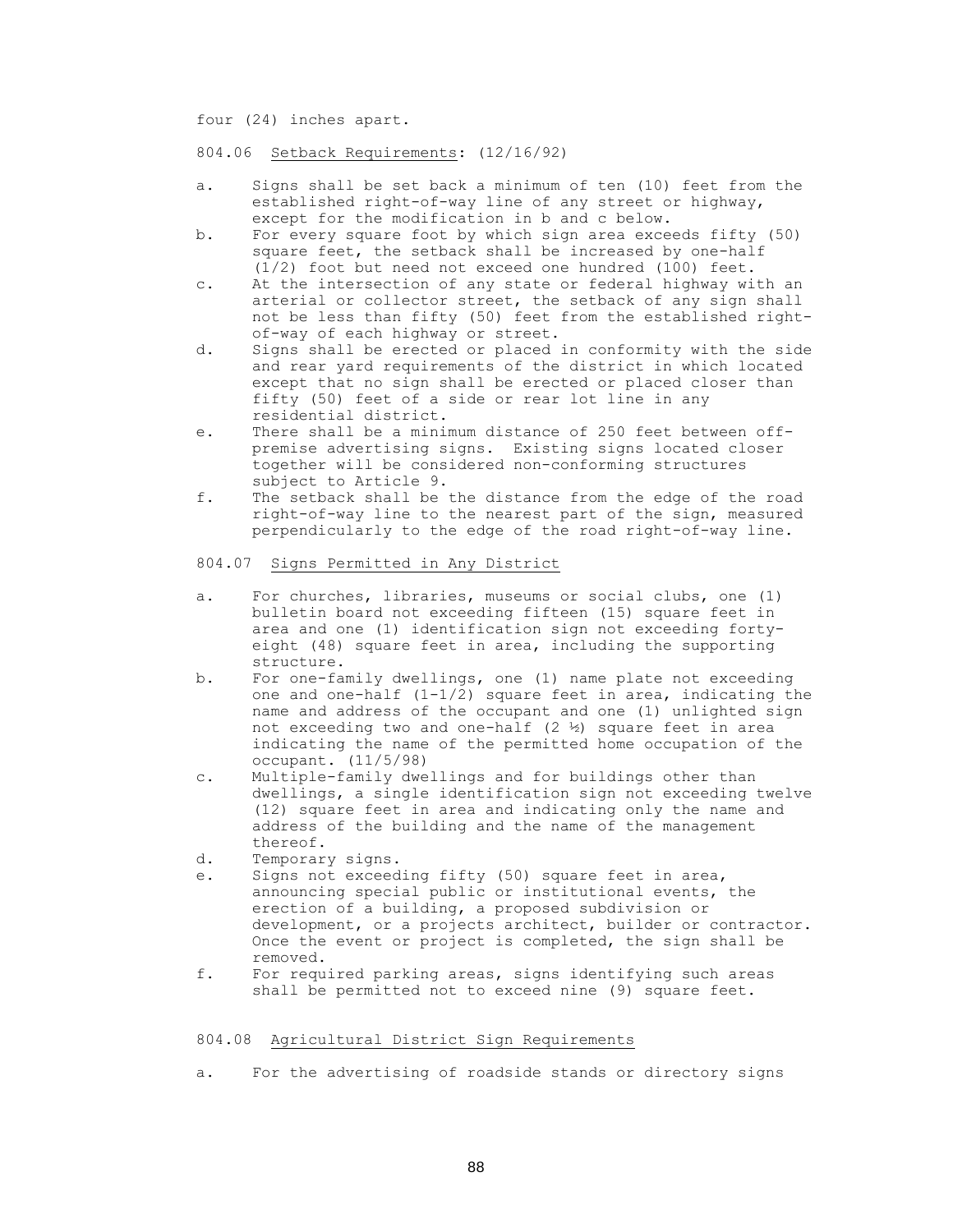indicating services, commodities or facilities available within a distance of ten (10) miles, not to exceed seventytwo (72) square feet in area.

b. Signs identified in Section 804.07.

## 804.09 Residential District Sign Requirements

- a. Signs identified in Section 804.07.
- 804.10 Commercial District Sign Requirements (6/21/99)
- a. Permanent, wall, and/or projecting signs must be located at the place of business for which the sign advertisement is intended. (6/21/99)
- b. For businesses located in the "C-1" District, the total square footage of all sign advertising area shall not exceed two (2) square feet for each lineal foot of frontage occupied by the business for which the sign is erected. The maximum square footage for all signs shall not exceed one hundred (100) square feet. The maximum square foot area for electronic message center cabinets shall not exceed twentyfive (25) square feet. (6/21/99) (06/03/04)
- c. For businesses located in the "C-2" District, the total square footage of all sign advertising area shall not exceed the following:
	- 1. For a single tenant building which contains twentythousand (20,000) square feet or less, the total sign advertising area may not exceed two hundred (200) square feet. The maximum square foot area for electronic message center cabinets shall not exceed fifty (50) square feet. (06/03/04)
	- 2. For a single tenant building which contains more than twenty-thousand (20,000) square feet but less than fifty thousand (50,000) square feet, the total sign advertising area may not exceed three hundred (300) square feet. The maximum square foot area for electronic message center cabinets shall not exceed fifty (50) square feet. (06/03/04)
	- 3. For a single tenant building which contains fifty thousand (50,000) square feet or more, the total sign advertising area may not exceed four hundred (400) square feet. The maximum square foot area for electronic message center cabinets shall not exceed fifty (50)square feet. (6/21/99) (06/03/04)
- d. For businesses located in the "C-3" District, the total square footage of all sign advertising area shall not exceed two (2) square feet for each lineal foot of frontage occupied by the business for which the sign is erected. The maximum square footage for all signs shall not exceed one hundred and fifty (150) square feet. The maximum square foot area for electronic message center cabinets shall not exceed thirty-six (36) square feet. (6/21/99) (06/04)
- e. In all commercial districts where two (2) or more businesses occupy a single parcel (multi-tenant building) and where each business does not have an individual exterior entrance/exit to the outdoors, one (1) permanent sign, which identifies all of the individual businesses by name/logo and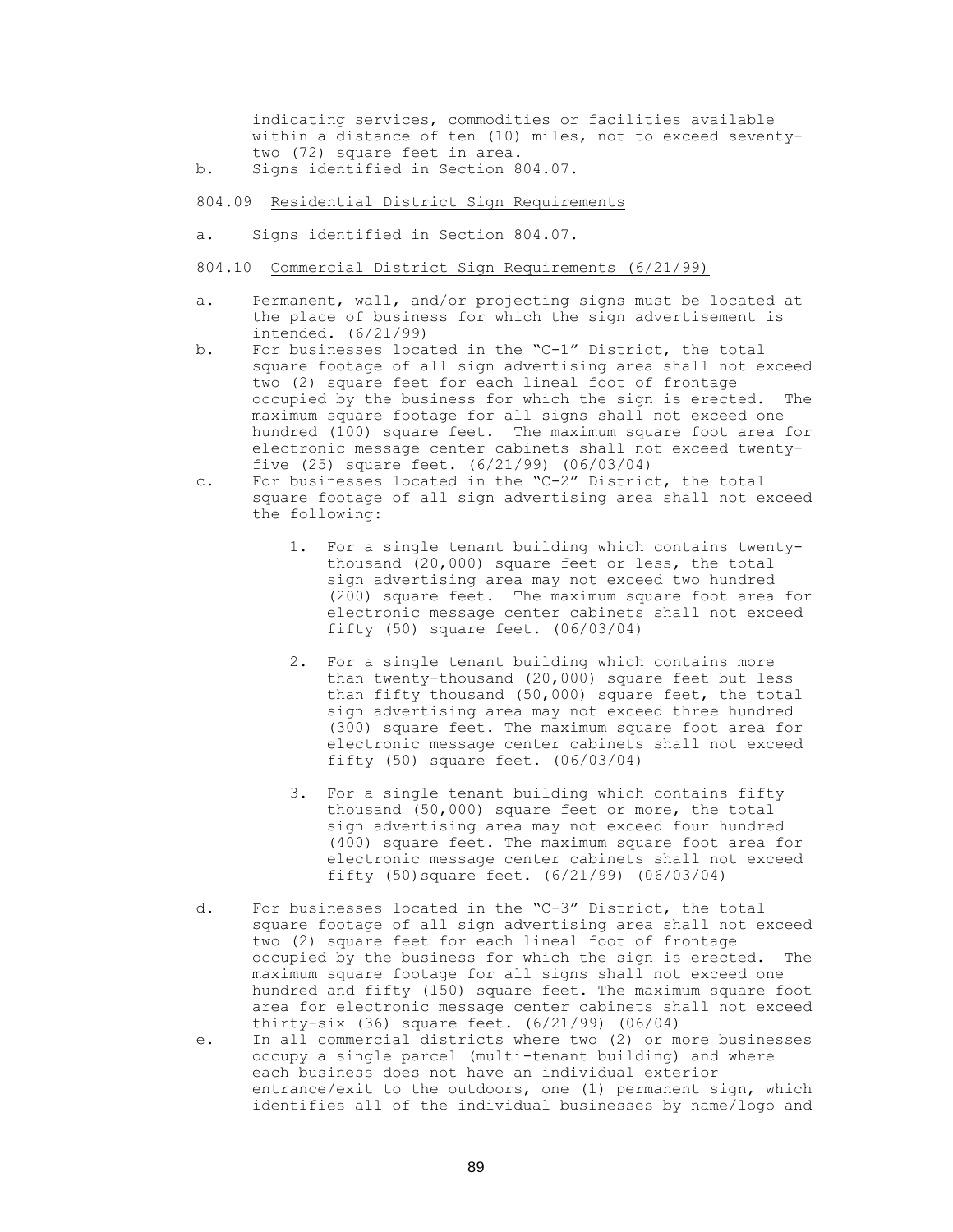which contains a total of three hundred (300) square feet or less of area, may be erected on the property. The maximum square foot area for electronic message center cabinets shall not exceed fifty (50) square feet. (6/21/99) (9/20/01) (06/03/04)

- f. In all commercial districts where two (2) or more businesses occupy a single parcel (multi-tenant building and multibuildings) and where each business has its own individual exterior entrance/exit to the outdoors, one (1) permanent sign which identifies all of the individual businesses by name/logo and which contains a total of three hundred (300) square feet or less of area may be erected on the property. The maximum square foot area for electronic message center cabinets shall not exceed fifty (50) square feet. (06/03/04) In addition, each individual business shall be allowed wall or projecting signs based upon the following criteria: (9/20/01)
	- 1. An individual business whose square footage in the multi-tenant building is one thousand (1000) square feet or less shall be entitled to wall and projecting signs not to exceed forty (40) square feet in cumulative area.
	- 2. An individual business whose square footage in the multi-tenant building is more than one thousand (1000) but less than five thousand (5,000) square feet shall be entitled to wall and projecting signs not to exceed eighty (80) square feet in cumulative area.
	- 3. An individual business whose square footage in the multi-tenant building is more than five thousand (5,000) square feet shall be entitled to wall and projecting signs not to exceed one hundred and twenty (120) square feet in cumulative area. (6/21/99)
- g. In all commercial districts where two or more lots, for commercial uses only, are created through the subdivision process, a permanent sign at the entrance to the subdivision shall be permitted. Said permanent entrance sign may be used to identify all of the individual businesses located within the subdivision.

Each business located on a lot within the subdivision shall not exceed thirty-two (32) square feet of space on the entrance sign. The total square footage of the permanent entrance sign will be determined by the number of businesses established. However, in no case shall the permanent entrance sign exceed three hundred (300) square feet. The permanent sign shall be placed no closer than ten (10) feet from the established road rights-of-way.

The individual businesses within the subdivision may also have on-site signage as regulated by the sign requirements for the district in which their lot and business is located. (4/20/06)

h. Projecting signs suspended from any building shall not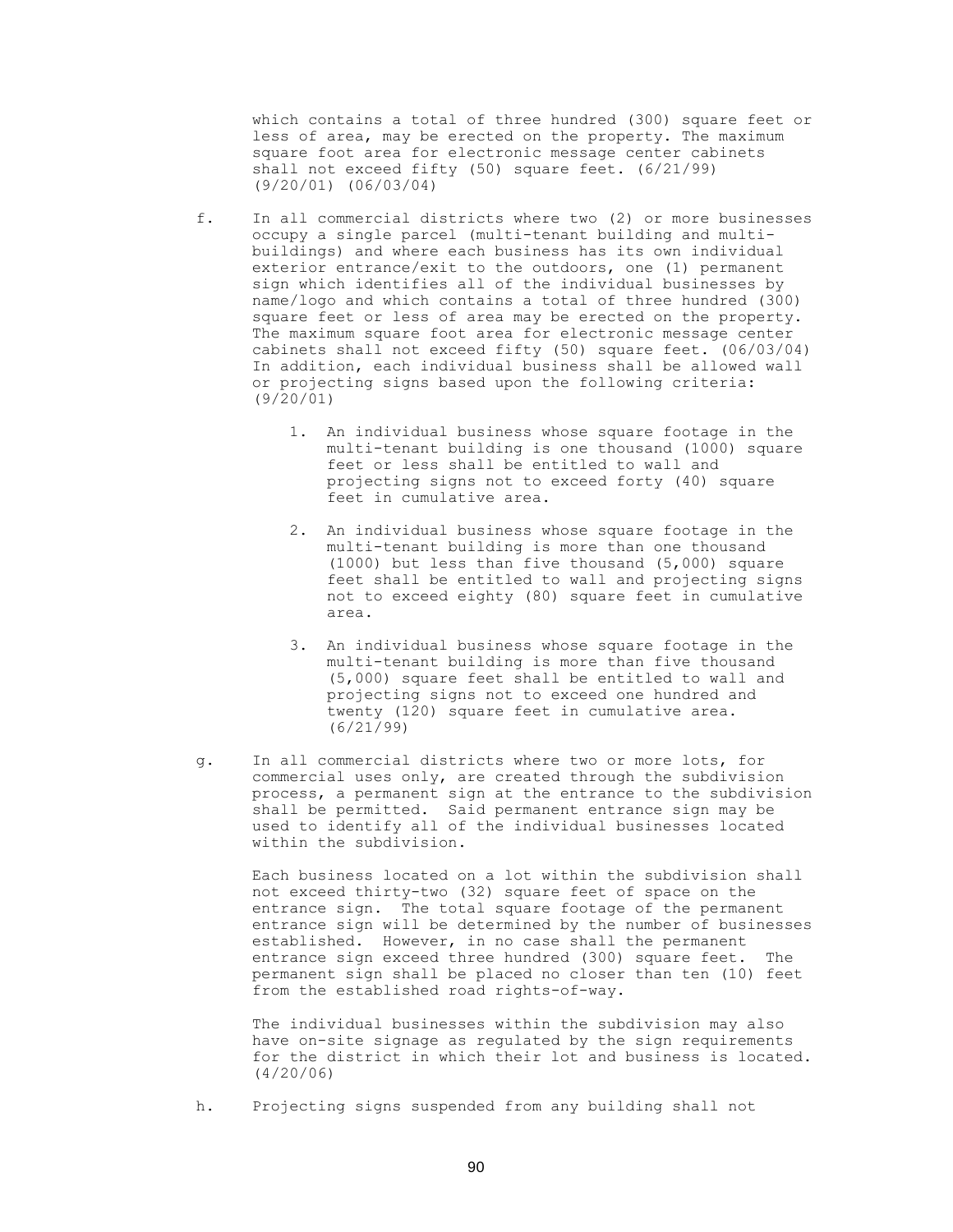project more than forty-two (42) inches from the building and the bottom of such sign shall not be less than nine (9) feet above the finished grade. (6/21/99)

- i Signs identified in Section 804.07. (6/21/99)
- j. No sign may exceed thirty-five (35) feet in height. (6/21/99)

### 804.11 Manufacturing District Sign Requirements (6/21/99)

- a. Permanent, wall, and projecting signs must be located at the place of the business for which the sign advertisement is intended.(6/21/99)
- b. The total square footage of all sign advertising area shall not exceed two (2) square feet for each lineal foot of frontage occupied by the business for which the sign is erected. The maximum square footage for all signs shall not exceed two hundred (200) square feet. (6/21/99)
- c. No sign may exceed thirty-five (35) feet in height. 6/21/99)
- d. Projecting signs suspended from any building shall not project more than forty-two (42) inches from the building and the bottom of such sign shall not be less than nine (9) feet above the finished grade.(6/21/99)

## 804.l2 Airport Development District Sign Requirements (9/20/01)

- a. All signs must be located at the place of business for which the sign advertisement is intended. (7/17/13)
- b. For businesses located in the "A-D" District, the total square footage of all sign advertising area shall not exceed the following:
	- 1. For a single tenant building which contains twenty thousand (20,000) square feet or less, the total sign advertising area may not exceed one hundred and fifty (150) square feet.
	- 2. For a single tenant building which contains more than twenty-thousand (20,000) square feet but less than fifty thousand (50,000) square feet, the total sign advertising area may not exceed two hundred (200) square feet.
	- 3. For a single tenant building which contains fifty thousand (50,000) square feet or more, the total sign advertising area may not exceed three hundred (300) square feet.
- c. Where two (2) or more businesses occupy a single parcel (multi-tenant building) and where each business does not have an individual exterior entrance/exit to the outdoors, one (1) permanent sign, which identifies all of the individual businesses by name/logo and which contains a total of three hundred (300) square feet or less of area, may be erected on the property.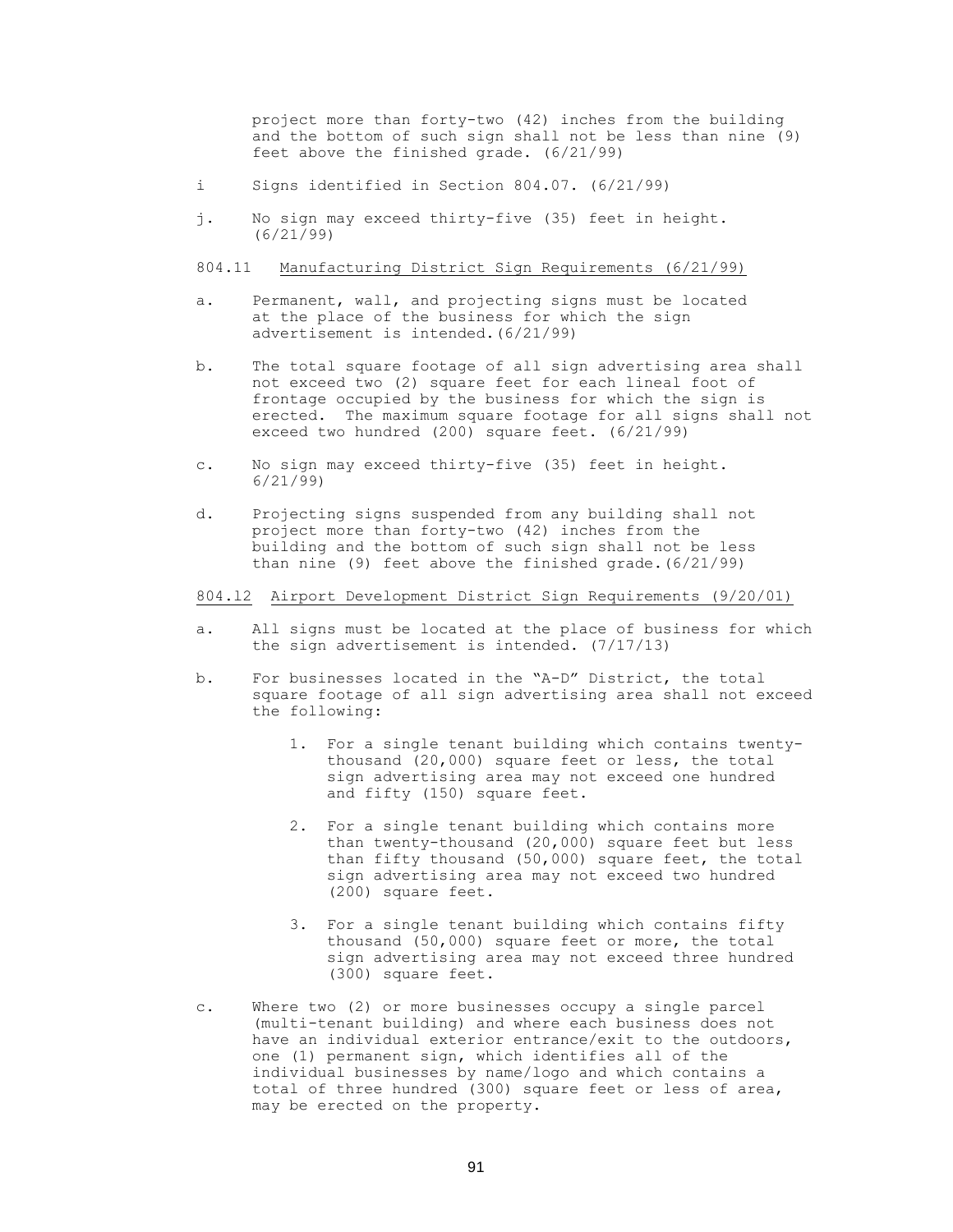- d. Where two (2) or more businesses occupy a single parcel (multi-tenant building and multi-buildings) and where each business has its own individual exterior entrance/exit to the outdoors, one (1) permanent sign which identifies all of the individual businesses by name/logo and which contains a total of three hundred (300) square feet or less of area may be erected on the property. In addition, each individual business shall be allowed wall or projecting signs based upon the following criteria:
	- 1. An individual business whose square footage in the multi-tenant building is one thousand (1000) square feet or less shall be entitled to wall and projecting signs not to exceed forty (40) square feet in cumulative area.
	- 2. An individual business whose square footage in the multi-tenant building is more than one thousand (1000) but less than five thousand (5,000) square feet shall be entitled to wall and projecting signs not to exceed eighty (80) square feet in cumulative area.
	- 3. An individual business whose square footage in the multi-tenant building is more than five thousand (5,000) square feet shall be entitled to wall and projecting signs not to exceed one hundred and twenty (120) square feet in cumulative area.
- k. Projecting signs suspended from any building shall not project more than forty-two (42) inches from the building and the bottom of such sign shall not be less than nine (9) feet above the finished grade.
- l. Signs identified in Section 804.07.

m. No sign may exceed thirty-five (35) feet in height.

804.13 No sign shall be erected without first obtaining a zoning permit. (08/19/93) (9/20/01)

- 805 Storage Areas
	- a. Requirements: The storage of boats, boat trailers, boat cradles, trailers, campers, and/or recreational vehicles shall meet the following conditions:
		- 1. Such areas shall be properly maintained in an orderly fashion, weeds and grass shall be kept mowed.
		- 2. Such use, if not confined to a building or like structure, shall be kept properly screened from adjacent residential areas. Such screening shall consist of a strip of land not less than twenty (20) feet in width planted with an evergreen hedge or dense planting with a mature height of at least eight (8) feet.
		- 3. No such storage building shall be erected or enlarged to exceed thirty-five (35) feet in height.
		- 4. No such storage building shall be closer than seventyfive (75) feet to any public right-of-way, closer than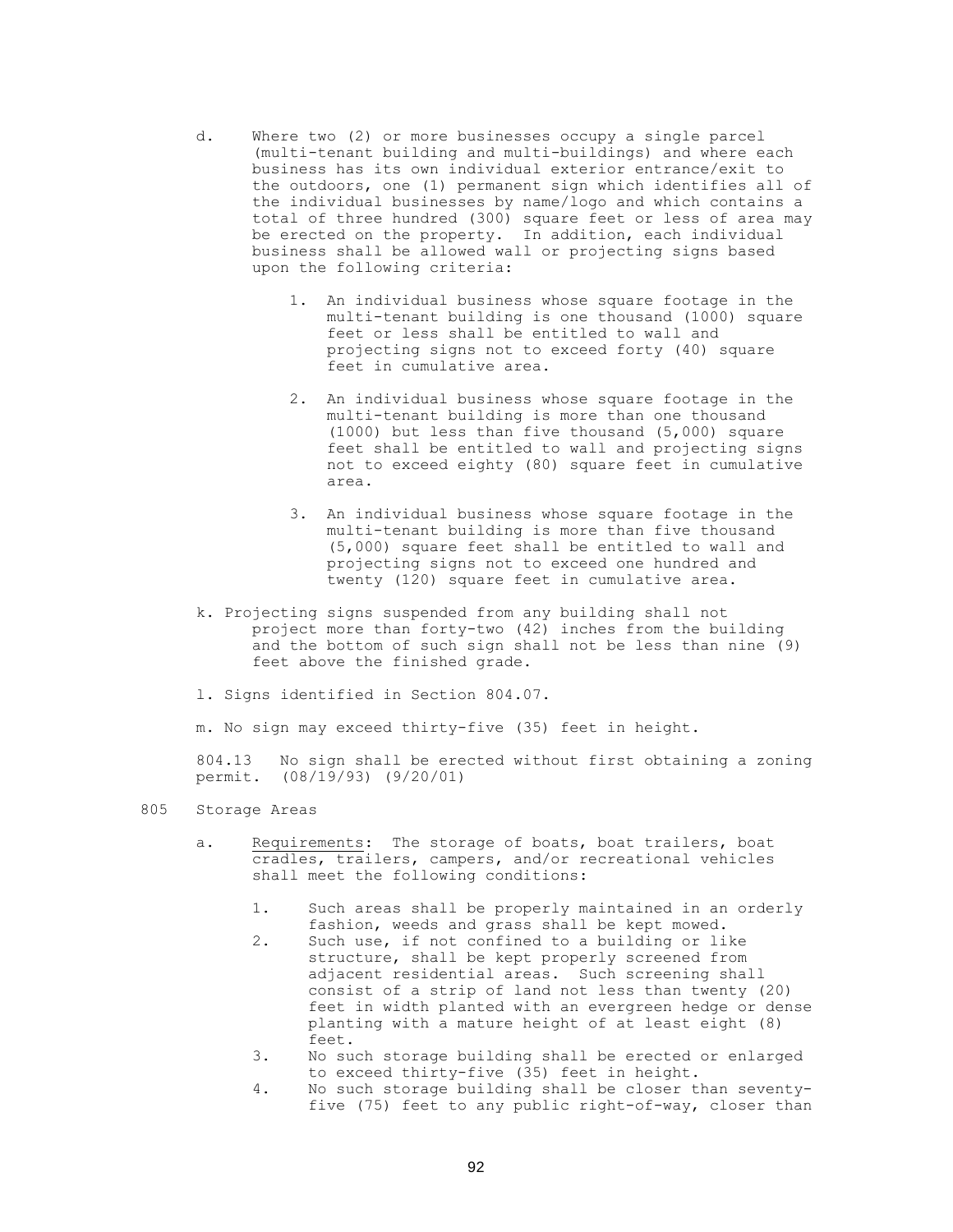forty (40) feet to any other lot line, nor closer than twenty (20) feet to any other building.

5. Such storage uses shall not be in conflict with existing residential areas and shall not create any unreasonable nuisance, hazard, or traffic problem.

## 806 Manufactured Homes

806.01 Manufactured homes shall be regarded as one-family dwellings if the following conditions are met:

- a. The axles and wheels must be removed and the tongue removed or covered with a material similar to the exterior siding of the home;
- b. The exterior siding of the unit and any attachments thereto must be residential in appearance, consist of materials customarily used on conventional dwellings constructed on site, and extend to the top of the foundation;
- c. The home must be placed on a permanent foundation consisting of a footer or series of piers to the frost line and structurally designed and approved by the County's Building Department. The design of the foundation must qualify it for real property taxation and the title must be surrendered;
- d. The roof must be pitched so there is at least a two inch vertical rise for each twelve inches of horizontal run with shingles or other materials customarily used for conventional dwellings constructed on site; and
- e. The replacement of a manufactured home previously located on a lot shall be required to comply with all of the above conditions.
- f. Each unit shall have a minimum building width of twenty (20) feet for a minimum depth of one-half of its length. (6/20/96)

## 807 Dwelling Size

807.01 The following table establishes the minimum floor area for dwellings:

|            | One Story | $1-1/2$ Story              | Two Story | Multi-Story |
|------------|-----------|----------------------------|-----------|-------------|
| District   | Sq. Ft.   | Sq. Ft.                    | Sq. Ft.   | Sq. Ft.     |
|            |           |                            |           |             |
| Α          | 1,400     | 1,000                      | 950       | 950         |
| $R-1$      | 1,200     | 1,000                      | 750       | 1,200       |
| $R-2$      | 1,200     | 1,000                      | 750       | 1,200       |
| $R-3$      | 1,200     | 1,000                      | 750       | 1,200       |
| $R-4$      |           | See Article 5, Section 504 |           |             |
| $R-5$      |           | See Article 5, Section 505 |           |             |
| $C-1$      | 1,000     | 800                        | 500       | 1,000       |
| $C-2$      | 1,000     | 800                        | 500       | 1,000       |
| $C-3$      | 1,000     | 800                        | 500       | 1,000       |
| <b>PUD</b> | 1,200     | 1,000                      | 750       | 1,200       |
|            |           | First Floor                | Per Floor | Per Floor   |

The minimum floor area shall be exclusive of garages, open or enclosed porches, patios, breezeways, basements or areas not used for permanent occupancy or use. (6/20/96)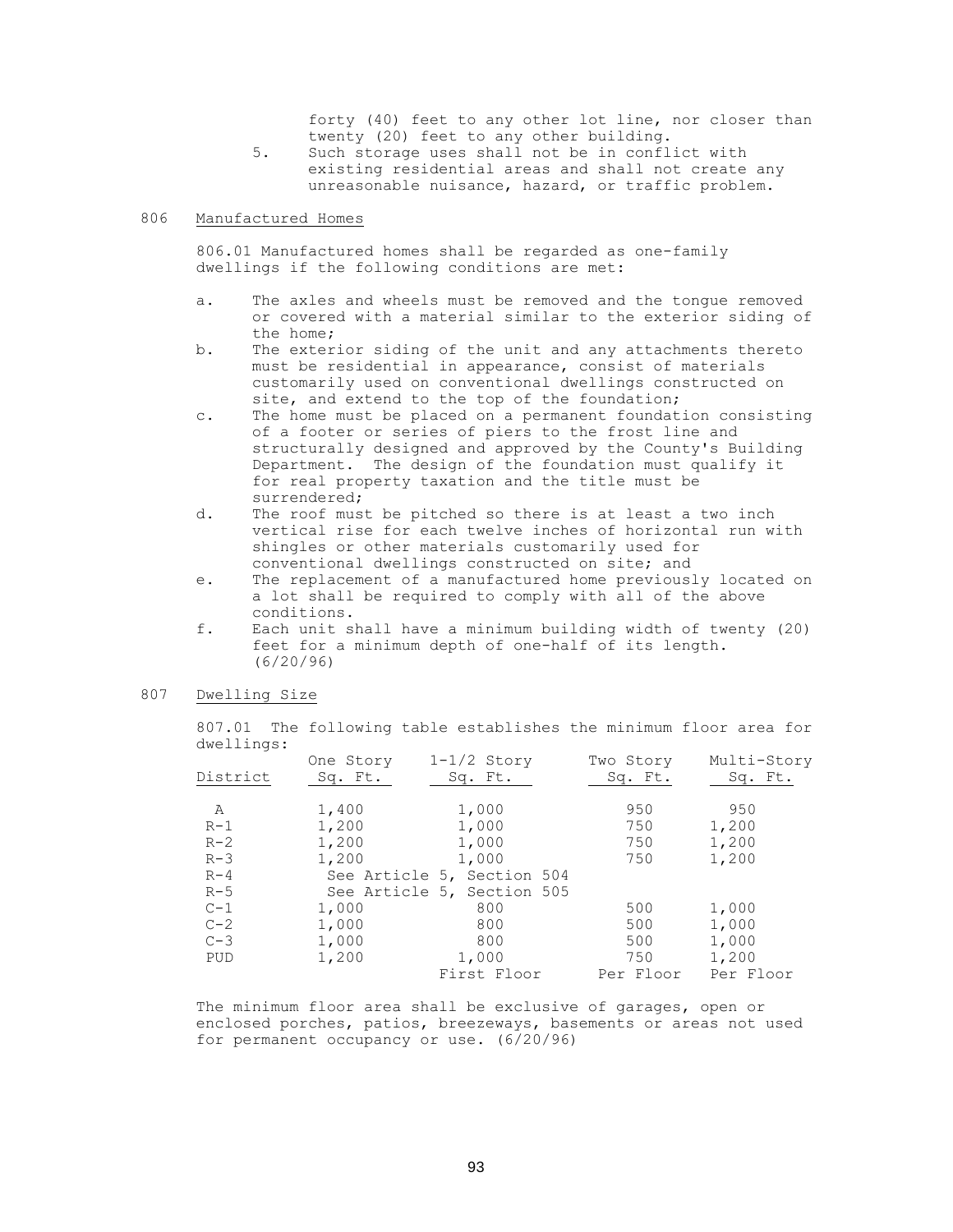#### 808 Non-Residential Building Size

808.01 The following table establishes minimum non-residential building sizes:

| $C-1$   | $1,000$ sq. ft. |                              |
|---------|-----------------|------------------------------|
| $C-2$   | $1,000$ sq. ft. |                              |
| $C-3$   | 500 sq. ft.     |                              |
| $R-C$   |                 | 1,000 sq. ft. (6/20/96)      |
| $A-D$   | $2,000$ sq. ft. |                              |
| $M-1$   | $5,000$ sq. ft. |                              |
| $M-2$   | $5,000$ sq. ft. |                              |
| $E - C$ |                 | $1,000$ sq. ft. $(11/05/98)$ |

## 809 Guest House

809.01 A guest house shall be permitted within a detached accessory building located on the same premises with the main building. A guest house shall meet the requirements of the definition located in Article 4.

809.02 No detached accessory building shall be used as a guest house without first securing a permit from the zoning inspector.

## 810 Land Under Water

810.01 All submerged lands below 574 feet USGS elevation are a part of that District to which their abutting natural above water lands are assigned and shall be bounded by extension of the boundary lines of each abutting natural above water property. Two adjacent Districts which extend onto submerged lands shall be separated by extension of their above water common boundary line. In the case of leased submerged lands from the State of Ohio, the same requirement shall apply.

# 811 Temporary Structures, Trailers, Etc. for Project Development

811.01 Requirements: Temporary buildings, structures, manufactured offices, or trailers for transport, storage, or conversion of materials may be specifically permitted in a District where they would not normally be permitted, but only if all of the following conditions are met:

- a. The land is already zoned to permit the project development.
- b. The structure is necessary and is used only for the project development on the same parcel of land.
- c. No structure shall be placed closer to property lines than an accessory building could be in that District.
- d. Each structure shall be in active use for its permitted purpose. If inactive, it shall be removed promptly. No mere storage of such structures is permitted.
- e. No structure shall be used as a dwelling.

811.02 A zoning certificate shall be issued for each project location and shall be valid for one year. The boundaries of the project and the number and character of temporary structures shall be designated on the application for the zoning certificate. A new certificate may be applied for annually and issued if restrictions are still met.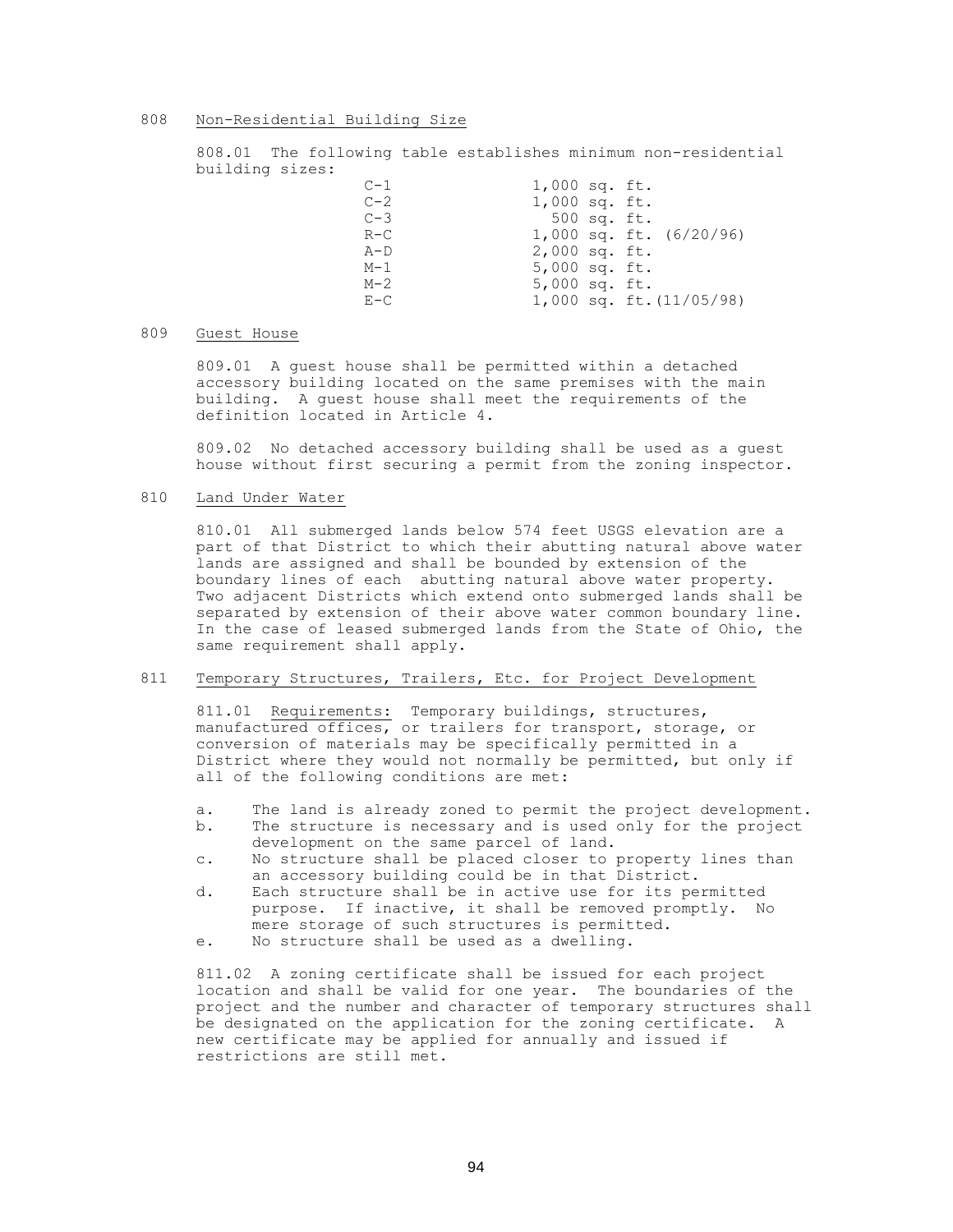- 812 Portable Storage Containers (7/12/16)
	- a. Requirements: Portable Storage Containers shall meet the following requirements
		- 1. One portable storage container shall be permitted on a lot.
		- 2. The portable storage container shall be located in the side or rear yard or located on a driveway or other hard surface.
		- 3. Storage of hazardous materials is prohibited.
		- 4. No part or former part of a semi-trailer, mobile home unit, or trailer unit similar to, or recreational vehicle shall be utilized as a portable storage unit.
		- 5. A portable storage unit situated on a lot shall not exceed thirty (30) consecutive days.
		- 6. A portable storage unit situated on a non-residential shall not exceed thirty (30) consecutive days, up to two (2) times per calendar year.
		- 7. A portable storage unit necessary to facilitate clean up and/or restoration activities from a natural disaster shall be situated on a lot not to exceed six (6) months.
- 813 Outdoor Wood-Fired Furnaces (OWF's) (7/12/16)
	- a. Requirements: Outdoor Wood-Fired Furnaces (OWF's) shall meet the following requirements:
		- 1. One Outdoor Wood-Fired Furnaces (OWF's) shall be permitted on a lot.
		- 2. The Outdoor Wood-Fired Furnaces shall meet or exceed the current EPA particulate matter emission limit as of the date of the OWF installation.
		- 3. Only clean wood or wood pellets made from clean wood may be used as fuel; trash, refuse, painted, stained treated wood, or otherwise "dirty fuel" shall not be burned in the unit.
		- 4. Outdoor Wood-Fired Furnaces must be located in the side or rear yard of the property on which it is located and shall not be placed on the water front.
		- 5. All Outdoor Wood-Fired Furnaces must be a minimum of 100' from the nearest property line. The minimum lot size is One (1) acre.
		- 6. All Outdoor Wood-Fired Furnaces must have a permanently attached stack that is a minimum of ten (10) feet above the ground. The stack must be higher than the peak of all residences that are located within two-hundred (200) feet of the OWF.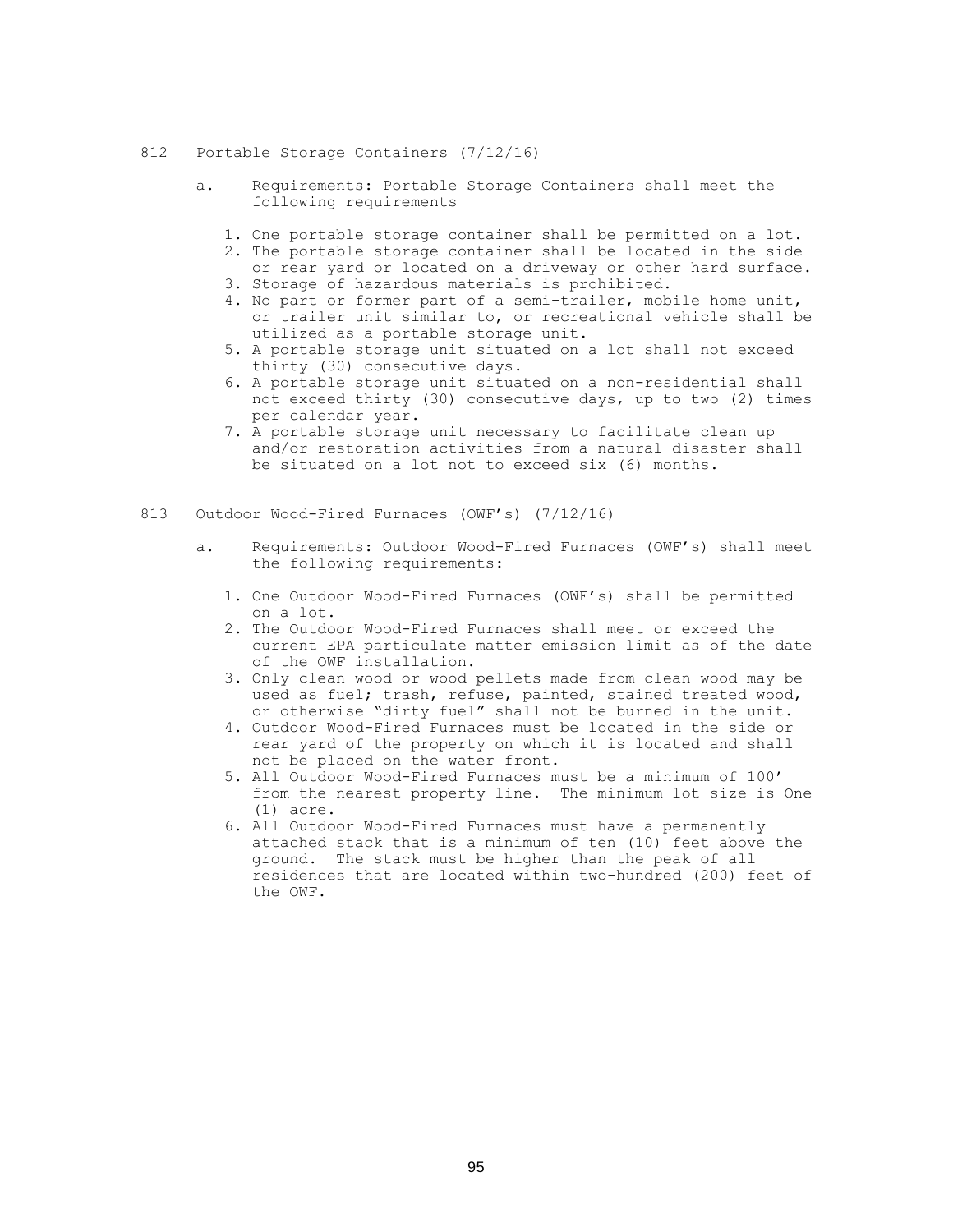#### ARTICLE 9

NON-CONFORMING BUILDINGS, STRUCTURES, AND USES (6/18/98)

900 Non-Conforming Buildings and Uses

900.01 Continuance of Uses: Any lawfully established use of a building or land established prior to the effective date of the Resolution, as amended, that does not conform to the use regulations for the District in which it is located shall be deemed to be a legal non-conforming use and may be continued, except as otherwise provided herein.

900.02 Repairs and Alterations: Normal maintenance of a building or other structure containing a non-conforming use is permitted, including necessary non-structural repairs which do not tend to prolong the life of the supporting members of the building or structure, such as bearing walls, columns, beams, or girders. Incidental alterations are permitted which do not extend or intensify the non-conforming use.

900.03 Buildings Under Construction: Any non-conforming structure that is under construction whenever this Resolution was adopted or amended may be completed and occupied.

900.04 Change of Use: If no structural alterations are made, a non-conforming use of a building may be changed to another nonconforming use of the same or a more restrictive classification, but shall not thereafter by changed back to a less restrictive use.

900.05 Vacancy: In the event that a non-conforming use of any building, structure, or land is voluntarily discontinued for a period of two (2) years, the use of the same shall thereafter conform to the uses permitted in the district in which it is located.

900.06 Enlargement of Buildings: Where a lawful structure existed at the effective date of adoption or amendment to this Resolution that could not be built under the terms of this Resolution by reason of restrictions on area, height, yards, or other characteristics of the structure or its location on the lot, such structure may be continued so long as it remains otherwise lawful, subject to the following provisions:

- a. Such structure may be altered or enlarged in a way that does not increase its nonconformity.
- b. Should such structure be moved for any reason for any distance whatever, it shall thereafter conform to the regulations for the district in which it is located after it is moved.

The addition to or enlargement of a building occupied by a nonconforming use may be permitted, provided such addition or enlargement complies with the height and area regulations of the District in which it is located and that the total aggregate floor area included in all such separate enlargements does not exceed twenty (20) percent of the floor area contained in said building on the effective date of this Resolution, as amended. (6/21/99)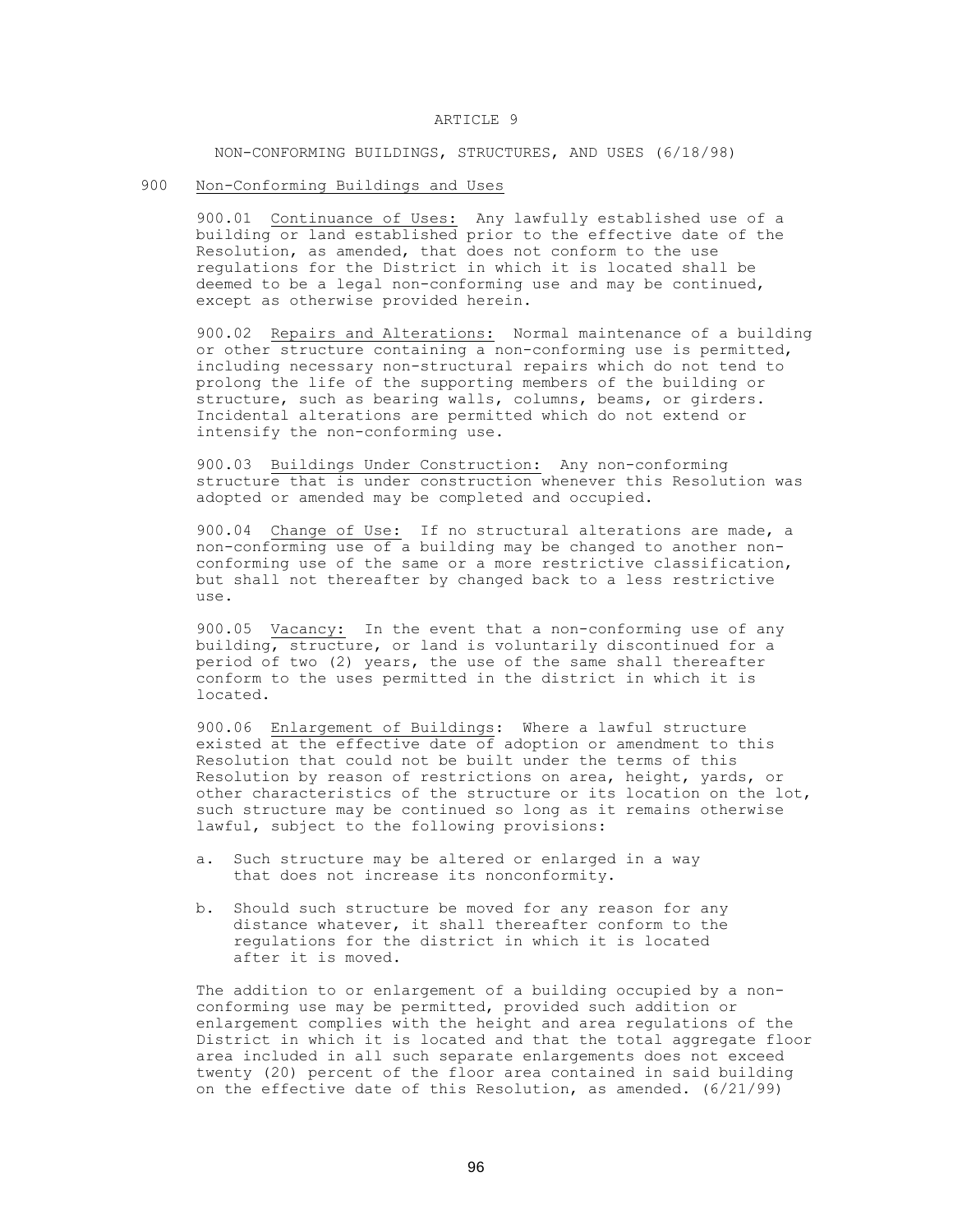900.07 Restoration of Damaged Buildings: A non-conforming building or structure which is damaged by explosion, fire, Act of God, or the public enemy to the extent of not more than seventyfive (75) percent of its value at the time of its damage, may be restored and the same use or occupancy continued, provided that such restoration is started within a period of six (6) months. In the event that such damage exceeds seventy-five (75) percent of the value at the time of the damage, no repairs or construction shall be made unless every portion of the building is made to conform to all regulations for new buildings in the District in which it is located.

900.08 Uses of Land: A non-conforming use of land, where no permanent main building is involved, shall not be extended or expanded into any other portion of a lot or adjoining property, nor shall the use be changed except to a conforming use.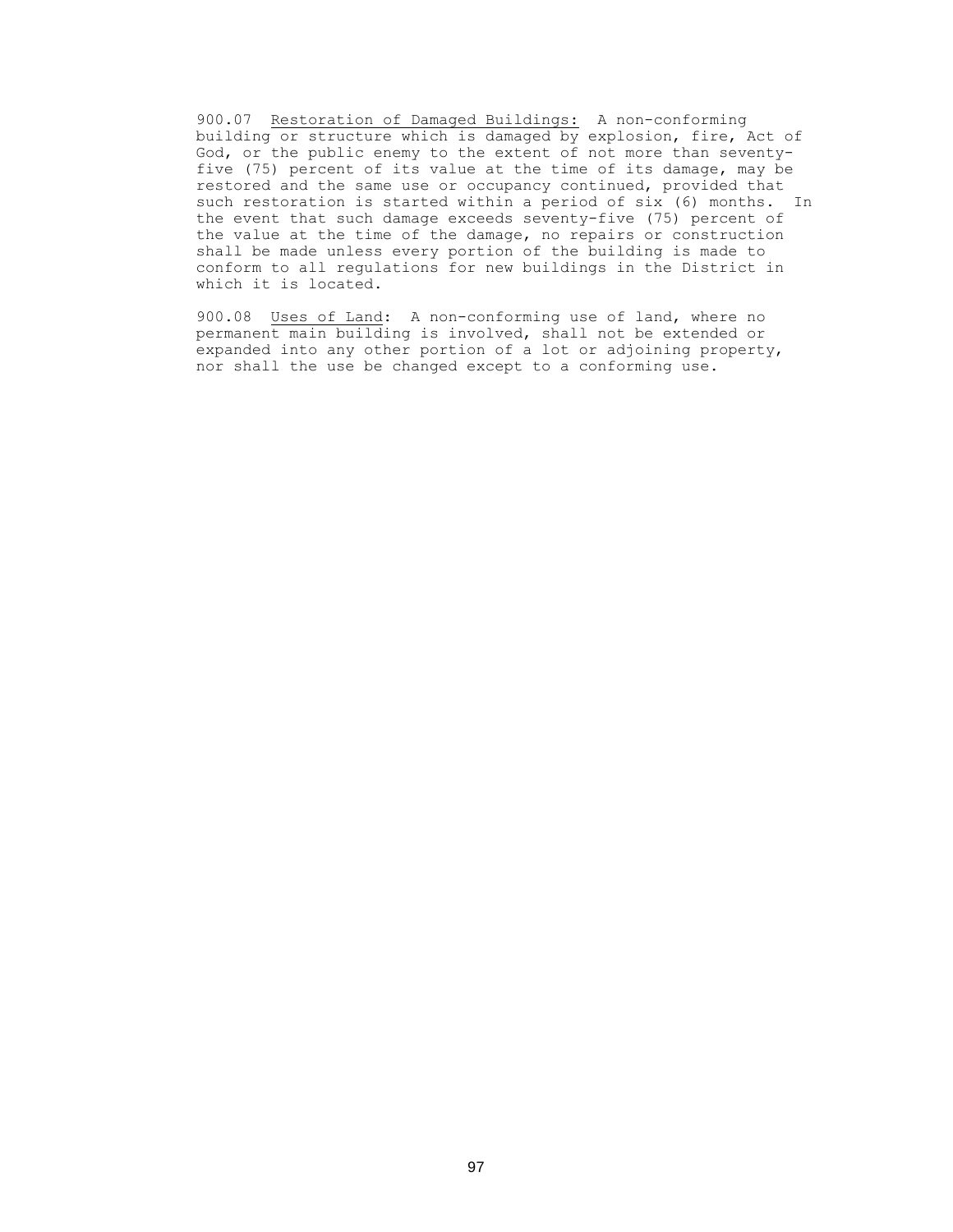### ARTICLE 10

#### BOARD OF ZONING APPEALS

#### 1000 Membership

1000.01 The Board of Zoning Appeals, hereinafter called the Board, shall be appointed by the Board of Township Trustees and shall consist of five (5) members (none of whom shall be concurrently appointed as a member of the Township Zoning Commission) who are residents of the unincorporated area of the Township.

1000.02 The members of the Board shall serve the same length terms, and appointments should be staggered in the same manner as provided for the Township Zoning Commission in Article 11. The Board of Township Trustees may remove any member for cause, after public hearing, in accordance with the provisions of Section 519.04, Ohio Revised Code. Vacancies shall be filled for the unexpired term of any member whose place becomes vacant.

 1000.03 The Board of Township Trustees may appoint two (2) alternate members to the Township Board of Zoning Appeals for terms as determined by the Board of Township Trustees. An alternate member shall take the place of an absent regular member at any meeting of the Board of Zoning Appeals. An alternate member shall meet the same appointment criteria as a regular member. When attending a meeting on behalf of an absent member, the alternate member may vote on any matter on which the absent member is authorized to vote. An alternate member of the board of zoning appeals may not simultaneously serve as an alternate member to the zoning commission. (10/15/08)

## 1001 Rules Of The Board

1001.01 The Board shall by majority vote of its members elect a Chairman, a Vice Chairman, and a Secretary who shall occupy such offices until their successors are duly elected at the next meeting of the Board, which shall be held during the month of January of each year.

1001.02 If any member of the Board is absent for four (4) consecutive meetings, he may be considered, at the option of the Chairman, to have resigned, and the Chairman may request the Board of Township Trustees to appoint a replacement.

 1001.03 A quorum shall consist of three (3) members of the Board which shall be the minimum number permitted to conduct business. An affirmative vote of a majority of the members in attendance shall be required for action. Failure of an item to receive a majority vote shall constitute disapproval. When a quorum is lacking, the Board shall postpone or cancel items requiring a vote and may proceed with items presented for information only. (10/15/08)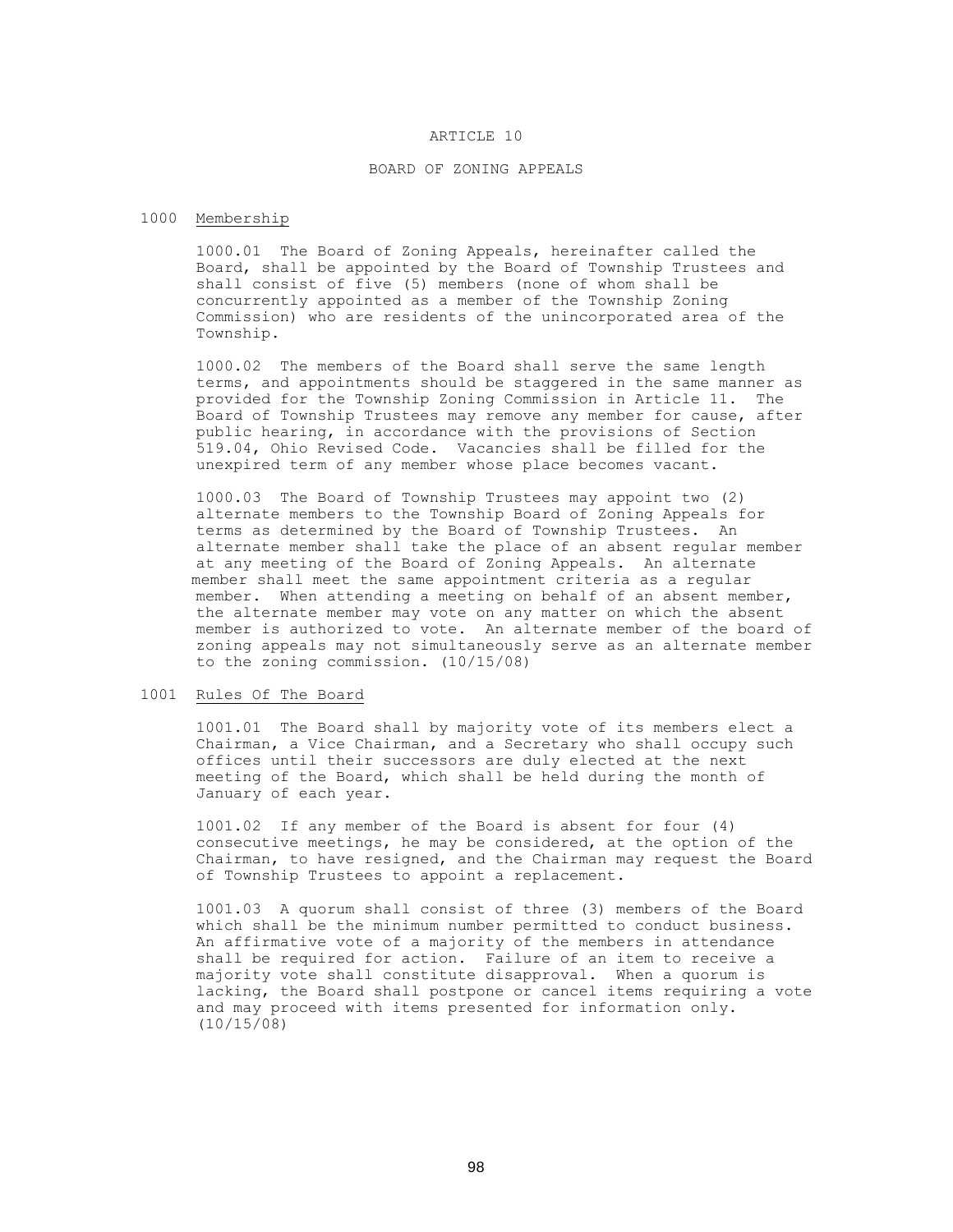## 1002 Jurisdiction

1002.01 Appeals: To hear and decide appeals where it is alleged there is an error in any interpretation, order, requirement, decision or determination by the enforcement officer in the administration and enforcement of the provisions of this Resolution.

1002.02 Variances: **There are two types of variances which the township may grant: an area variance and a use variance. The factors to be considered by the Board of Zoning Appeals differ for the two types of variances. (1/19)**

### **Area Variance:**

**An area variance is a departure from the provisions of the zoning resolution usually relating to setbacks, side yards, height, frontage/lot width, and lot size. These variances relate to the physical characteristics of the property. Strict enforcement of the zoning requirements for the specific lot would present "practical difficulties", basically making the property unusable.**

- a. Whether the property in question will yield a reasonable return or whether there can be any beneficial use of the property without the variance. (07/02/97)
- b. Whether the variance is substantial. (07/02/97)
- c. Whether the essential character of the neighborhood would be substantially altered or whether adjoining properties would suffer a substantial detriment as a result of the variance. (07/02/97)
- d. Whether the variance would adversely affect the delivery of governmental services (for example, water, sewer, garbage.) (07/02/97)
- e. Whether the property owner purchased the property with knowledge of the zoning restriction. (07/02/97)
- f. Whether the property owner's predicament feasible can be obviated through some method other than a variance. (07/02/97)
- g. Whether the spirit and intent behind the zoning requirements would be observed and substantial justice done by granting the variance. (07/02/97)

The variance as granted shall be the minimum variance necessary to accomplish the reasonable use of the land or building.(07/02/97)

#### **INSTRUCTIONS:**

**The Applicant shall complete the appropriate form as part of the application submission. The Board of Zoning Appeals shall publicly review the submitted form at the public hearing, stipulating the responses identified by the applicant.**

**Each item on the form needs to be addressed. The Board shall receive the testimony of those in attendance that are in support of the application and those that are opposed to the request. The Board may consider written comments that are submitted in advance of the hearing during its review.**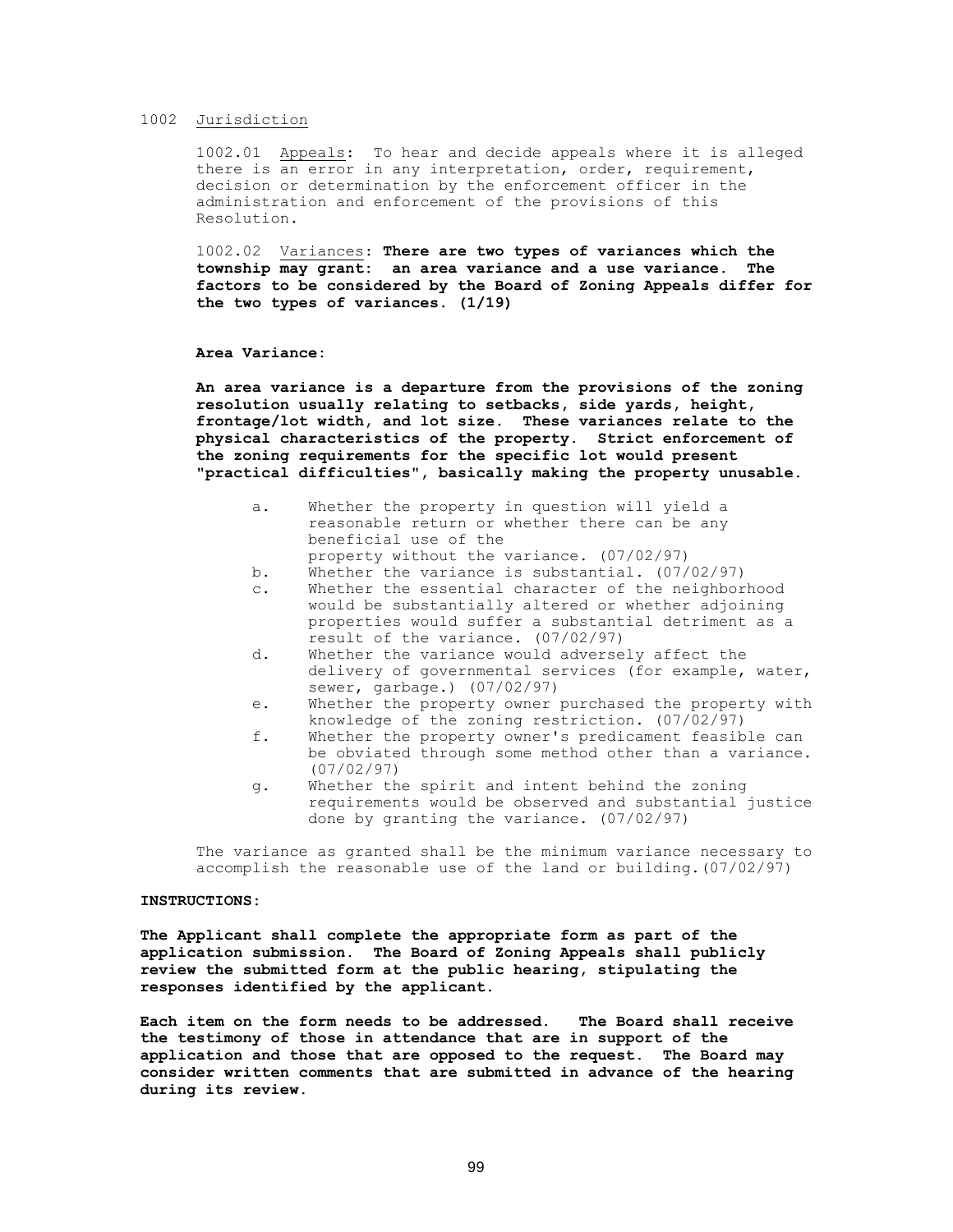**At the conclusion of the testimony, the Board shall complete a separate form to become part of the public record. The Board shall summarize its findings concerning each item after reviewing the application and hearing the testimony.**

**Should an issue not be adequately addressed, the Board may continue the hearing to provide adequate time for the necessary material to be submitted to address the Board's concerns.** 

**Failure by the Board to conclude that all of the noted criteria have been properly addressed will result in denial of the applicant's request**.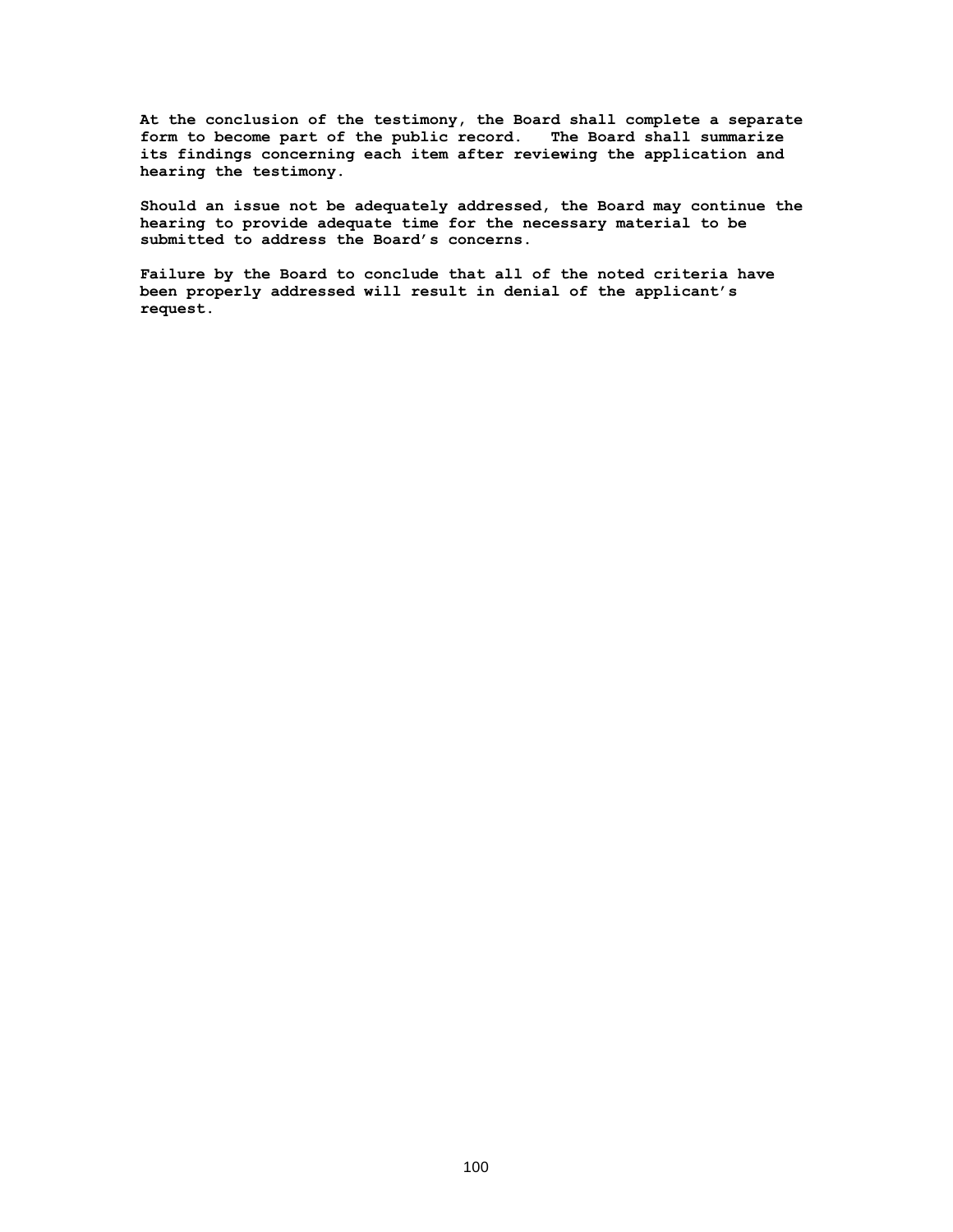# **AREA VARIANCE FINDING OF FACT**

**The factors or standards to be considered and weighed for an area variance include, but are not limited to the following:** 

**1. Whether the property in question will yield a reasonable return or whether there can be any beneficial use of the property without the variance.** 

 $\mathcal{L} = \{ \mathcal{L} \mathcal{L} \mathcal{L} \mathcal{L} \mathcal{L} \mathcal{L} \mathcal{L} \mathcal{L} \mathcal{L} \mathcal{L} \mathcal{L} \mathcal{L} \mathcal{L} \mathcal{L} \mathcal{L} \mathcal{L} \mathcal{L} \mathcal{L} \mathcal{L} \mathcal{L} \mathcal{L} \mathcal{L} \mathcal{L} \mathcal{L} \mathcal{L} \mathcal{L} \mathcal{L} \mathcal{L} \mathcal{L} \mathcal{L} \mathcal{L} \mathcal{L} \mathcal{L} \mathcal{L} \mathcal{L} \$ 

 $\mathcal{L} = \{ \mathcal{L} \mathcal{L} \mathcal{L} \mathcal{L} \mathcal{L} \mathcal{L} \mathcal{L} \mathcal{L} \mathcal{L} \mathcal{L} \mathcal{L} \mathcal{L} \mathcal{L} \mathcal{L} \mathcal{L} \mathcal{L} \mathcal{L} \mathcal{L} \mathcal{L} \mathcal{L} \mathcal{L} \mathcal{L} \mathcal{L} \mathcal{L} \mathcal{L} \mathcal{L} \mathcal{L} \mathcal{L} \mathcal{L} \mathcal{L} \mathcal{L} \mathcal{L} \mathcal{L} \mathcal{L} \mathcal{L} \$ 

 $\mathcal{L} = \{ \mathcal{L} \mathcal{L} \mathcal{L} \mathcal{L} \mathcal{L} \mathcal{L} \mathcal{L} \mathcal{L} \mathcal{L} \mathcal{L} \mathcal{L} \mathcal{L} \mathcal{L} \mathcal{L} \mathcal{L} \mathcal{L} \mathcal{L} \mathcal{L} \mathcal{L} \mathcal{L} \mathcal{L} \mathcal{L} \mathcal{L} \mathcal{L} \mathcal{L} \mathcal{L} \mathcal{L} \mathcal{L} \mathcal{L} \mathcal{L} \mathcal{L} \mathcal{L} \mathcal{L} \mathcal{L} \mathcal{L} \$ 

 **YES\_\_\_\_\_\_\_ NO\_\_\_\_\_\_\_ Please explain your answers per the instructions** 

 **Based upon the response and the testimony given the Board** 

 **Agrees\_\_\_\_\_ Disagrees \_\_\_\_\_**

**Comments:** 

**2. Whether the variance is substantial.** 

**\_\_\_**

| YES<br>NO. |  |  |  |  |  |  | Please explain your answers per the instructions |
|------------|--|--|--|--|--|--|--------------------------------------------------|
|------------|--|--|--|--|--|--|--------------------------------------------------|

 $\mathcal{L} = \{ \mathcal{L} \mathcal{L} \mathcal{L} \mathcal{L} \mathcal{L} \mathcal{L} \mathcal{L} \mathcal{L} \mathcal{L} \mathcal{L} \mathcal{L} \mathcal{L} \mathcal{L} \mathcal{L} \mathcal{L} \mathcal{L} \mathcal{L} \mathcal{L} \mathcal{L} \mathcal{L} \mathcal{L} \mathcal{L} \mathcal{L} \mathcal{L} \mathcal{L} \mathcal{L} \mathcal{L} \mathcal{L} \mathcal{L} \mathcal{L} \mathcal{L} \mathcal{L} \mathcal{L} \mathcal{L} \mathcal{L} \$ 

 $\mathcal{L} = \{ \mathcal{L} \mathcal{L} \mathcal{L} \mathcal{L} \mathcal{L} \mathcal{L} \mathcal{L} \mathcal{L} \mathcal{L} \mathcal{L} \mathcal{L} \mathcal{L} \mathcal{L} \mathcal{L} \mathcal{L} \mathcal{L} \mathcal{L} \mathcal{L} \mathcal{L} \mathcal{L} \mathcal{L} \mathcal{L} \mathcal{L} \mathcal{L} \mathcal{L} \mathcal{L} \mathcal{L} \mathcal{L} \mathcal{L} \mathcal{L} \mathcal{L} \mathcal{L} \mathcal{L} \mathcal{L} \mathcal{L} \$ 

 $\mathcal{L} = \{ \mathcal{L} \mathcal{L} \mathcal{L} \mathcal{L} \mathcal{L} \mathcal{L} \mathcal{L} \mathcal{L} \mathcal{L} \mathcal{L} \mathcal{L} \mathcal{L} \mathcal{L} \mathcal{L} \mathcal{L} \mathcal{L} \mathcal{L} \mathcal{L} \mathcal{L} \mathcal{L} \mathcal{L} \mathcal{L} \mathcal{L} \mathcal{L} \mathcal{L} \mathcal{L} \mathcal{L} \mathcal{L} \mathcal{L} \mathcal{L} \mathcal{L} \mathcal{L} \mathcal{L} \mathcal{L} \mathcal{L} \$ 

 $\mathcal{L} = \{ \mathcal{L} \mathcal{L} \mathcal{L} \mathcal{L} \mathcal{L} \mathcal{L} \mathcal{L} \mathcal{L} \mathcal{L} \mathcal{L} \mathcal{L} \mathcal{L} \mathcal{L} \mathcal{L} \mathcal{L} \mathcal{L} \mathcal{L} \mathcal{L} \mathcal{L} \mathcal{L} \mathcal{L} \mathcal{L} \mathcal{L} \mathcal{L} \mathcal{L} \mathcal{L} \mathcal{L} \mathcal{L} \mathcal{L} \mathcal{L} \mathcal{L} \mathcal{L} \mathcal{L} \mathcal{L} \mathcal{L} \$ 

|        | Based upon the response and the testimony given the Board |  |  |  |
|--------|-----------------------------------------------------------|--|--|--|
| Agrees | Disagrees                                                 |  |  |  |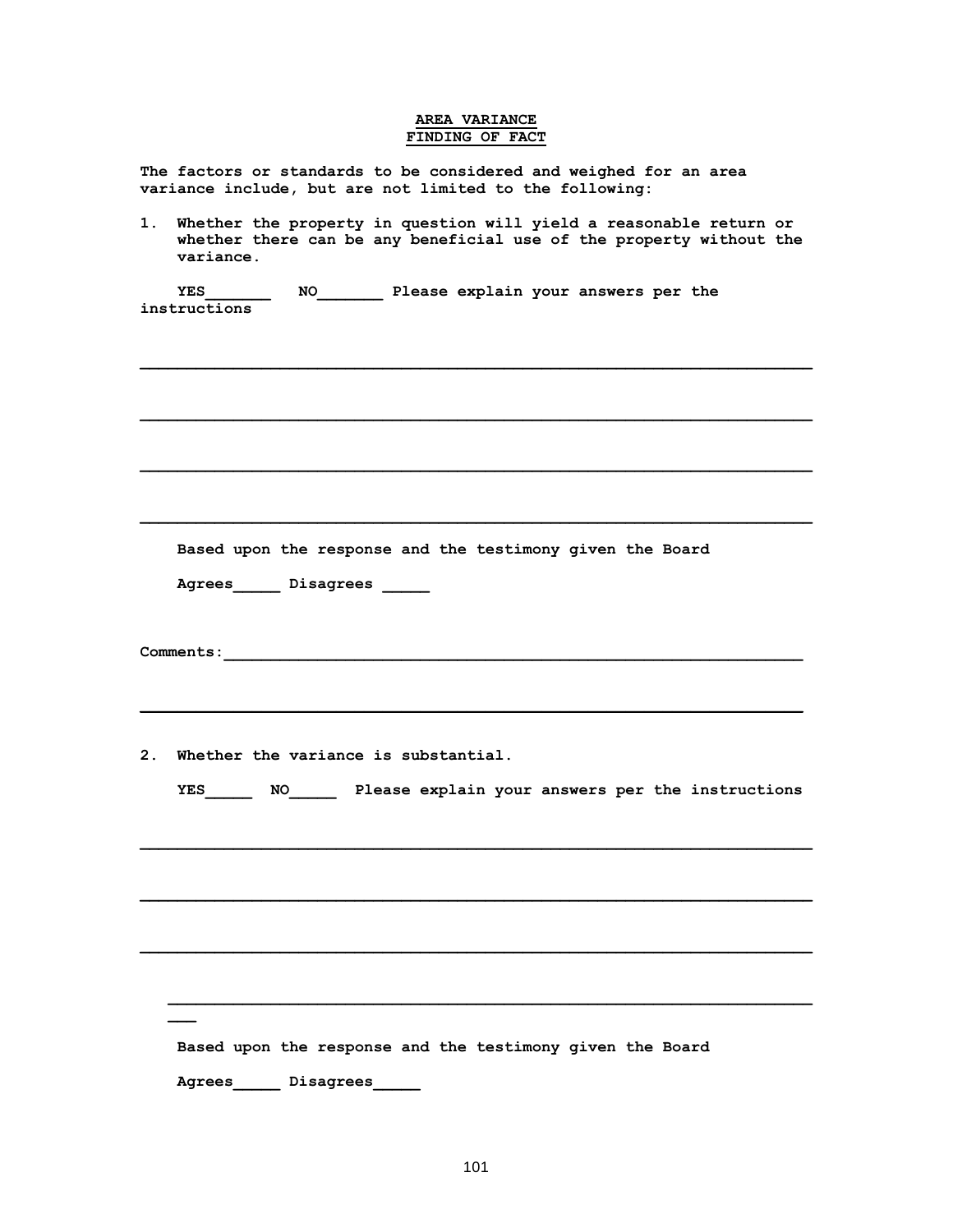| 3. | Whether the essential character of the neighborhood would be<br>substantially altered or whether adjoining properties would suffer a<br>substantial detriment as a result of the variance. |
|----|--------------------------------------------------------------------------------------------------------------------------------------------------------------------------------------------|
|    | YES NO Please explain your answers per the instructions                                                                                                                                    |
|    |                                                                                                                                                                                            |
|    |                                                                                                                                                                                            |
|    |                                                                                                                                                                                            |
|    | Based upon the response and the testimony given the Board                                                                                                                                  |
|    | Agrees_______ Disagrees______                                                                                                                                                              |
|    | Comments:<br>the control of the control of the control of the control of the control of                                                                                                    |
| 4. | Whether the variance would adversely affect the delivery of<br>governmental services (for example, water, sewer, garbage).                                                                 |
|    | YES NO Please explain your answers per the instructions                                                                                                                                    |
|    |                                                                                                                                                                                            |
|    |                                                                                                                                                                                            |
|    |                                                                                                                                                                                            |
|    | Based upon the response and the testimony given the Board                                                                                                                                  |
|    | Agrees<br>Disagrees                                                                                                                                                                        |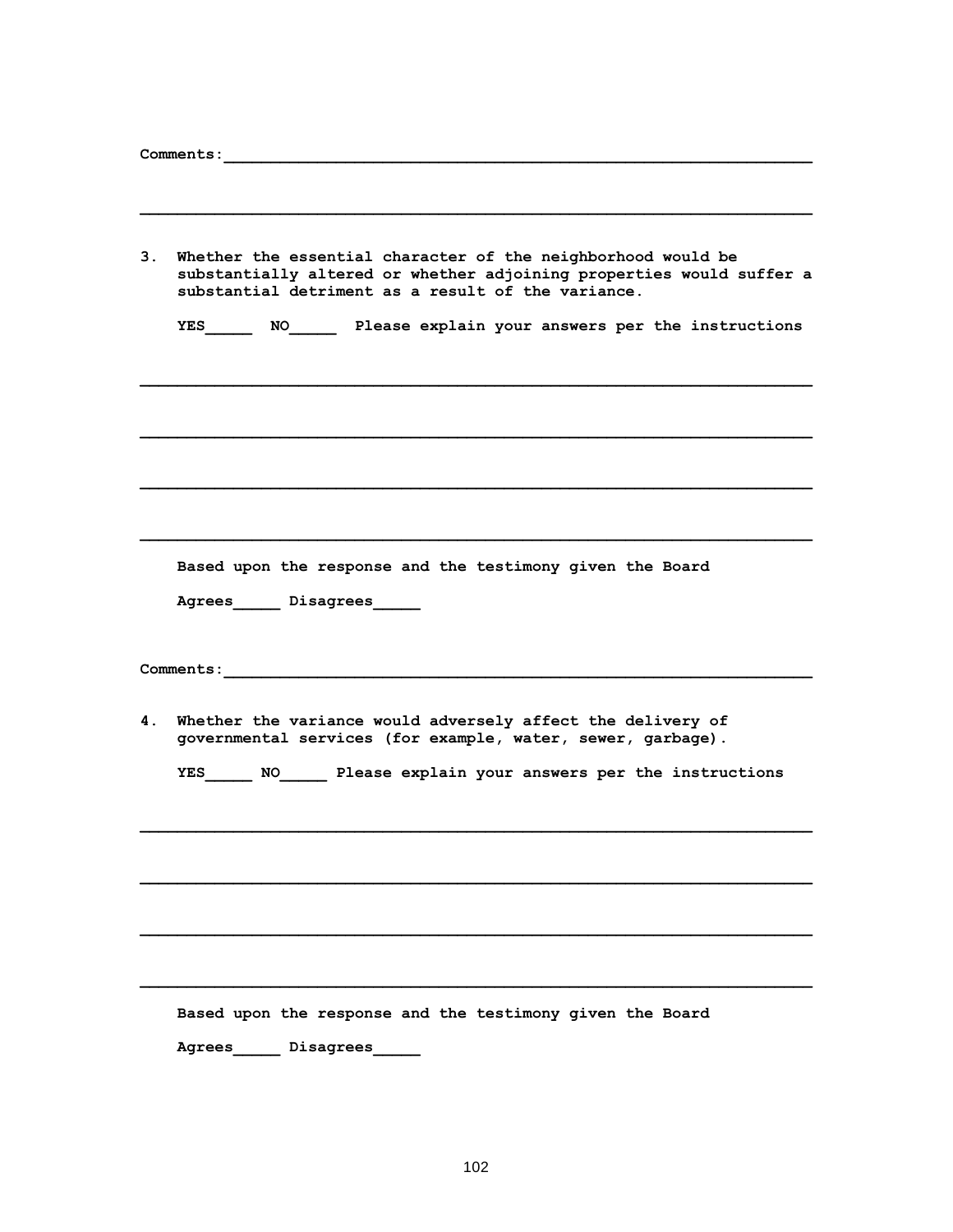| 5. | Whether the property owner purchased the property with knowledge of<br>the zoning restriction.                      |
|----|---------------------------------------------------------------------------------------------------------------------|
|    | YES _______ NO _______ Please explain your answers per the instructions                                             |
|    |                                                                                                                     |
|    |                                                                                                                     |
|    |                                                                                                                     |
|    | Based upon the response and the testimony given the Board                                                           |
|    | Agrees______ Disagrees_______                                                                                       |
|    |                                                                                                                     |
|    | 6. Whether the property owner's predicament feasibly can be prevented<br>through some method other than a variance. |
|    | YES NO Please explain your answers per the instructions                                                             |
|    |                                                                                                                     |
|    |                                                                                                                     |
|    |                                                                                                                     |
|    | Based upon the response and the testimony given the Board                                                           |
|    | Agrees_______ Disagrees_______                                                                                      |
|    |                                                                                                                     |

**7. Whether the spirit and intent behind the zoning requirements would be observed and substantial justice done by granting the variance.**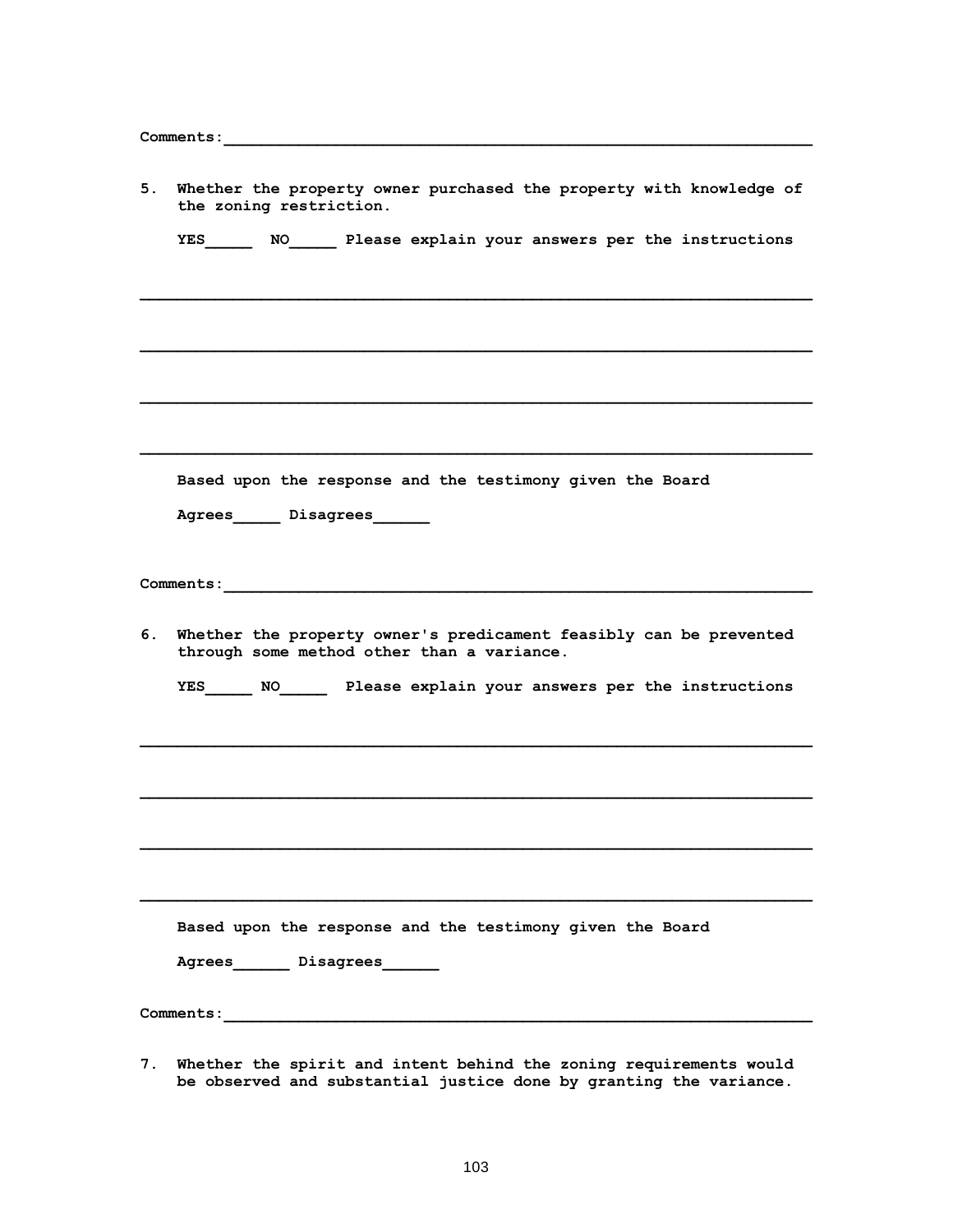|  |                                                                                                                |  |  |  | YES NO Please explain your answers per the instructions |  |
|--|----------------------------------------------------------------------------------------------------------------|--|--|--|---------------------------------------------------------|--|
|  |                                                                                                                |  |  |  |                                                         |  |
|  |                                                                                                                |  |  |  |                                                         |  |
|  |                                                                                                                |  |  |  |                                                         |  |
|  |                                                                                                                |  |  |  |                                                         |  |
|  |                                                                                                                |  |  |  |                                                         |  |
|  |                                                                                                                |  |  |  |                                                         |  |
|  |                                                                                                                |  |  |  |                                                         |  |
|  |                                                                                                                |  |  |  |                                                         |  |
|  | Based upon the response and the testimony given the Board                                                      |  |  |  |                                                         |  |
|  |                                                                                                                |  |  |  |                                                         |  |
|  | Agrees______ Disagrees_______                                                                                  |  |  |  |                                                         |  |
|  |                                                                                                                |  |  |  |                                                         |  |
|  |                                                                                                                |  |  |  |                                                         |  |
|  | Comments: 2008. 2009. 2009. 2009. 2012. 2013. 2014. 2015. 2016. 2016. 2016. 2016. 2016. 2016. 2016. 2016. 2016 |  |  |  |                                                         |  |

**The decision made by the Portage Township Board of Zoning Appeals will go into effect after the record from tonight's Board of Zoning Appeals action is approved at the next scheduled meeting of the Board. Upon approval, the zoning certificate will be available for processing and receipt. HOWEVER, understand that an appeal to the Ottawa County Court of Common Pleas may still occur within thirty (30) days following the approval of the Board of Zoning Appeals minutes.** 

**It is therefore the decision of the Portage Township Board of Zoning Appeals that this area variance petition is \_\_\_\_\_\_\_\_\_\_. If approved, it is the subject to any conditions stated in the minutes which conditions are incorporated herein by reference and made a part of this decision.**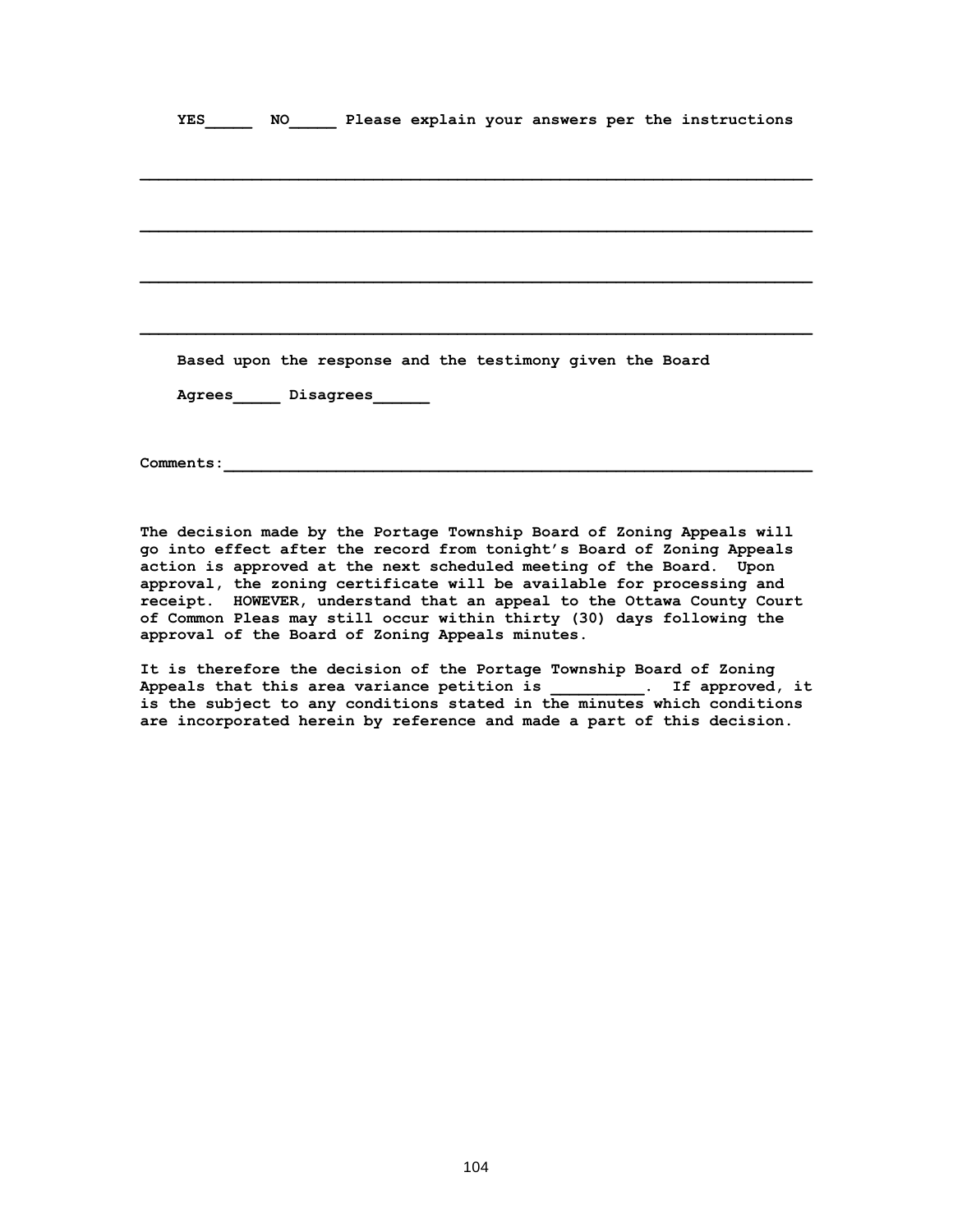#### **Use Variance**

**A use variance involves the development or conversion of land for a use not permitted in the specific zoning district. The factors or standards applied to a use variance are those related to the concept of "unnecessary hardship".**

**A use variance must not be contrary to the public interest and the board of zoning appeals must insure that the spirit of the zoning resolution is observed. In other words, the use requested is consistent and harmonious to the existing uses.** 

### **INSTRUCTIONS:**

**The Applicant shall complete the appropriate form as part of the application submission. The Board of Zoning Appeals shall publicly review the submitted form at the public hearing, stipulating the responses identified by the applicant.**

**Each item on the form needs to be addressed. The Board shall receive the testimony of those in attendance that are in support of the application and those that are opposed to the request. The Board may consider written comments that are submitted in advance of the hearing during its review.**

**At the conclusion of the testimony, the Board shall complete a separate form to become part of the public record. The Board shall summarize its findings concerning each item after reviewing the application and hearing the testimony.**

**Should an issue not be adequately addressed, the Board may continue the hearing to provide adequate time for the necessary material to be submitted to address the Board's concerns.** 

**Failure by the Board to conclude that all of the noted criteria have been properly addressed will result in denial of the applicant's request.**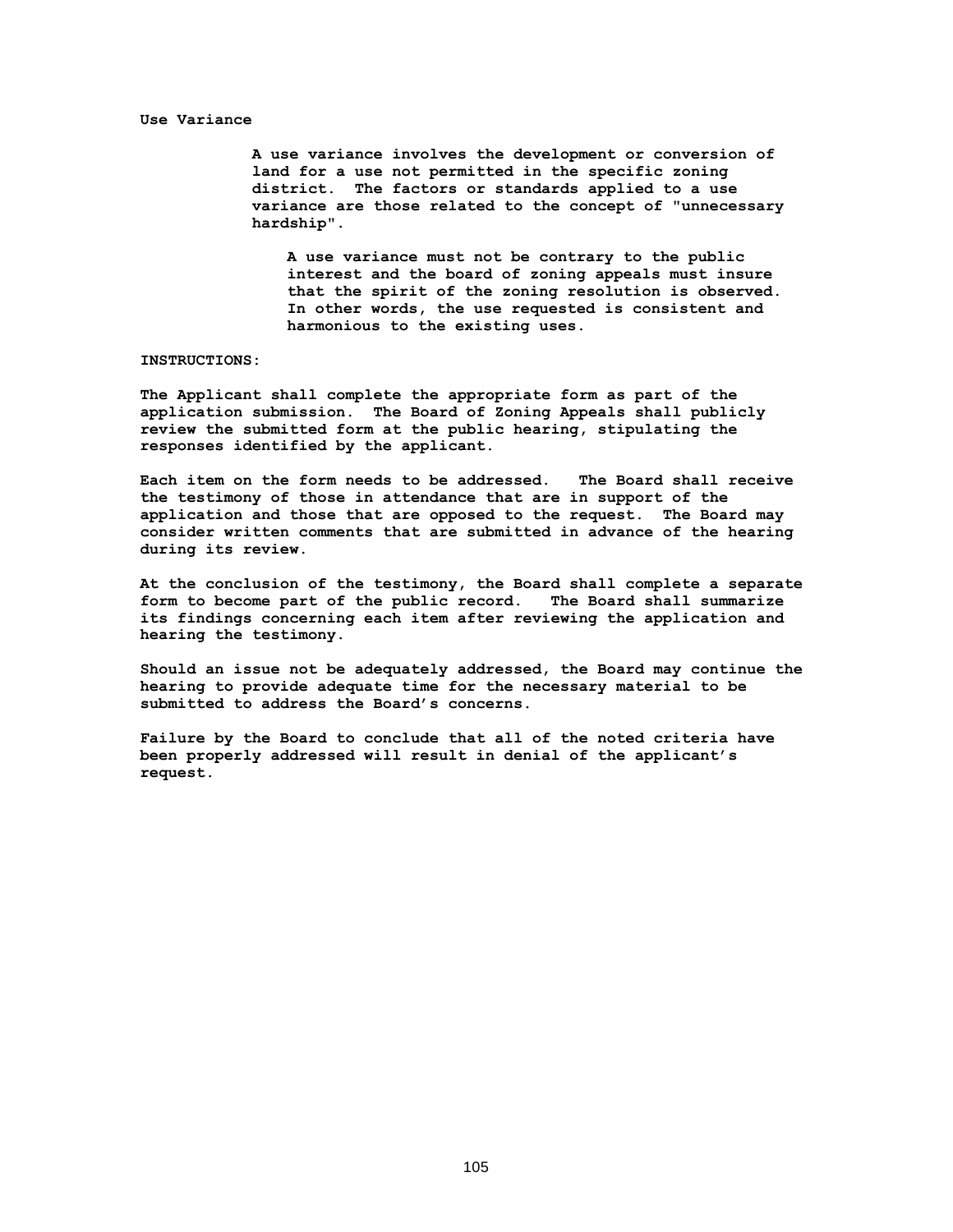# **USE VARIANCE FINDING OF FACT**

- **1. The special circumstances or conditions applying to the building or land in question are peculiar to such lot or property and do not apply generally to other land or buildings in the vicinity and were not created by the applicant.**   $\mathcal{L} = \{ \mathcal{L} \mathcal{L} \mathcal{L} \mathcal{L} \mathcal{L} \mathcal{L} \mathcal{L} \mathcal{L} \mathcal{L} \mathcal{L} \mathcal{L} \mathcal{L} \mathcal{L} \mathcal{L} \mathcal{L} \mathcal{L} \mathcal{L} \mathcal{L} \mathcal{L} \mathcal{L} \mathcal{L} \mathcal{L} \mathcal{L} \mathcal{L} \mathcal{L} \mathcal{L} \mathcal{L} \mathcal{L} \mathcal{L} \mathcal{L} \mathcal{L} \mathcal{L} \mathcal{L} \mathcal{L} \mathcal{L} \$  $\mathcal{L} = \{ \mathcal{L} \mathcal{L} \mathcal{L} \mathcal{L} \mathcal{L} \mathcal{L} \mathcal{L} \mathcal{L} \mathcal{L} \mathcal{L} \mathcal{L} \mathcal{L} \mathcal{L} \mathcal{L} \mathcal{L} \mathcal{L} \mathcal{L} \mathcal{L} \mathcal{L} \mathcal{L} \mathcal{L} \mathcal{L} \mathcal{L} \mathcal{L} \mathcal{L} \mathcal{L} \mathcal{L} \mathcal{L} \mathcal{L} \mathcal{L} \mathcal{L} \mathcal{L} \mathcal{L} \mathcal{L} \mathcal{L} \$  $\mathcal{L} = \{ \mathcal{L} \mathcal{L} \mathcal{L} \mathcal{L} \mathcal{L} \mathcal{L} \mathcal{L} \mathcal{L} \mathcal{L} \mathcal{L} \mathcal{L} \mathcal{L} \mathcal{L} \mathcal{L} \mathcal{L} \mathcal{L} \mathcal{L} \mathcal{L} \mathcal{L} \mathcal{L} \mathcal{L} \mathcal{L} \mathcal{L} \mathcal{L} \mathcal{L} \mathcal{L} \mathcal{L} \mathcal{L} \mathcal{L} \mathcal{L} \mathcal{L} \mathcal{L} \mathcal{L} \mathcal{L} \mathcal{L} \$  $\mathcal{L} = \{ \mathcal{L} \mathcal{L} \mathcal{L} \mathcal{L} \mathcal{L} \mathcal{L} \mathcal{L} \mathcal{L} \mathcal{L} \mathcal{L} \mathcal{L} \mathcal{L} \mathcal{L} \mathcal{L} \mathcal{L} \mathcal{L} \mathcal{L} \mathcal{L} \mathcal{L} \mathcal{L} \mathcal{L} \mathcal{L} \mathcal{L} \mathcal{L} \mathcal{L} \mathcal{L} \mathcal{L} \mathcal{L} \mathcal{L} \mathcal{L} \mathcal{L} \mathcal{L} \mathcal{L} \mathcal{L} \mathcal{L} \$  **Board Agrees \_\_\_\_\_\_\_\_\_\_ Board Disagrees \_\_\_\_\_\_\_\_\_\_ Comments:**  $(7/12)$ **2. The granting of the application is necessary for the preservation and enjoyment of a substantial property right and not merely to serve a convenience to the applicant.**   $\mathcal{L} = \{ \mathcal{L} \mathcal{L} \mathcal{L} \mathcal{L} \mathcal{L} \mathcal{L} \mathcal{L} \mathcal{L} \mathcal{L} \mathcal{L} \mathcal{L} \mathcal{L} \mathcal{L} \mathcal{L} \mathcal{L} \mathcal{L} \mathcal{L} \mathcal{L} \mathcal{L} \mathcal{L} \mathcal{L} \mathcal{L} \mathcal{L} \mathcal{L} \mathcal{L} \mathcal{L} \mathcal{L} \mathcal{L} \mathcal{L} \mathcal{L} \mathcal{L} \mathcal{L} \mathcal{L} \mathcal{L} \mathcal{L} \$  $\mathcal{L} = \{ \mathcal{L} \mathcal{L} \mathcal{L} \mathcal{L} \mathcal{L} \mathcal{L} \mathcal{L} \mathcal{L} \mathcal{L} \mathcal{L} \mathcal{L} \mathcal{L} \mathcal{L} \mathcal{L} \mathcal{L} \mathcal{L} \mathcal{L} \mathcal{L} \mathcal{L} \mathcal{L} \mathcal{L} \mathcal{L} \mathcal{L} \mathcal{L} \mathcal{L} \mathcal{L} \mathcal{L} \mathcal{L} \mathcal{L} \mathcal{L} \mathcal{L} \mathcal{L} \mathcal{L} \mathcal{L} \mathcal{L} \$  **Board Agrees \_\_\_\_\_\_\_\_\_\_ Board Disagrees \_\_\_\_\_\_\_\_\_\_ Comments:\_\_\_\_\_\_\_\_\_\_\_\_\_\_\_\_\_\_\_\_\_\_\_\_\_\_\_\_\_\_\_\_\_\_\_\_\_\_\_\_\_\_\_\_\_\_\_\_\_\_\_\_\_\_\_\_\_\_\_\_\_\_\_**  $(7/12)$
- **3. The authorizing of the variance will not impair an adequate supply of light and air to adjacent property or unreasonably increase the congestion in public streets, or increase the danger of fire or imperil the public safety or unreasonably diminish or impair**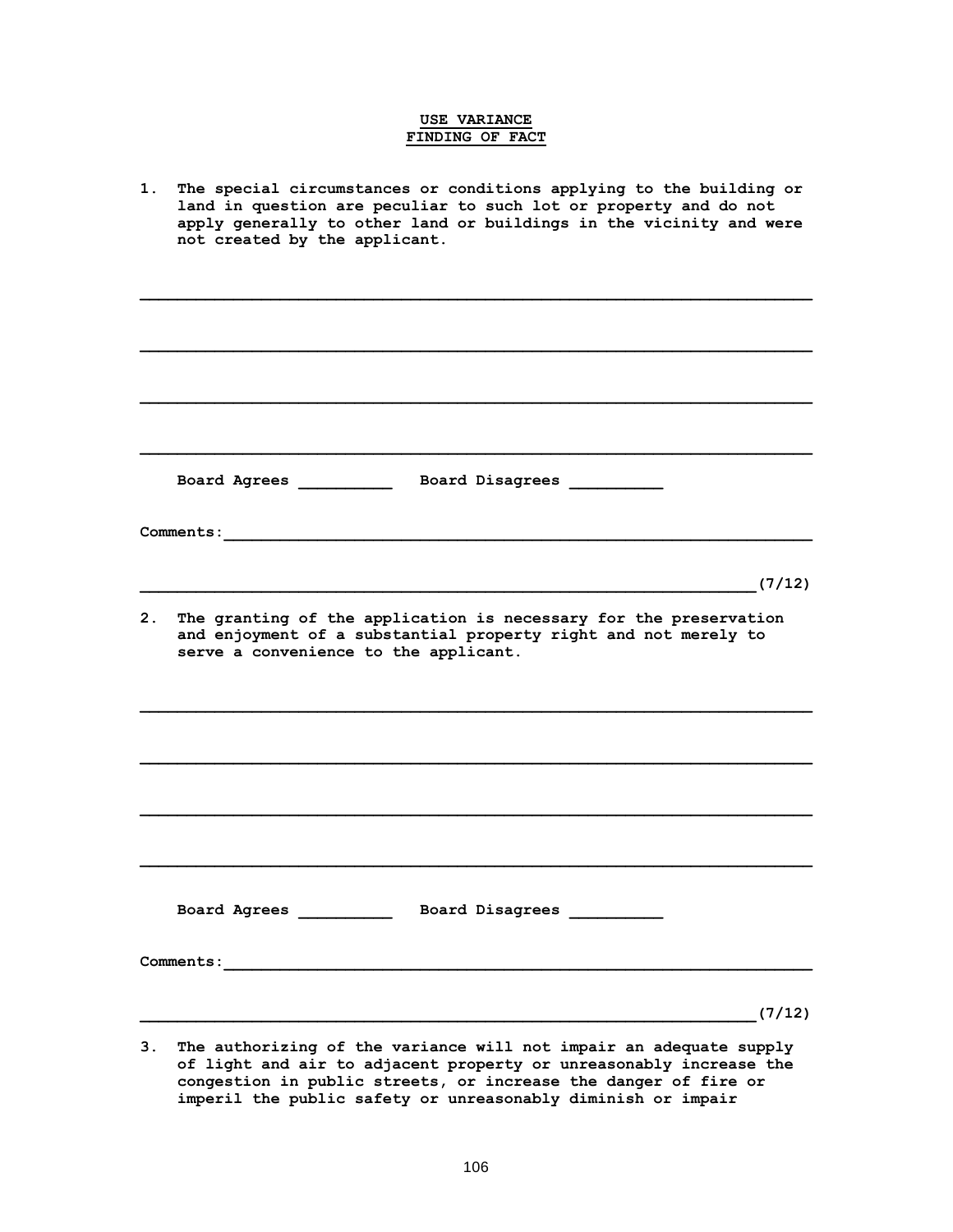**established property values within the surrounding areas, or in any way impair the health, safety, convenience, or general welfare of the inhabitants of the Township.** 

 $\mathcal{L} = \{ \mathcal{L} \mathcal{L} \mathcal{L} \mathcal{L} \mathcal{L} \mathcal{L} \mathcal{L} \mathcal{L} \mathcal{L} \mathcal{L} \mathcal{L} \mathcal{L} \mathcal{L} \mathcal{L} \mathcal{L} \mathcal{L} \mathcal{L} \mathcal{L} \mathcal{L} \mathcal{L} \mathcal{L} \mathcal{L} \mathcal{L} \mathcal{L} \mathcal{L} \mathcal{L} \mathcal{L} \mathcal{L} \mathcal{L} \mathcal{L} \mathcal{L} \mathcal{L} \mathcal{L} \mathcal{L} \mathcal{L} \$ 

 **Board Agrees \_\_\_\_\_\_\_\_\_\_ Board Disagrees \_\_\_\_\_\_\_\_\_\_**

| <b>Comments:</b>                                                                                                                                                                                                                                                                                                                                                                                                                                                                                        |
|---------------------------------------------------------------------------------------------------------------------------------------------------------------------------------------------------------------------------------------------------------------------------------------------------------------------------------------------------------------------------------------------------------------------------------------------------------------------------------------------------------|
| <b>DECISION</b>                                                                                                                                                                                                                                                                                                                                                                                                                                                                                         |
| The decision made by the Portage Township Board of Zoning Appeals will<br>go into effect after the record from tonight's Board of Zoning Appeals<br>action is approved at the next scheduled meeting of the Board. Upon<br>approval, the zoning certificate will be available for processing and<br>receipt. HOWEVER, understand that an appeal to the Ottawa County Court<br>of Common Pleas may still occur within thirty (30) days following the<br>approval of the Board of Zoning Appeals minutes. |
| It is therefore the decision of the Portage Township Board of Zoning<br>Appeals that this use variance petition is _________, subject to any<br>conditions stated in the minutes which conditions are incorporated<br>herein by reference and made a part of this decision.                                                                                                                                                                                                                             |
| Case # _______________                                                                                                                                                                                                                                                                                                                                                                                                                                                                                  |
| Adopted this day of the control of the control of the control of the control of the control of the control of the control of the control of the control of the control of the control of the control of the control of the con                                                                                                                                                                                                                                                                          |

 $\mathcal{L} = \{ \mathcal{L} \mathcal{L} \mathcal{L} \mathcal{L} \mathcal{L} \mathcal{L} \mathcal{L} \mathcal{L} \mathcal{L} \mathcal{L} \mathcal{L} \mathcal{L} \mathcal{L} \mathcal{L} \mathcal{L} \mathcal{L} \mathcal{L} \mathcal{L} \mathcal{L} \mathcal{L} \mathcal{L} \mathcal{L} \mathcal{L} \mathcal{L} \mathcal{L} \mathcal{L} \mathcal{L} \mathcal{L} \mathcal{L} \mathcal{L} \mathcal{L} \mathcal{L} \mathcal{L} \mathcal{L} \mathcal{L} \$ 

 $\mathcal{L} = \{ \mathcal{L} \mathcal{L} \mathcal{L} \mathcal{L} \mathcal{L} \mathcal{L} \mathcal{L} \mathcal{L} \mathcal{L} \mathcal{L} \mathcal{L} \mathcal{L} \mathcal{L} \mathcal{L} \mathcal{L} \mathcal{L} \mathcal{L} \mathcal{L} \mathcal{L} \mathcal{L} \mathcal{L} \mathcal{L} \mathcal{L} \mathcal{L} \mathcal{L} \mathcal{L} \mathcal{L} \mathcal{L} \mathcal{L} \mathcal{L} \mathcal{L} \mathcal{L} \mathcal{L} \mathcal{L} \mathcal{L} \$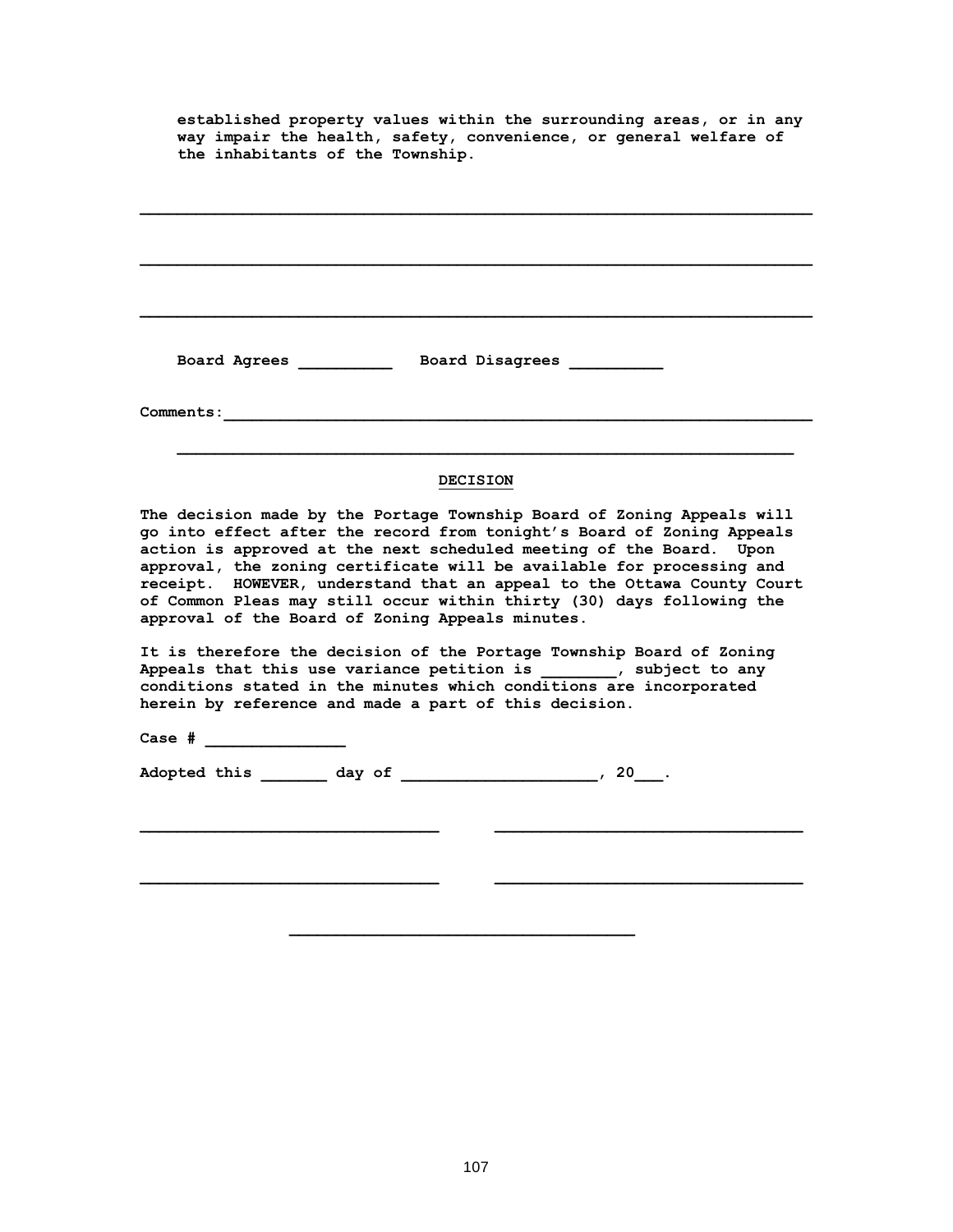## **Summary**

**In either type of variance request, the variance as granted shall be the minimum variance necessary to accomplish the reasonable use of the land or building. The granting of a variance runs with the land and is not approved for the present landowner only, unless otherwise specified during the variance approval process.**

1002.03 Conditional Use Permits: As provided in Article 7 of this Resolution.

1002.04 Exceptions: To authorize, upon application, the following exception:

- a. Permit in districts limiting the heights to thirtyfive (35) feet or under, schools, hospitals, sanitariums, institutions, churches, and other similar uses allowed under the use regulations of this Resolution, to be erected to a height not exceeding six (6) stories or seventy-five (75) feet, provided that the front and side yard requirements for such buildings are complied with and fire-fighting equipment is available.
- b. Permit a manufactured home on a lot which is owned by the manufactured home occupant, and upon which the occupant is constructing a dwelling, for a period of one year. The manufactured home shall be removed once construction of the dwelling is completed. A six (6) month extension may be granted by the Board. The requirements of Section 806.01 shall not apply in this situation.
- c. Permit two (2) main buildings on one (1) lot for reasons of health, disability, or natural disaster; such permit to be issued for a period of not more than one year, however, the permit may be renewed annually subject to the review of the Board.

#### 1003 Procedures

1003.01 Meetings: Meetings of the Board shall be at the call of the Chairman and at such other times as the Board may determine. All meetings of the Board shall be open to the public. The Board shall keep minutes of its proceedings showing the vote of each member upon each question, and of each member's absence or failure to vote, and shall keep records of every official action. Every rule or regulation, each amendment or repeal thereof, and every order, requirement, decision, or determination of the Board shall be filed in the office of the Board of Township Trustees, and shall be a public record.

A quorum shall consist of three (3) members of the Board which shall be the minimum number permitted to conduct business. An affirmative vote of the majority of the members in attendance shall be required for action. Failure of an item to receive a majority vote shall constitute disapproval. When a quorum is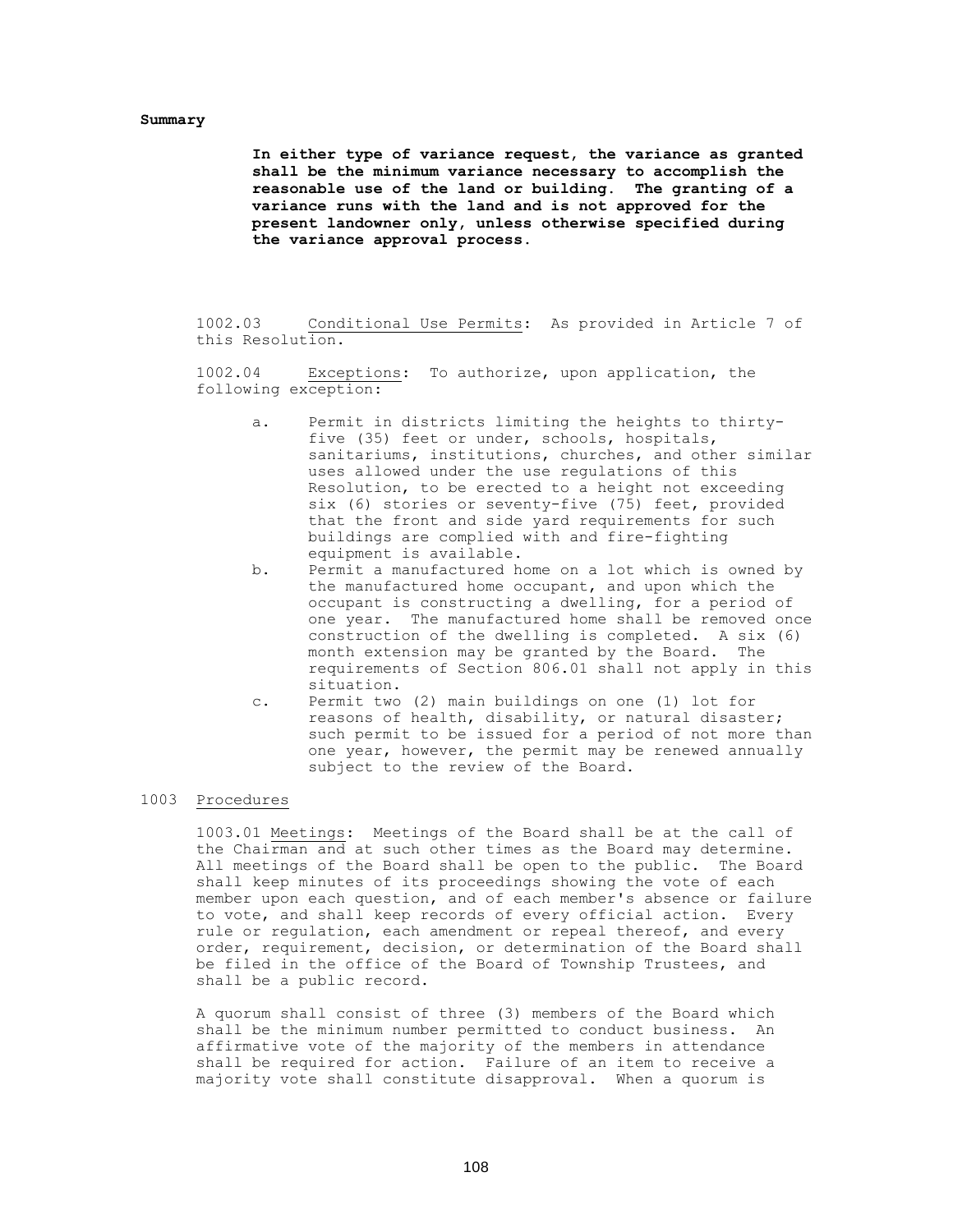lacking, staff shall postpone or cancel items requiring a vote and proceed with items presented for information only. (07/02/97)

1003.02 Appeals: Appeals to the Board of Zoning Appeals may be taken by any person aggrieved or affected, or by any officer of the Township, regarding any decision of the zoning administrative officer. Such appeal shall be taken within twenty (20) days after the decision by filing with the officer from whom the appeal is taken, and with the Board, a notice of appeal specifying the grounds. If the twentieth day after the decision of the zoning administrative officer falls on a Saturday, Sunday, or holiday, the appeal may be taken on the next business day following. A fee as established by the Board of Township Trustees shall be paid upon the filing of the appeal. A written receipt shall be issued to the person making such payment, and records thereof shall be kept in such a manner as prescribed by law. The officer from whom the appeal is taken shall forthwith transmit to the Board all the papers constituting the record upon which the action appealed from was taken. (6/18/98)

1003.03 Public Hearing and Decision: The Board shall fix a date for a public hearing of an appeal, variance, conditional use, or special exception application within thirty (30) days from the date of filing, and shall give at least ten (10) days notice in writing, by first-class mail, to the parties in interest, and to all owners of property within, contiguous to and directly across the street from the property involved in the application; this notice shall be mailed to the addresses of such owners appearing on the County Auditor's current tax list or the Treasurer's mailing list. The applicant shall supply the necessary names and addresses to the Township Zoning Inspector. The failure of delivery of such notice shall not invalidate any action taken by the Board of Zoning Appeals. The Board shall also give notice of such public hearing by one (1) publication in one (1) or more newspapers of general circulation in the County at least ten (10) days before the date of such hearing. Upon the hearing, any individual may appear in person or by attorney or authorized agent.(4/20/95) The Board shall decide the appeal, variance, conditional use, or special exception within thirty (30)days after the date of the public hearing. Every decision of the Board shall be based upon a finding of fact. In addition, the Board shall forthwith transmit a copy of its decision to the applicant. (06/03/93)

1003.04 Application Requirements: Every appeal, variance, conditional use, special exception application(s) shall be accompanied by a plot plan and such other plans as may be necessary to show the location and type of buildings to be erected or to be made.

- a. Each plan shall show:
	- 1. The street providing access to the lot and the exact location of the lot in relation to the nearest cross street.
	- 2. The name of the concerned lot plan, if any, and the lot numbers of the concerned and abutting properties.
	- 3. The actual dimensions of the lot, the yard and other open space dimensions thereof, and the location and size of any existing structure thereon.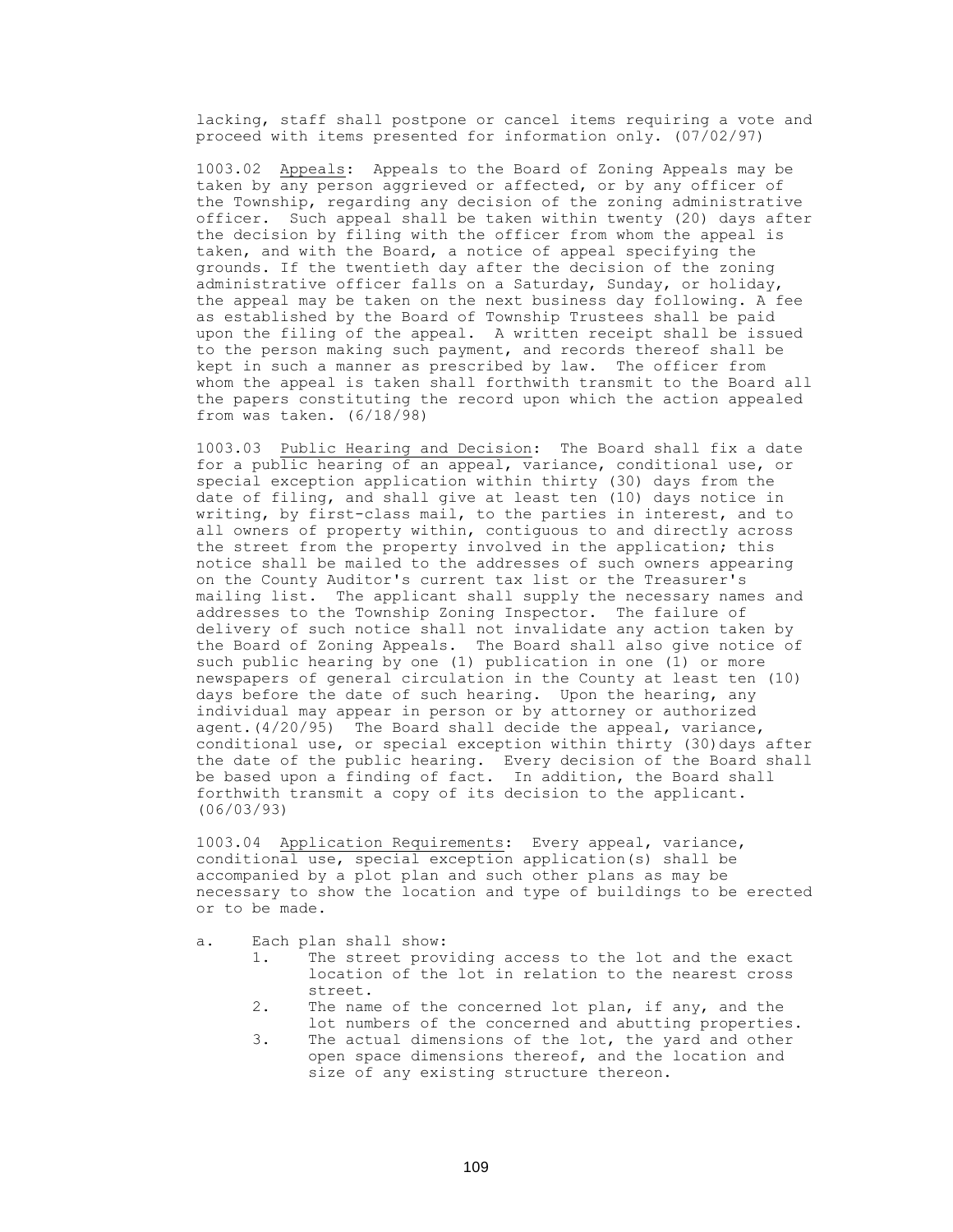- 4. The location and size of the proposed structure(s) and/or the proposed enlargement of the existing structure(s).
- b. Where complete and accurate information is not readily available from existing records, the Board may require the applicant to furnish a survey of the lot by a registered engineer or surveyor.
- c. Each property owner or authorized agent may be required to attest to the correctness of the statements and data furnished with the application.
- d. Any other information or documents required by the Board. 07/02/97)

1003.05 Fees: A fee as established by the Board of Township Trustees shall be paid upon the filing of an appeal, variance, conditional use, or special exception application. A written receipt shall be issued to the person making such payment, and records thereof shall be kept in such a manner as prescribed by law.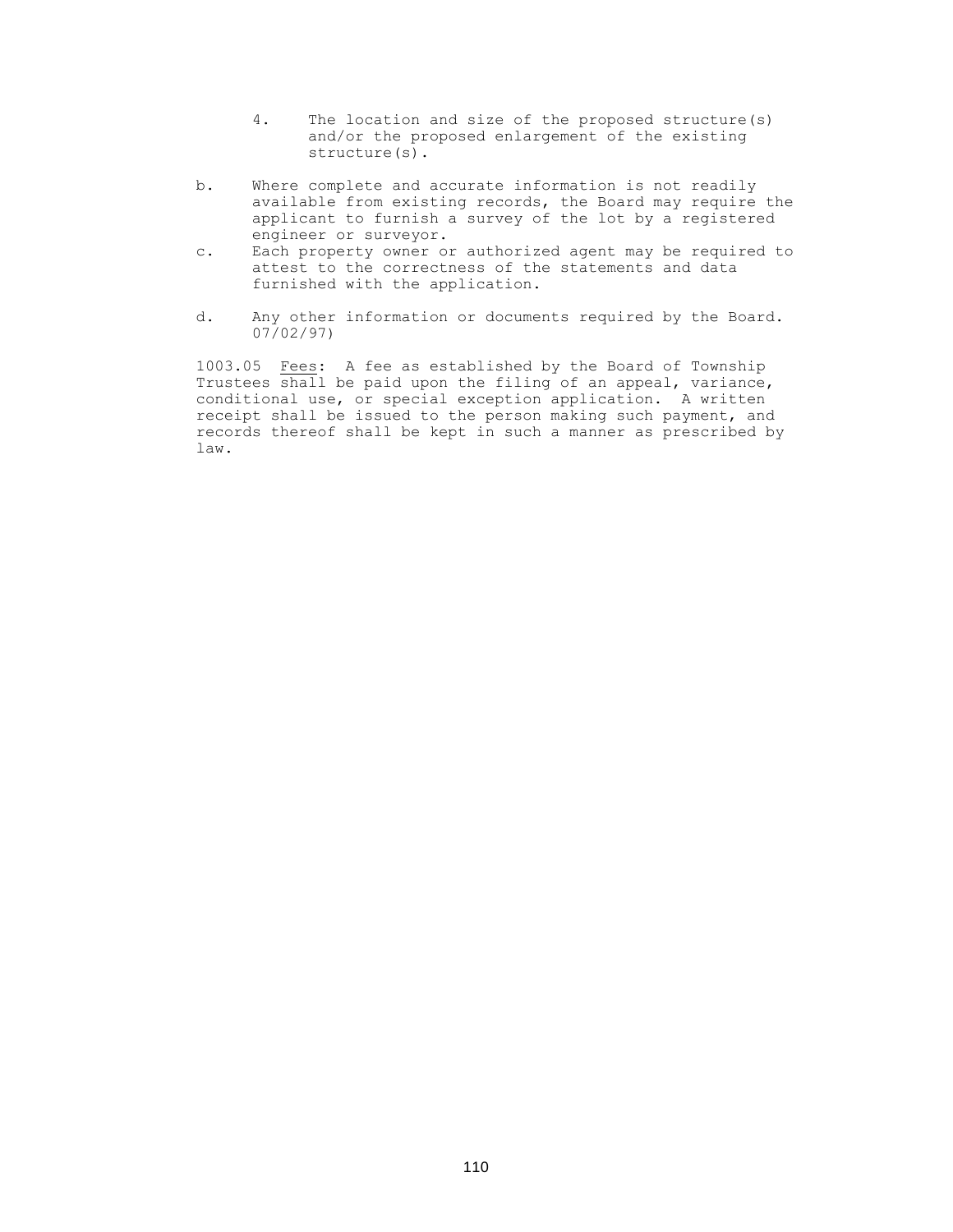#### ARTICLE 11

### ZONING COMMISSION

# 1100 Membership

1100.01 The Zoning Commission, hereafter called the Commission, shall be appointed by Board of Township Trustees and shall consist of five (5) members (none of whom shall be concurrently appointed as a member of the Board of Zoning Appeals) who are residents of the unincorporated area of the Township.

1100.02 Of the five (5) members of the Commission, one (1) shall serve until the first Monday of the second January following the appointment; one (1) until the first Monday of the third January thereafter; one (1) until the first Monday of the fourth January thereafter; one (1) until the first Monday of the sixth January thereafter. Their successors shall be appointed on the expiration of their respective terms to serve five (5) years. Each member shall serve until his successor is appointed and qualified. The Board of Township Trustees may remove any member for cause, after public hearing, in accordance with the provisions of Section 519.04, Ohio Revised Code. Vacancies shall be filled for the unexpired term of any member whose place becomes vacant.

1100.03 The Board of Township Trustees may appoint two (2) alternate members to the Township Zoning Commission for terms as determined by the Board of Township Trustees. An alternate member shall take the place of an absent regular member at any meeting of the Zoning Commission. An alternate member shall meet the same appointment criteria as a regular member. When attending a meeting on behalf of an absent member, the alternate member may vote on any matter on which the absent member is authorized to vote. An alternate member of the Zoning Commission may not simultaneously serve as an alternate member to the Board of Zoning Appeals. (10/15/08)

### 1101 Rules Of The Commission

1101.01 The Commission shall by majority vote of its members elect a Chairperson, a Vice Chairperson and a Secretary, who shall occupy such offices until their successors are duly elected at the next annual meeting of the Commission, which shall be held during the month of January of each year.

1101.02 Meeting of the Commission shall be at the call of the Chairperson and at such other times as the Commission may determine. The Commission shall keep minutes of its proceedings showing the vote of each member upon each question, and of each member's absence or failure to vote, and shall keep records of every official action. Every rule or regulation, every amendment or repeal thereof, and every order, requirement, decision, or determination of the Commission shall be filed in the office of the Commission and shall be a public record.

1101.03 If any member of the Commission is absent for four (4) consecutive meetings he may be considered, at the option of the Chairperson, to have resigned and the Chairperson may request the Board of Township Trustees to appoint a replacement. (10/15/08)

1101.04 A quorum shall consist of three (3) members of the Board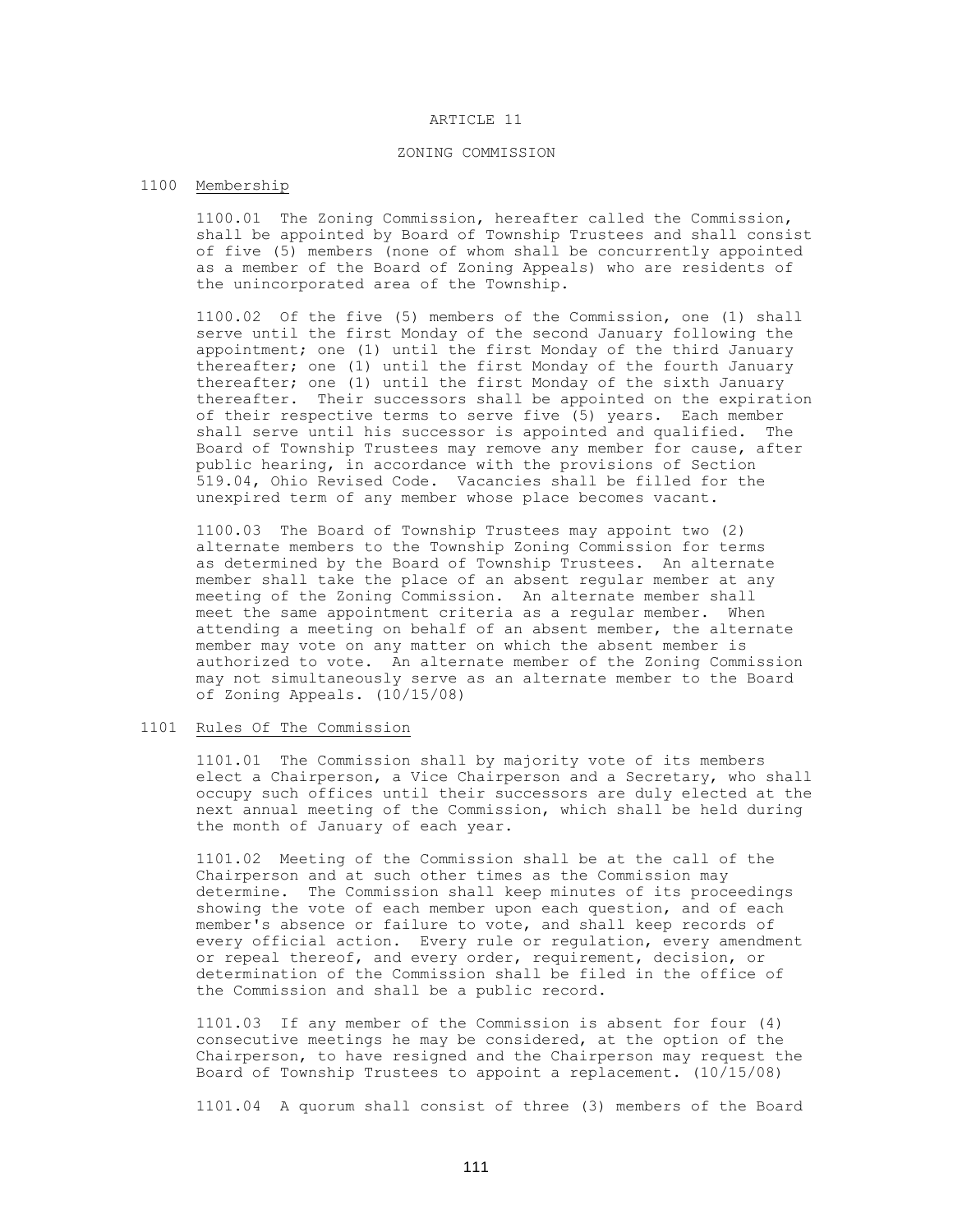which shall be the minimum number permitted to conduct business. An affirmative vote of a majority of the members in attendance shall be required for action. Failure of an item to receive a majority vote shall constitute disapproval. When a quorum is lacking, the Board shall postpone or cancel items requiring a vote and may proceed with items presented for information only. (10/15/08)

### 1102 Power And Duties Of The Commission

1102.01 Prepare the Zoning Resolution recommended for the unincorporated area of the Township and hold the required public hearings as required by Section 519.06.

1102.02 Changes and Amendments:

- a. Authority: All provisions of current State Laws pertaining to Township Zoning shall be complied with. Whenever the public necessity, convenience, general welfare or good zoning practice require, the Board of Trustees may, by resolution, after report thereon by the Commission and subject to the procedure provided in this article, and/or current State Law, amend, supplement or change the regulations, district boundaries, or classification of property, now or hereafter established by the Resolution.
- b. Initiation: Amendments or supplements to the Zoning Resolution may be initiated as follows:
	- 1. By motion of the Township Zoning Commission.
	- 2. By passage of a resolution therefore by the Board of Township Trustees, and certification of same to the Commission.
	- 3. By the filing of an application by one (1) or more of the owners or lessees of property within the area proposed to be changed or affected by the proposed amendment or supplement with the Township Zoning Commission.
- c. Application: Applications initiated by private owners or lessees for any change of district boundaries or reclassification of districts as shown on the zoning map shall be filed with the Zoning Commission upon forms and accompanied by such data and information prescribed for that purpose by the Commission.
- d. Fee: A fee as determined by the Board of Township Trustees shall be paid upon the filing of each application. A written receipt shall be issued to the person making such payment, and records thereof, shall be kept in such manner as prescribed by law. No fee shall be charged for actions initiated by the Board of Trustees or the Commission.
- e. Transmittal to Regional Planning Commission: Within five (5) days after the adoption of such motion, or the certification of such resolution, or the filing of such applications, the Commission shall transmit a copy thereof, together with text and map, to the Regional Planning Commission. The Regional Planning Commission shall recommend the approval or denial of the proposed amendment or supplement, or the approval of some modification thereof,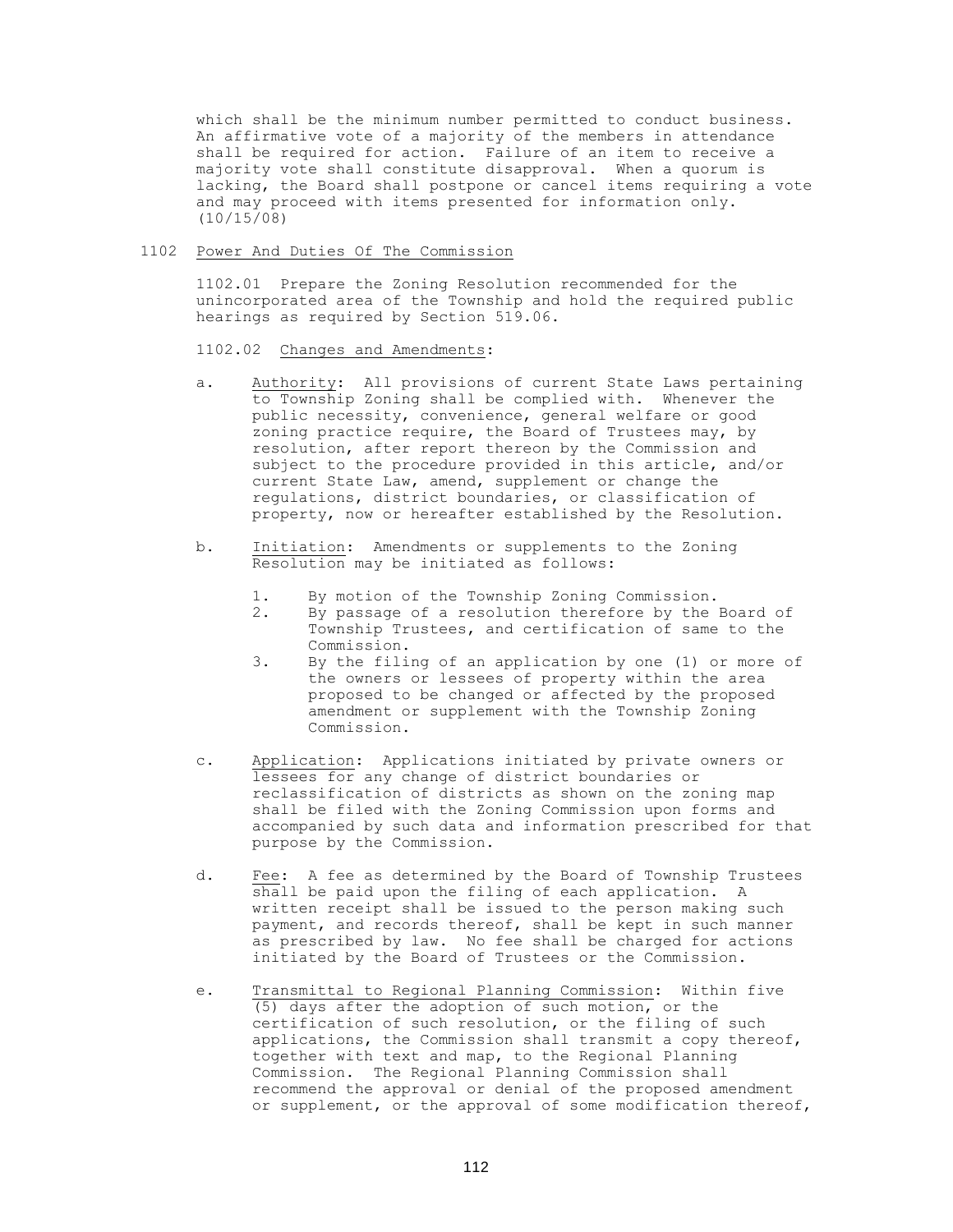and shall submit such recommendation to the Commission. Such recommendation shall be considered at the public hearing held by the Commission on such proposed amendment or supplement.

- f. Hearing and Notice by Zoning Commission: Upon the adoption of such motion, or the certification of such resolution, or the filing of such application, the Township Zoning Commission shall hold a public hearing thereon. The Commission shall set a date for the public hearing not less than twenty (20) nor more than forty (40) days from the date of the certification of such resolution, or the date of the filing of such application. Notice of such hearing shall be given as follows:
- 1. A notice shall be published in one (1) or more newspapers of general circulation in the Township at least ten (10) days before the date of such hearing.
- 2. If the proposed amendment or supplement intends to rezone or redistrict ten (10) or fewer parcels of land, as listed on the tax duplicate, written notice of the hearing shall be mailed by the Commission, by first class mail, at least ten (10) days before the date of the public hearing to all owners of property within, contiguous to and directly across the street from such area proposed to be rezoned or redistricted to the addresses of such owners appearing on the County Auditor's current tax list. The applicant shall supply the necessary names and addresses to the Township Zoning Inspector. The failure of delivery of such notice shall not invalidate any such amendment or supplement.

If the proposed amendment intends to rezone or redistrict ten or fewer parcels of land listed on the County Auditor's current tax list, the published and mailed notices shall set forth the time, date, and place of the public hearing, and shall include all the following:

- 1. The name of the zoning commission that will be conducting the public hearing.
- 2. A statement indicating that the motion, resolution, or application is an amendment to the zoning resolution.
- 3. A list of the addresses of all properties to be rezoned or redistricted by the proposed amendment and of the names of the owners of these properties, as they appear on the County Auditor's current tax list.
- 4. The present zoning classification of property named in the proposed amendment and the proposed zoning classification of such property.
- 5. The time and place where the motion, resolution, or application proposing to amend the zoning resolution will be available for examination for a period of at least ten (10) days prior to the public hearing.
- 6. The name of the person responsible for giving notice of the public hearing by publication or by mail, or by both publication and mail.
- 7. Any other information requested by the zoning commission.
- 8. A statement that after the conclusion of such hearing the matter will be submitted to the Board of Township Trustees for its action.

If the proposed amendment alters the text of the zoning resolution, or rezones or redistricts more than ten (10) parcels of land, as listed on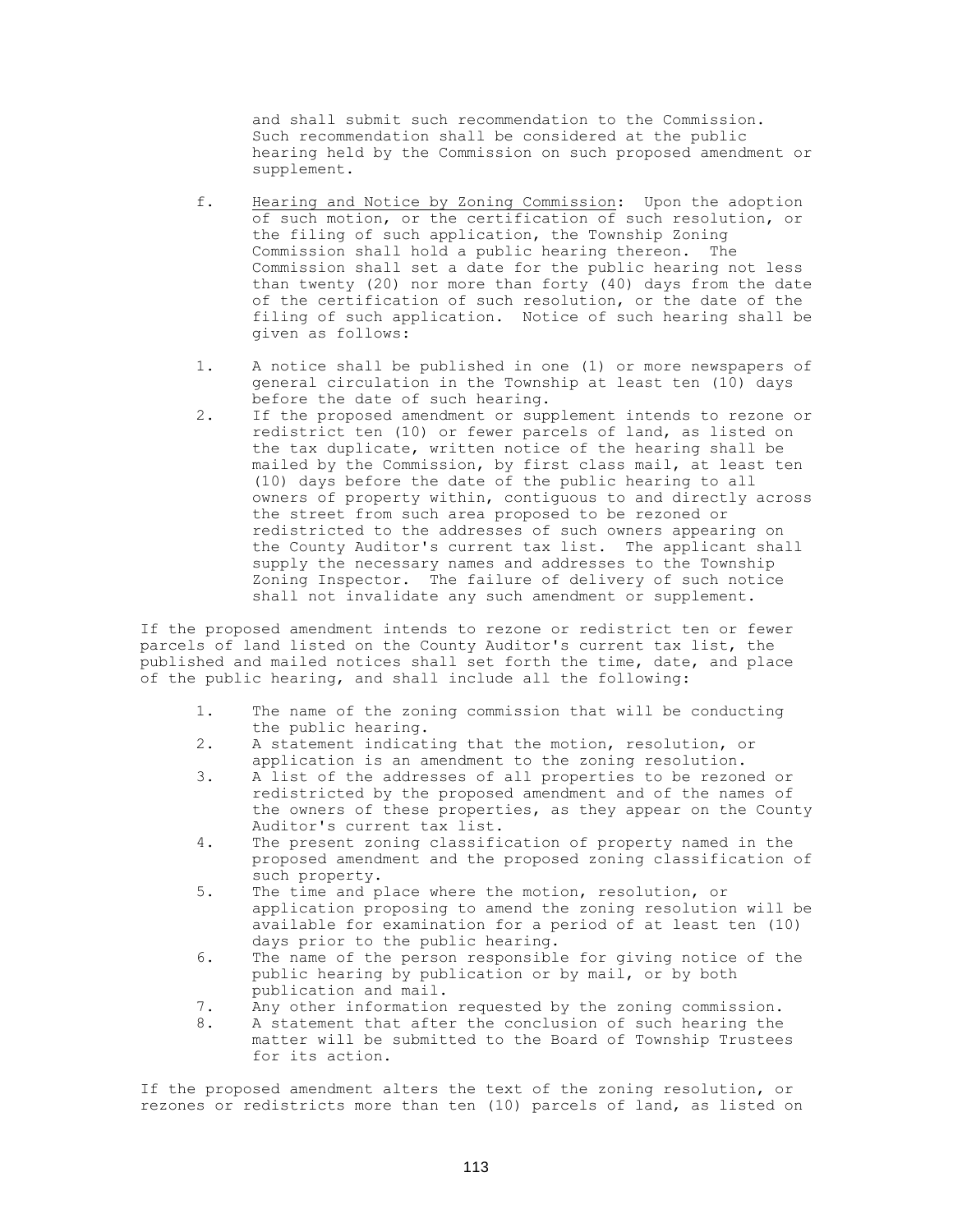the County Auditor's current tax list, the published notice shall set forth the time, date and place of the public hearing, and shall include all of the following:

- 1. The name of the zoning commission that will be conducting the public hearing on the proposed amendment.
- 2. A statement indicating that the motion, application, or resolution is an amendment to the zoning resolution.
- 3. The time and place where the text and maps of the proposed amendment will be available for examination for a period of at least ten (10) days prior to the public hearing.
- 4. The name of the person responsible for giving notice of the public hearing by publication.
- 5. A statement that after the conclusion of such hearing the matter will be submitted to the Board of Township Trustees for its action.
- 6. Any other information requested by the zoning commission.
- g. Records: the Commission shall keep minutes of its proceedings showing the vote of each member upon each question and shall keep records of its examination and other official action, all of which shall be filed in the office of the Board of Township Trustees and shall be a public record.
- h. Decision by Commission and Submittal to Board of Township Trustees: The Commission shall study the proposed change in the terms of public necessity, convenience, general welfare and good zoning practice. The Commission shall, within thirty (30) days after such hearing, recommend the approval or denial of the proposed amendment or supplement, or the approval of some modification thereof, and submit recommendation together with such application or resolution, the text and map pertaining thereto, and the recommendation of the Regional Planning Commission thereon, to the Board of Township Trustees.
- i. Hearing and Notice by Board of Township Trustees: The Board of Township Trustees, upon receipt of such recommendation from the Township Zoning Commission, shall hold a public hearing thereon. The Board of Trustees shall set a time for the public hearing on the proposed amendment or supplement not more than thirty (30) days from the date of the receipt of such recommendation from the Commission. Notice of such public hearing shall be given by the Board of Township Trustees by one (1) publication in one (1) or more newspapers of general circulation in the Township, at least ten (10) days before the date of such hearing.

If the proposed amendment intends to rezone or redistrict ten (10) or fewer parcels of land as listed on the County Auditor's current tax list, the published notice shall set forth the time, date, and place of the public hearing and shall include all of the following:

- 1. The name of the board that will be conducting the public hearing.
- 2. A statement indicating that the motion, application, or resolution is an amendment to the zoning resolution.
- 3. A list of the addresses of all properties to be rezoned or redistricted by the proposed amendment and of the names of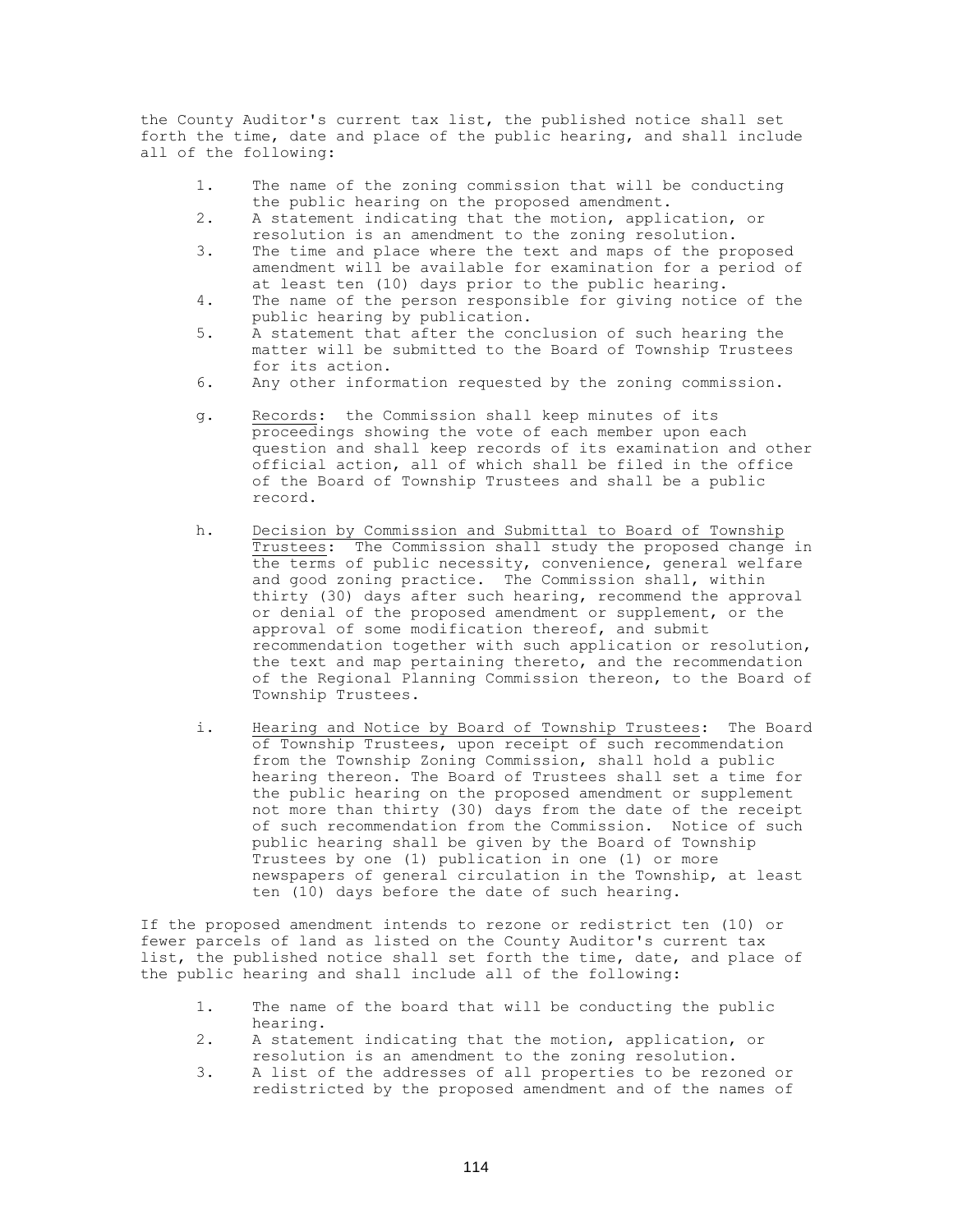owners of these properties, as they appear on the County Auditor's current tax list.

- 4. The present zoning classification of property named in the proposed amendment and the proposed zoning classification of such property.
- 5. The time and place where the motion, application, or resolution proposing to amend the zoning resolution will be available for examination for a period of at least ten (10) days prior to the public hearing.
- 6. The name of the person responsible for giving notice of the public hearing by publication or by mail, or by both publication and mail.
- 7. Any other information requested by the Board.

If the proposed amendment alters the text of the zoning resolution, or rezones or redistricts more than (10) parcels of land as listed on the County Auditor's current tax list, the published notice shall set forth the time, date, place of the public hearing, and shall include all of the following:

- 1. The name of the board that will be conducting the public hearing on the proposed amendment.
- 2. A statement indicating that the motion, application, or resolution is an amendment to the zoning resolution.
- 3. The time and place where the text and maps of the proposed amendment will be available for examination for a period of at least ten (10) days prior to the public hearing.
- 4. The name of the person responsible for giving notice of the hearing by publication.
- 5. Any other information requested by the board.
- j. Action by Board of Township Trustees: Within twenty (20) days after such public hearing, the Board of Township Trustees shall either adopt or deny the recommendations of the Commission, or adopt some modification thereof. In the event the Board of Township Trustees denies or modifies the recommendation of the Commission, a majority vote of the Board of Township Trustees shall be required to override the recommendation of the Commission. The action by the Board of Trustees shall be sent to the Ottawa Regional Planning Commission. (10/15/08)
- k. Effect and Referendum: Such amendment or supplement adopted by the Board of Township Trustees shall become effective in thirty (30) days after the date of such adoption unless within thirty (30) days after the adoption of the amendment or supplement there is presented to the Board of Township Trustees a petition, signed by a number of qualified voters residing in the unincorporated area of the Township, or part thereof included in the zoning plan, equal to and not less than eight (8) percent of the total vote cast for all candidates for governor in such area at the last preceding general election at which a governor was elected, requesting the Board of Township Trustees to submit the amendment or supplement to the electors of such area for approval or rejection at the next primary or general election.

No amendment or supplement for which such referendum vote has been requested shall be put into effect unless a majority of the vote cast on the issue is in favor of the amendment. Upon certification by the Board of Elections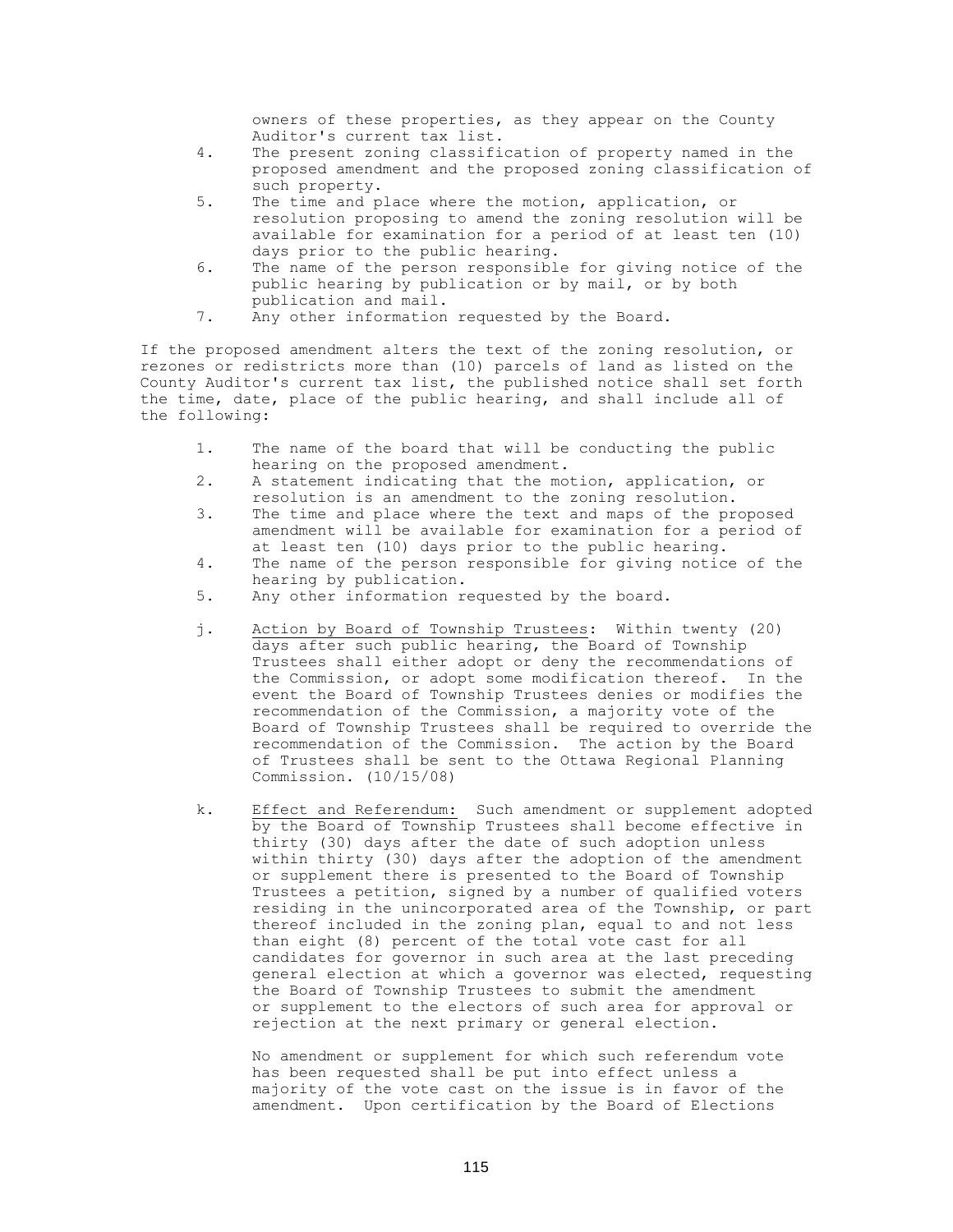that the amendment has been approved by the voters, it shall take immediate effect.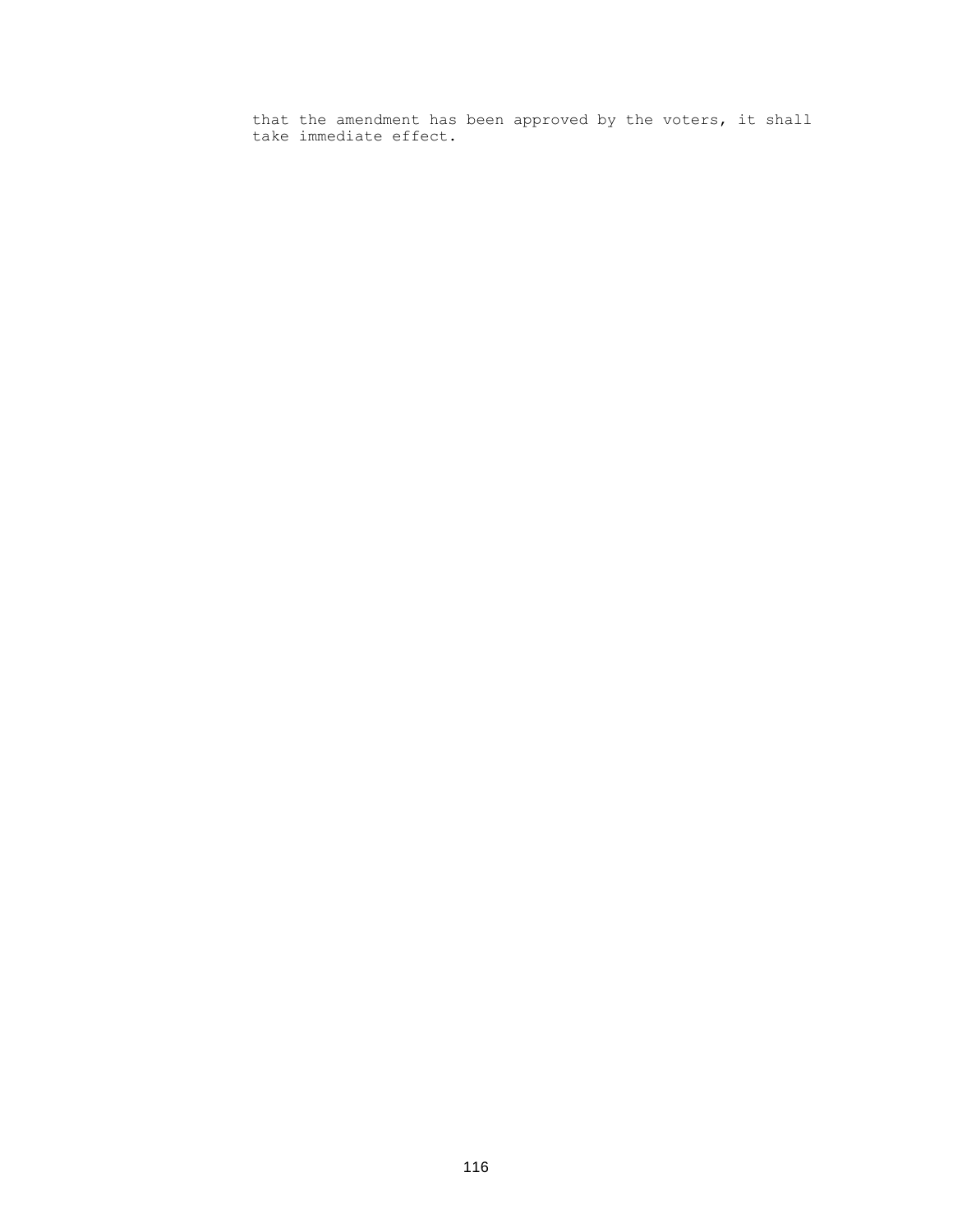#### ARTICLE 12

### ADMINISTRATION

# 1200 Zoning Inspector

The Board of Township Trustees shall appoint a Township Zoning Inspector, provide him with a job description, and affix his compensation. It shall be the duty of the Township Zoning Inspector to:

- a. Enforce the provisions of this Resolution. (6/20/96)
- b. Issue certificates as provided by the Resolution, and keep a record of all certificates issued with a notation of any special conditions involved.
- c. File and safely keep copies of all plans submitted, and the same shall form a part of the records of the office.
- d. Make such records available for the use of the Board of Township Trustees, the Zoning Commission, the Board of Zoning Appeals, and the public.

### 1201 Zoning Certificates

The Board of Township Trustees shall adopt a system of Zoning Certificates, and may establish and collect reasonable fees therefore, and may amend such fees or adopt new fees, from time to time when necessary.

- a. Requirements: No person shall locate, erect, construct, convert, add to, move or structurally alter any building or structure within the Township, or use any building or land, or make any change of a non-conforming use, without obtaining a zoning certificate. No zoning certificate shall be issued unless the plans and use of the proposed building or structure fully comply with the zoning regulations. (12/19/92)
- b. Applications: Written application for a zoning certificate shall be made to the Township Zoning Inspector. Accurate information shall be supplied by the applicant, with regard to size and location of the lot, the size and location of the buildings and structures proposed or existing on the lot, the dimensions of all yards and open spaces; also, other information necessary for the enforcement of this Resolution, as requested. Any Zoning Certificate issued upon a false statement shall be void.(6/18/98)
- c. Certificate: Every zoning certificate shall state the building, or the proposed use of a building or of land, complies with all provisions of this Resolution. If all of these provisions are met, the Zoning Certificate shall be issued within ten (10) days of the date of application. A zoning certificate shall be valid for eighteen (18) months from the date of issue. An extension may be granted if due cause is shown.
- d. No zoning certificate shall be required for any accessory building containing less than forty-eight (48) square feet of floor area. Setback requirements shall apply, however.
- e. Alterations that do not change the use or increase the height or foundation size of the building shall be exempt, providing the change does not violate the permitted use.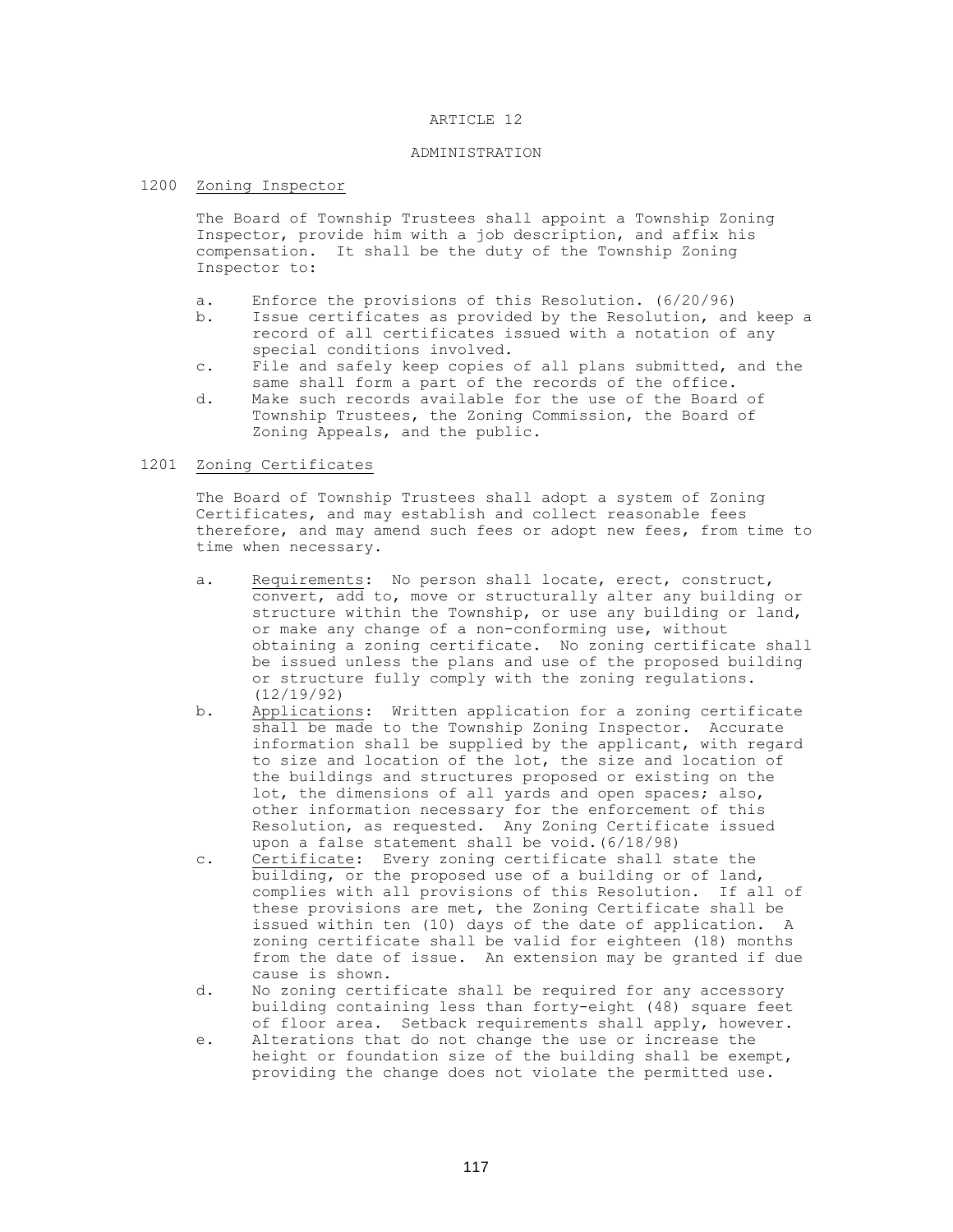### 1202 Enforcement and Penalties

- a. Enforcement: This Resolution shall be enforced by the Zoning Inspector. In no case shall a Zoning Certificate be issued if the building or use would be in violation of any of the provisions of this Resolution. (6/20/96)
- b. Revocation of Zoning Certificate: Any Zoning Certificate issued upon a false statement shall be void. Whenever the fact of such false statement shall be established to the satisfaction of the Zoning Inspector, the Zoning Certificate shall be revoked by notice in writing to be delivered to the holder of the void Certificate upon the premises concerned, or if such holder be not found there, by posting the said notice of revocation in some conspicuous place upon the said premises. Any person who shall proceed thereafter with such work or use without having obtained a new Zoning Certificate, in accordance with this Resolution, shall be deemed guilty of violation thereof. (6/20/96)
- c. Violation: In case any building is, or is proposed to be located, erected, constructed, converted, added to, moved, changed, maintained or used, or any land is, or is proposed to be used in violation of this Resolution, the Board of Township Trustees, the County Prosecuting Attorney, the Township Zoning Inspector, or any neighboring property owner who would be damaged by such violation, in addition to other remedies provided by law, may institute injunction, mandamus, abatement, or any other appropriate action or proceeding to prevent, enjoin, abate, or remove such unlawful location, erection, construction, reconstruction, enlargement, change, or use.
- d. Fine: Any person, firm, or corporation violating any provision of this Resolution shall be deemed guilty of a misdemeanor, and upon conviction thereof, shall be fined not more than one hundred dollars (\$100.00). Each and every day during which such illegal location, erection, construction, reconstruction, enlargement, change, maintenance or use continues may be deemed a separate offense.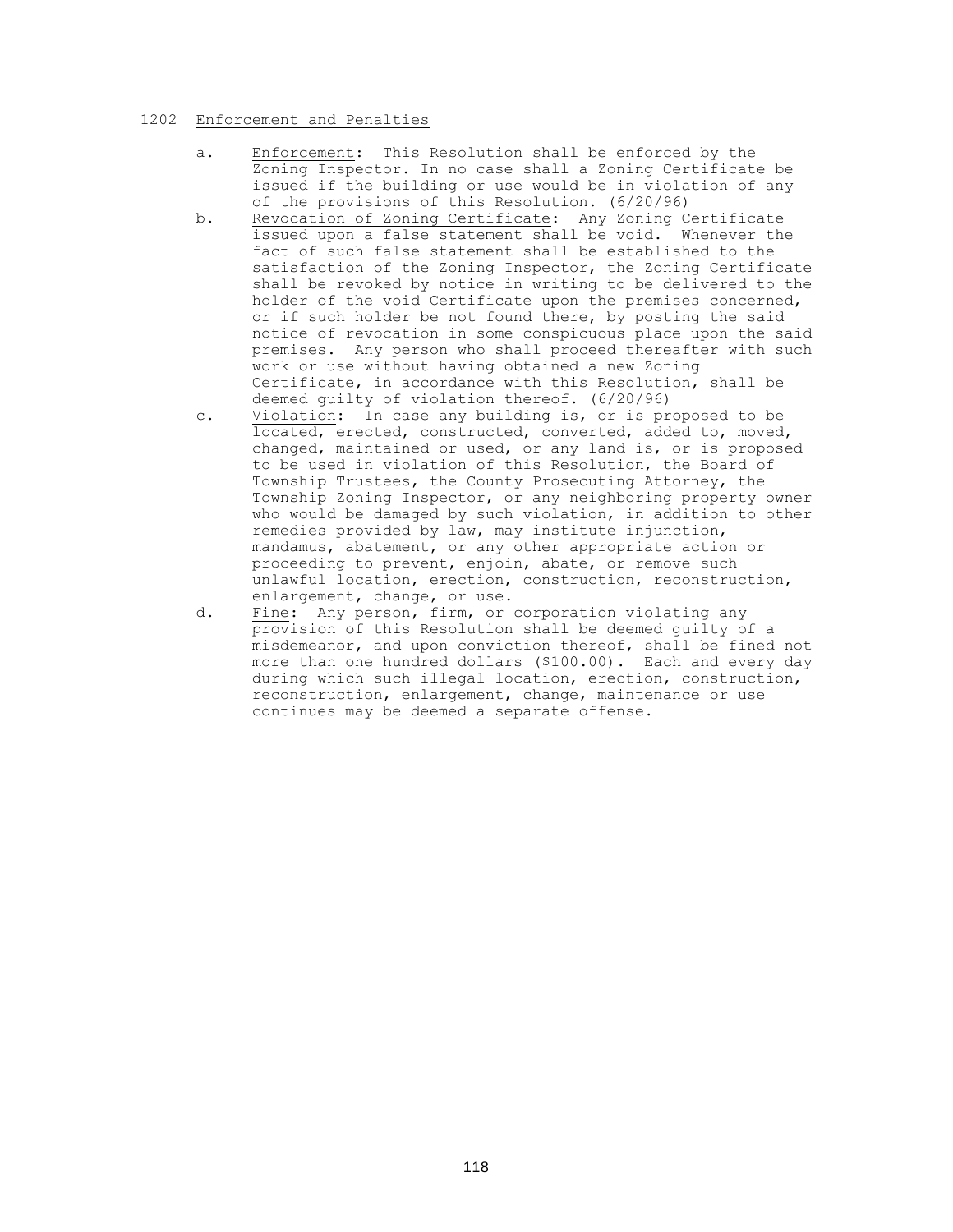# ZONING RESOLUTION

PORTAGE TOWNSHIP OTTAWA COUNTY, OHIO

ADOPTED: August 21, 1989

LATEST AMENDMENT - EFFECTIVE DATE

October 20, 2021

ASSISTED BY:

Ottawa Regional Planning Commission 315 Madison Street - Room 107 Port Clinton, Ohio 43452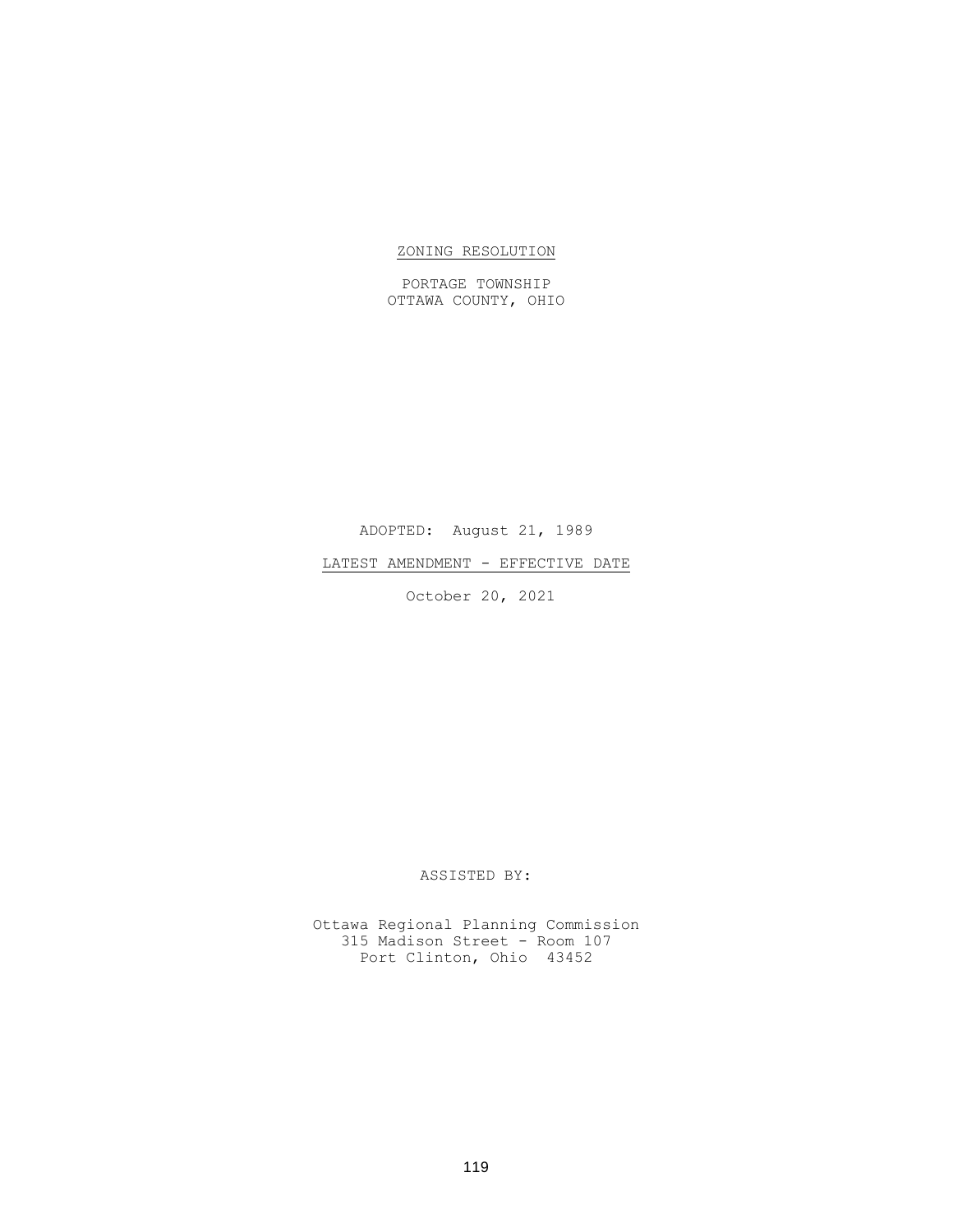PORTAGE TOWNSHIP OTTAWA COUNTY, OHIO

# BOARD OF TRUSTEES

Molly Sass Sam Conte Keith Heileman Judith Johannsen, Fiscal Officer

> ZONING COMMISSION Carl Kopchak- Chair Matt Capodice Phil McMurray Chris Galvin Kathy Elchert Ron Huskey

# BOARD OF ZONING APPEALS

Steve Nickel Paul Schultz Gary Smolk, -Alternate Paul Berndt Linda Fritz Keith Conte Rick, Blaesing- Alternate

### ZONING INSPECTOR

Mary Gardner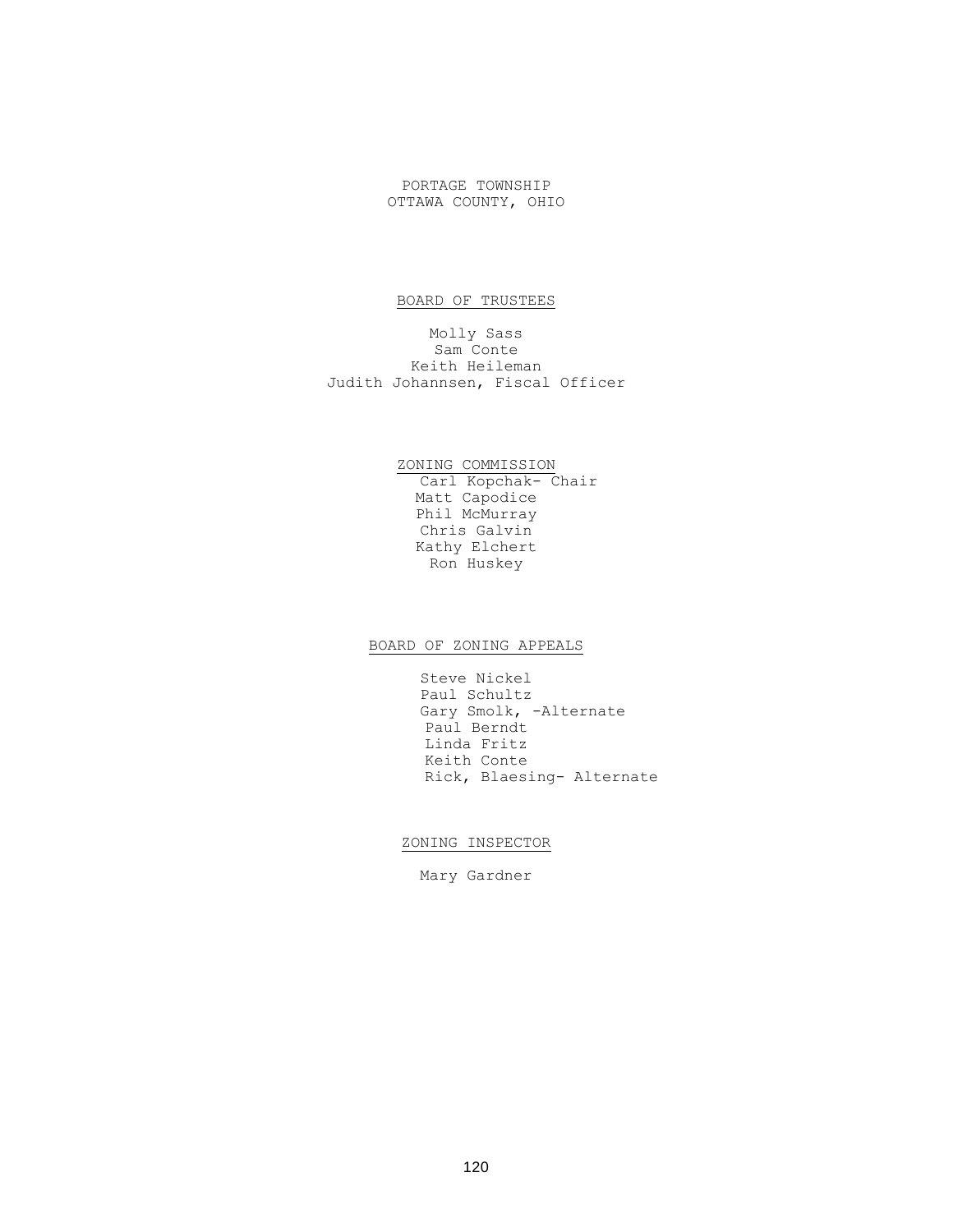TABLE OF CONTENTS

| ARTICLE     | SECTION                         | TITLE                                                                                                                                            | PAGE                                                              |
|-------------|---------------------------------|--------------------------------------------------------------------------------------------------------------------------------------------------|-------------------------------------------------------------------|
| $\mathbf 1$ |                                 | TITLES, AUTHORIZATION,<br>PURPOSE, AND INTERPRETATION                                                                                            |                                                                   |
|             | 100<br>101<br>102<br>103<br>104 | Long Title<br>Short Title<br>Authorization<br>General Purposes<br>Effective Date                                                                 | 1<br>$\mathbf{1}$<br>$\mathbf{1}$<br>$\mathbf{1}$<br>$\mathbf{1}$ |
|             | 105<br>106                      | Interpretation and Application<br>Validity And Separability                                                                                      | $\mathbf{2}$<br>$\overline{2}$                                    |
| 2           |                                 | GENERAL REGULATIONS                                                                                                                              |                                                                   |
|             | 200                             | General Regulations Applicable<br>To All Districts                                                                                               | 3                                                                 |
|             | 201                             | Zoning Map                                                                                                                                       | $\overline{4}$                                                    |
| 3           |                                 | ESTABLISHMENT AND PURPOSE OF<br><b>DISTRICTS</b>                                                                                                 |                                                                   |
|             | 300<br>301                      | Establishment of Districts<br>Purpose of Districts                                                                                               | 5<br>5                                                            |
| 4           |                                 | DEFINITIONS                                                                                                                                      |                                                                   |
|             | 400                             | Definitions                                                                                                                                      | 8                                                                 |
| 5           |                                 | <b>DISTRICTS</b>                                                                                                                                 |                                                                   |
|             | 500<br>501                      | "A" Agricultural District<br>"R-1" Low Density Single Family<br>Residential District                                                             | 24<br>26                                                          |
|             | 502                             | "R-2" Medium Density Single Family<br>Residential District                                                                                       | 28                                                                |
|             | 503                             | "R-3" High Density Single Family<br>Residential District                                                                                         | 30                                                                |
|             | 504                             | "R-4" Multi-Family<br>Residential District                                                                                                       | 32                                                                |
|             | 505<br>506                      | "R-5" Manufactured Home Park District<br>"C-1" Neighborhood Commercial<br>District                                                               | 35<br>37                                                          |
|             | 507<br>508                      | "C-2" General Commercial District<br>"C-3" Recreational-Commercial<br>District                                                                   | 40<br>43                                                          |
|             | 509<br>510<br>511<br>512        | "A-D" Airport Development District<br>"M-1" Light Manufacturing District<br>"M-2" Heavy Manufacturing District<br>"PUD" Planned Unit Development | 45<br>47<br>49<br>52                                              |
|             | 513<br>514                      | District<br>"R-C" Restricted Commercial District<br>"E-C" Entertainment Commercial District                                                      | 62<br>64                                                          |
| 6           |                                 | PARKING AND LOADING REQUIREMENTS                                                                                                                 |                                                                   |
| ARTICLE     | 600<br>601<br>SECTION           | Automobile Parking Requirements<br>Off-Street Trucking Loading Berths<br>TITLE                                                                   | 66<br>66<br>PAGE                                                  |